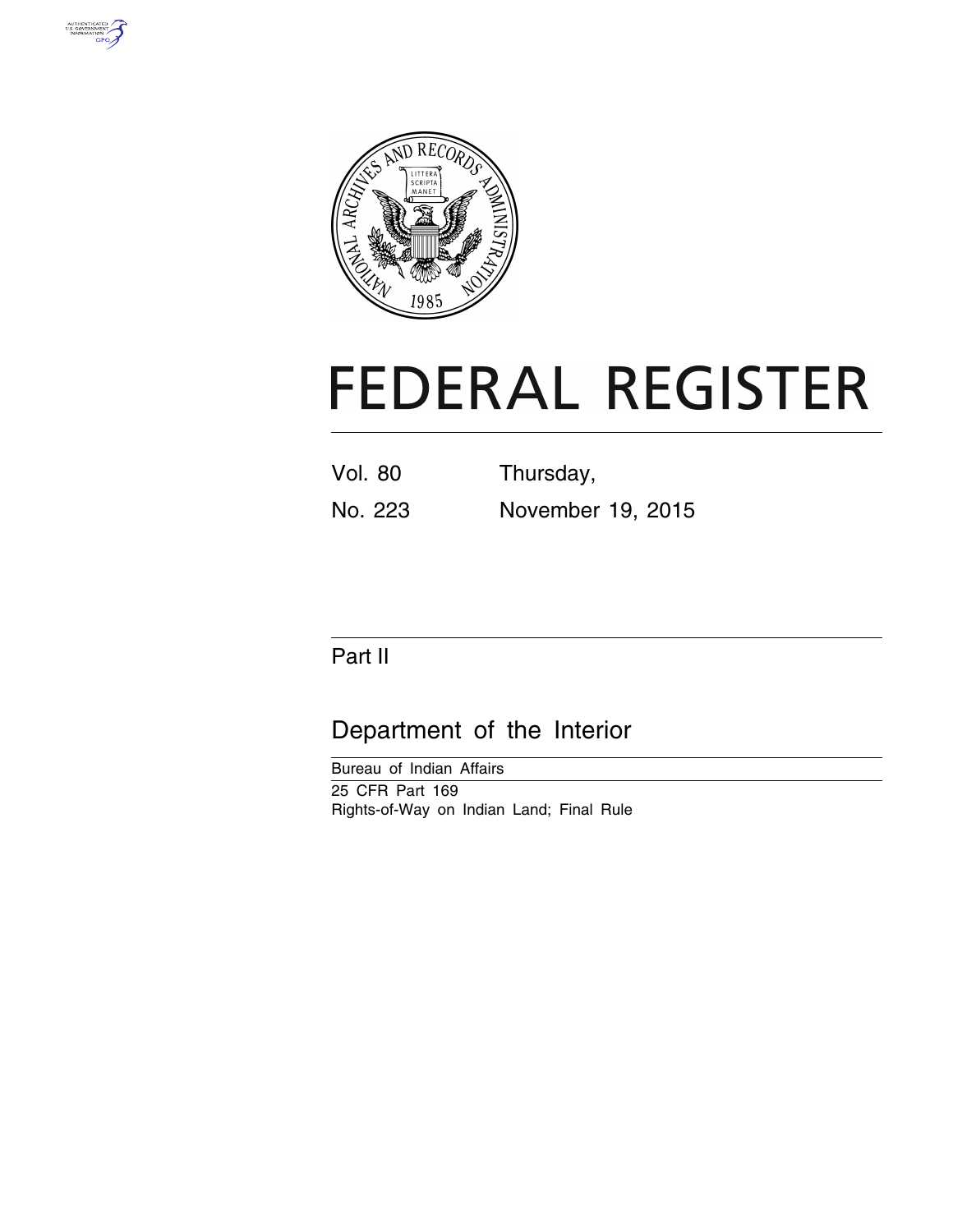# **DEPARTMENT OF THE INTERIOR**

**Bureau of Indian Affairs** 

#### **25 CFR Part 169**

# **[156A2100DD/AAKC001030/ A0A501010.999900 253G]**

## **RIN 1076–AF20**

# **Rights-of-Way on Indian Land**

**AGENCY:** Bureau of Indian Affairs, Interior.

# **ACTION:** Final rule.

**SUMMARY:** This final rule comprehensively updates and streamlines the process for obtaining Bureau of Indian Affairs (BIA) grants of rights-of-way on Indian land, while supporting tribal self-determination and self-governance. This final rule further implements the policy decisions and approaches established in the leasing regulations, which BIA finalized in December 2012, by applying them to the rights-of-way context where applicable. The rule also applies to BIA land. **DATES:** This rule is effective on December 21, 2015.

**FOR FURTHER INFORMATION CONTACT:** 

Elizabeth Appel, Director, Office of Regulatory Affairs & Collaborative Action, (202) 273–4680; *[elizabeth.appel@bia.gov.](mailto:elizabeth.appel@bia.gov)* 

# **SUPPLEMENTARY INFORMATION:**

# **I. Executive Summary of Rule**

The Department of the Interior (Department) published a proposed rule in the **Federal Register** to comprehensively update and streamline the process for obtaining BIA grants of rights-of-way on Indian land (individually owned Indian land and/or tribal land) and BIA land (tracts owned and administered by BIA) on June 17, 2014 (79 FR 34455) with a comment deadline of August 18, 2014. The Department then extended the comment deadline to October 2, 2014, then to November 3, 2014, and finally to November 28, 2014. *See* 79 FR 47402, 60794, and 65360.

The current regulations were promulgated in 1968, and last updated in 1980. In December 2012, the Department issued final regulations comprehensively reforming residential, business, and wind and solar leasing on Indian land and streamlining the leasing process. Given the supportive response to the leasing regulatory revisions, we are updating 25 CFR part 169 (Rights-of-Way) to mirror those revisions to the extent applicable in the rights-of-way context and otherwise modernize requirements for obtaining a right-of-

way over or across Indian land and BIA land. The final rule reflects additional changes made in response to comments received during the public comment period. Highlights of this final rule include:

• Simplifying requirements by relying on general statutory authority to grant rights-of-way and eliminating outdated requirements that apply to specific types of rights-of-way;

• Clarifying processes for BIA review of right-of-way documents;

• Streamlining the process for obtaining a right-of-way on Indian land by:

 $\bigcirc$  Eliminating the need to obtain BIA consent for surveying in preparation for applying for a right-of-way; Æ

 Establishing timelines for BIA review of rights-of-way requests;

• Adding certainty to applicants by allowing BIA disapproval only where there is a stated compelling reason;

• Providing Indian landowners with notice of actions affecting their land;

• Deferring to individual Indian landowner decisions subject to an analysis of whether the decision is in their best interest;

• Promoting tribal self-determination and self-governance by providing greater deference to Tribes on decisions affecting tribal land;

• Clarifying tribal jurisdiction over lands subject to a right-of-way; and

• Incorporating tribal land policies in processing a request for a right-of-way.

The general approach to the final rule is to provide a uniform system for granting rights-of-way over Indian land by relying primarily on a single statutory authority, 25 U.S.C. 323–328, and to allow Indian landowners as much flexibility and control as possible over rights-of-way on their land. The rule requires that owners of a majority of the interests in a tract must consent to the right-of-way, in accordance with the statutory requirement in 25 U.S.C. 324, and specifies that tribes and individual Indian landowners may negotiate the terms of their consent, which ultimately become the terms of the grant. The rule clarifies that landowners may negotiate the terms to ensure the right-of-way is best suited to their needs. Landowners currently have this option, but are often presented with a ''take-it-or-leave-it'' offer by the potential grantee, and fail to negotiate. To provide efficiencies in standardization, the Department will develop a template grant form with placeholders for conditions and restrictions agreed to by landowners. The rule also affords landowners as much notice as possible regarding rights-of-way on their land, giving tribes and individual Indian landowners actual notice (as opposed to constructive notice) of every right-ofway affecting their land, including any land in which the tribe owns a fractional interest.

The rule addresses tribally owned land differently than individually owned land because, although the U.S. has a trust responsibility to all beneficial owners, it has a governmentto-government relationship with tribes and seeks to promote tribal selfgovernance. The final rule also provides tribes with as much deference as possible, within the bounds of the Department's trust responsibilities, to determine which rights-of-way to grant, for how much compensation, and with identified enforcement provisions. The rule also provides that the BIA will defer to individual Indian landowners in their determinations, to the extent it is possible to coordinate with multiple individual Indian landowners.

Consistent with 25 U.S.C. 325, the general trust relationship between the United States and the Indian tribes and individual Indians, and deference to tribal sovereignty, the final rule requires that the compensation granted to Indian landowners is just. The final rule does not establish any ceiling on compensation; to do so would unduly restrict landowners' ability to get the maximum compensation for their land interest. The Department's role is to ensure that the compensation is ''just'' for the Indian landowners.

Together, these revisions modernize the rights-of-way approval process while better supporting Tribal selfdetermination. This rule also updates the regulations to be in a question-andanswer format, in compliance with ''plain language'' requirements.

# **II. Response to Comments**

The Department published a proposed rule with the above revisions on June 17, 2014. *See* 79 FR 34455. The Department extended the initial public comment deadline of August 18, 2014 to October 2, 2014, then November 3, 2014, and finally to November 28, 2014. *See* 79 FR 47402 (August 13, 2014), 79 FR 60794 (October 8, 2014); and 79 FR 65360 (November 4, 2014). We received 176 written comment submissions prior to the final deadline of November 28, 2014. Of these, 70 were from Indian tribes, 19 were from tribal associations and tribal members, 7 were from State government entities, and 5 were from county or city government entities. These submissions also included significant input from the energy sector, including 15 from electric cooperatives, and 25 from gas and oil companies and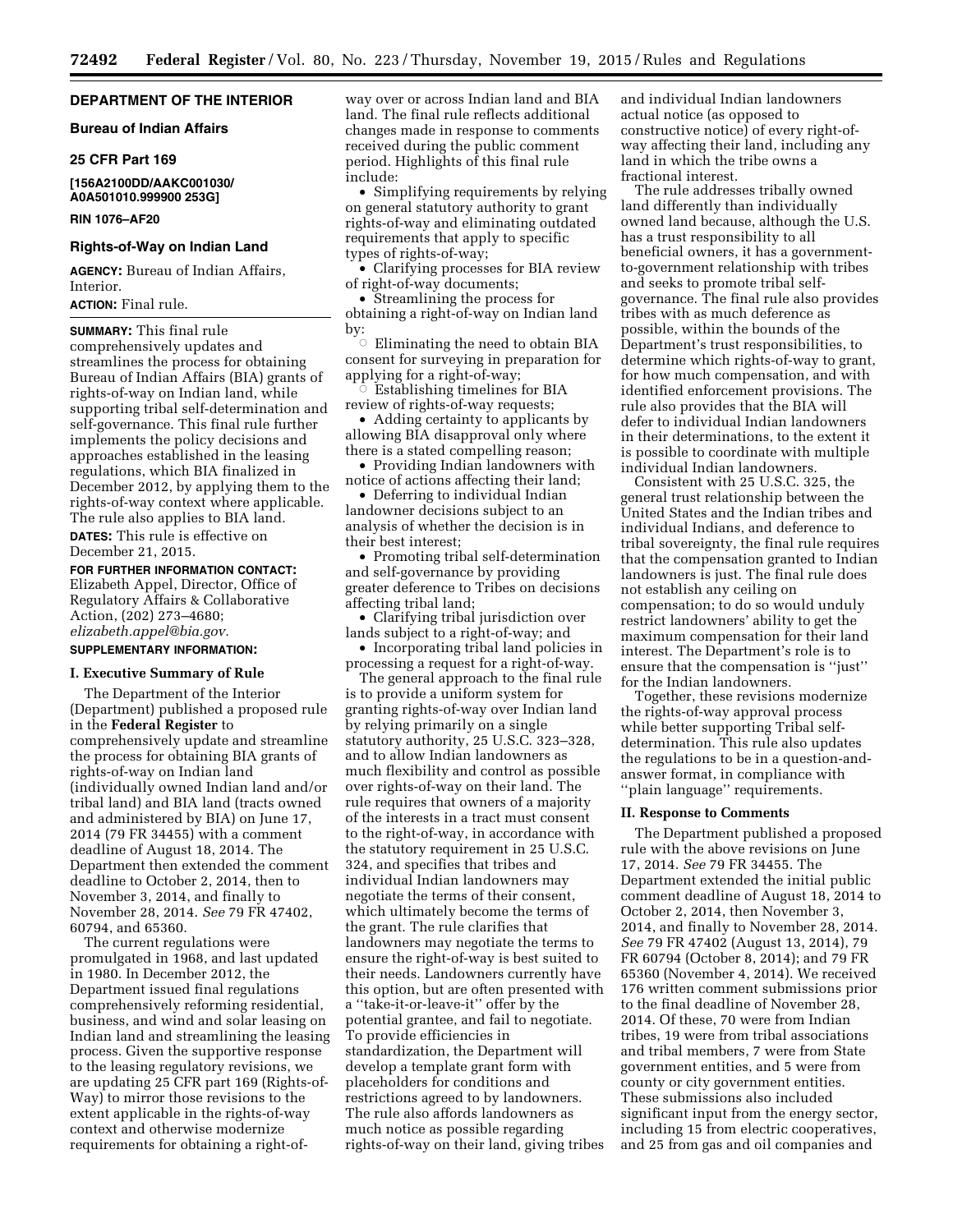associations, pipeline companies, and power and water utilities combined. We also received 3 written submissions from telecommunications companies and 2 from railroad companies. In addition, we reviewed comments at tribal consultation sessions held in Bismarck, North Dakota; Phoenix, Arizona; Atlanta, Georgia; and by teleconference. The following is a summary of the substantive comments we received and our responses. The designation ''PR'' refers to the section from the proposed rule; the designation ''FR'' refers to the designation in the final rule.

# **Table of Contents for Response to Comments**

- A. General
- B. Subpart A—General Provisions
	- 1. Purpose of Regulations (PR 169.001) 2. Definitions (PR 169.002) & Applicability (PR 169.003(a))
	- 3. Life Estates (PR 169.003(b)/FR 169.109, FR 169.112, FR 169.121, FR 169.122, FR 169.415)
	- a. Life Estates—Protection of Land
	- b. Life Estates—Consent
	- c. Termination of Life Estates
	- d. Life Estates—Other Comments
	- 4. When a Right-of-Way Is Needed (PR 169.004)
	- 5. Types of Uses for Rights-of-Way (PR 169.005)
	- 6. Applicability to Existing Rights-of-Way and Applications (PR 169.006/FR 169.7)
	- 7. Administration of Regulations by Tribes on BIA's Behalf (PR 169.007/FR 169.8)
	- 8. Laws Applicable to Rights-of-Way Approved Under These Regulations (PR 169.008/FR 169.9)
	- a. State Jurisdiction/State Law
	- b. Tribal Law
	- c. Tribal Jurisdiction
	- 9. Taxes Applicable to Rights-of-Way Approved Under These Regulations (PR 169.009/FR 169.11)
	- 10. Notice of Rights-of-Way (PR 169.010/ FR 169.12)
	- 11. Appeals of Right-of-Way Decisions (PR 169.011/FR 169.13)
- C. Subpart B—Obtaining Right of Way 1. Consent
	- a. Consent To Survey
	- b. ''So Numerous''
	- c. Non-Consenting Tribe (PR 169.107(d))
	- d. Who Is Authorized To Consent (PR
	- 169.108/FR 169.108) 2. Compensation
	- a. Compensation—Electric Cooperatives and Utilities
	- b. Compensation/Fair Market Value for Rights-of-Way (PR 169.109/FR 169.110, PR 169.111/FR 169.112)
	- c. Different Compensation Approaches for Tribal Land Than for Individually Owned Indian Land
	- d. Valuation (PR 169.111/FR 169.114)
	- e. Who Conducts Valuation
	- f. Method of Valuation
	- g. Alternative Compensation
	- h. Compensation for Renewals
	- 3. Payment (PR 169.112/FR 169.115)
- 4. Direct Pay (PR 169.113/FR 169.116) 5. Method of Payment (PR 169.114/FR
- 169.117)
- 6. Non-Monetary and Varying Types of Compensation (PR 169.115/FR 169.118) 7. Issuance of Invoices (PR 169.116/FR
- 169.119)
- 8. Compensation Reviews or Adjustments (PR 169.117/FR 169.111 and FR 169.113) 9. Other Payments Required (PR 169.118/
- FR 169.120)
- 10. Condemnation
- 11. Process for Grant of Right-of-Way
- a. Deadlines for BIA Decisions
- b. Process for Granting Right-of-Way (PR 169.119/FR 169.123)
- c. BIA Decision To Grant a Right-of-Way (PR 169.120/FR 169.124)
- d. Contents of the Grant (PR 169.121/FR 169.125)
- e. Preference for Employment of Tribal Members
- 12. Process for Rights of Way Applications Within or Overlapping Existing Rights of Way, or ''Piggybacking'' (PR 169.123/FR 169.127, 169.128)
- 13. Location in Application and Grant Differ From Construction Location (PR 169.124/FR 169.129)
- 14. Bonding (PR 169.103/FR 169.103)
- Subpart C—Terms, Renewals, Amendments, Assignments, Mortgages
	- 1. Term (Duration)
	- 2. Holdovers
	- 3. Renewals (PR 169.201–169.202/FR 169.202)
	- 4. Multiple Renewals (PR 169.203/FR 169.203)
	- 5. Amendments
	- 6. Assignments
	- 7. Mortgages
- Subpart D—Effectiveness
	- 1. Appeal Rights
	- 2. Compelling BIA Action (PR 169.304/FR 169.304)
	- 3. Appeal Bond
- Subpart E—Compliance and Enforcement 1. Abandonment
	- 2. Negotiated Remedies (PR 169.403/FR 169.403)
	- 3. BIA Enforcement (PR 169.404–169.405/ FR 169.404–169.405)
	- 4. Late Payment Charges (PR 169.407/FR 169.407)
	- 5. Cancellation for Non-Use or Abandonment (PR 169.408/FR 169.408)
	- 6. BIA Enforcement Against Holdovers (PR 169.410/FR 169.410)
- 7. Trespass (PR 169.412/FR 169.413)
- Subpart F—Service Line Agreements ((PR Subpart F (169.501–169.504)/Final Subpart B (169.51–169.57))

# **A. General**

*Comment:* Several commenters, such as the Northern Natural Gas Company, stated that the rule would have the opposite effect of streamlining the rightof-way process, creating a slower, less efficient, and ''in many ways unfair'' right-of-way process because they provide parties with the opportunity to negotiate with each other, which will slow the issuance of rights-of-way, particularly on individual Indian tracts.

One energy company commenter stated that the right-of-way process is burdensome and often takes years to complete before it can provide service to the customer, but that the proposed rule offers a middle ground that accommodates tribal consent and allows utilities to provide service to customers in a timely manner. At least one commenter stated that the rule bolsters tribal self-governance by allowing tribes to dictate the extent of rights-of-way.

*Response:* Although negotiations between the parties may slow down the process of obtaining landowner consent by giving the parties time to negotiate, this clarification is necessary to promote Indian landowner control over their trust or restricted land, and allows ordinary market forces to work. To provide efficiencies in standardization, BIA will develop a template grant form that provides flexibility by incorporating conditions and restrictions agreed to by landowners.

*Comment:* Several commented on the proposed rule's statement that BIA will rely on the broad authority under the 1948 Act, rather than the limited authorities under specific statutes. Some commenters pointed out that Congress did not repeal, override, supersede, or alter the other statutes and that the specific statutory authorities and requirements are still applicable to the Department. One commenter stated that the 1948 Act was intended as ''cleanup legislation'' to address Indian land not already covered by the ''hodge podge of statutes'' and that the 1948 Act affirmed the earlier statutes by filling gaps in coverage by the other statutes.

Several tribal commenters strongly supported consolidating approval of all rights-of-way in a single location under 25 U.S.C. 323–328, noting that the process of approving different types of rights-of-way under different authorities and standards was antiquated and increased the burden on tribes to manage rights-of-way.

*Response:* The final rule consolidates approval of all types of rights-of-way across Indian land under one set of regulations, implementing the general statutory authority at 25 U.S.C. 323–328, just as was proposed. The Department is not attempting to repeal any limited authorities under specific statutes; rather, it is making the policy decision to review and approve rights-of-way under the 1948 Act (25 U.S.C. 323–328). The 1948 Act offers maximum flexibility in rights-of-way, whereas the limited authorities under specific statutes impose various non-uniform restrictions. Legislative history indicates that Congress intended a transition from grants under the specific statutory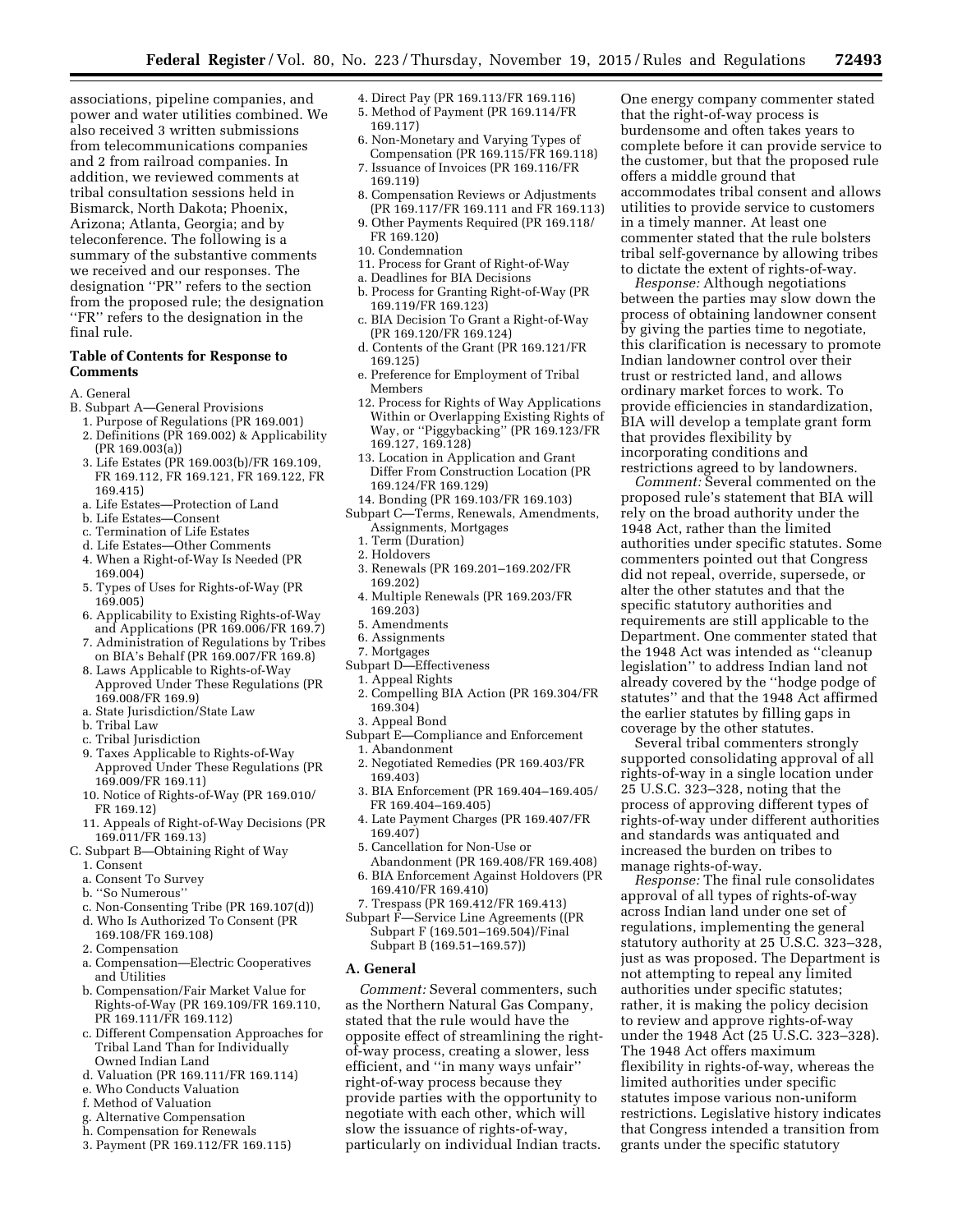provisions to a uniform system based on 25 U.S.C. 323–328. *See* Senate Report No. 823 (80th Congress, 2d session) (Jan. 14, 1948), p. 4. The intent of Congress in enacting the broader 1948 statute, while leaving the others in place, was to afford tribes and the Department a choice and the Department does not exceed its authority by enacting regulations choosing one statutory scheme over the other. *Blackfeet Indian Tribe* v. *Montana Power Co.,* 838 F.2d 1055, 1059 (9th Cir. Mont. 1988).

The rule also lists the Indian Land Consolidation Act (ILCA), as amended by the American Indian Probate Reform Act, 25 U.S.C. 2201 *et seq.,* as statutory authority because the rule relies on this statute as supplemental authority. Given the intent of Congress in the 1948 Act to facilitate right-of-way transactions, and the intent behind ILCA not to disturb specific standards for the percentage of ownership interest that must approve an agreement, we continue to apply the percentage requirements of the 1948 Act (*i.e.,*  consent of a majority of interests) rather than the ''sliding scale'' consent requirements of 25 U.S.C. 2218 (which may require consent of owners of more than a majority interest, for example where there are five or fewer owners of the tract). *See* Senate Report No. 823 (80th Congress, 2d session) (Jan. 14, 1948), p. 4; 25 U.S.C. 2218(f).

*Comment:* A commenter suggested including in the final rule the industryspecific standards and guidelines for oil and gas pipelines that have been in place for decades, at current section 169.25(f).

*Response:* The final rule provides landowners and grantees the freedom to negotiate for whatever standards and guidelines are appropriate for incorporating into the right-of-way grant. The final rule does not prevent a grantee from following the industryspecific guidelines and standards for oil and gas pipelines.

*Comment:* Several commenters pointed to the U.S. Supreme Court decision in *Strate* as establishing that a grant of right-of-way essentially transforms Indian land into fee land. *See Strate* v. *A–1 Contractors,* 520 U.S. 438, 451–52 (1997). Specifically, these commenters stated that when a landowner grants a right-of-way, they reserve no right to the exclusive dominion or control over the right-ofway, and the land underlying the rightof-way is removed from tribal jurisdiction. These commenters asserted that the *Strate* holding means there can be no ''seamless consistency'' between the right-of-way regulations and leasing regulations, because this precedent

treats land subject to a right-of-way differently from leased land.

*Response:* The circumstances in *Strate* are limited to the facts presented in that case. In *Strate,* neither the Federal Government nor the tribe expressly reserved jurisdiction over the land in the grant of the right-of-way. 520 U.S. at 455. This lack of reservation of a ''gatekeeping right'' led the Supreme Court to consider the right-of-way as aligned, for purposes of jurisdiction, with land alienated to non-Indians. *Id.*  In these regulations, as grantor, the United States is preserving the tribes' jurisdictions in all right-of-way grants issued under these regulations and is requiring that such grants expressly reserve tribal jurisdiction. Therefore, grants of rights-of-way under these regulations, consistent with the Court's reasoning in *Strate,* would not be equivalent to fee land, but would retain the jurisdictional status of the underlying land.

*Comment:* A few commenters stated that the regulation is a violation of the trust responsibility, claiming it subjects individual Indian landowners to an additional layer of bureaucracy without protections for Indian land rights.

*Response:* The regulations retain protections for Indian land rights and promote landowners' control over and notification of rights-of-way over and across their land. Landowners are free to negotiate for terms acceptable to them in negotiating with right-of-way applicants, subject to BIA review and approval, as required by statute.

*Comment:* Several commenters, including both tribal and industry representatives, submitted petitions and comments calling on BIA to cancel the rulemaking and start over. Some suggested gathering a workgroup of tribes and allottees to rewrite the regulations. Several tribal commenters requested additional consultation and others requested additional opportunity for public input. A few tribal commenters supported the regulatory efforts to add transparency and certainty to the right-of-way process.

*Response:* The Department complied with the applicable Administrative Procedure Act requirements for public notice and comment and consulted with tribes in updating these regulations, consistent with the Executive Orders and Departmental policy on consultation with tribes. Both public and tribal input on the proposed rule was robust, touching upon nearly every section of the proposed rule. The Department considered each comment in drafting the final rule and has incorporated suggested changes, balancing the Department's trust

responsibility to landowners, support for tribal self-determination and selfgovernance, and promotion of productive use of Indian land.

*Comment:* A tribe requested that the rule better reflect that the tribe has ongoing sovereign interests in right-ofway lands, through consenting to renewals, consenting to changes to the right-of-way document after it is granted, and investigating activities and conditions on the land and its improvements to determine compliance with tribal laws or with the terms and conditions of the right-of-way document.

*Response:* The final rule includes a new section FR 169.010 to clarify that the grant of a right-of-way has no effect on tribal jurisdiction. In response to this comment, the final rule also includes a provision (FR 169.402(b)) recognizing the right of the tribe to investigate compliance with the grant, and imposes other tribal approval and notification requirements throughout the right-ofway process.

# **B. Subpart A—General Provisions**

#### *1. Purpose of Regulations (PR 169.001)*

*Comment:* We received suggestions for several line edits to PR 169.001. One commenter requested we clarify that the rules govern how BIA will consider a request for a right-of-way, and another suggested we add a statement regarding the applicability of tribal law. Another commenter requested that PR 169.001(d) be clarified to state that the special acts of Congress authorizing rights-of-way without BIA's approval are only those specifically authorizing rights-of-way across tribal land, to preclude the assertion of a right under general Federal statutes to obtain or condemn a right-of-way without BIA approval.

*Response:* We incorporated these suggestions.

*Comment:* One commenter suggested adding a separate subsection on the ''interplay and application of tribal law and policy.''

*Response:* A separate subsection on tribal law is unnecessary because other sections of the rule address the applicability of tribal law; however, the final rule adds a sentence to § 169.001(a) to clarify that the regulation is intended to support tribal self-determination and self-governance by acknowledging and incorporating tribal law and policies in processing requests for rights-of-way across tribal lands.

*Comment:* One tribal commenter stated that the proposed rule appeared to grant the Secretary authority to grant rights-of-way under the Federal Power Act without the tribe's consent. This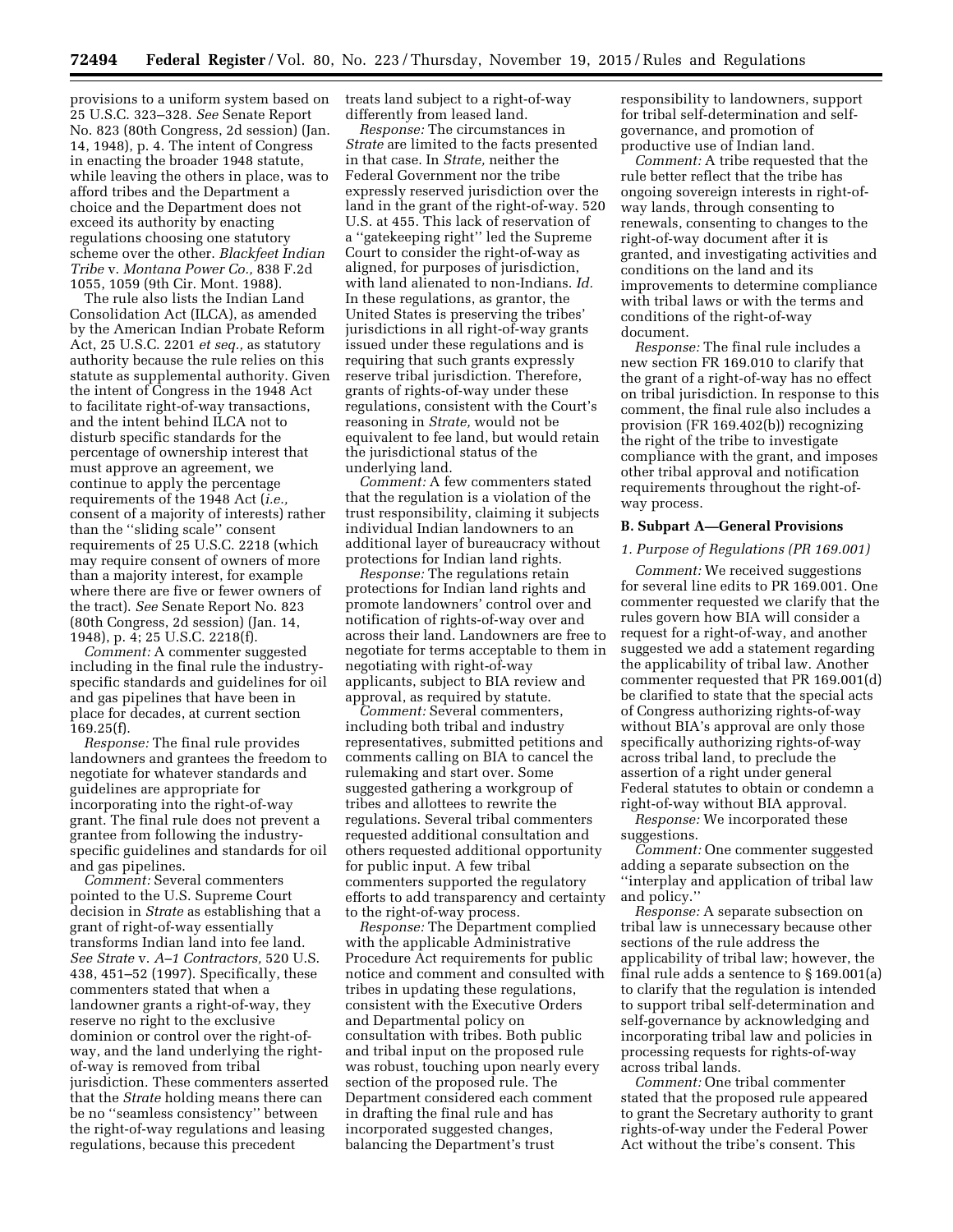commenter stated that the rule should clarify whether it applies to Federal Power Act power lines and apply only to those Federal power projects that produce electricity from hydroelectric generators. Another commenter stated that the regulations should cover rightsof-way for Federal Power Act transmission lines.

*Response:* The proposed and final rules both include the same language as the current rule on the Federal Power Act. This is governed by statute, and the rule does not affect it. The regulations do not cover rights-of-way for Federal Power Act transmission lines, but do cover other transmission lines.

# *2. Definitions (PR 169.002) & Applicability (PR 169.003(a))*

*Comment—Several definitions' reference to ''surface estate'':* Several commenters suggested that definitions such as ''Government land, ''Indian land,'' ''individually owned Indian land,'' and ''tribal land'' should include the subsurface estate, as well as the surface estate.

*Response:* The definitions refer to the surface estate only because these regulations address only the surface estate and BIA distinguishes only between the surface estate and the mineral estate. The surface estate includes everything other than mineral estate, such that any buried lines or other infrastructure affect the surface estate and require a right-of-way. As such, the surface estate includes what some of the commenters are calling the ''subsurface estate,'' which includes the soil and any other non-mineral material below the surface. To address these comments, the final rule includes an introductory sentence in PR 169.002, clarifying that these definitions apply only for the purposes of rights-of-way regulations.

*Comment—''Abandonment'':* A few commenters supported the definition of the term ''abandonment'' as helpful to distinguish relinquishment of a right-ofway through non-use versus affirmative relinquishment. One commenter asked whether the grantee must file a document to affirmatively relinquish the right-of-way. Another commenter suggested criteria for ''abandonment in fact'' to establish when the grantee relinquished the right-of-way without a formal declaration of relinquishment. A few commenters suggested that the definition be expanded to include not just affirmative relinquishment by the grantee, but to also include an act that shows the grantee gave up its rights and does not intend to return to exercise the rights.

*Response:* The proposed rule and final rule, at § 169.408, provide that enforcement may occur for ''non-use,'' which is what the commenter calls ''abandonment in fact,'' and establish the criteria for the non-use. The final rule expands the definition of ''abandonment'' as requested to include acts by the grantee to allow BIA to imply abandonment based on an analysis of the circumstances. *See* FR 169.2. To affirmatively relinquish a right-of-way, the grantee need not necessarily file a document. Because the definition cannot enumerate all of the ways in which a grantee could communicate relinquishment, BIA will determine on a case-by-case basis whether affirmative relinquishment has occurred.

*Comment—''BIA'':* One commenter suggested defining ''BIA'' to include the United States generally, to address an issue with an interagency agreement being recorded. Some commenters expressed confusion about defining ''BIA'' to include tribes that contract or compact to carry out BIA services, saying that it would appear to be an unlawful delegation of authority.

*Response:* The final rule retains the proposed definition of ''BIA.'' The definition of ''trust or restricted status'' already establishes that the United States rather than BIA specifically holds title in trust or imposes restricted status. Tribes are statutorily authorized to carry out BIA realty services that are not inherently Federal functions, as long as certain procedures are followed.

*Comment—''Cancellation'':* A few tribal commenters requested definitions for ''cancellation'' and ''termination.''

*Response:* The final rule adds these definitions.

*Comment—''Compensation'' and ''Market Value'':* A few commenters suggested revising definitions for ''compensation'' and ''market value'' to impose a requirement that the Secretary determine the amount is ''just'' under 25 U.S.C. 325, regardless of whether the amount meets fair market value.

*Response:* The final rule does not incorporate these suggested changes because detailed provisions for determining compensation are addressed elsewhere in the regulations.

*Comment—''Consent'':* Several commenters requested a definition for ''consent.''

*Response:* The final rule adds a definition for this term that is consistent with the definition in the leasing regulations (25 CFR part 162).

*Comment—''Constructive Notice'' and ''Notice'':* A few commenters requested a definition of ''notice, notify and notification'' to mean informing the

parties by certified or registered mail or commercial mail service that tracks delivery or email. Other commenters suggested adding more specifications for constructive notice on how long and where the notice will be posted.

*Response:* With regard to notice generally, and the allowable forms of notice, PR 169.010 and FR 169.12 address these issues. See the discussion of comments on that section, below, for information about the forms of notice. Constructive notice is required only for notification to landowners of certain enforcement actions BIA takes against the grantee, so no definition has been added.

*Comment—''Easement'':* One commenter stated that the definition of ''easement'' should reflect that title remains vested in the owner.

*Response:* The final rule clarifies that an easement is simply a right to use, but that title remains vested with the owner.

*Comment—''Eminent domain'':* One commenter requested a definition for ''eminent domain.''

*Response:* The final rule does not include the term ''eminent domain'' or address eminent domain, so this definition was not added. Statutory authority exists in 25 U.S.C. 357 for condemnation under certain circumstances, but these regulations do not address or implement that authority.

*Comment—''Fractional interest'':* One commenter suggested a revision to exclude application to tribal land.

*Response:* No change to the rule is necessary. Tribal land includes land in which the tribe and others own fractional interests.

*Comment—''Government land'':* Some commenters suggested narrowing the definition to refer to land administered by the BIA, rather than all Federal Government lands because other Federal agencies are responsible for granting rights-of-of way on lands under their statutory and regulatory jurisdictions.

*Response:* The final rule changes the term from ''Government land'' to ''BIA land'' and specifies that the BIA owns and administers the land.

*Comment—''Grantee'':* One commenter suggested including assignees in the definition of ''grantee.''

*Response:* The final rule clarifies that once an assignment becomes effective, the assignee becomes the grantee.

*Comment—''Immediate family'':* A commenter stated that the definition of ''immediate family'' should track the definition in 25 CFR part 152.

*Response:* The final rule's definition of ''immediate family'' tracks the definition in the leasing regulations, and consistent with our support for tribal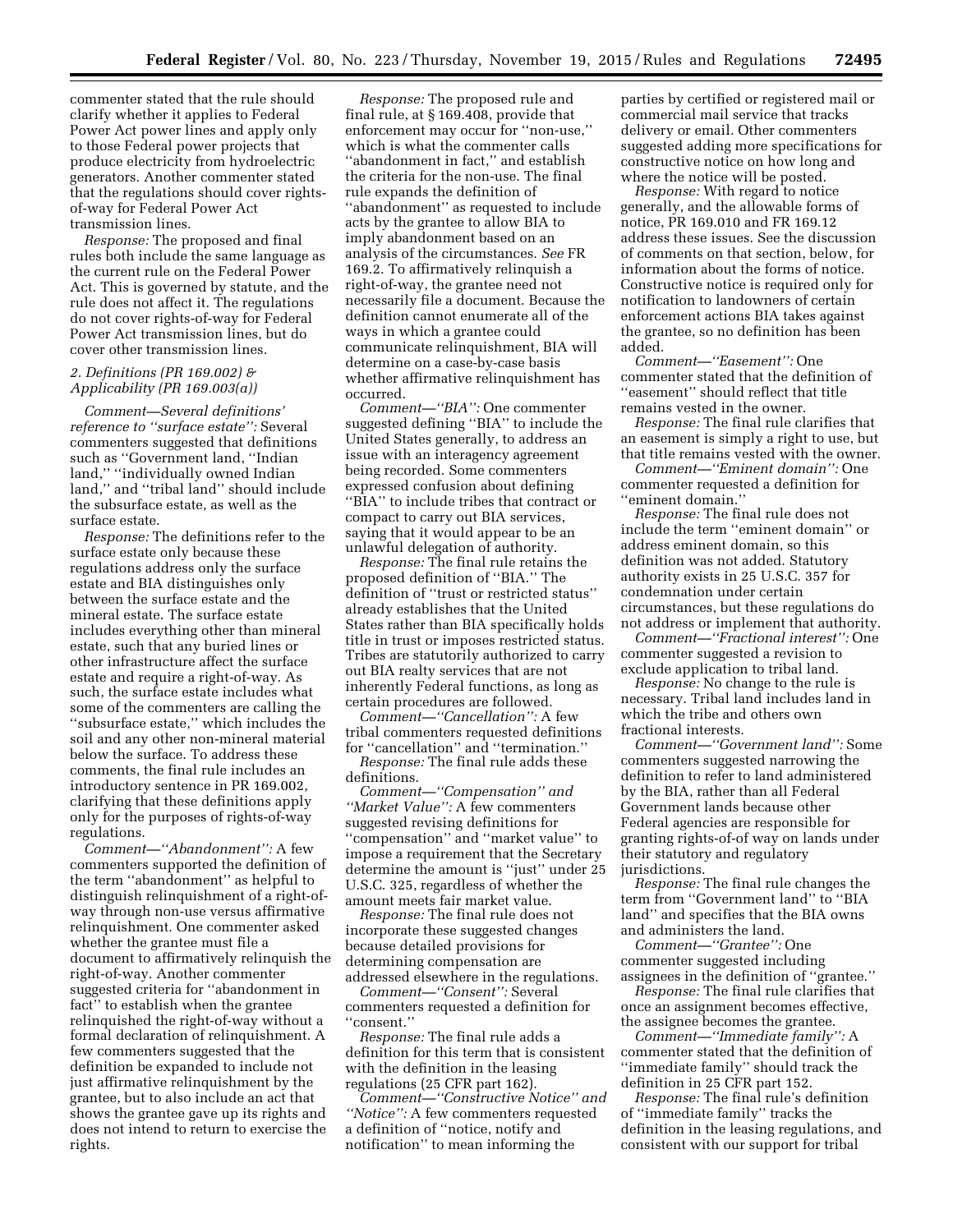self-determination and self-governance, defers to the definition of ''immediate family'' under applicable tribal law.

*Comment—''Indian land'':* A few commenters stated that the definition should better track the definition of ''tribal land'' to address that Indian land may be owned by more than one tribe, more than one individual Indian, or a combination of both. One commenter requested clarification that ''Indian land'' does not include anything beyond individually owned Indian land and tribal land. Several commenters stated that ''trust and restricted land'' should be used instead, to eliminate the need to cross-reference multiple other defined terms (*i.e.,* ''tribal land,'' ''individually owned Indian land,'' ''trust or restricted status''). One commenter stated that the definition appeared to also apply to land owned in fee.

*Response:* The final rule incorporates the clarification that the land may be owned by multiple landowners and that ''Indian land'' includes only individually owned Indian land and tribal land. The final rule does not make any revision in response to the comment that the definition appears to apply to fee land, because the definition already states that it includes only land held in trust or restricted status.

*Comment—''Indian landowner'':* A commenter stated that the definition should clarify that ''an interest in Indian land'' means a trust or restricted interest. One commenter suggested excluding from the definition anyone who has only a right from the tribe to use land and the tribe has reserved the right to consent to easements or rightsof-way.

*Response:* The final rule does not revise the definition to refer to trust or restricted interests because it refers to ''Indian land'' which is defined to mean trust or restricted interests. The final rule does not exclude tribal land assignments from the definition of ''Indian landowner,'' but in a case in which a person has only a tribal land assignment, the tribe would still be considered the ''Indian landowner'' under this definition.

*Comment—''Indian tribe'':* One commenter suggested that the definition of ''Indian tribe'' should include only tribes organized under the Indian Reorganization Act (IRA), in accordance with a strict reading of the statutory authority for rights-of-way on Indian land. This change would require the consent only of IRA tribes for any rightsof-way and not for non-IRA tribes.

*Response:* The final rule does not narrow the definition of ''Indian tribe'' as suggested because BIA has

consistently required consent from all tribes, in furtherance of tribal selfdetermination.

*Comment—''Indian'':* Several commented on this definition. Some questioned including individuals who are ''eligible to become a member of any Indian tribe.'' At least one commented that the statutory definition discriminates against co-owners of allotments outside of California.

*Response:* As a result of the American Indian Probate Reform Act amendments to the Indian Land Consolidation Act, the definition of ''Indian'' includes those who are ''eligible to become a member of any Indian tribe.''

*Comment—''Individually owned Indian land'':* A commenter suggested this definition should exclude tribal land assignments. Another commenter suggested revising the definition to clarify that the tract may be owned by multiple individuals. One commenter asked whether a tract in which both a tribe and an individual own interests would be considered ''individually owned Indian land'' or ''tribal land.''

*Response:* The definition of individually owned Indian land does not include tribal land assignments; no change is necessary. The final rule clarifies that individually owned Indian land may be owned by multiple individuals, as suggested. A tract in which both a tribe and an individual own interests would be considered ''tribal land'' for the purposes of requirements applicable to tribal land and would be considered ''individually owned Indian land'' for the purposes of the interests owned by individuals.

*Comment—''Legal Description'':* One commenter stated that the definition should not refer to a portion of the document.

*Response:* BIA has deleted this definition in response to the comment because ''legal description'' is a generally understood term.

*Comment—''Life estate'':* One commenter suggested adding a definition for "life estate."

*Response:* The final rule defines ''life estate'' consistent with the leasing regulations.

*Comment—''Map of definite location'':* One commenter suggested adding that the boundaries of each rightof-way should be specified as precisely as possible. Others suggested additional requirements for the distance between the surveyed land and right-of-way and allowances for GPS and satellite technologies.

*Response:* The proposed and final regulations at § 169.102(b)(1) refer to the statutory provisions governing maps of definite location, which are

implemented by the Department's Manual of Surveying Instructions and other Departmental requirements. These require an accurate description of boundaries and impose distance requirements for references to public surveys, and allow for GPS and satellite technologies.

*Comment—''Market value'':* A few commenters suggested using the term ''fair market value'' rather than ''market value'' to maintain consistency in terminology with the current regulations and because the term is more widely used in industry parlance. One commenter suggested adding that it should state that it is the most probable price the property would bring in a competitive and open market ''under all conditions requisite to a fair sale.'' Another suggested clarifying that the market value should be based on the use of the limited portion for the right-ofway, rather than sale of the land.

*Response:* The final rule uses the term ''fair market value'' in lieu of the proposed ''market value'' in response to these comments. The final rule does not add ''under all conditions requisite to a fair sale'' because this concept is already captured in ''competitive and open market.'' The final rule does not add that the market value is based on the limited portion for the right-of-way because this is understood.

*Comment—''Nonprofit rural utility'':*  One commenter suggested adding a definition for this term to mean ''a member-owned cooperative nonprofit corporation organized under State law for the primary purpose of supplying electric power and energy and promoting and extending the use of electricity in rural areas and Indian lands.''

*Response:* The final rule adds a definition for ''utility cooperatives'' to include member-owned utility cooperatives. Later provisions of the rule provide for waivers of compensation requirements and bonding requirements for utility cooperatives and tribal utilities under certain conditions.

*Comment—''Parties'':* A few commenters suggested a definition of ''parties.''

*Response:* The final rule does not include a definition for ''parties'' because it is clear from context where this term is used who it includes.

*Comment—''Right-of-Way'':* A few commenters suggested edits to this definition to clarify that easements are a type of right-of-way. Other commenters suggested adding ''in, over, under, through, on, or to'' to capture all possible types of rights-of-way. Some commenters stated that a right-of-way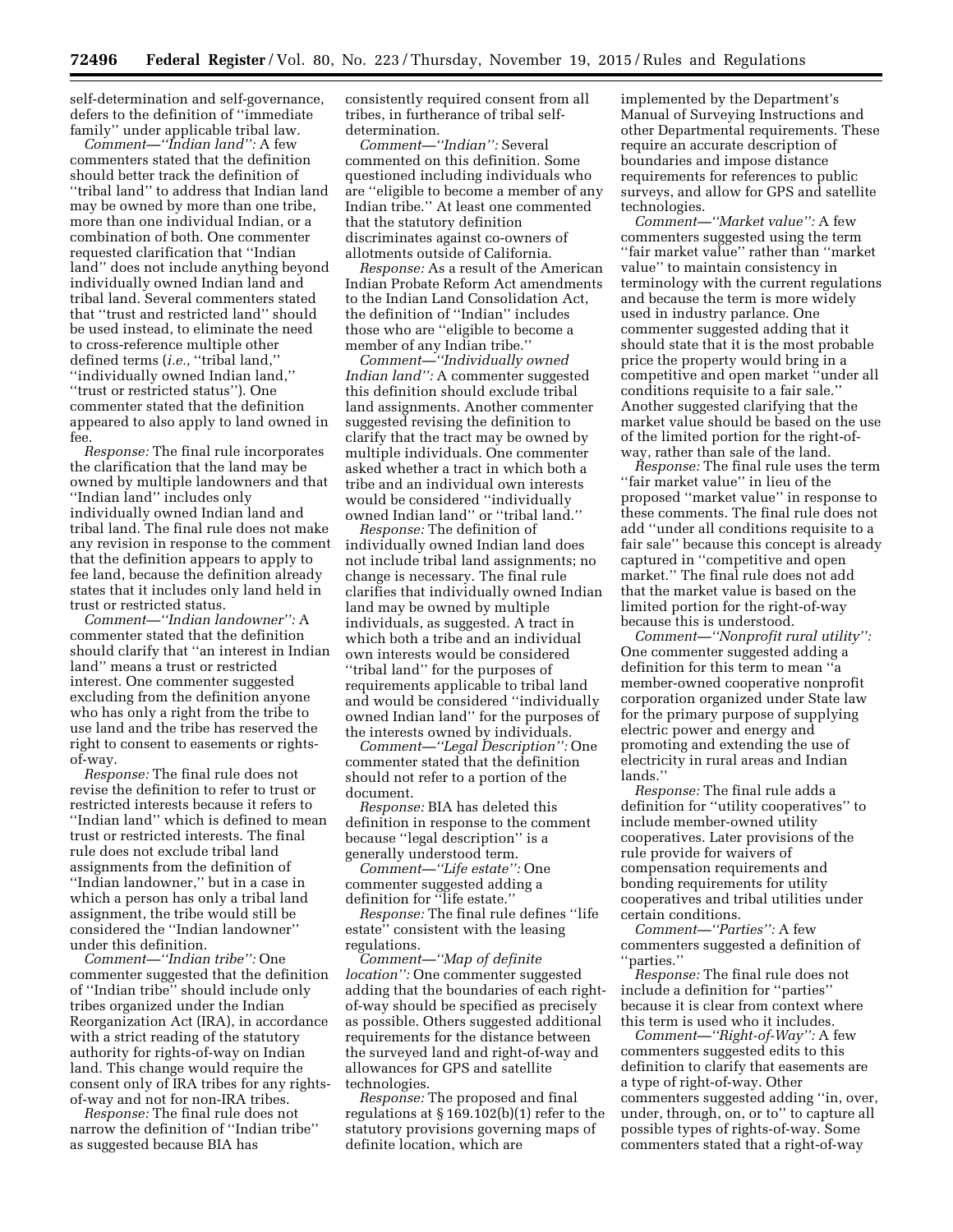should reflect that they are transfers of real property interests to grantees; others stated that the right-of-way should reflect they are not transfers, and that title remains vested in the landowner. Some commenters suggested clarifying in the definition that rights-ofway do not include service lines.

*Response:* The final rule clarifies that rights-of-way include easements and uses the statutory language ''over and across'' rather than ''cross.'' The final rule also establishes that right-of-way grants are not transfers of real property interests (see discussion below), but rather that the landowner retains title to the property. The final rule clarifies that rights-of-way do not include service lines.

*Comment—''Service Lines'':* See the discussion of service lines, below.

*Comment—''Secretary'':* A commenter suggested clarifying who is an ''authorized representative'' of the Secretary.

*Response:* Authorized representatives are those acting within their scope of duties through delegated authority by the Secretary.

*Comment—''Section 17 corporation'':*  A commenter noted that this term is defined but not used in the regulation.

*Response:* The final rule deletes this definition.

*Comment—''Trespass'':* One commenter requested narrowing the definition of ''trespass'' to exclude unintentional instances of trespass and encompass only those instances of willful, purposeful, reckless, or negligent trespass. Another commenter suggested expanding the definition to include listed examples of trespass. The commenter also stated that trespass to airspace and subsoil should be included.

*Response:* The final rule does not add any requirement for intent to trespass because the unauthorized occupancy is a trespass under Federal law regardless of intent (see discussion of trespass, below). The final rule does not list examples of trespass; examples listed by the commenter would meet the definition of ''trespass'' including, but not limited to, holdover occupancy without consent, affixing unauthorized improvements, adding uses or areas, entry without authorization. The definition does not specify trespasses to airspace and subsoil because these regulations address only the surface estate.

*Comment—''Tribal authorization'':*  One commenter requested further specification of when a tribal authorization is ''duly adopted.'' Another commenter suggested adding a tribal government division to the definition.

*Response:* The regulations do not add further specification of what constitutes a duly adopted tribal authorization because the procedures vary with each individual tribe. The definition of ''tribal authorization'' includes a document duly adopted by a tribal government division which reflect that the document is an ''appropriate tribal document authorizing the specified action.''

*Comment—''Tribal Land'':* A tribal commenter asked whether a tract is considered tribal land, even if fractional interests are owned by both the tribe and individual Indians. Another commenter suggested defining ''tribal land'' to include only land that is not individually owned. A commenter suggested limiting tribal land to those tracts in which the tribe holds a majority interest.

*Response:* Under the proposed definition and final definition, a tract is considered ''tribal land'' if any interest, fractional or whole, is owned by the tribe. A tract in which both a tribe and individual Indians own fractional interest is considered tribal land for the purposes of regulations applicable to tribal land. If the tribe owns any interest in a tract, it is considered ''tribal land'' and the tribe's consent for rights-of-way on the tract is required under 25 U.S.C. 323 and 324.

*Comment—''Trust or restricted status'':* One commenter suggested revising the definition to reflect that individual tracts may be owned by a combination of both tribal and individual owners.

*Response:* The final rule clarifies that land may be owned by a combination of both tribal and individual owners by changing "or" to "and/or."

*Comment: New definition of ''utility'':*  One commenter suggested adding definitions distinguishing between ''commercial'' and ''public'' utilities, such that later provisions can provide more lenient requirements to public utilities.

*Response:* The final rule defines ''utility cooperatives'' and ''tribal utilities'' because the regulations provide more lenient requirements for these categories of utilities. ''Utility cooperatives'' are defined to be those cooperatives that are member-owned, while ''tribal utility'' is defined to be those utilities that are tribally owned and controlled (*i.e.,* in which tribes own at least 51 percent, receive a majority of the earnings, and control the management and daily operations). The more lenient requirements (nominal compensation, no bonding

requirements) are appropriate for utility cooperatives because cooperatives are established for the purpose of providing service to their members and benefiting their members rather than making a profit. The more lenient requirements are appropriate for tribal utilities, whether for profit or not for profit, because such utilities have a governmental interest in providing service to those within their jurisdictions. The final rule holds other not-for-profit and for-profit utilities to the standard requirements for compensation and bonding because an independent analysis of whether the right-of-way is in the best interest of the landowners is appropriate in those circumstances.

*Comment—Other definitions:* A few commenters suggested defining terms such as ''allotted land.''

*Response:* The term ''allotted land'' is not defined because it is not used in the regulation.

*Comment:* A few commenters had questions about or expressed confusion about PR 169.003(a), specifying that BIA will not condition its grant of a right-ofway on the applicant having obtained a right-of-way from the owners of any fee interests, and that BIA will not take any action on a right-of-way across fee, State or Federal land not under BIA's jurisdiction.

*Response:* BIA grants rights-of-way only with respect to trust or restricted interests and examines only the trust or restricted interests when determining whether the owners of the majority of the interests consent. It is the applicant's responsibility to obtain the permission of the owners of the fee interests; BIA is not involved in that process. BIA will not condition its grant of a right-of-way on the applicant having obtained a right-of-way from the owners of any fee interests. The rule requires notice to and consent from owners of trust or restricted interests, as opposed to fee interests. The final definition of ''BIA land'' clarifies that land not under BIA's jurisdiction is not included.

# *3. Life Estates (PR 169.003(b)/FR 169.109, FR 169.112, FR 169.121, FR 169.122, FR 169.415)*

*Comment:* A commenter stated that the provisions on life estates are ''extremely confusing'' and should be rewritten. Another commenter stated that the provisions on life estates should be in their own section, rather than as a part of § 169.3.

*Response:* The final rule addresses these comments by redrafting life estate provisions and placing them in new,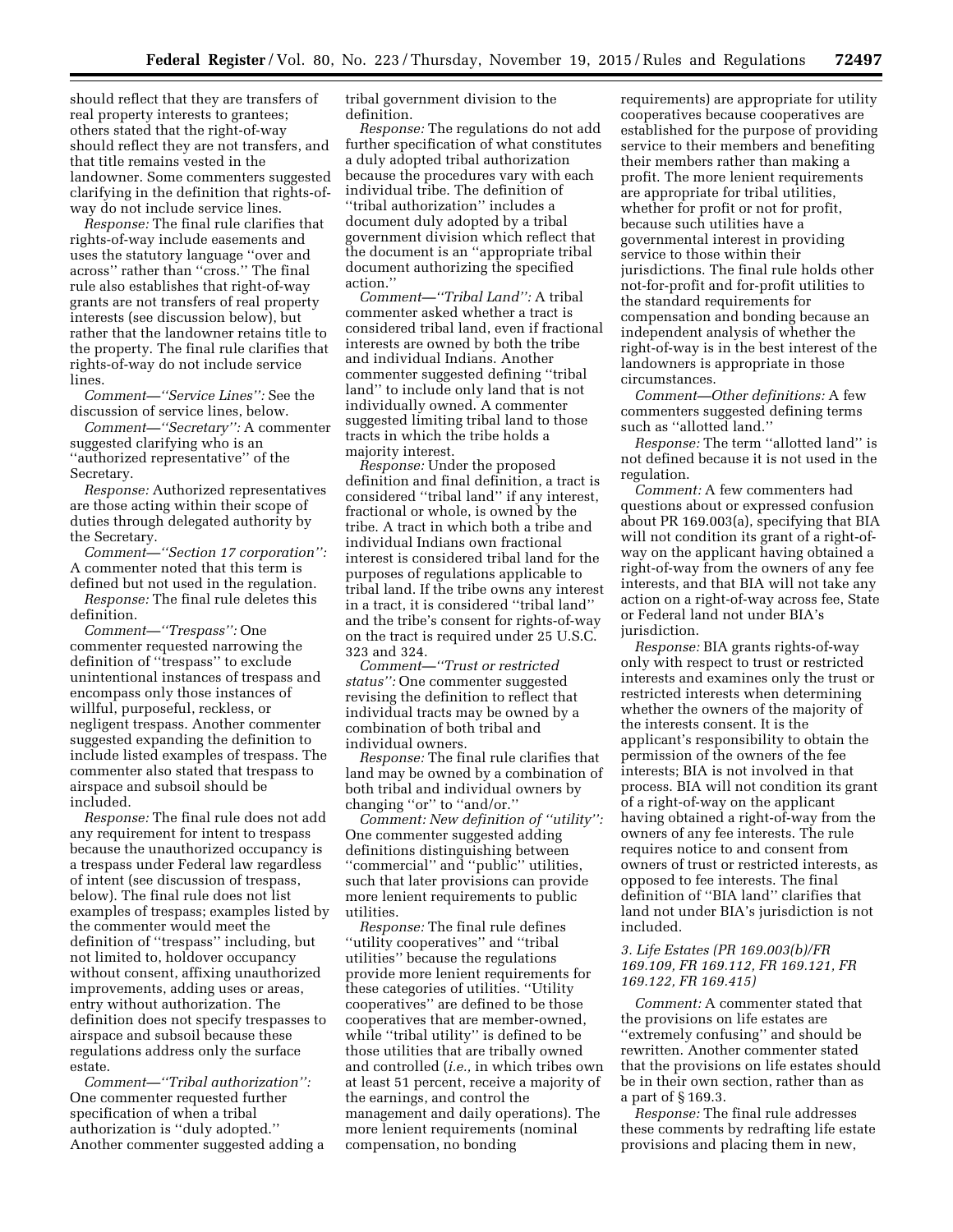separate sections addressing only life estates.

*Comment:* One commenter asserted that the entire section should be deleted because it violates the rules of cotenancy. This commenter also stated that title vests in the remaindermen under a will as of the date of the death, title passes from the decedent to the remaindermen at that time, and the remaindermen take ownership subject to the life estate. This commenter stated that the estates are concurrent, and that the perspective that there is first a life estate and then a remainder is legally incorrect and would create a hole in the chain of title, rendering it unmarketable. The commenter further stated that the proposed provision stating that BIA will not join in a right-of-way granted by life tenants is an announcement that the Department intends to violate 25 U.S.C. 348, which requires Secretarial approval of all contracts affecting allotted land.

*Response:* This comment is based on a provision in the proposed rule that would have allowed a life tenant to grant a right-of-way without consent of the remaindermen or approval of the BIA. That provision has been deleted in the final rule.

*Comment:* Several commenters, including tribal commenters, stated that the life estate provisions should distinguish between Indian and non-Indian life tenants to provide protection to Indian life tenants. The commenters stated that the rule does not explain how BIA will balance the interests of an Indian life tenant and Indian remaindermen. One commenter stated that BIA owes a trust responsibility to everyone with an interest in trust property, including a life tenant. These commenters assert that the rule establishes that BIA will actively breach its trust responsibility to Indian life tenants. For example, the provision saying that BIA will not enforce or consent to a right-of-way where the life tenant holds all the trust or restricted interests in the tract, assumes the life tenant is non-Indian when, in fact, most are Indians to which BIA owes a trust responsibility.

*Response:* The final rule does not distinguish between Indian and non-Indian life tenants because BIA's trust responsibility is not based on whether someone is Indian, but rather stems from the interest in trust or restricted (Indian) land. BIA is responsible for enforcing the terms of the right-of-way only on behalf of the remaindermen because BIA's trust responsibility is to the remaindermen because they are the beneficial owners of the Indian land, rather than the life tenants.

## a. Life Estates—Protection of Land

*Comment:* A tribal commenter stated that the rule should clarify whether BIA owes a trust responsibility to the coowners of the holder of the life estate, because it states that it does not owe rights to other parties but leaves this category of parties vague.

*Response:* Where the life estate covers only a fractional interest in the property, the other co-owners are owners of the trust or restricted property to which BIA owes any trust responsibility.

*Comment:* A tribal commenter stated that BIA approval should be required regardless of whether the life estate is over the entire parcel of Indian land or not, because BIA's approval is required to protect the remainder interests and ensure no permanent injury to the Indian land, in either case.

*Response:* The final rule requires BIA approval regardless of whether the life estate covers the entire parcel of Indian land or not.

*Comment:* A tribal commenter stated that provisions saying that the BIA ''may monitor the use of the land'' should instead provide that the BIA ''shall monitor the use of the land.''

*Response:* The final rule continues to provide that BIA ''may'' monitor use of the land to account for any situations in which BIA determines monitoring is not necessary.

*Comment:* A tribal commenter stated that the rule does not provide for a process for the landowner to appeal to BIA for intervention as trustee to prevent ''permanent injury'' to the land that may occur through the life tenant granting the right-of-way. Another commenter stated that the term ''permanent injury'' should be explained, to avoid cases where a pipeline abandoned in place is considered a ''permanent injury.''

*Response:* Owners may contact BIA to express concerns regarding the potential for permanent injury either formally or informally. In order to maintain flexibility, the final rule does not establish a specific process for this communication. The determination of whether a ''permanent injury'' has occurred is made on a case-by-case basis.

# b. Life Estates—Consent

*Comment:* A commenter requested clarification that the life tenant ''consent'' to, rather than ''grant,'' the right-of-way.

*Response:* The final rule clarifies that the life tenant ''consents'' to the rightof-way.

*Comment:* A few commenters requested clarification that consent is required from the owners of a majority interest, rather than from a majority of the owners.

*Response:* The final rule clarifies that consent is required from the owners of a majority interest.

*Comment:* One commenter stated that the provisions are consistent with the Interior Board of Indian Appeals (IBIA) decision in *Adakai* v. *Acting Navajo Regional Director, BIA,* 56 IBIA 104 (2013), requiring a consent of the majority of the remaindermen, but recommended the intent be clarified by adding after the first sentence of paragraph (b): ''Except as provided in clauses  $1(v)$  and  $(3)$ , we will not grant or approve a right-of-way for land subject to a life estate. A life tenant, however, may grant a right-of-way as provided in this paragraph (b).''

*Response:* The final rule requires the consent of both the life tenants and remaindermen, in order to ensure protection of the Indian land for the remaindermen.

*Comment:* A few commenters suggested, as a simpler approach, allowing the life tenant to consent for the full term of the right-of-way, regardless of the duration of the life estate or number of future, unknown remaindermen, and requiring the grantee to pay full compensation for the right-of-way to the life tenant. These commenters asserted that no consent of the remaindermen is required and that the life tenants should have the ability to consent and bind the remaindermen, although one commenter stated that this approach presents ''enormous administrative hurdles'' when a tract of land held by a life tenant is part of a right-of-way project encompassing other tracts where consent, monitoring, and enforcement are required. In contrast, a tribal commenter stated that the Indian landowner should be required to consent, regardless of whether there is a life estate on the land. One commenter stated that the IBIA's previous determination that rights-of-way must be consented to by both life tenants and remaindermen was based on the silence in the current regulations, and asserted that the new regulations should allow life tenants to consent to issuance of a right-of-way that may exceed the duration of the life estate.

*Response:* BIA may not, by regulation, allow a life tenant to grant an interest that is greater than what the life tenant holds (*i.e.,* an interest for longer than the duration of the life tenant's life); therefore, the life tenant may not consent to the full term of the right-ofway, and may consent only to the term of his or her life. The final rule simplifies the approach by requiring the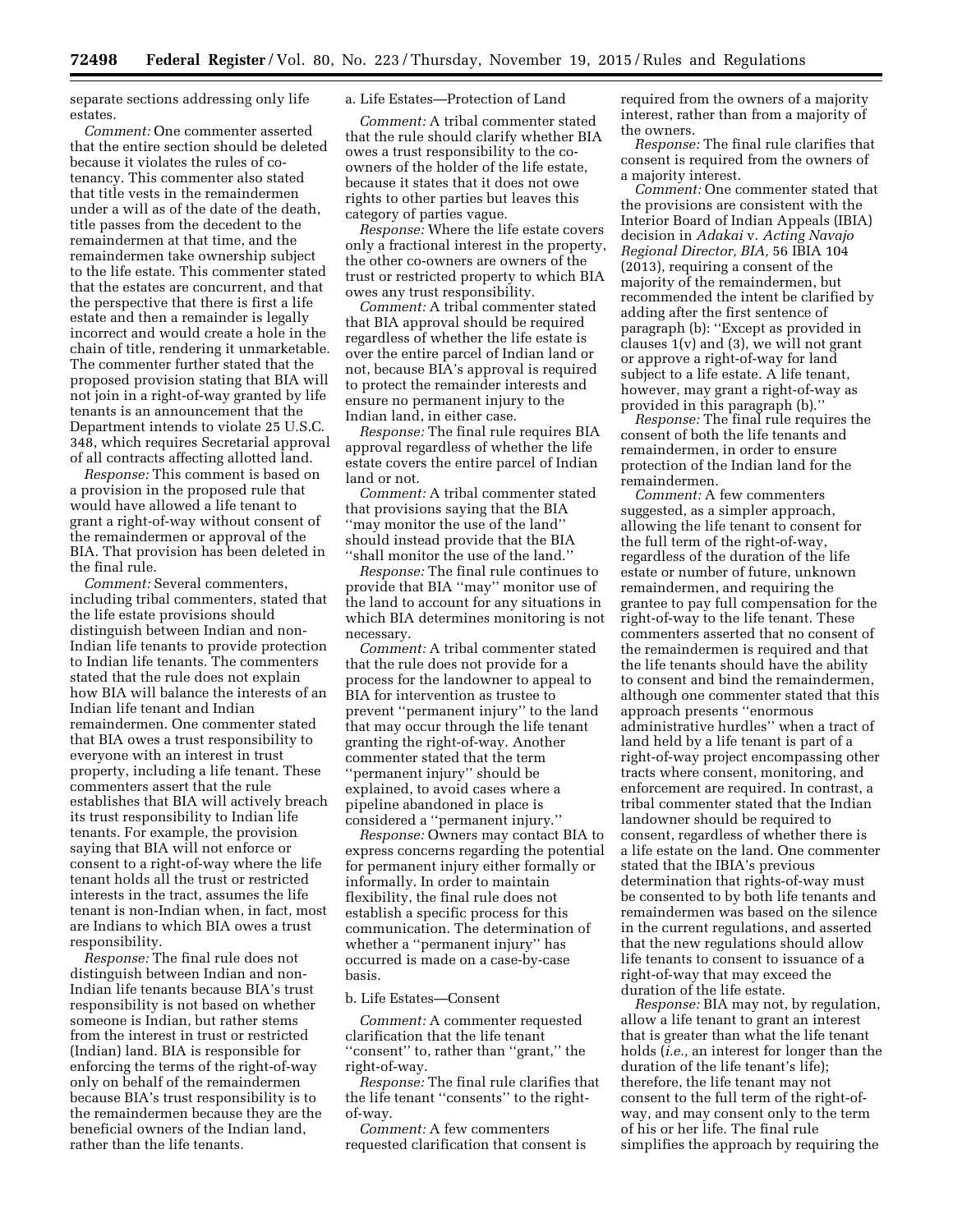consent of the remaindermen as well, for the full term of the right-of-way.

*Comment:* One commenter stated that the rule allows life tenants to encumber land with a right-of-way that may be permanent and impossible to undo.

*Response:* The final rule requires the consent of remaindermen identifiable at the time of the application; with this consent, the right-of-way grant continues even when the life estate ends (assuming the overall term of the life estate has not expired).

*Comment:* A tribal commenter requested clarification in paragraph (b)(2) as to whether the applicant must obtain the consent of a majority of the co-owners including or excluding the life tenant's consent in the calculation. The commenter suggested that the life tenant's consent should be included in the calculation.

*Response:* The life tenant's consent is required in addition to the consent of the owners of a majority of the remainder interests.

*Comment:* A commenter stated that if the life tenant's consent was not needed to meet the majority consent, then the right-of-way should not terminate upon the end of the life estate.

*Response:* Because the final rule requires consent of both the life tenant and remaindermen, this comment is no longer applicable.

# c. Termination of Life Estates

*Comment:* Several commenters noted the administrative difficulties, uncertainties, and increased costs caused by a right-of-way ending when the life estate ends. Several commenters suggested providing that upon the end of the life estate, the right-of-way continues and the remaindermen receive compensation established for allottees in the original grant, but prorated for the remainder of the rightof-way term.

*Response:* The final rule requires the consent of remaindermen identifiable at the time of the application; with this consent, the right-of-way grant continues even when the life estate ends (assuming the overall term of the life estate has not expired). The final rule addresses the allocation of compensation between the life tenant and remaindermen in § 169.121. Generally this section provides that if a will established the life estate, the terms of the will establishing the allocation will govern. If there is no will provision that controls the allocation, the life tenant and remaindermen may enter into an agreement regarding the allocation. Otherwise, the terms of 25 CFR part 179 apply.

*Comment:* A commenter noted that there may be instances in which the life tenant has rights to encumber the property beyond his or her life, such as when a landowner conveys the property to a third party but retains a life estate and the ability to encumber the property beyond his or her life. In that case, the granting instrument's terms would control and the life tenant may consent to a term beyond his or her life.

*Response:* The final rule covers the overwhelming majority of life estates. If such a situation arises, the BIA will address it on a case-by-case basis, using, if necessary the flexibility in 25 CFR 1.2 to waive the regulations in this Chapter.

#### d. Life Estates—Other Comments

*Comment:* A commenter expressed confusion that the rule requires direct payments to life tenants, but otherwise limits direct payments to landowners, and requested clarification on whether this is intended to apply where the life tenant is non-Indian. Other commenters stated that life tenants should have the option of having the funds deposited in their IIM accounts, if they have one, because otherwise the funds could be subject to levies or garnishment.

*Response:* The final rule requires direct payment to life tenants regardless of whether they are Indian.

*Comment:* A few commenters suggested stating ''will or other conveyance document'' or ''legal instrument'' creating the life estate because sometimes a deed creates a life estate.

*Response:* No change is made to the final rule because a deed is considered a conveyance document.

# *4. When a Right-of-Way Is Needed (PR 169.004)*

*Comment:* A few tribal commenters requested clarification that a tribe owning all the interests in a tract need not obtain a right-of-way for that tract.

*Response:* The proposed and final § 169.4(b)(1) state that an Indian landowner that owns 100 percent of the interests in a tract need not obtain a right-of-way grant. No clarification to the rule is necessary, as the definition of ''Indian landowner'' encompasses tribes.

*Comment:* A tribal commenter requested clarification that an Indian tribe or tribally owned entity that does not own a majority of interests in the tract must obtain a right-of-way with consent of the owners of a majority interest for the tract.

*Response:* The final rule incorporates this clarification. If the tribe already owns the majority of the interests, it need not obtain the consent of the other fractional owners, but it must notify them of the right-of-way.

*Comment:* A few tribal commenters stated that if a tribe owns a separate legal entity, then the entity should not have to obtain a right-of-way across tribal land under the regulations. These commenters suggested adding an exemption for such legal entities or recognizing the authority of the tribe's governing body to adopt a resolution or other appropriate enactment to allow the tribe and tribally owned and controlled entities to use tribal land without a BIA-approved right-of-way.

*Response:* The final rule allows an entity that is wholly owned and operated by the tribe to use the tribe's tribal land without BIA approval where the tribe submits a resolution authorizing the right-of-way and describing the land across which the right-of-way will cross. This submission is necessary for the Bureau to keep track of authorized users of the Indian land. The Bureau will maintain a copy of the resolution and description in our records.

*Comment:* A tribal commenter requested more specificity as to what ''an independent legal entity owned and operated by a tribe'' is, noting that it has several enterprises and entities organized through different legal instruments and asking whether these entities must comply with part 169.

*Response:* Whether an enterprise or entity qualifies as ''an independent legal entity owned and operated by a tribe'' will be evaluated on a case-by-case basis.

*Comment:* One commenter requested adding tribally approved land use agreements, such as tribal land assignments, to the list of those exempted from the regulations. Another commenter requested clarification on what the term "land use agreements" includes.

*Response:* The final rule clarifies at FR 169.4(b) that land use agreements that are exempted from these regulations include tribal land assignments. Such land use agreements may also include permits granted by the Indian landowner for a revocable, nonpossessory right of access for a very short term, for limited use of the land.

*Comment:* A tribal commenter stated that, to encourage development, the rule should allow permitting for utility service to homesites without BIA approval.

*Response:* Generally, a right-of-way or filing of a service line agreement would be required to provide utility service to homesites. Nevertheless, Indian landowners may grant permits to allow a revocable, non-possessory right of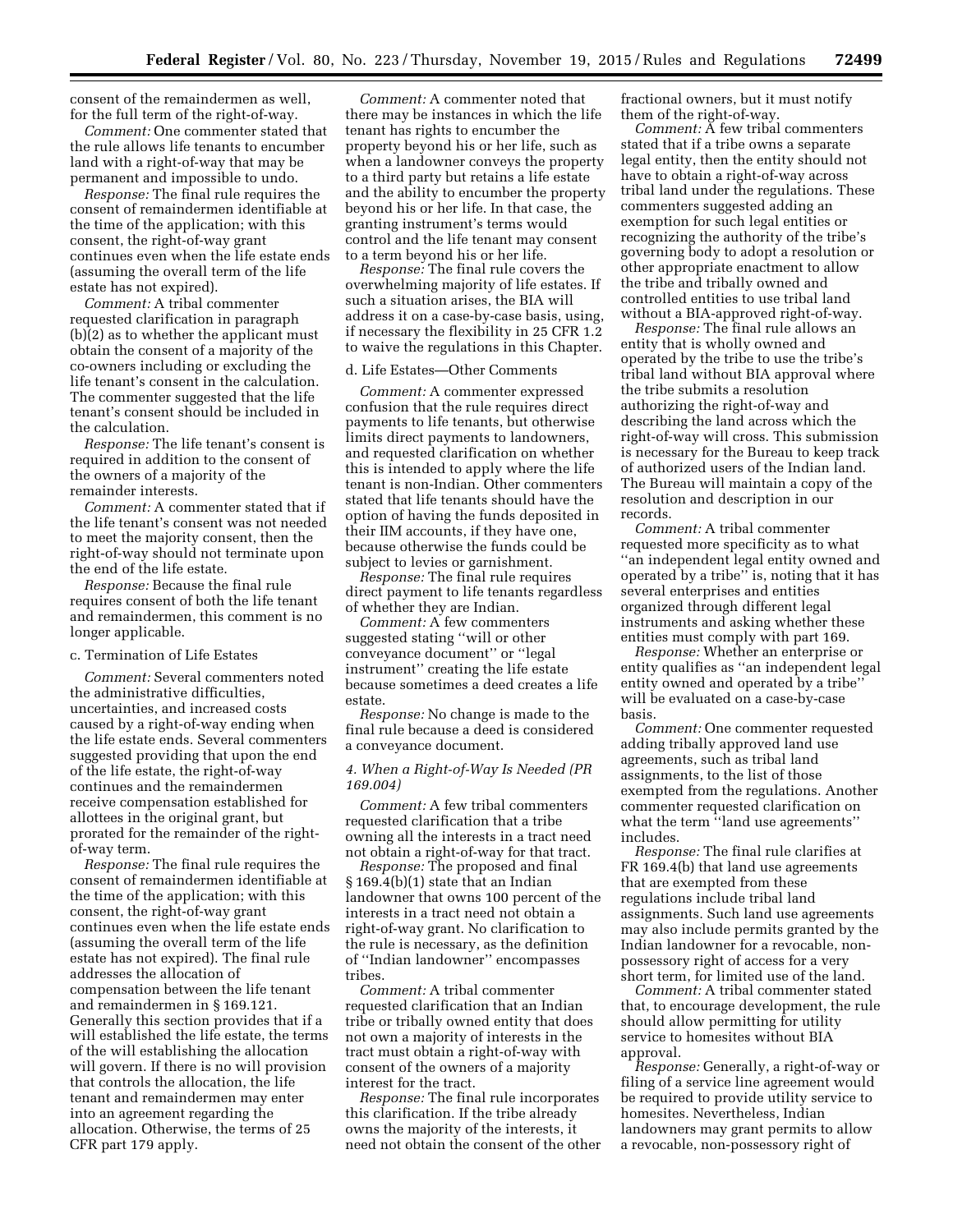access for a very short term, for limited use, where there will be no ground disturbance or risk of environmental damage. Examples include allowing a right of access for a cultural ceremony. BIA approval is not necessary for such permits and BIA will not administer or enforce permits on Indian land; the rule does not address permits because permits are appropriate only in very limited circumstances for a very limited term. Any use that requires more certainty in term (*i.e.,* not unilaterally revocable by the landowner) or requires a longer term, as utility infrastructure would, requires a right-of-way or service line agreement or other authorization under § 169.4. BIA may grant permits for use of BIA land, and part 169 will apply to those permits as appropriate. See Section C for more on terms.

*Comment:* Some tribal commenters expressed support for the proposed rule's provision that the right-of-way regulations do not apply to other authorizations to cross Indian land, such as a federally approved lease. The commenter stated that this provision protects a tribe's choice to use the leasing statutes for energy, telecommunication and transportation corridors.

*Response:* The final rule retains these provisions.

*Comment:* One commenter stated that the regulation should exempt anyone travelling on an established State or county road across Indian land from obtaining a right-of-way.

*Response:* A person travelling across Indian land on a road is not obtaining a legal interest in the property, and therefore does not need a right-of-way grant. To the extent the commenter means to ask whether a State or county needs a right-of-way to place a road across Indian land, the road would require the transfer of a legal interest, thus requiring a right-of-way grant.

*Comment:* Several tribal commenters noted that the provision regarding compliance with statute, judicial order, or common law, where access is allowed by such statute, judicial order, or common law, could be misinterpreted to allow for prescriptive easements. Another tribal commenter requested clarification that prescriptive easements or adverse possession through common law, or otherwise, are not permitted on trust land.

*Response:* The final rule replaces ''statute, judicial order, or common law'' with ''law'' to address the commenter's concern. No interest in trust land may be acquired by adverse possession. *See Cohen's Handbook on Federal Indian Law* section 15.09[4], at 1604 (2012 ed.). Except as required for access to a

mineral estate or specific authorization from Congress, prescriptive easements are not available on trust land, because trust land generally cannot be divested. *See e.g., Del Rio Drilling Programs* v. *United States,* 35 Fed. Cl. 186 (1996) (mineral estate remains dominant, and a subsurface owner has a right of reasonable access to the minerals below). This is not specified in the final rule because it does not directly relate to rights-of-way.

*Comment:* One commenter asked whether a right-of-way grant is required for general ingress and egress by a lessee.

*Response:* A right-of-way grant is generally needed if an interest in the Indian land is being transferred. The leasing regulations provide that a lease may address access to the leased premises by roads or other infrastructure, and such roads and infrastructure must comply with 25 CFR part 169, unless otherwise stated in the lease. Roads and other infrastructure within the leased premises are covered by the lease. *See* 25 CFR 162.019.

*Comment:* A commenter requested clarification on whether ''as-built'' rights-of-way to correct unauthorized uses of Indian lands could be issued without a land use agreement authorizing use of the Indian land.

*Response:* The intent of the exemption for land use agreements is not to allow what would otherwise require BIA approval to bypass 25 CFR part 169 requirements by calling it a ''land use agreement.'' The intent is to allow for land use agreements such as those authorized by 25 CFR part 84. ''As built'' rights-of-way would be authorized under 25 CFR part 169.

*Comment:* A tribal commenter suggested the regulations include a provision under which a tribe could elect to dedicate a portion of tribal land for the construction, operation, and maintenance of tribally owned public transportation facilities, such as roads, bridges, and highways, and record that dedication in the appropriate land title and records office. A few tribal commenters suggested adding a new section recognizing that tribes may dedicate their own trust or restricted lands for public transportation, without having to obtain rights-of-way.

*Response:* These regulations do not affect a tribe's ability to dedicate tribal land for certain uses but granting interests in Indian land to third parties would require a right-of-way.

*Comment:* One commenter expressed concern that, by deleting the various types of rights-of-way listed in current § 169.23 (railroad station buildings, depots, machine shops, side tracks,

etc.), one could argue that such uses are no longer covered by the regulation.

*Response:* The final rule covers all uses that fall within final § 169.5, whether listed or not.

*Comment:* A commenter requested excluding ''customary and traditional dirt roads'' used to access homesites from the need to obtain a right-of-way grant.

*Response:* Customary and traditional dirt roads to access homesites may be addressed in the homesite lease, rather than requiring a separate right-of-way grant.

# *5. Types of Uses for Rights-of-Way (PR 169.005)*

*Comment:* A commenter requested clarification of whether the provision in PR 169.005(a)(4) for "service roads and trails essential to any other right-of-way purpose'' is intended to address access across only the same allotment or access across adjacent or nearby Indian land. Another commenter requested that ''appurtenant to'' replace ''essential to'' to avoid disputes over what types of service roads and trails are ''essential.''

*Response:* The question of whether a right-of-way is required for service roads and trails is required is determined on a case-by-case basis. The final rule replaces ''essential to'' with ''appurtenant to'' as requested by the commenter.

*Comment:* Commenters requested additions to the list of rights-of-way types part 169 is intended to cover, including: oil and gas facilities such as well pads and associated service roads; pump stations, meter stations and other appurtenant facilities to oil and gas pipelines; and power projects (power plants, substations and receiving stations). A commenter also requested specifying that ''oil and gas'' includes hydrocarbons, refined products, natural gas liquids and other oil and gas products. One commenter stated that radio, television, and other communication facilities should be added to the list of examples.

*Response:* The final rule adds pump stations, meter stations and other appurtenant facilities to the oil and gas pipeline item. Appurtenant facilities may also include well pads. Whether such facilities will be addressed in the grant depends upon the specific circumstances. The facilities may be included in the overall mineral lease, and therefore addressed in separate mineral leasing regulations. If the facilities are associated with a mineral lease on a split estate (in which the mineral estate and the surface estate are not owned by the same person or entity), then it may be appropriate for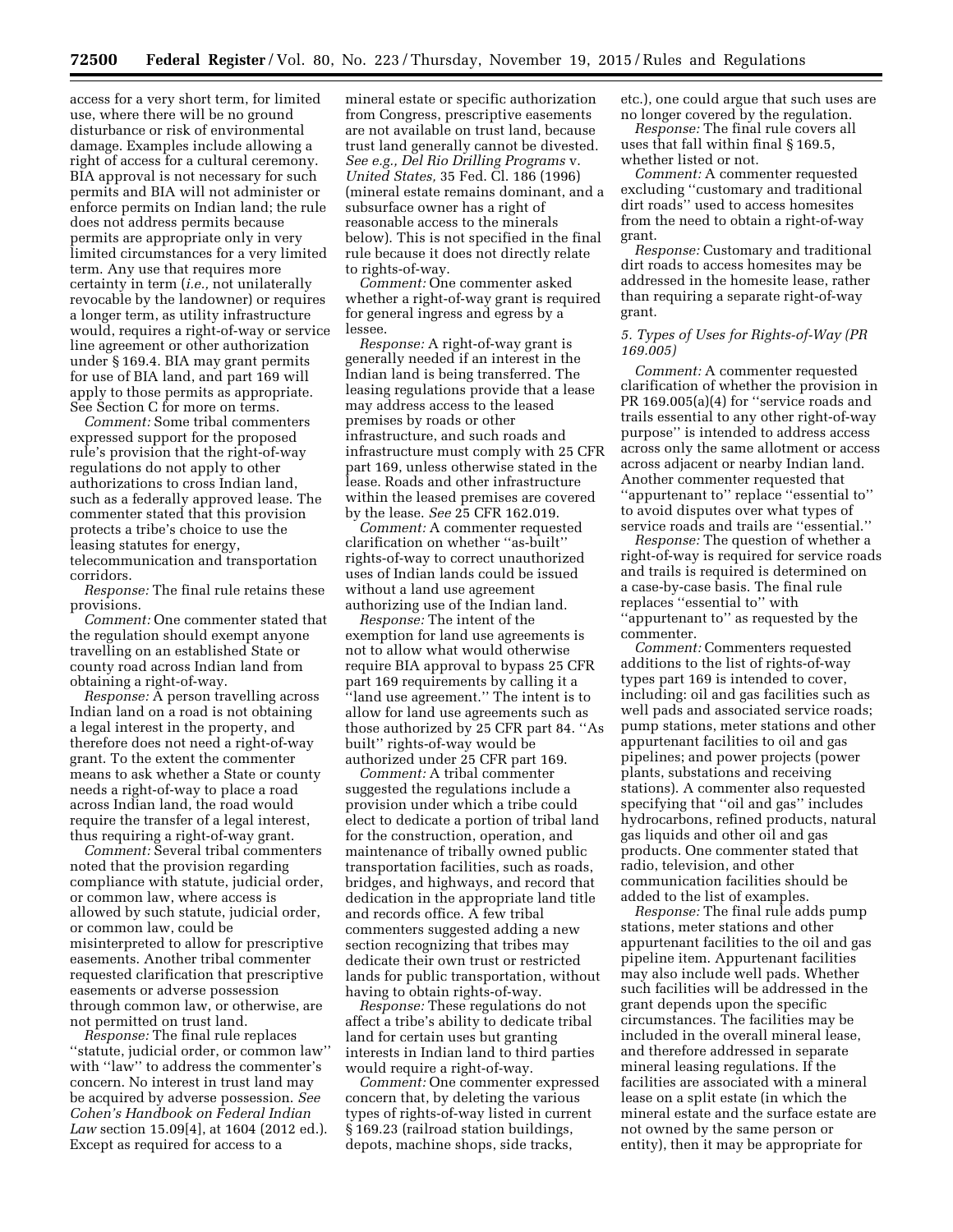the grant of right-of-way to address the facilities.

The final rule does not add examples of oil and gas products because the term ''oil and gas'' is broad enough to encompass each of the examples. The final rule does not add power plants, substations and receiving stations to the list of examples because these items may be more appropriately governed by the leasing regulations at 25 CFR part 162 than these rights-of-way regulations. The list of examples includes ''telecommunications'' lines, which is intended to cover computer, television, radio, and other types of lines for technology used for communication over distances.

*Comment:* One commenter requested an exception from part 169 for temporary access for mineral exploration.

*Response:* The mineral regulations, rather than part 169, address temporary access for mineral exploration and geological and geophysical permits. *See*  25 CFR parts 211 and 212.

*Comment:* One commenter requested a catch-all provision for the list of examples of rights-of-way such as ''any other right-of-way that comes to be recognized as such'' to capture any new types of rights-of-way that will arise in the future.

*Response:* The final rule adds a catchall provision as requested at FR 169.5(a)(13).

*Comment:* One commenter requested that the final rule delete the examples of right-of-way uses and instead stated that the part covers rights-of-way for all linear and non-linear surface uses.

*Response:* The final rule retains the list of examples for guidance.

*Comment:* One power administration commenter requested clarification that a right-of-way includes the right to manage vegetation and conduct emergency and routine maintenance as necessary to maintain safe and reliable electric transmission service. The commenter also requested an appendix to the rule setting out specifically which equipment is included in a transmission system right-of-way and allow for inspection, maintenance, repair, operations, upgrade and replacement of the equipment. The commenter also asked that the description be more specific with regard to electric transmission systems.

*Response:* The final rule adds a new paragraph (b) to § 169.5 to clarify that a right-of-way includes access necessary to manage vegetation and maintain and repair equipment. The final rule does not include an appendix, because the text of the rule specifies that poles, towers, and appurtenant facilities are

included in a transmission right-of-way use, and the new paragraph (b) specifies that inspection, maintenance, and repair are included in the use. With regard to operations, upgrade, and replacement of the equipment, generally these activities would be allowed, but if they expand or change the use of the right-of-way then an amendment to the existing grant or a new right-of-way grant would be required. The final rule adds more specificity to § 169.5(a)'s description of electric transmission, as requested by the commenter.

*Comment:* One commenter stated that any questions as to a right-of-way's validity should be decided in tribal court.

*Response:* Because the rights-of-way are issued by the Federal Government, the proper forum for disputes related to their validity is the Federal administrative agency (Bureau of Indian Affairs, with the possibility for appeal to the Interior Board of Indian Appeals). Appeals from federal administrative decisions are heard in the United States District Courts.

*Comment:* A few commenters read proposed 169.005(b) (now FR 169.6) as allowing prior unperfected and unapproved rights-of-way to be recognized as valid and legal rights-ofway.

*Response:* This provision does not validate or approve existing, unapproved rights-of-way. Any unauthorized use remains unauthorized.

*Comment:* A commenter asked that proposed 169.005(b) (now FR 169.6) state that BIA will act on requests, rather than ''grant,'' to clarify that the grant of a right-of-way is not automatic.

*Response:* The final rule clarifies at final § 169.6 that BIA will act on requests.

# *6. Applicability to Existing Rights-of-Way and Applications (PR 169.006/FR 169.7)*

*Comment:* A commenter requested that the new regulations not apply to any applications that are pending BIA approval, because applying the new regulations would create legal uncertainty as to the enforceability and effectiveness of those applications. This commenter was particularly concerned that the applicant would be penalized for BIA's delay in approval by being forced to obtain new consents from landowners and resubmit information.

*Response:* Applicants who have already submitted a right-of-way application under the pre-existing regulations, prior to the effective date of the new regulation, would not have to obtain any new consents or resubmit materials for the application as a result

of the new regulations. BIA will review the application under the regulations existing at the time of submission, unless the applicant chooses to have the new regulations apply by withdrawing and resubmitting the application.

*Comment:* Several commenters requested that the rule expressly state that it does not and will not impose any new burdens, limitations, restrictions, or responsibilities on preexisting rightof-way grants issued through other statutory authorities. A commenter requested clarification that the regulations do not apply to railroad rights-of-way granted in perpetuity under specific statues enacted by Congress in the late 19th century.

*Response:* Rights-of-way under statutes other than 25 U.S.C. 323 exist. Only new grants of rights-of-way must comply with part 169's new provisions for obtaining a right-of-way. Existing approved rights-of-way remain valid under the new regulations. The new provisions of part 169 do not affect the authority of those specific railroad statutes; however, the procedural requirements of the new part 169 will apply to the extent that they do not conflict with the authorizing statute or explicit provisions in the grant. For rights-of-way granted under specific statutory provisions, rather than the general authority in 25 U.S.C. 323, BIA will read the existing statutory requirements and grant provisions in a manner that promotes consistency with the new regulations.

*Comment:* Many commenters opposed the proposed provision stating that the new regulations apply retroactively to existing right-of-way grants except where they ''conflict'' with the express terms of those grants, and stated that rights-of-way approved prior to the new rule's effective date should not be subject to the new rule. These commenters pointed out that most preexisting grants are silent on the requirements imposed by the new regulations. For example, a right-of-way grant without a specific provision waiving BIA approval or consent, as was the common practice (because express language was never before required), would now require BIA approval and landowner consent for certain actions (assignments, *e.g.*). A few commenters asserted that existing rights-of-way grants are property rights. Commenters also stated that BIA cannot legally modify or insert new material terms into existing grants, but must honor the terms as written and the parties' expectations as of the time the grant was issued. These commenters stated that exempting the existing rights-of-way would preserve the integrity of existing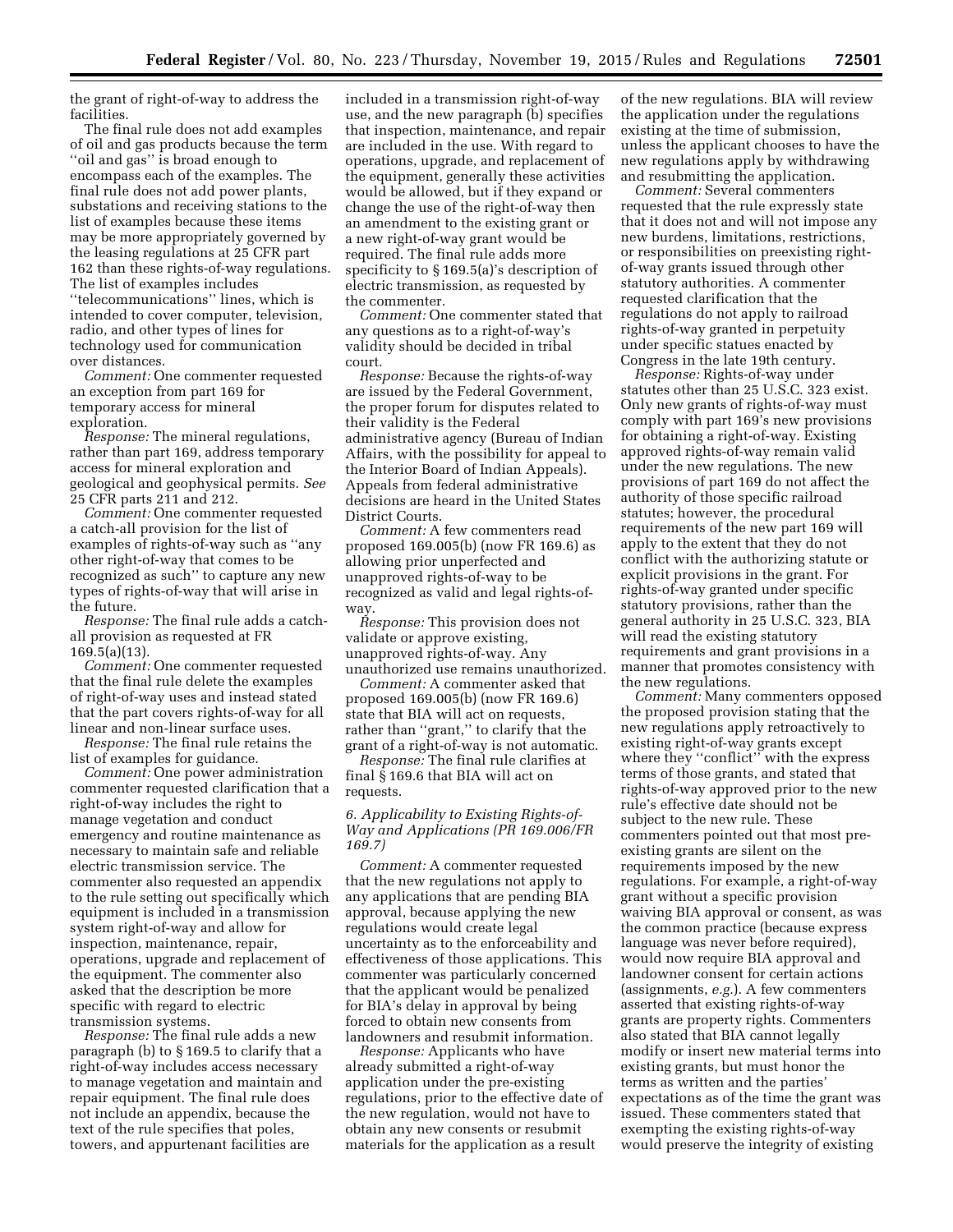contracts and avoid legal issues for breach of contract, breach of implied duty of good faith and fair dealings, or takings.

With regard to assignments, specifically, several tribal commenters requested that consent and approval always be required because there have been numerous instances in which a right-of-way was assigned with no notification to, or consent of, the tribe, meaning that neither the landowner nor BIA may have record of the authorized user of the Indian land.

*Response:* The new regulations are not intended to replace the original grant or statutory provisions, but the procedural requirements of these new regulations apply to the extent they do not conflict with the original grant or statutory provisions.

In addition, in response to tribal commenters' concerns that, in the past, rights-of-way were assigned without any notification to BIA or the tribe, the final rule establishes a new requirement for the assignee to notify BIA of past assignments to ensure BIA is aware of the identity of the legal occupant of the Indian land in furtherance of meeting its trust responsibilities to protect the Indian land from, for example, trespass. From the perspective of the assignee, this recordation requirement is simply a good business practice to ensure the Department has documentation of the assignee's right to occupy Indian land. The final rule establishes a target deadline of 120 days after the effective date of the regulations for assignees to either provide BIA with documentation of their assignment, or to request an extension of time to provide BIA with such documentation. This requirement is not included in the previous version of the regulations but is imperative to BIA's ability to fulfill its trust responsibilities.

For any right-of-way grant application submitted but not yet approved by the effective date of the regulations, the grantee may withdraw the application and resubmit under the new rule. Otherwise, BIA will review the application under the regulations in existence at the time of submission, but once the right-of-way is granted, procedural provisions of the new rule apply. For example, if the grantee or assignee wants to assign, amend, or mortgage the right-of-way after the effective date of these regulations, the grantee or assignee will have to follow the procedures in this regulation, to the extent that such new processes and requirements do not change the terms of the pre-existing grant or statutory authority. In other words, if the preexisting grant or statutory authority

is silent on a particular procedural requirement, such as an assignment or amendment, the new regulatory provisions concerning that procedure would apply.

Examples of procedural provisions that apply include procedures for obtaining amendments, assignments, mortgages, renewals, and complying with and enforcing rights-of-way grants. However, many current grants include language granting to the grantee and the grantee's assignees; in that case, the grant would contain explicit language allowing the grant to be freely assigned without landowner consent or BIA approval, and that explicit grant language would govern. An example of a non-procedural provision is a regulatory statement of what jurisdiction applies.

The question of whether tribal law or taxes apply to preexisting right-of-way grants after the effective date of the new regulations is not before the Department at this point, but to the extent any preexisting right-of-way is assigned or amended, the provisions of the new regulations govern.

*Comment:* A few commenters stated that the rule should allow for renewals of rights-of-way grants existing prior to these regulations without the need to obtain consent because those older grants may not have addressed the possibility of renewal. Commenters further stated that this new requirement should not be applied retroactively, and that otherwise, this rule will effectively prevent renewal of existing rights-ofway, even when there is no change in use, requiring a survey and full application process.

*Response:* If the original right-of-way was granted prior to the effective date of these regulations and is silent on whether renewals are permitted and under what conditions, then these regulations apply, and the grantee must follow the procedural requirements of these new regulations to obtain a renewal. See Section C for more on renewals.

*Comment:* A few commenters stated that the review and adjustment requirements should not be applied retroactively. The commenters note that the current regulations provide no requirement for review or adjustment.

*Response:* The review and adjustment requirements do not apply retroactively to grants that pre-date these regulations because they are non-procedural (*i.e.,*  substantive) provisions that would affect compensation, a core term of the grant; those grants were issued based on the compensation established when they were negotiated and approved.

# *7. Administration of Regulations by Tribes on BIA's Behalf (PR 169.007/FR 169.8)*

*Comment:* One tribal commenter requested that, throughout the regulations, ''BIA,'' ''BIA office,'' and ''we'' should be revised to clarify that it refers to the tribe in those cases in which the tribe administers real estate services under a Public Law 93–638 contract.

*Response:* The term ''BIA'' is defined to include tribes acting on behalf of the Secretary or BIA under Indian Self-Determination and Education Assistance Act contracts or compacts.

*Comment:* One commenter stated that tribes do not gain any substantive authority to administer rights-of-way under the new rules because the new rules do not allow tribes to grant, approve, or disapprove a right-of-way document or waiver, cancellation or appeal.

*Response;* The new rules make no change to the scope of functions a tribe may compact or contract for, but does specify which functions may not be contracted or compacted because they are ''inherently Federal.''

*Comment:* One commenter asked that this section specify that a tribe may require that the applicant negotiate with it as a condition of obtaining tribal consent for the right-of-way.

*Response:* When tribal consent for a right-of-way provision is required, the tribe may require that the applicant negotiate the terms of consent.

*Comment:* One commenter stated that the rule should be clearer on whether BIA or the tribe administers the functions.

*Response:* The final rule clarifies that applicants may check with either the BIA office or the tribal office to determine whether the tribe has compacted or contracted to administer realty functions.

*Comment:* One commenter asserted that tribes are not authorized to compact or contract to administer BIA functions with regard to pipeline rights-of-way because the Indian Self-Determination and Education Assistance Act (ISDEAA) does not specify that program.

*Response:* Realty functions, including administration of rights-of-way, may be compacted or contracted under the ISDEAA. *See* 25 U.S.C. 450f(a)(1)(A)– (E).

*Comment:* A commenter stated that the term ''tribal organization'' in this section is unclear as to whether it includes entities such as the telephone authority. Another commenter requested clarification on which officer or entity in the tribe is authorized to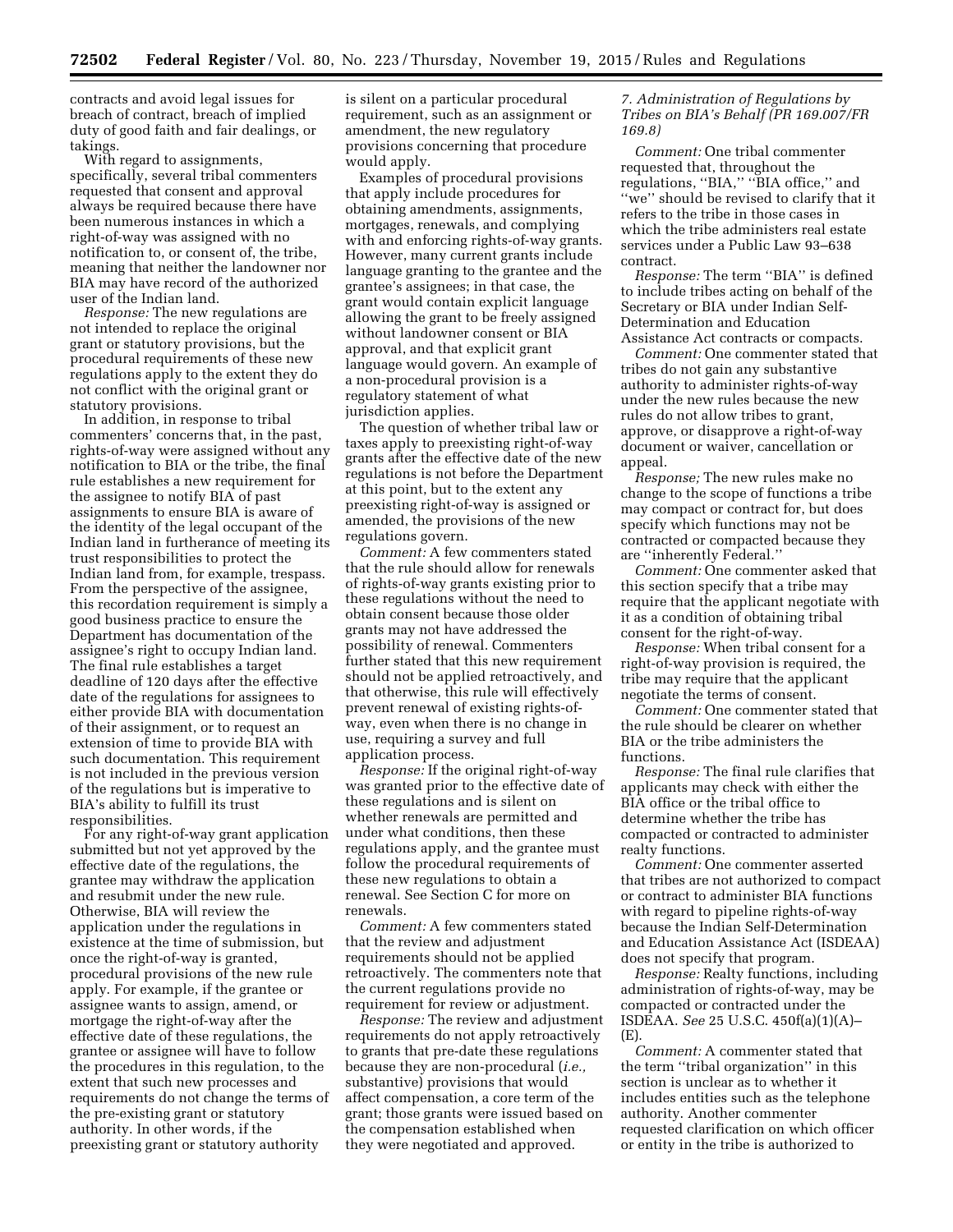make decisions in administering the compacted or contracted functions.

*Response:* The ISDEAA governs the meaning of ''tribal organization'' in this section. Tribal law governs which officer or entity is authorized to make decisions on behalf of a tribe.

# *8. Laws Applicable to Rights-of-Way Approved Under These Regulations (PR 169.008/FR 169.9)*

*Comment:* A commenter stated that the rule should specify that a right-ofway ''use'' is interpreted consistently with general common law principles of easements and rights-of-way, and that Federal common law applies except that State law may apply where it is not hostile or aberrant to Federal policy or otherwise frustrates Federal policy.

*Response:* Final § 169.9 clarifies that rights-of-way are generally subject to Federal and tribal law, but not State law.

*Comment:* A commenter noted that the structure of the proposed section is disjointed and causes confusion. Other commenters stated that the section should be deleted because of the risk that the regulations could cause confusion regarding what the law is and is unnecessary.

*Response:* The final rule redrafts this section to address concerns as to its disjointed and confusing nature and also divides the section into two separate sections, one addressing law (FR 169.9), and one addressing jurisdiction (FR 169.10).

#### a. State Jurisdiction/State Law

*Comment:* Several commenters opposed the proposed provision allowing parties to consent to the applicability of State law, stating that it is a waiver of sovereign immunity and that landowners may inadvertently choose State law by signing a document without full knowledge of the consequences.

*Response:* Proposed paragraph (c) was a choice of law provision that was intended to clarify that where a vacuum of applicable Federal and tribal law exists, the landowners may choose to apply State law. The final rule deletes this provision due to commenters' opposition.

*Comment:* Several commenters opposed the proposed provision indicating that State law applies if the tribe, Congress, or a Federal court has made it expressly applicable. Several commenters stated that this provision invites a broad reading, allowing State law to apply in nearly every circumstance. One commenter stated that the *Kennerly* case forecloses the application of State jurisdiction over

Indian land subject to a right-of-way, whether by a tribal member or a tribe absent a statute conferring jurisdiction. One commenter suggested the provision instead state that rights-of-way are not subject to State law ''except to the extent allowable under Federal law and consistent with Indian treaty rights and tribal sovereignty.''

*Response:* To address the comments, the final rule deletes the specifics on when State or local law may apply and instead provides that ''generally'' State and local law do not apply. The provision allowing landowners to agree to the application of State law was intended for situations in which neither the tribe nor Federal law address a specific topic, and the tribe chooses State law to fill the vacancy (*e.g.,* if a tribe chooses to apply State law regarding cable access). The proposed provision regarding Congress was included because there are Federal statutes conferring jurisdiction over Indian land subject to a right-of-way (*e.g.,* Maine Indian Claims Settlement Agreement of 1980 or Pub. L. 83–280). If State law is made applicable by Federal or tribal law, these instances are covered by the other provisions establishing the applicability of Federal and tribal law.

*Comment:* Some commenters stated that the new regulation conflicts with established law (in *Strate*) because tribal law and jurisdiction does not presently apply to lands subject to a right-of-way.

*Response:* The new regulation provides that future rights-of-way will explicitly state that the grant does not diminish the tribe's jurisdiction.

*Commenter:* Some commenters stated that this section truncates State jurisdiction over Indian lands, violating the Federalism executive order.

*Response:* The Federalism executive order addresses the balance of authority between the Federal government and States; it is inapplicable here because this rule addresses the balance of authority between tribal and State law.

# b. Tribal Law

*Comment:* A few commenters stated that proposed paragraph (a) is erroneous in stating that rights-of-way are subject to tribal law because Congress preempted any application of tribal law to transportation by rail and State laws apply to utility service on tribal lands. A commenter also noted that some tribes have relinquished jurisdiction by treaty.

*Response:* Paragraph (a), as well as other paragraphs in this section, do not expand the applicability of tribal law; rather it clarifies that the grant of a

right-of-way will not limit any existing applicability in any way.

*Comment:* Several tribal commenters stated that the proposed paragraph (a)(2) should simply say that rights-of-way are subject to tribal law ''except to the extent that tribal law is inconsistent with applicable Federal laws'' and delete the provisions in proposed paragraph (b) allowing for tribal law to modify the regulations under certain circumstances. Tribal commenters stated that the provisions are too restrictive and disrespect tribal sovereignty. Additionally, non-tribal commenters expressed concerns that tribal regulations may change without any notice or consent of the right-of-way grantee. Another stated that if the provision is not removed, it should at least clarify that the tribal law will not be effective if it conflicts with other binding Federal laws. One tribal commenter stated that allowing the tribal law to supersede unless the tribe's law would ''conflict with our general trust responsibility'' provides no guidance. Some tribal commenters stated that the regulation should provide that tribal law ''presumptively applies.'' A few commenters stated that tribal laws should apply to all land within the reservation (both tribal and allotted); otherwise, an individual could consent to a right-of-way that is in violation of tribal law.

Some commenters opposed the applicability of tribal law under any circumstance because a grantee that needs to obtain rights-of-way across several tribes' lands could be subjected to multiple, and possibly conflicting requirements, undermining the purpose of the rule to streamline the process. A tribal commenter also suggested deleting the requirement that the tribe provide BIA with notice that the law supersedes because this could become a technical glitch that would hinder application of tribal laws that would otherwise be applicable.

*Response:* In response to these comments regarding the uncertainty of whether tribal law would supersede or modify Federal law, the final rule simplifies this provision to state that rights-of-way are subject to tribal law except to the extent that the tribal law is inconsistent with applicable Federal law. Tribes are sovereigns with the inherent power to make laws. It is the responsibility of anyone doing business within a particular jurisdiction to know the law of that jurisdiction.

*Comment:* One commenter stated that the phrase ''except to the extent that those tribal laws are inconsistent with these regulations or other applicable Federal law'' should be deleted because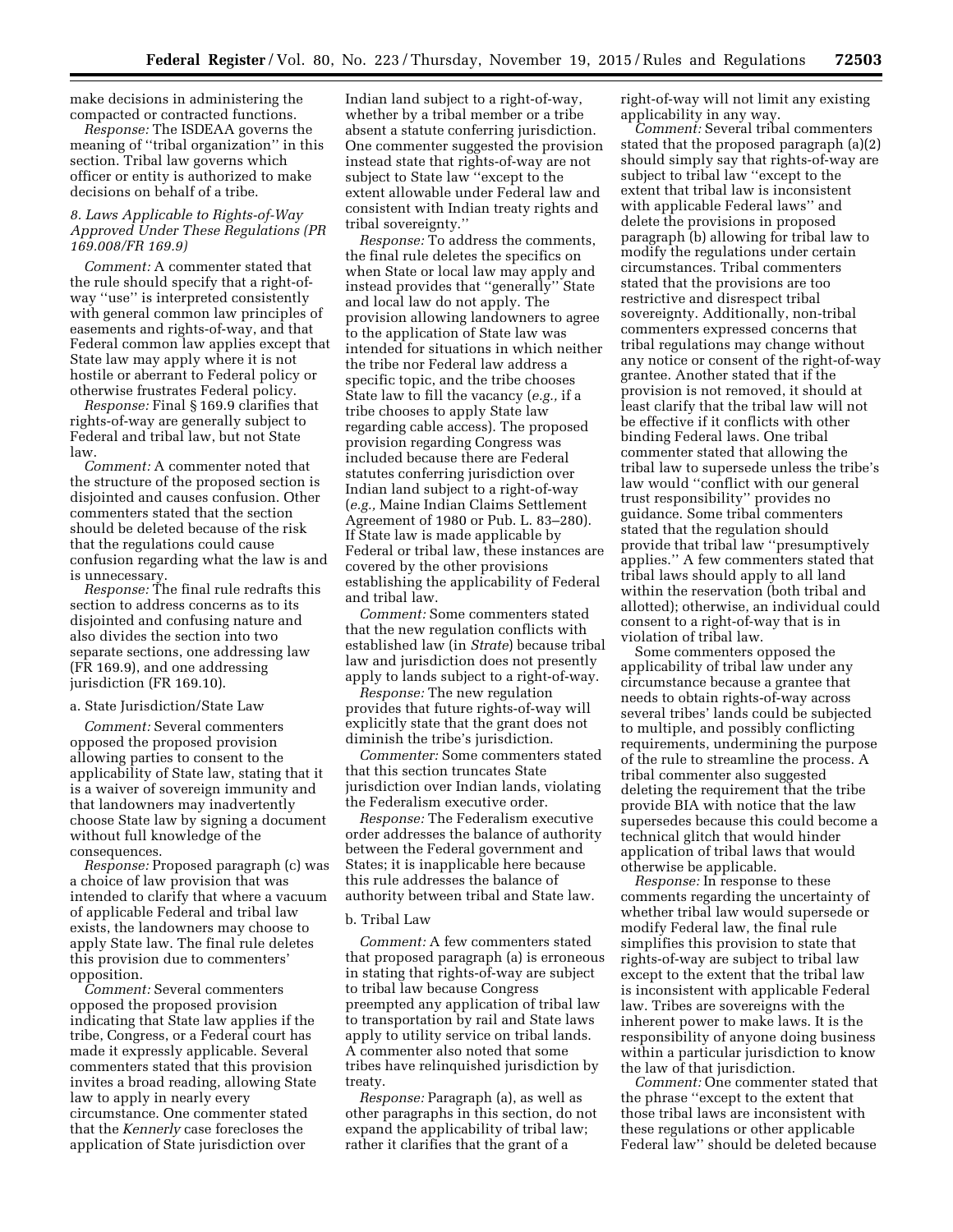it is too confusing, and is unnecessary given that it has already been established that Federal law applies.

*Response:* The final rule retains this necessary provision because there may be circumstances in which tribal law would apply but for the fact that the tribal law is inconsistent with Federal law.

# c. Tribal Jurisdiction

*Comment:* A few tribal commenters suggested line edits to this section to clarify that the tribe has jurisdiction over persons, as well as activities, and to change ''not inconsistent with'' to ''within'' the right-of-way. Commenters also stated that people and activities should be included in the scope of things over which the tribe's jurisdiction remains unaffected.

A few other commenters requested the rule instead expressly describe circumstances in which the tribe's jurisdiction does not extend to lands subject to a right-of-way, such as taxation of non-tribal members on fee land within a reservation. Another commenter stated that the rule should reflect that tribes have ''virtually no authority over non-member conduct.''

*Response:* The final rule does not grant or add any jurisdiction to tribes, but establishes that the grant of right-ofway does not diminish the tribe's jurisdiction. The final rule also clarifies that the grant of right-of-way does not affect the tribe's jurisdiction over people and activities, in addition to land. A grant of right-of-way is merely a grant of a specific use of the land for a specified period of time within the confines of the grant document. The grant does not in any way diminish tribal sovereignty over those lands.

*Comment:* A commenter suggested deleting the introduction to proposed paragraph (e) because it suggested a tribe might cede tribal jurisdiction in its consent to a right-of-way, while *Kennerly* established that this can be done only through an Act of Congress.

*Response:* The final rule deletes the identified provision because, as the commenter points out, the U.S. Supreme Court has determined that a tribe may not cede jurisdiction without an Act of Congress. *See Kennerly* v. *District Court,* 400 U.S. 423 (1971).

*Comment:* One tribal commenter stated that the regulations should remind the public of the basic principle of Indian law that tribes may negotiate a right-of-way without including State regulatory bodies.

*Response:* While the commenter is correct, it is not necessary to state so in the regulation.

*Comment:* A commenter stated that proposed paragraph (e)'s language that the tribe has jurisdiction over those ''who enter into consensual relationships'' does not apply in the context of right-of-way grants because case law has established that grantees are not in a ''consensual relationship'' with the tribe by virtue of the right-ofway grant. Other commenters suggested that the provision stating that the regulation does not limit the tribe's inherent sovereign power to exercise civil jurisdiction over non-members ''who enter into consensual relationships'' with the tribes improperly limits the tribes' sovereign power by implying that the *Montana*  analysis extends beyond fee land.

*Response:* The proposed language regarding a consensual relationship was derived from the decision in *Montana* v. *United States,* 450 U.S. 544, 565 (1981). As commenters pointed out, *Montana'*s general rule limiting tribal authority over nonmembers' activities and its two exceptions, including the consensual relationship exception, is limited to non-Indian fee land. 450 U.S. at 557. *See also Strate* v. *A–1 Contractors,* 520 U.S. at 453 (describing *Montana'*s ''main-rule and exceptions'' as ''[r]egarding activity on non-Indian fee land''); *Atkinson Trading Co.* v. *Shirley,*  532 U.S. 645, 654 (2001) (referring to ''*Montana's* general rule that Indian tribes lack civil authority over nonmembers on non-Indian fee land''); *Water Wheel Camp Recreational Area, Inc.* v. *LaRance,* 642 F.3d 802, 813 (9th Cir. 2011) (noting that ''*Montana*  ordinarily applies only to non-Indian Land''). The *Montana* court recognized that a tribe may regulate nonmembers' activities ''on land belonging to the [t]ribe or held by the United States in trust for the [t]ribe.'' 450 U.S. at 557. For this reason, the final rule eliminates the ''consensual relationship'' language and instead states simply that the regulations do not limit the tribe's inherent sovereign power to exercise civil jurisdiction over non-members on Indian land. *Plains Commerce Bank* v. *Loving Family Land & Cattle Co.,* 554 U.S. 316, 327–28 (2008). This statement confirms that the grant of right-of-way preserves any pre-existing tribal authority.

Even if Montana's rule and exceptions do apply, we disagree with the commenters that a tribe is not in a consensual relationship with a right-ofway grantee on tribal trust or restricted land. Under *Montana,* an Indian tribe ''may regulate, through taxation, licensing, or other means, the activities of nonmembers who enter consensual relationships with the tribe or its

members, through commercial dealing, contracts, leases, or other arrangements.'' 450 U.S. at 565. As explained above, and required by the 1948 Act, tribal consent is required for the right-of-way. Therefore, the consensual relationship exception applies.

*Comment:* Several commenters asserted that the tribe has no jurisdiction over right-of-way land or over non-Indians, pointing to the decision in *Strate* for the premise that land subject to a right-of-way is the equivalent of fee land.

*Response:* As described above, the fact pattern, and, therefore, the cited holding, in *Strate* does not apply to rights-of-way granted under these regulations because the regulations and grants establish continued tribal jurisdiction over the granted land. *Strate*  does confirm, however that ''where tribes possess authority to regulate the activities of nonmembers, civil jurisdiction over disputes arising out of such activities presumptively lies in the tribal courts.'' 520 U.S., at 453 (brackets and internal quotation marks omitted).

*Commenter:* One commenter suggested that proposed paragraph (e)(5), regarding the character of the land as Indian country under 18 U.S.C. 1151, should add ''as interpreted and supplemented by Federal case law.''

*Response:* The final rule does not add this modifier because it is unnecessary. Whether land is ''Indian country'' is a legal question.

*Comment:* One commenter stated their opposition to the tribe regulating allotted lands, and asserted that, under *Strate,* allotted or other land subject to a right-of-way grant is not subject to the tribe's jurisdiction.

*Response:* The right-of-way grant does not affect the tribe's jurisdiction over the land. If the land is within the boundaries of the tribe's reservation, then the tribe has jurisdiction, regardless of whether a right-of-way has been granted. *See Cohen's Handbook on Federal Indian Law* section 4.01[2][c], at 216–218 (2012 ed.).

*Comment:* A few commenters noted that proposed paragraph (e)(2) seems to assert that the tribe has the power to tax trust land, and instead should be limited to allowing the tribe to tax improvements and activities.

*Response:* This section is simply clarifying that the regulations do not affect any pre-existing jurisdiction that the tribe may have. *See Merrion* v. *Jicarilla,* 455 U.S. 130 (1982); *Cohen's Handbook on Federal Indian Law*  section 8.01[1], at 676 (2012 ed.) (''Indian tribes have the power to law and collect taxes, subject to certain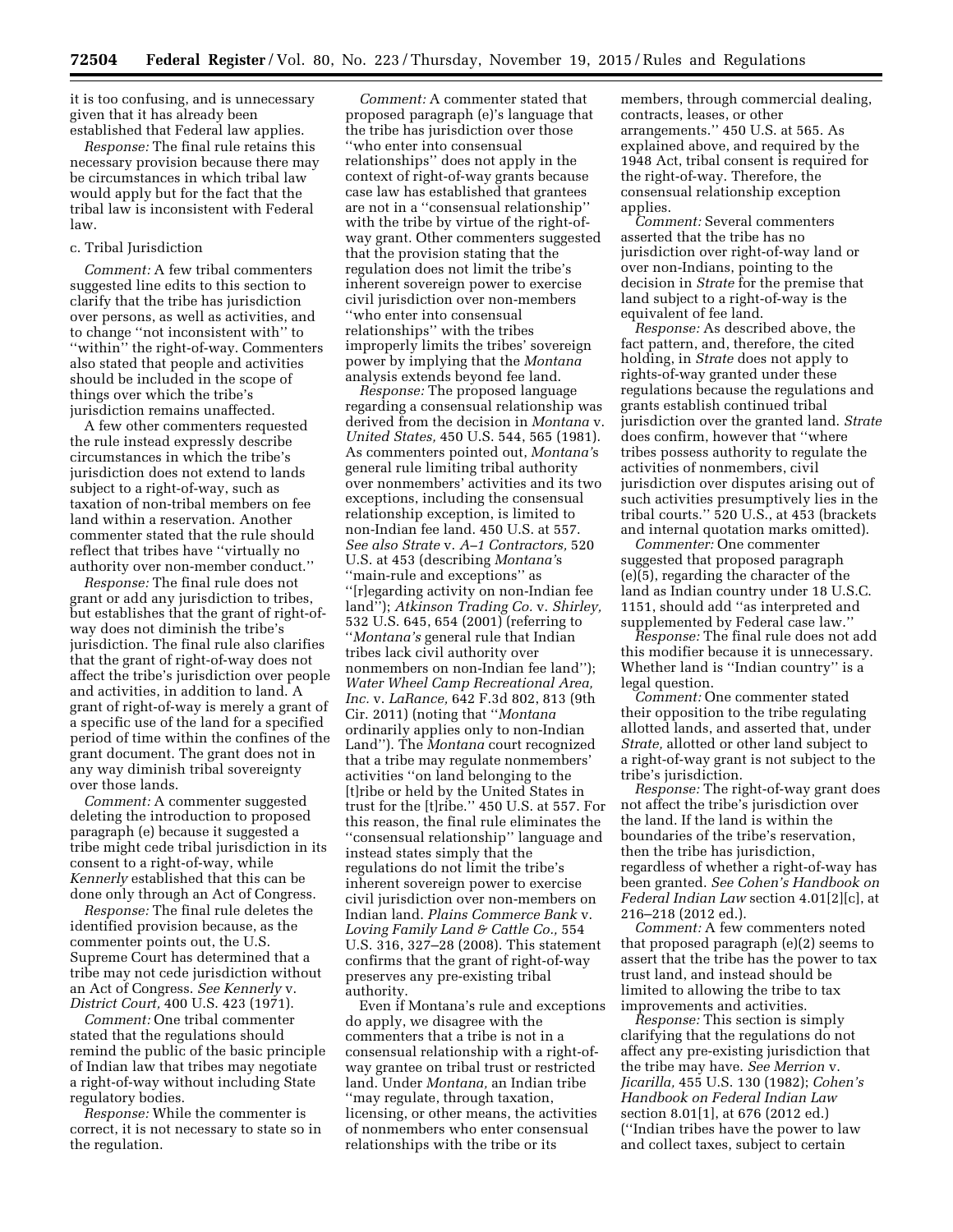exceptions with respect to non-Indians'').

# *9. Taxes Applicable to Rights-of-Way Approved Under These Regulations (PR 169.9/FR 169.11)*

*Comment:* Several commenters supported the proposed rule's affirmation of tribes' exclusive and continuing sovereign authority to tax improvements and activities on lands subject to rights-of-way. These commenters suggested the final rule require that the right-of-way applications and documents include references to this section and describe the basis for this section to reinforce the Department's position. One commenter recommended that the regulations prohibit State taxation of any compensation the tribe receives for its right-of-way and any pass-through to the tribe or tribal members. This commenter noted that if a State requires a tribe to pay back any of the compensation it receives for a right-of-way, the State is effectively circumventing the compensation requirement, benefitting, for example, a rural electric cooperative at the expense of the tribal beneficiaries. One commenter stated that the U.S. Supreme Court has ruled that certain State taxes may apply to utilities that operate within Indian rights-of-way, pointing to *Wagnon* v. *Prairie Band of Potawatomi Nation,* 546 U.S. 95 (2005).

*Response:* The final rule at § 169.125(c) adds requirements for the right-of-way documents to include references to the regulatory section on taxation. Tribes have inherent plenary and exclusive power over their citizens and territory, which has been subject to limitations imposed by Federal law, including but not limited to Supreme Court decisions, but otherwise may not be transferred except by the tribe affirmatively granting such power. *See Cohen's Handbook of Federal Indian Law,* 2012 Edition, section 4.01[1][b]. The U.S. Constitution, as well as treaties between the United States and Indian tribes, executive orders, statutes, and other Federal laws recognize tribes' inherent authority and power of selfgovernment. *See Worcester* v. *Georgia,*  31 U.S. 515 (1832); *U.S.* v. *Winans,* 198 U.S. 371, 381 (1905) (''[T]he treaty was not a grant of rights to the Indians, but a grant of rights from them—a reservation of those not granted.''); *Cohen's Handbook of Federal Indian Law,* 2012 Edition, section 4.01[1][c] (''Illustrative statutes . . . include [but are not limited to] the Indian Civil Rights Act of 1968, the Indian Financing Act of 1974, the Indian Self-Determination and Education Assistance Act of 1975 . . . [and] the

Tribe Self-Governance Act . . . In addition, congressional recognition of tribal authority is [also] reflected in statutes requiring that various administrative acts of . . . the Department of the Interior be carried out only with the consent of the Indian tribe, its head of government, or its council.''); *Id.* (''Every recent president has affirmed the governmental status of Indian nations and their special relationship to the United States'').

Section 5 of the Indian Reorganization Act, 25 U.S.C. 465, preempts State and local taxation of permanent improvements on trust land. *See Confederated Tribes of the Chehalis Reservation* v. *Thurston County,* 724 F.3d 1153, 1157 (9th Cir. 2013) (citing *Mescalero Apache Tribe* v. *Jones,* 411 U.S. 145, 158 (1973) (''use of permanent improvements upon the land is so intimately connected with use of the land itself that an explicit provision relieving the latter of state tax burdens [25 U.S.C. 465] must be construed to encompass an exemption for the former''). Similarly, section 465 preempts state taxation of rent payments by a lessee for leased trust lands, because ''tax on the payment of rent is indistinguishable from an impermissible tax on the land.'' *See Seminole Tribe of Florida* v. *Stranburg,* No. 14–14524, \*13–\*17, n.8 (11th Cir. 2015).

In addition, with a backdrop of ''traditional notions of Indian selfgovernment,'' Federal courts have applied a balancing test to determine whether State taxation of non-Indians engaging in activity or owning property on the reservation is preempted. *White Mountain Apache Tribe* v. *Bracker,* 448 U.S. 136, 143 (1980). The *Bracker*  balancing test requires a particularized examination of the relevant State, Federal, and tribal interests. In the case of rights-of-way on Indian lands, the Federal and tribal interests are very strong. *Confederated Tribes of the Chehalis Reservation* v. *Thurston County,* 724 F.3d at 1157; *see also Michigan* v. *Bay Mills Indian Community,* 134 S. Ct. 2024, 2043 (2014) (Sotomayor, J., concurring) (determining that ''[a] key goal of the Federal Government is to render Tribes more self-sufficient, and better positioned to fund their own sovereign functions, rather than relying on Federal funding'').

The Federal statutes and regulations governing rights-of-way on Indian lands occupy and preempt the field of Indian rights-of-way. The Federal statutory scheme for rights-of-way on Indian land is comprehensive, and accordingly precludes State taxation. State taxation would undermine careful work of

Federal actors analyzing the best interests of tribal beneficiaries under the trust responsibility.

The Federal regulatory scheme is pervasive and leaves no room for State law. Federal regulations cover all aspects of rights-of-way: Whether a party needs a right-of-way grant to authorize possession of Indian land; how to obtain a right-of-way grant; how a prospective grantee identifies and contacts Indian landowners to survey and negotiate for a right-of-way grant; consent requirements for a right-of-way and who is authorized to consent; what laws apply to rights-of-way; employment preference for tribal members; combining tracts with different Indian landowners in a single right-of-way grant; trespass; emergency action by us if Indian land is threatened; appeals; documentation required in approving, administering, and enforcing rights-of-way; right-of-way grant duration; mandatory grant provisions; construction, ownership, and removal of permanent improvements, and plans of development; legal descriptions of the land subject to a right-of-way; amount, time, form, and recipient of compensation (including non-monetary rent) for rights-of-way; valuations; bond and insurance requirements; Secretarial approval process, including timelines, and criteria for granting rights-of-way; recordation; consent requirements, Secretarial approval process, criteria for approval, and effective date for grant amendments, assignments, subleases, and mortgages; investigation of compliance with the terms of a right-ofway grant; negotiated remedies; late payment charges or special fees for delinquent payments; allocation of insurance and other payment rights; Secretarial cancellation of a grant for violations; and abandonment of the premises subject to a right-of-way grant.

Right-of-way grants allow Indian landowners to use their land profitably for economic development, ultimately contributing to tribal well-being and self-government. Assessment of State and local taxes would obstruct Federal policies supporting tribal economic development, self-determination, and strong tribal governments. State and local taxation also threatens substantial tribal interests in effective tribal government, economic self-sufficiency, and territorial autonomy. It is unequivocally the policy of the United States to attract economic development to Indian lands. State taxation can undermine the economic attractiveness of a right-of-way across Indian land. It can also effectively undermine the ability of a tribe, as a practical matter, to impose its own taxation. Consenting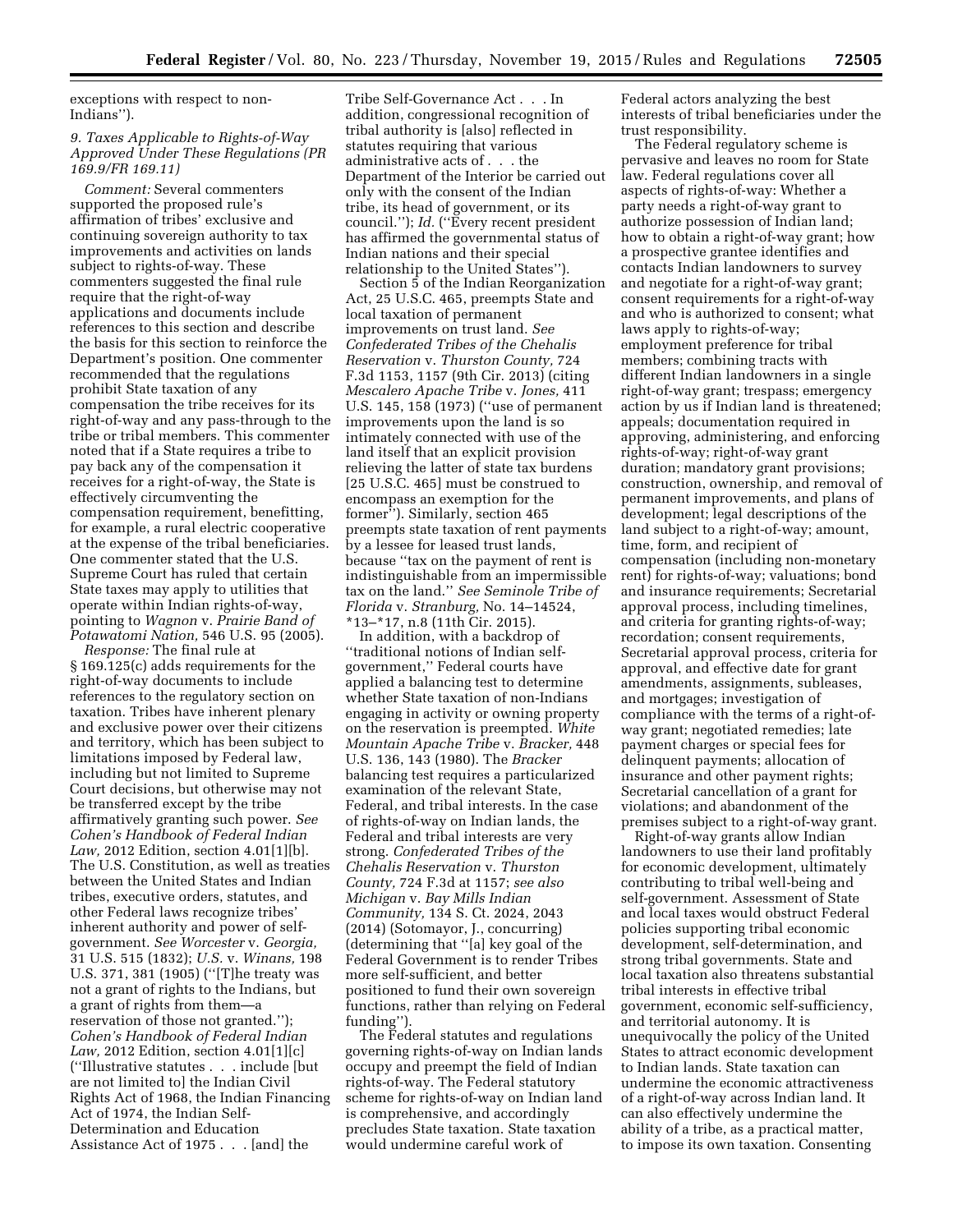to rights-of-way on trust or restricted land is one of several tools, including entering into leases, that animate ''the traditional notions of sovereignty and [ ] the federal policy of encouraging tribal independence.'' *Bracker,* 448 U.S. at 145 (citing *McClanahan* v. *Arizona State Tax Comm'n,* 411 U.S. 164, 174–75 (1973)). The granting of rights-of-way on trust or restricted lands facilitates the implementation of the policy objectives of tribal governments through vital residential, economic, and governmental services. Tribal sovereignty and self-government are substantially promoted by rights-of-way under these regulations, which require significant deference, to the maximum extent possible, to tribal determinations that a grant provision or requirement is in its best interest. *See* Joseph P. Kalt and Joseph William Singer, The Native Nations Institute for Leadership, Management, and Policy & The Harvard Project on American Indian Economic Development, Joint Occasional Papers on Native Affairs, *Myths and Realities of Tribal Sovereignty: The Law and Economics of Indian Self-Rule,* No. 2004–03 (2004) (''economically and culturally, sovereignty is a key lever that provides American Indian communities with institutions and practices that can protect and promote their citizens interests and well-being [and] [w]ithout that lever, the social, cultural, and economic viability of American Indian communities and, perhaps, even identities is untenable over the long run'').

Another important aspect of tribal sovereignty and self-governance is taxation. Permanent improvements and activities on the premises subject to a right-of-way and the interest itself may be subject to taxation by the Indian tribe with jurisdiction over the leased property. The Supreme Court has recognized that ''[t]he power to tax is an essential attribute of Indian sovereignty because it is a necessary instrument of self-government and territorial management.'' *Merrion* v. *Jicarilla Apache Tribe,* 455 U.S. 130, 137 (1982). State and local taxation of granteeowned improvements, activities conducted by the grantee, and the rightof-way interest also has the potential to increase project costs for the grantee and decrease the funds available to the grantee to compensate the Indian landowner. Increased project costs can impede a tribe's ability to attract non-Indian investment to Indian lands where such investment and participation are critical to the vitality of tribal economies. An increase in project costs is especially damaging to

economic development on Indian lands given the difficulty Indian tribes and individuals face in securing access to capital. A 2001 study by the U.S. Department of the Treasury found that Indians' lack of access to capital and financial services is a key barrier to economic advancement. U.S. Dept. of the Treasury, Community Development and Financial Institutions Fund, The Report of the Native American Lending Study at 2 (Nov. 2001). According to the report, 66 percent of survey respondents stated that private equity is difficult or impossible to obtain for Indian business owners. *Id.* 

Tribes may contractually agree to reimburse the non-Indian grantee for the expense of the tax, resulting in the economic burden of the tax ultimately being borne directly by the tribe. Accordingly, the very possibility of an additional State or local tax has a chilling effect on potential grantees as well as the tribe that, as a result, might refrain from exercising its own sovereign right to impose a tribal tax to support its infrastructure needs. Such dual taxation can make some projects less economically attractive, further discouraging development in Indian country. Economic development on Indian lands is critical to improving the dire economic conditions faced by American Indians and Alaska Natives. The U.S. Census Report entitled *We the People: American Indians and Alaska Natives in the United States,* issued February 2006, documented that a higher ratio of American Indians and Alaska Natives live in poverty compared to the total population, that participation in the labor force by American Indians and Alaska Natives was lower than the total population, and that those who worked full-time earned less than the general population. *See also* U.S. Census American Community Survey Brief: *Poverty Rates for Selected Detailed Race and Hispanic Groups by State and Place: 2007–2011* (Issued February 2013).

In addition, Congress specifically allowed for State taxation of rights-ofway on Indian land in other instances, such as at 25 U.S.C. 319. The fact that Congress did not specifically authorize State taxation at 25 U.S.C. 323 evidences that it did not intend for rights-of-way granted under that authority to be taxable by the State. Indeed, to the extent that the lack of a specific authorization for State taxation creates an ambiguity, the Department expressly determines, for all the reasons stated above, that State taxation is not authorized under 25 U.S.C. 323 and would substantially undermine the statutory scheme.

*Comment:* One State commenter stated that it addresses the dual taxation issue by entering into intergovernmental agreements with the tribes, whereby the State collects the tax and shares the revenue with the tribes. The State expressed its concern that if the rule removes State jurisdiction to tax projects in rights-of-way, then tribes will have to undertake the expensive auditing and tax collection functions, and the uniformity of intergovernmental agreements would be lost.

*Response:* Nothing in these regulations precludes tribes, States, and local governments from entering into cooperative agreements to address taxation and regulatory issues. The Department encourages such cooperative agreements.

*Comment:* One commenter requested clarification that State or local governments may not assess a tax, fee, assessment, etc., on materials used or services performed in constructing improvements in rights-of-way.

*Response:* The final rule's term "activities" is intended to include, among other things, materials used or services performed in constructing improvements in the right-of-way.

*Comment:* A few commenters stated that certain individuals or entities should not be subject to taxation, such as when a State, county, city, other taxexempt entity, or allottee is making the improvements, participating in the activities, or holding the possessory interest.

*Response:* The final rule does not change the scope of individuals and entities that a tribe may tax, but merely recognizes explicitly this authority where it exists.

*Comment:* One commenter noted that ''possessory interest'' should instead be ''right-of-way interest.''

*Response:* The final rule replaces ''possessory interest'' with ''right-of-way interest'' in response to this comment.

*Comment:* One commenter stated that by prohibiting State taxation on rightsof-way on Indian land, the rule does not guarantee that tribes commensurately gain taxing authority, but rather opens a jurisdictional vacuum. The commenter stated that a vacuum would be detrimental to the public as a whole and tribal members who live near rights-ofway.

*Response:* The rule does not create a jurisdictional vacuum, as tribes may tax within their jurisdiction; it is up to the tribe whether to exercise that taxing jurisdiction.

*Comment:* A few commenters stated that the proposed provisions regarding improvements being subject to taxation by tribes are unnecessary and should be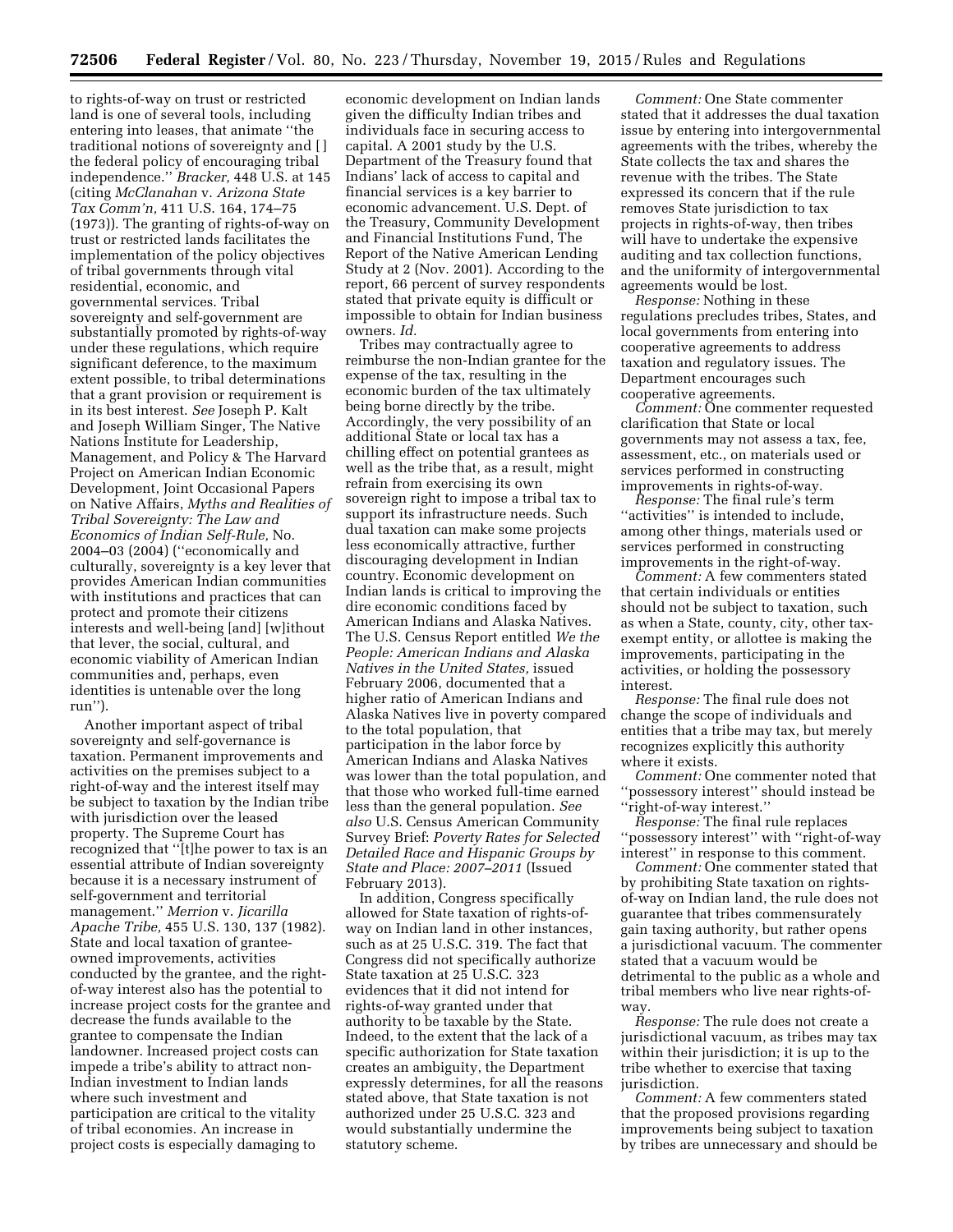deleted, because they could be read to expand tribes' taxing authority rather than just preserve taxing authority where it already exists.

*Response:* The final rule combines the proposed provisions into one comprehensive provision at paragraph (b) addressing tribal taxation of improvements. The final rule does not change the substance of the proposed rule. The commenters are correct that this provision is intended to preserve tribal taxation authority. The Department has determined that no change is necessary to the proposed language, that improvements ''may be subject to taxation by the Indian tribe,'' because this language states that such authority may exist without providing independent authority for taxation.

*Comment:* A few commenters stated that proposed § 169.009's use of the phrase ''subject only to Federal law'' is ambiguous. One said it could be read to exclude tribal law. Another commenter asked specifically whether any ''fee, tax, assessment'' under this section would include State and local income taxes, gross receipt taxes, payroll taxes, and personal property taxes. A few commenters stated that there are Federal court decisions upholding State taxes on interests or activities in a right-of-way, including *Agua Caliente Band of Mission Indians* v. *Riverside County,*  442 F.2d 1184 (9th Cir. 1971) and *Fort Mojave Tribe* v. *San Bernardino County,*  543 F.2d 1253 (9th Cir. 1976). One commenter stated that the rule should clarify that Federal court decisions' precedential weight should be limited to rights-of-way granted before the effective date of the revised regulations.

*Response:* To clarify, the phrase ''subject to'' in final rule § 169.11 (and PR 169.009) means that State or political subdivisions of States may not propose fees, taxes, assessments, etc., unless Federal law provides otherwise. Federal law includes, but is not limited to, Federal statutes, Federal regulations, treaty provisions, Executive orders, or Federal case law. Each fee, tax, and assessment is subject to an analysis under Federal law, including any applicable Federal case law precedent. The Department agrees that Federal case law issued prior to these regulations may have limited precedential weight because they did not have the benefit of the Department's analysis under *Bracker.* 

*Comment:* One commenter stated that there is already extensive Federal regulation over the national power grid, and to the extent the rule's provisions could authorize new taxes on electric transmission services, it could interfere with national energy policy by adding

costs to ratepayers. Another commenter stated that the rule extends beyond the Department' authority by unnecessarily complicating jurisdictional issues on Indian land. These and other commenters stated that the rule is contrary to current practices in which utilities pay county property taxes for facilities located on Indian lands. One commenter asked whether the county would be subject to enforcement under this rule for imposing taxes.

*Response:* The final rule does not authorize taxation by tribes, States or political subdivisions of States, but preserves the tribe's ability to tax and states the Federal position in the *Bracker* balancing test on State taxation. While electric transmission may be subject to taxation by the tribe, a utility need not pay county property taxes for facilities that are outside the county's jurisdiction (*i.e.,* on Indian land). A county that imposes taxes on a utility within a right-of-way on Indian land is not subject to enforcement under this rule because it is not a party to the rightof-way.

*Comment:* A few commenters stated that a tribe's imposition of taxes upon non-members' interests or activities in a right-of-way is presumptively invalid, citing *Atkinson Trading Co.* v. *Shirley,*  532 U.S. 645, 659 (2001).

*Response:* The case cited by the commenter for this proposition related to fee land. As described above, trust or restricted land that is subject to a rightof-way remains trust or restricted land and it does not become fee land if the tribe reserves its jurisdiction over the land.

*Comment:* One commenter suggested revising this section to state simply that taxes may be assessed if permitted by applicable law on land, improvements, and activities.

*Response:* The final rule retains the substance of the proposed provisions on taxation, rather than taking the commenter's suggestion, in order to explain the strong Federal and tribal interests against State and local taxation.

*Comment:* One commenter stated that, if the rule intends to alter the balance under the *Bracker* test, then it will impact the abilities of State and tribal governments to impose taxes, which is contrary to the statement in the Federalism section stating that the rule has no substantial direct effect on the States, the relationship between the national government and the States, or distribution of power. Another commenter stated that the Department should notify and consult with affected States before issuing a final regulation if it preempts State taxing authority.

*Response:* The Federalism analysis addresses the balance of power between the Federal government and States. The balance of power between tribal governments and States is outside the scope of Federalism. As noted above, States commented on the proposed rule, including on this provision.

*Comment:* One commenter questioned how any structure within a right-of-way for a term less than an indefinite term could be considered a ''permanent improvement.''

*Response:* The final rule adds a definition for permanent improvement to clarify its meaning; it is not necessary that the improvement be actually permanent, but that it be attached to (or in) the land.

*Comment:* One commenter stated that the tribe cannot tax the land because trust and restricted lands are not subject to taxation.

*Response:* The regulation addresses taxation of activities and interests, rather than taxation of the land itself.

# *10. Notice of Rights-of-Way (PR 169.010/FR 169.12)*

*Comment:* One commenter stated that the term ''affecting'' for Indian land is ambiguous and could be interpreted in an overly broad manner in this section to require notice of actions on non-Indian lands.

*Response:* The final rule changes ''affecting'' to ''over or across'' to clarify that the notice to Indian landowners is triggered for rights-of-way actions on or across their Indian land. The final rule also replaces the term ''affecting'' and ''on or across'' in other sections throughout the rule in response to this comment.

*Comment:* Several commenters opposed notifying individual Indian landowners by constructive notice. These commenters stated that every landowner is entitled to actual notice of actions involving their land, no matter how numerous the landowners are. A few commenters stated that the Department should provide direct notification by certified letter to individual Indian landowners of any determination. Other commenters stated that providing notice to every individual owner is too expensive and supported constructive notice and one suggested providing no notice to landowners.

*Response:* The final rule deletes the allowance for ''constructive notice'' for grants of rights-of-way and instead requires the Department to provide actual notice to the individual Indian landowners by mail or, upon the landowner's request, by email. This approach ensures that each beneficial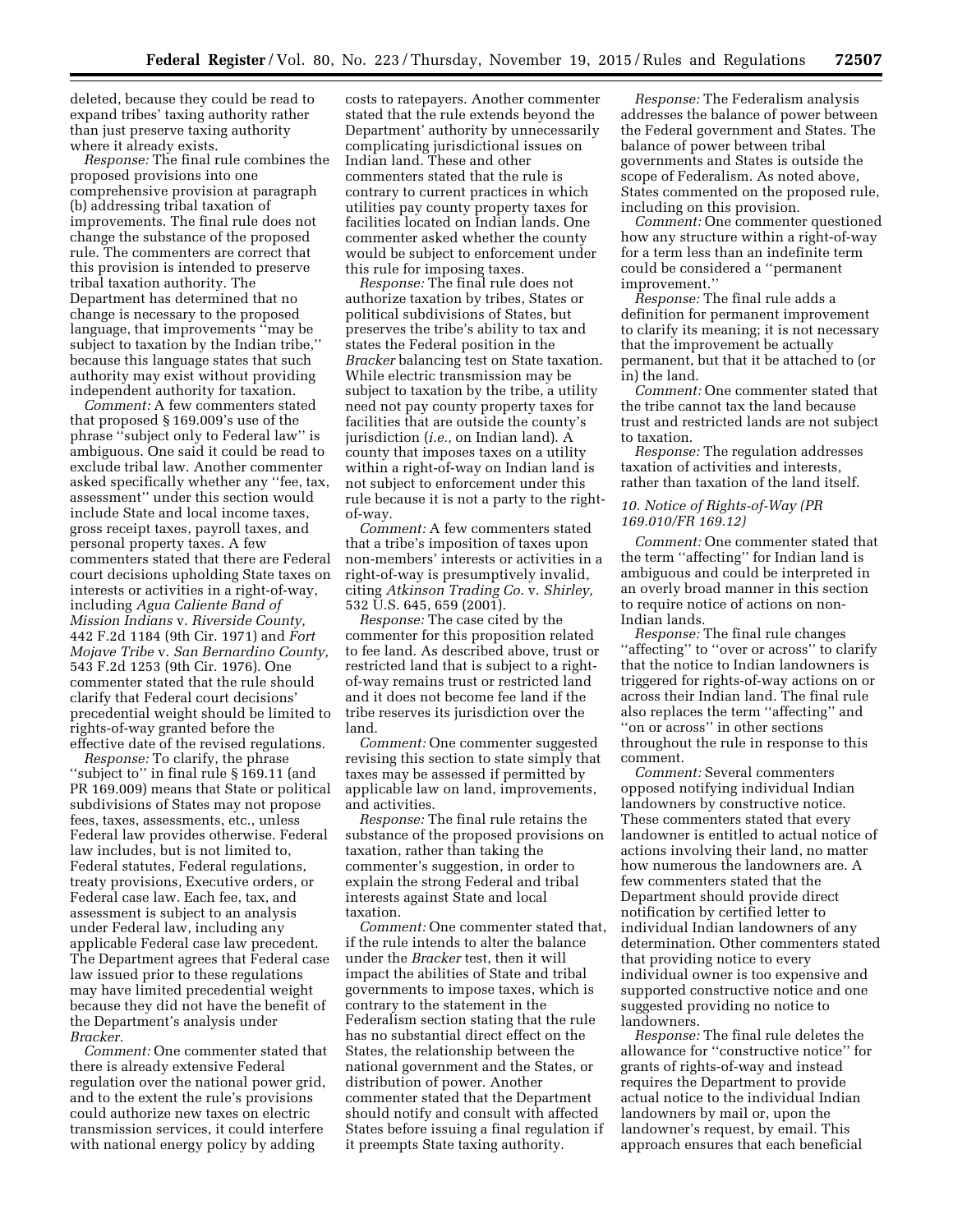owner receives written notice of a rightof-way on his or her land. The final rule does not require certified letters because of the additional expense associated with such letters. The rule provides for constructive notice of certain enforcement actions.

*Comment:* A commenter suggested that applicants should also be permitted to provide constructive notice to individual Indian landowners.

*Response:* Applicants must directly contact individual Indian landowners, and may not use constructive notice, both to ensure that the landowners are aware of the potential application for a right-of-way and to obtain the consent of the individual owners of the requisite majority interests.

*Comment:* A few commenters suggested allowing the Department to notify the applicant and tribe by email.

*Response:* The final rule allows the Department to notify the applicant and tribe by email of any status updates or determinations where the applicant or tribe requests. The final rule also allows individual Indian landowners to request to receive their notices by email.

*Comment:* Several tribes requested that they be notified of rights-of-way on land within their jurisdiction, even if the tribe is not an owner of the land. The commenters note that such notice would allow the tribe to better plan for development within the tribe's jurisdiction.

*Response:* The final rule incorporates a provision to notify the tribe of rightsof-way in its jurisdiction.

*Comment:* A few commenters stated that the rules increase the Department's ability to make decisions on behalf of tribes and individual on actions impacting their lands.

*Response:* The rule does not increase the Department's ability to make decisions on behalf of Indian landowners without notice. In fact, the rule provides that the Department will defer to the tribe's decision for tribal land. The rule increases the notice that is provided to the tribe to include notice of right-of-way decisions on any land within its jurisdiction, and formalizes notice requirements for individual Indian landowners.

# *11. Appeals of Right-of-Way Decisions (PR 169.011/FR 169.13)*

*Comment:* A few commenters suggested that the proposed rule could be construed broadly to allow any Indian landowner to appeal a right-ofway denial, regardless of whether the landowner owns land over which the right-of-way would cross.

*Response:* The final rule clarifies that an Indian landowner may appeal a

denial of a right-of-way under 25 CFR part 2 only if the right-of-way would have been over or across land owned by that Indian landowner.

*Comment:* Several commenters objected to limiting the right of appeal to Indian landowners if BIA disapproves a right-of-way application. These commenters reasoned that anyone with a ''legitimate interest'' should have the right to administrative appeal and the applicant is uniquely situated because it invested time and money applying for the right-of-way. These commenters also stated that denying the applicant the opportunity to appeal administratively would limit the applicant to challenging the denial in Federal district court, rather than a more cost-effective administrative appeal and eliminate the Department's ability to defend on a failure to exhaust administrative remedies. One commenter pointed out that allowing only the Indian landowner to appeal a denial of a right-of-way application puts the burden on the landowner to expend the resources to appeal. A few commenters suggested deleting this section and instead referring to 25 CFR part 2 (Appeals from Administrative Actions).

*Response:* The final rule allows both applicants and Indian landowners to appeal the Department's decision to deny an initial right-of-way application or any other right-of-way grant document. This approach is more closely aligned to that taken in the generally applicable administrative appeals provisions at 25 CFR part 2, which allows an appeal by any person (including corporations, tribes, or organizations) whose interests could be adversely affected by a decision. While this is different from the approach taken in the leasing regulations, it is appropriate with regard to rights-of-way because the applicants have a greater interest in a particular location for rights-of-way, given that rights-of-way often cross several tracts.

*Comment:* A few commenters disagreed with the proposal to limit who qualifies as an interested party to only those ''whose own direct economic interest is adversely affected by an action or decision.'' These commenters note that this definition is narrower than the current, generally applicable definition at 25 CFR part 2, which allows anyone whose interests may be adversely affected to appeal. One commenter stated that if a right-of-way for a power line is subject to renewal, anyone who would have been served by the power line should be entitled to appeal the Department's denial of the renewal. One commenter suggested further limiting who qualifies by adding

that the person must also be located adjacent to or in close proximity to the right-of-way.

*Response:* The final rule retains the proposed limitations on who is considered an ''interested party'' for the purposes of rights-of-way because those without a direct economic interest are only tangentially affected and should not have the right to appeal. In response to the comment about further limiting who qualifies as an "interested party, the final rule adds that an interested party is any person whose land is subject to the right-of-way or located adjacent to or in close proximity to the right-of-way whose own direct economic interest is adversely affected by an action or decision. This addition reinforces that the economic interest must be ''direct'' both in cause and effect and in proximity.

# **C. Subpart B—Obtaining a Right-of-Way**

# *1. Consent*

*Comment:* One commenter stated that BIA should provide notice to 100 percent of the Indian landowners and obtain 100 percent consent before granting a right-of-way.

*Response:* The final rule clarifies that all landowners must be notified. Under the proposed and final rule, BIA generally requires the applicant to obtain the consent of the Indian landowners to obtain access to the land to survey (at PR and FR 169.101(b)) and BIA requires record of the requisite landowner consent for a right-of-way (at PR and FR 169.107). The applicant must also obtain the consent of the owners of a majority of the interests in the tract to obtain the right-of-way. Consent of the owners of 100 percent of the interests in a tract is not required because the governing statute requires only a majority (25 U.S.C. 324).

*Comment:* One commenter questioned why the applicant must provide notice to 100 percent of the landowners, when consent is required of only the owners of a majority interest. A commenter also stated that the notice and consent provisions were not feasible.

*Response:* Each landowner has the right to know of important actions potentially occurring on land in which he or she owns an interest. The final rule requires notification consistent with the Department's trust responsibility to individual Indian landowners.

*Comment:* A tribal commenter stated that while the revisions modernize the regulations in support of economic development, there are challenges in servicing thousands of landowners for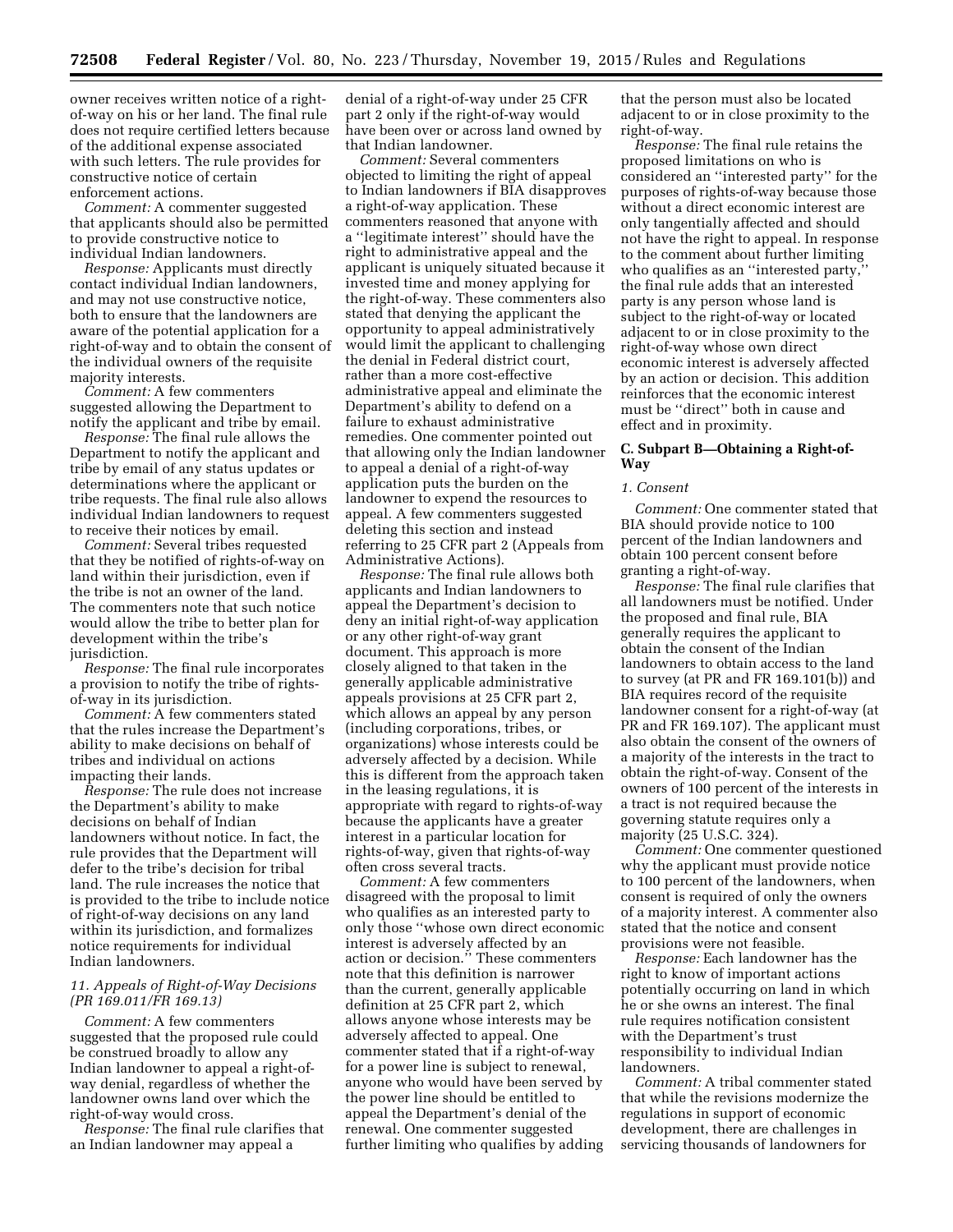basic infrastructure needs and the rigors of providing notice and obtaining consent can cause considerable delay.

*Response:* The Department recognizes that, while providing notice and obtaining consent is time- and resourceintensive, as trustee of landowners, it must demand that such notice is provided and the required level of consent is obtained (as required by statute), regardless of whether the rightof-way is for economic development or basic infrastructure. The final rule does provide relief for utility cooperatives and tribal utilities with regard to compensation and bonding, as described below, to encourage rights-ofway to provide infrastructure.

*Comment:* A few commenters stated that tribal consent should be required for a right-of-way over any tribal land; one noted that it has been longstanding practice to require tribal consent over any tract in which a tribe owns a fractional interest. Others stated that the rule should not require tribal consent where the tribe owns only a fractional interest because a tribe could unilaterally stop other individual Indian landowners who have a majority interest from granting the right-of-way. These commenters pointed to statutory authority at 25 U.S.C. 2218 for granting rights-of-way without tribal consent in tracts where the tribe owns less than a majority interest. A few commenters stated that there are specific statutes that allow granting and renewal of rights-of-way without tribal consent that the Department should rely upon to grant rights-of-way without tribal consent.

*Response:* The proposed and final rules require tribal consent. See PR 169.102(b)(4), FR 169.107(a). Tribal consent for a right-of-way is required by statute at 25 U.S.C. 324. Because the regulations rely primarily on 25 U.S.C. 323–328, and not 25 U.S.C. 2218 or other statutes authorizing the granting of rights-of-way, tribal consent is required for any tract in which the tribe owns an interest, regardless of whether the tribal interest is less than a majority. Requiring tribal consent restores a measure of tribal sovereignty over Indian lands and is consistent with principles of tribal self-governance that animate modern Federal Indian policy.

*Comment:* One commenter suggested clarifying that a tribe may require a more formal agreement with the rightof-way applicant than just providing consent.

*Response:* The final rule clarifies in § 169.107 that the tribe may require a more formal agreement with the grantee than just providing consent.

*Comment:* A commenter stated that rights-of-way even on individually owned Indian land should require tribal consultation because the right-of-way use may interfere with, or otherwise impact, the tribe's zoning and land use laws.

*Response:* Tribes, as sovereigns, have inherent authority to regulate zoning and land use on Indian trust and restricted land within their jurisdiction, and the regulations require compliance with tribal laws relating to land use. *See*  § 169.9. In addition, the final rule clarifies at § 169.102(b)(9) that the applicant must certify compliance with the tribe's land use laws.

*Comment:* One commenter stated that § 169.107 should state that remaindermen are bound by the consent of life tenants as successors in interest.

*Response:* The provision at FR 169.107(b)(3) does not apply to life tenants and remaindermen because remaindermen are not successors in interest to life tenants.

*Comment:* One commenter stated that applicants should not be required to obtain consent from landowners who have not lived on their lands in two or more years.

*Response:* Landowners have the right to notice and consent regardless of whether they live on the land.

*Comment:* A commenter asked that the rule clarify what qualifies as proof of consent.

*Response:* The final rule clarifies that landowners' consent must be written.

*Comment:* One commenter stated that the rule fails to define how a tribe provides consent.

*Response:* Tribes provide consent through a tribal authorization in accordance with tribal law.

*Comment:* A tribal commenter asserted that there may be a joint BIAapplicant effort to establish a right-ofway, and stated that this joint effort is facilitated by provisions allowing BIA to grant the right-of-way without individual Indian landowner consent (where the owners are ''so numerous that it would be impracticable to obtain consent''), and to rely on an appraisal paid for by the applicant.

*Response:* The final rule reflects that BIA is the trustee of the individual Indian landowners by establishing several factors that BIA must consider prior to granting a right-of-way without landowner consent and by establishing that third-party appraisals must meet certain requirements. *See* FR 169.107(b) and FR 169.114(c). In all circumstances, BIA will examine whether the grant of the right-of-way is in the best interest of the Indian landowners, and while BIA will defer, to the maximum extent

possible, to the Indian landowners' determination that the right-of-way is in their best interest, BIA may withhold the grant for a compelling reason, in order to protect the best interests of the Indian landowners. *See* FR 169.124.

#### a. Consent To Survey

*Comment:* One tribal commenter stated that the omission of a requirement to obtain tribal consent to survey tribal land is significant. One commenter noted the difficulty in obtaining consent on highly fractionated lands and stated that eliminating the requirement to obtain prior BIA approval for survey work will expedite planning for projects on these lands.

*Response:* The proposed and final rules require landowner consent for surveys, including tribal consent for surveys of tribal land at § 169.101(b). In certain situations BIA may grant access to the land. *See* § 169.101(c). However, no BIA approval is necessary for access to survey.

*Comment:* A commenter stated that the rule should allow applicants to survey without landowners' permission if landowners are too numerous and BIA provides notice.

*Response:* The final rule generally states that applicants must obtain consent from Indian landowners for access to survey; the statutory provisions regarding consent for rightsof-way do not apply because the applicant is seeking access that does not rise to the level of a legal interest in Indian land. Applicants should work directly with Indian landowners for permission to access their land to survey.

# b. ''So Numerous''

*Comment:* Several commenters opposed the provision allowing BIA to issue a right-of-way without the consent of the individual Indian owners if the owners would be so numerous that it would be impracticable to obtain consent. One commenter stated that the provision amounts to ''administrative condemnation.''

Regarding the thresholds the proposed rule provides on how many landowners add up to ''so numerous'' (*i.e.,* 50 to 100 landowners where no one landowner owns greater than 10 percent, or 100 landowners), one commenter stated that there is no reason to define a threshold. One commenter suggested instead of identifying the number of landowners, that the rule should provide that it is impracticable to obtain consent when the tribe determines the project is vital to the tribe's interests. Other commenters stated that the proposed rule sets the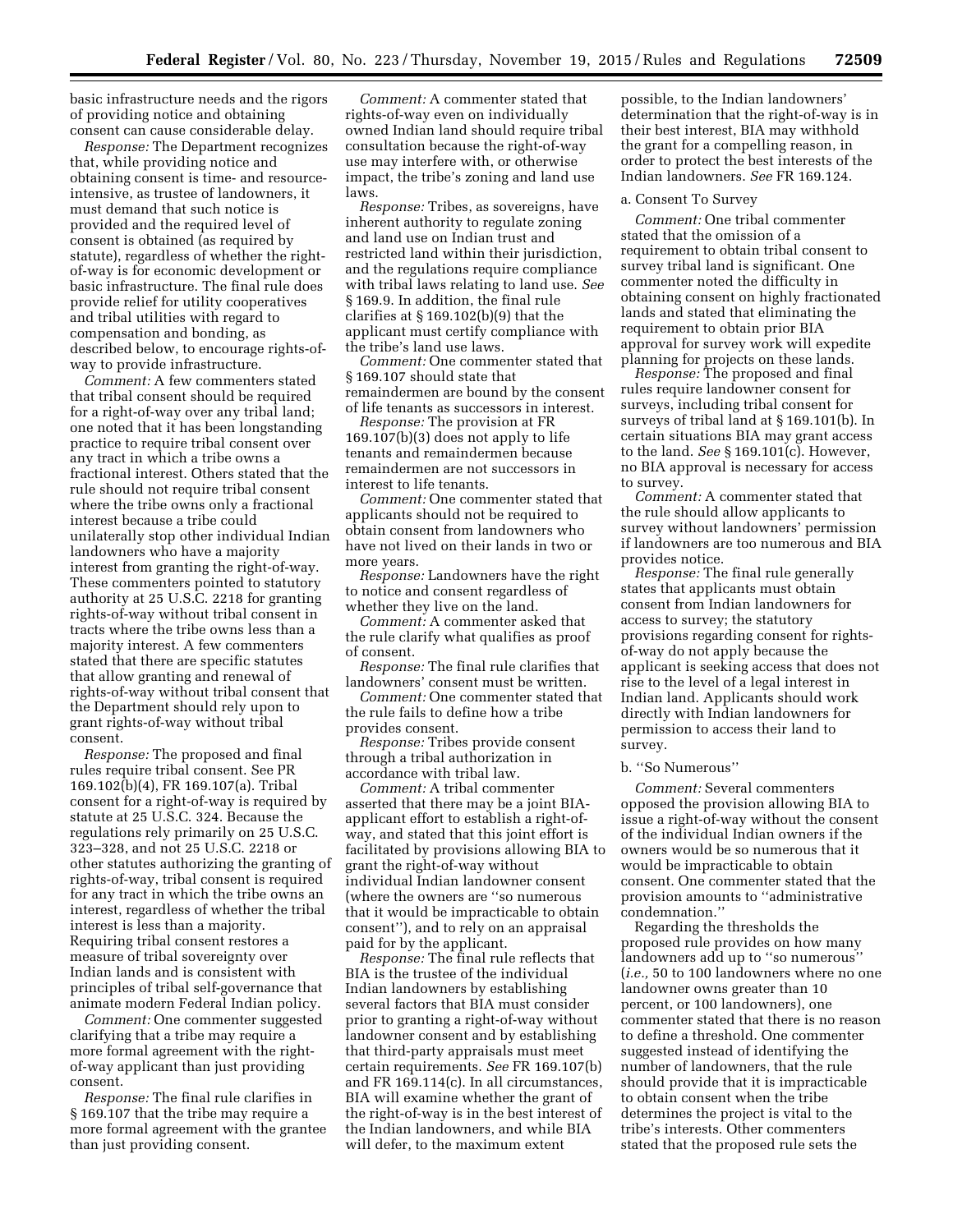baseline too low and said it would allow ''steamrolling'' by companies over individual trust allotments. A few commenters supported the proposed threshold for ''so numerous.'' One noted that the provision could be helpful in overcoming the challenges of significant land fractionation in the right-of-way context. Another stated that the threshold strikes an appropriate balance between the rights of the landowner and rights of the applicant. A few commenters stated that the proposed thresholds were too high. A few recommended lowering the threshold to 20 or 25 to 50 landowners, where none owns an interest over 10 percent, or 50 landowners and above otherwise. Another stated that the high threshold creates undue hardship and challenges to individual Indian landowners and tribes in granting rights-of-way on highly fractionated tracts.

*Response:* The provision allowing BIA to issue a right-of-way where the landowners are ''so numerous that it would be impracticable to obtain consent'' is established by statute at 25 U.S.C. 324 and is permitted under the current regulations at § 169.3(c)(5). The proposed and final rules provide guidance by defining the baseline for what is ''so numerous.'' The Department believes that defining the baseline promotes transparency, clarity and certainty, and more closely meets Congress's intent than a determination that obtaining consent is impracticable where the tribe determines it should be. The final rule establishes the baseline at 50 owners, as a simplified approach to what Congress defined as highly fractionated land in 25 U.S.C. 2218. The final rule attempts to balance the burdensome, yet vitally important, process of obtaining landowner consent with the Department's duty to landowners as established by Congress. As noted above, the final rule clarifies that all landowners will receive notice of the proposed right-of-way. This notice will also include a request for consent. If landowners object to the right-of-way, in response to the notice, the Bureau will consider those objections in its review of ''substantial injury.'' See the next response.

*Comment:* A few commenters suggested clarifying what constitutes ''substantial injury'' in PR 169.107(b) and in PR 169.108(c). One commenter suggested replacing this phrase with a determination of what constitutes the Indian landowner's best interest.

*Response:* The rule clarifies in both sections that the Department will look at the term, amount of acreage, disturbance to the land, type of activity, potential for environmental or safety impacts, and

objections by the landowners in determining whether the grant will cause ''substantial injury'' to the land or any landowner. The rule does not replace ''no substantial injury'' with a best interest determination because ''no substantial injury'' is statutorily required. *See* FR 169.107(b) and in FR 169.108(c).

*Comment:* A commenter stated that the section should require BIA to make an effort to obtain owner consent and wait a specified period of time for owner response, and only then make the factual finding that it is impracticable to obtain consent. One stated that allottees should be entitled to 60 days or longer after receipt of a notice to object, another stated that 30 days is appropriate. A few commenters noted that the provision allowing BIA to issue a right-of-way without the consent of the individual Indian owners where the owners would be so numerous that it would be impracticable to obtain consent requires BIA to provide notice of the intent to grant the right-of-way to all owners at least 30 days prior to the date of the grant, using the procedures in PR 169.010 (FR 169.12).

*Response:* The final rule now requires that the notice of intent be sent 60 days in advance and allow landowners 30 days to object to the grant. The notice must be sent by mail. Constructive notice is not adequate, even though constructive notice is less expensive, because each landowner is entitled to the opportunity to object to the future grant. *See* FR 169.107(b)(1)(ii).

*Comment:* Another owner suggested the rule clarify that applicants may include in the initial notification that BIA intends to issue a grant within 30 days if consent is not obtained.

*Response:* An applicant may, in its initial notice and request for consent, state that BIA may grant the right-of-way under FR 169.107(b) if consent is not obtained; however, BIA must send its own, separate notice if it determines that a grant without consent is appropriate under FR 169.107(b). In that case, BIA will send a notice of intent to grant the right of way 30 days prior to the grant.

*Comment:* One commenter stated that requiring BIA to provide a 30-day notice to all landowners will delay grant of the right-of-way beyond the specified 60 day period.

*Response:* The final rule clarifies that if the applicant is relying on § 169.107(b) in lieu of providing a record of consent, it must include in its application a request for a grant without consent. *See* FR 169.102(b)(5). This allows BIA 30 days to review before providing the 30-day notice.

*Comment:* One commenter stated that the rule should require the applicant to provide the right-of-way application and conditions and terms to the landowners, allow for the landowners' review for several days, and then provide proof that it was given to the landowners.

*Response:* The process suggested by the commenter is essentially what is required to obtain landowner consent. The rule requires proof of consent, but it is each individual's responsibility to ask for time to review, if needed, and review the document to determine whether to provide consent.

*Comment:* A few commenters stated that the rule should require the Department to grant a right-of-way if the necessary consents are obtained or if the conditions for a grant without consent (where landowners are ''so numerous'') are met.

*Response:* The rule keeps intact the Secretary's discretion to grant a right-ofway, rather than making it mandatory where consent is obtained because there are other factors (compensation, *e.g.*) that affect the Secretary's decision to grant or not.

c. Non-Consenting Tribe (PR 169.107(d))

*Comment:* Several commenters opposed the language in PR 169.107(d) stating that a right-of-way will not bind a non-consenting tribe. These commenters stated that the provision is contrary to other provisions of the rule and undermines tribal self-governments.

*Response:* The final rule removes paragraph (d) because tribal consent for a right-of-way is always required under 25 U.S.C. 324.

*Comment:* A telephone authority commenter stated that further clarification is required as to whether BIA gives permission for access or whether the allottee himself can give permission for a right-of-way.

*Response:* In all cases, the Indian landowner may consent to access or grant a right-of-way across their land; however, notice to landowners is always required and landowners may seek the assistance of BIA. In certain limited circumstances, BIA may consent on behalf of a landowner, or grant a rightof-way without landowner consent

d. Who Is Authorized To Consent (PR 169.108/FR 169.108)

*Comment:* A commenter suggested restricting PR 169.108 to allow BIA consent only on behalf of the owners of minority interests.

*Response:* The final rule does not restrict BIA consent to minority interests because this authority, exercised on a landowner-by-landowner basis, is separate and distinct from the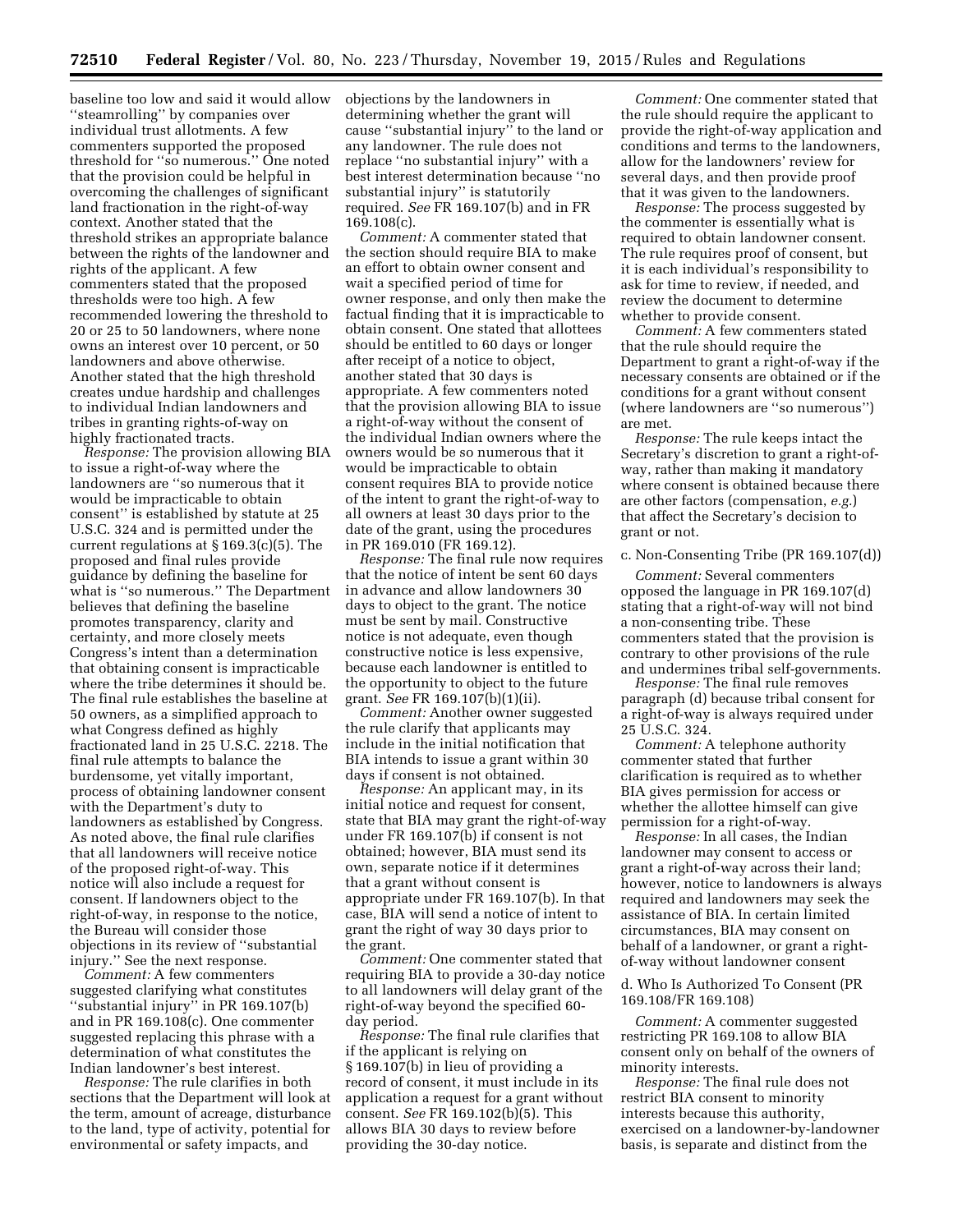authority of BIA in FR 169.107(b) to grant a right-of-way where the landowners are so numerous.

*Comment:* A commenter suggested adding a provision allowing BIA to consent on behalf of individual owners following a 90-day notice, as provided for in the leasing regulations.

*Response:* The final rule does not add the requested provision because the provision in the leasing regulations is based in statutory authority applicable to leasing, rather than rights-of-way.

*Comment:* One commenter requested an addition to allow tribes to consent on behalf of Indian landowners.

*Response:* The final rule does not add the requested provision because the Department has not identified any legal authority for such a provision.

*Comment:* A commenter stated that an attorney should never be authorized to consent on behalf of a landowner unless the attorney is operating under a power of attorney document.

*Response:* The proposed and final rules state that the attorney must have been retained by the landowner ''for this purpose,'' meaning the landowner retained the attorney to provide consent.

*Comment:* One commenter stated that PR 169.108(b)(5)(iii) could be interpreted to require specific language on providing consent to a right-of-way in the power of attorney document, and suggested the rule clarify that language such as ''generally convey or encumber interests in trust land'' or similar language would be acceptable.

*Response:* The final rule adds this clarification.

*Comment:* A few commenters suggested clarifying that the provisions in PR 169.108 apply to ''individual Indian landowners.''

*Response:* The final rule clarifies these provisions.

*Comment:* One commenter stated that PR 169.107 and PR 169.108 allow BIA broad authority to assume control of an individual Indian landowner's property interests as they pertain to rights-of-way and forego providing notice to that person.

*Response:* The final rule implements statutory authority to consent on behalf of landowners, while providing limitations on when BIA may exercise that authority. The final rule also establishes that BIA will send notice to all individual Indian landowners of a right-of-way on their land.

*Comment:* One commenter requested detail on what a ''reasonable attempt to locate'' in PR 169.108(c)(2) means. Another suggested the whereabouts of any landowner that does not respond to constructive notice within 60 days should be considered unknown.

*Response:* BIA will determine whether efforts qualify as a ''reasonable attempt to locate'' an individual Indian landowner as part of its determination as to whether the landowner's whereabouts are unknown. These determinations are made on a case-bycase basis.

*Comment:* A commenter stated that BIA should not have the right to consent on behalf of adults under a legal disability because the individual's guardian should have responsibility for consent.

*Response:* The provision allowing BIA the right to consent on behalf of individuals under a legal disability applies only where the person does not have a legal guardian. *See* 25 CFR 115.002, definition of ''legal disability.''

*Comment:* A commenter stated that, while the rule supports the autonomy of landowners, some landowners such as the elderly, disabled, and emancipated minors, may require additional assistance beyond mere consent.

*Response:* In response to this comment, the final rule adds a new provision, at FR 169.106(c), that specifies that BIA will assist individual Indian landowners, upon their request, in negotiations with the applicant for a right-of-way.

*Comment:* A commenter opposed BIA consenting on behalf of landowners, stating that the landowners should be entitled to make the decision but BIA has an obligation to ensure that the landowner's decision is informed.

*Response:* Overall, the rule implements statutory authority for BIA to grant a right-of-way with the consent of the landowners of a majority of the interests in a tract (*i.e.,* without the consent of the landowners of a minority of the interests in the tract). *See* FR 169.107(b). This rule also allows BIA to consent to a right-of-way on behalf of individual Indian landowners only in limited circumstances, such as where an individual Indian landowner is under a legal disability. *See* FR 169.108(c). BIA may also grant a right-of-way without consent if the landowners are so numerous, and certain procedures are followed. *See* FR 169.107(b). These requirements all exist in the current rule, and are carried forward in the final rule.

#### *2. Compensation*

*Comment:* Many commenters asserted that the rule should address the upper bounds of what tribes and individual Indian landowners can demand for compensation for a right-of-way. Several commenters stated their belief that compensation for rights-of-way on Indian land should be limited to fair

market value, and no more. A few commenters requested that the rule require BIA to grant the right-of-way for an applicant that agrees to pay fair market value. Some commenters wanted compensation schedules, similar to those used for Bureau of Land Management (BLM) and U.S. Forest Service lands.

*Response:* The statutory authority merely states that the Secretary must determine the compensation to be just. Indian landowners have the right to demand as much compensation as they deem appropriate, just as other private landowners do. As such, neither the proposed nor final rule limit the Indian landowners to fair market value, through a compensation schedule or otherwise. See the discussion below.

*Comment:* One commenter stated that the rule should require that the right-ofway document state the amount of compensation.

*Response:* The final rule does not add this as a requirement because, while the grant will normally reflect that the landowners received consideration, there may be circumstances in which it is not appropriate for the grant document to state the amount.

a. Compensation—Electric Cooperatives and Utilities

*Comment:* Several commenters, in New Mexico, especially, stated that the rule changes will have a significant impact by increasing already high easement costs, especially for those who receive their utilities from nonprofit electric cooperatives. Several electric cooperatives and others (Eastern Navajo Land Commission) requested that the requirement for compensation be waived for all rights-of-way for public infrastructure projects that serve the tribe or tribal members, including service lines. One suggested that nominal compensation should be approved because the cooperatives have a ''special relationship'' under PR 169.110(b)(2)(iii). These commenters reason that:

• Through the act of joining a cooperative, the member typically agrees to provide access for the cooperative to build the necessary infrastructure at no cost; and

• Cooperatives have no ability to absorb costs, but must pass them directly to consumers, such that higher compensation costs will translate to higher electricity costs for members. These commenters further stated that providing an exemption or otherwise limiting the compensation electric cooperatives must pay would ensure that the cooperatives can afford to continue providing service to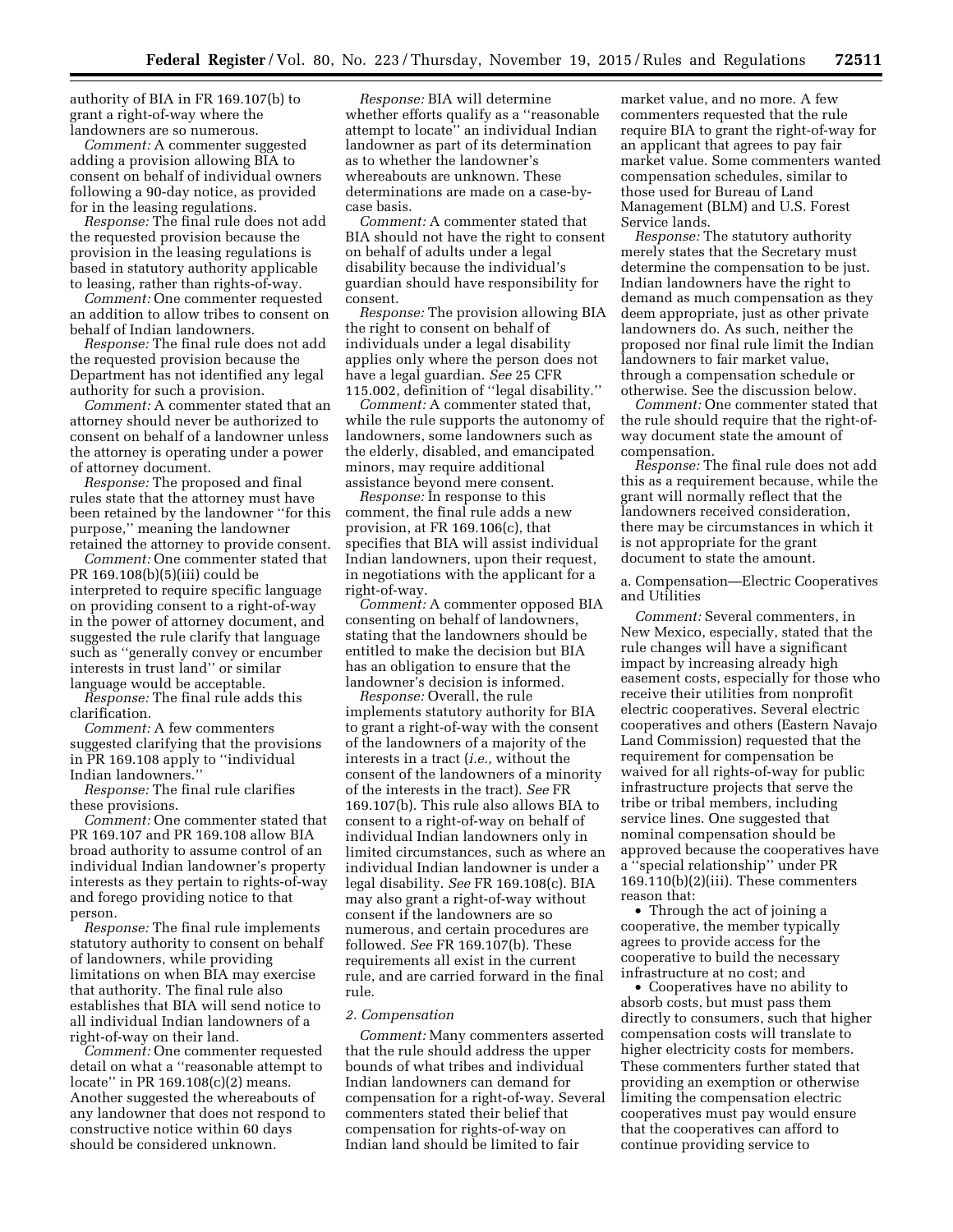cooperative members, including tribal members, and ensure that members are provided with electric power at an affordable price.

One tribal commenter stated that exempting utility companies from compensation would conflict with tribal self-determination and self-governance.

Public service commenters stated that they have an obligation to customers to ensure rates are fair and reasonable to all, that using projected income as the basis for valuation is cumbersome and unreasonable, and that the regulations should instead provide a certain and fair approach for all parties.

One commenter stated that rights-ofway that serve tribal people should be different from those that serve non-tribal people and that right-of-way costs should be minimized to encourage the sustainability and expansion of telecommunications services to tribes.

*Response:* The final rule provides for more flexibility in compensation for rights-of-way over and across individually owned Indian land. Specifically, the rule provides an exemption from the requirement to pay compensation on individually owned land if all the landowners agree, but does not provide the exemption for tribal land. The rule does not provide an exemption for compensation to tribes, but instead defers to the tribe if the tribe is willing to accept nominal compensation, no compensation, or alternative compensation. The rule also adds a specific exemption for utility cooperatives and tribal utilities on individually owned Indian land to encourage the provision of utility services on individually owned Indian land. Tribes may also allow for such an exemption on tribal land, on a case-bycase basis, but are not required to do so. *See* FR 169.112(b)(3)(iii).

# b. Compensation/Fair Market Value for Rights-of-Way (PR 169.109/FR 169.110 and PR 169.111/FR 169.112)

*Comment:* Several commenters stated that the regulations should limit compensation to no more than fair market value, as determined by an appraisal or other valuation, to prevent ''unrealistic'' charges. One commenter stated that the proposed rule's approach of allowing the tribe to determine compensation and waive valuation is ''huge to industry.'' Some of these commenters stated that the rule gives ''unfettered, lopsided bargaining power'' to tribes. They state that this is contrary to Federal law because the 1948 Act requires the Secretary to determine just compensation and that it could not have been Congress's intent to allow tribes to demand compensation beyond ''just

compensation.'' One suggested imposing an upper limit on compensation of no more than 110 percent of the fair market value. Senator Tom Udall from New Mexico provided a petition stating that the absence of an upper limit for tribal governments to charge has resulted in more than \$36M in easement fees for Jemez Mountains Electric Cooperative, Inc. (JMEC) members, and that both tribal and nontribal JMEC members will experience more than a 40 percent increase in their electric bills.

Several commenters point to potential negative consequences of allowing tribes to negotiate for compensation beyond fair market value such as increased costs for customers and discouragement of future development on tribal lands. According to these commenters, it should be BIA's role to ensure the certainty and reasonableness of compensation.

Several tribal commenters supported the proposed rule's provisions that require BIA to defer to tribally negotiated compensation amounts and valuation waivers. These commenters stated that these provisions are important to the sovereignty of tribal nations and their self-determination, streamline unnecessary appraisal processes, and recognize that the tribe consenting to the right-of-way is uniquely situated to assess the value of the compensation it is receiving. Some of these commenters stated that providing for non-monetary or alternative types of compensation, such as in-kind consideration, enables tribes to craft unique compensation agreements, and that allowing the form of compensation to change at different stages of development helps tribes achieve maximum benefits over the life of the grant, allowing tribes to negotiate amounts that serve best interests. As one tribal commenter pointed out, there may be circumstances in which a tribe values some other form of consideration more than fair market value, and that the rule's provisions respect tribes' ability to make those decisions.

*Response:* Consistent with 25 U.S.C. 325, the United States' general trust relationship with Indian tribes and individual Indians, and deference to tribal sovereignty, the final rule requires that the compensation granted to Indian landowners is just. The current regulations, at § 169.12, state that compensation is ''not limited to'' the fair market value, allowing tribes to negotiate for higher compensation. The final rule provides that BIA will defer to the tribe's determination that compensation is in its best interest. Tribes have the right, through self-

governance and self-determination, to charge more than fair market value for their land. History has taught us that some tribal values are not readily measured or estimated by market valuations. BIA will defer to the tribe's negotiated compensation amount, which may be an amount mutually agreed to with the applicant. Not only is it not BIA's role to ensure that the compensation is predictable and reasonable for the applicant, BIA does not have the legal authority to limit the amount that Indian landowners charge for a right-of-way.

The statute requires that the right-ofway be made with the payment of ''such compensation as the Secretary of the Interior shall determine to be just.'' 25 U.S.C. 325. This statute was enacted for the benefit of Indians, and as such, Interior is interpreting this language in favor of the Indians, to allow the Secretary to defer to tribes to determine that compensation beyond fair market value is ''just.'' *Ramah Navajo School Board* v. *Bureau of Revenue,* 458 U.S. 832, 846 (1982) (''We have consistently admonished that Federal statutes and regulations relating to tribes and tribal activities must be construed generously in order to comport with . . . traditional notions of [Indian] sovereignty and with the Federal policy of encouraging tribal independence.'')

*Comment:* A tribal commenter stated that the rule should allow tribal governments to enter into operating agreements with utility companies to cover a ''market area'' of the company for a cooperative work relationship.

*Response:* Tribal governments are free to enter into agreements with utility service providers.

*Comment:* One commenter, the Village of Hobart, Wisconsin, stated that the municipality does not impose many of these requirements on tribal governments for rights-of-way across Village land, and suggested that the rule should add a ''fair and equitable process for co-located governments to obtain right-of-way easements'' without complications.

*Response:* Municipalities and others who are co-located with tribal governments are free to negotiate with those tribal governments on compensation for rights-of-way on tribally owned land.

*Comment:* A few commenters suggested that the rule either require compensation based on an objective valuation methodology, provide a procedure for the applicant to appeal to BIA for an administrative adjudication of value if the applicant and tribe cannot agree, or obligate the tribe to accept the fair market value determined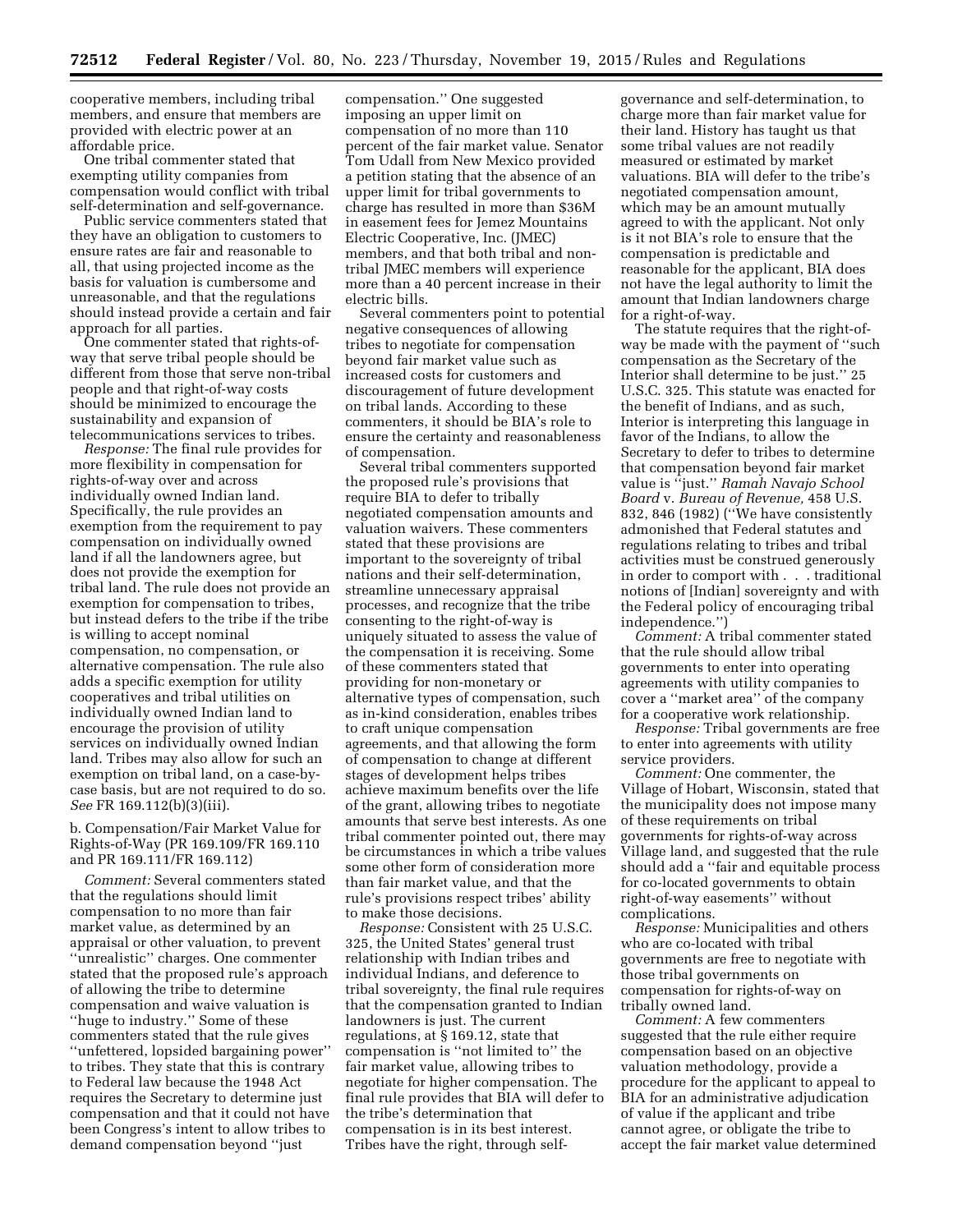by the valuation if the applicant and tribe cannot agree.

*Response:* Tribal law may address situations in which the tribe and applicant cannot agree. BIA may not grant the right-of-way without tribal consent. Where individual Indian landowners and the applicant cannot agree, existing mechanisms can address the situation.

*Comment:* Several commenters opposed the proposed change to the current compensation standard (''fair market value of the rights granted plus severance damages, if any, to the remaining estate'') to a compensation standard that includes market value and may include additional fees, such as throughput fees, franchise fees, avoidance value, bonuses, or other factors. According to the commenters, this may create unwarranted expectations for individual Indian landowners, which could lead to a failure of landowners to agree with applicants on rights-of-way and could then lead to an increase in applicants' use of eminent domain to acquire the right-of-way. The commenters note that this would be directly contrary to the goal of streamlining the right-of-way process. Others said all of these concepts are already incorporated in ''market value'' and identifying them individually suggests they should be added above fair market value. Others said that these hypothetical valuation methodologies are unfitting for land valuations.

*Response:* The proposed and final rules clarify that Indian landowners may take into account additional fees when negotiating compensation. This rule does not address or impact the availability (or unavailability) of eminent domain. The Department does not agree that providing individual Indian landowners with a list of additional fees that may be considered in negotiating compensation, beyond fair market value, will lead to ''unwarranted expectations'' and ultimately increase the use of eminent domain; rather it helps ensure parity in negotiations between landowners and applicants, providing better information to improve the functioning of the market.

c. Different Compensation Approaches for Tribal Land Than for Individually Owned Indian Land

*Comment:* Several commenters advocated for requiring the same compensation on tribal land as on individually owned Indian land. A few commenters stated that ''tribal land'' should not include land in which the tribe owns a fractional interest, for the

purposes of PR 169.109, because otherwise, different compensation amounts could be required for different interests in the same tract. One commenter noted that this question is especially pertinent because there will be increased fractional tracts owned by tribes as a result of the Land Buy Back Program for Tribal Nations under the settlement in *Cobell* v. *Salazar.* A commenter stated that requiring tribes to accept the same terms of service that apply to the non-tribal areas does not deprive them of sovereign rights. Several commenters suggested the rule should allow BIA to defer to individual Indian landowners' determination completely, just as the rule allows BIA to defer to tribes' determinations. Another commenter stated that BIA oversight is necessary to prevent an Indian landowner from holding hostage an entity seeking to make improvements by demanding an unreasonable sum.

*Response:* Consistent with 25 U.S.C. 324 and 325 and the United States' general trust relationship with Indian tribes and individual Indians, the final rule treats tribal and individual Indian landowners differently, providing more deference to tribal landowners in the approval process and in the enforcement process. It is consistent with BIA's trust responsibility to allow for different compensation amounts, as long as both the tribe and the individual Indian landowner receive compensation that is just. It is possible that different owners in the same tract could negotiate different compensation amounts; this is within the landowners' rights and is possible even under the current rule. Requiring tribes to accept the same terms that apply to individual Indian landowners would undermine tribal self-determination and self-governance.

*Comment:* A commenter stated that the proposed rule is paternalistic in that it would allow BIA to require fair market value even if all the landowners agree to waive it, if BIA determines it is in their best interest.

*Response:* Even if all Indian landowners agree to waive fair market value, BIA will evaluate rights-of-way applications to determine whether the waiver is in their best interest in accordance with 25 U.S.C. 324. Consistent with the statute and the United States' general trust relationship with Indian tribes and individual Indians, BIA will defer to the maximum extent possible to the landowners' determination that the right-of-way, including any waiver, is in their best interest. *See* FR 169.124(b).

*Comment:* One commenter suggested only the owners of a majority interest should be required to waive both

valuation and just compensation, and questioned why the consent of all landowners is necessary.

*Response:* We have determined that all non-consenting landowners are entitled to fair market value, as our trust responsibility is to all landowners, not just to those who have consented to the right-of-way.

*Comment:* Several tribal commenters stated that PR 169.110 should specify that BIA may approve ''alternative compensation'' for individually owned land.

*Response:* Alternative compensation is provided for in FR 169.118.

#### d. Valuation (PR 169.111/FR 169.114)

*Comment:* A few tribal commenters stated their support for not requiring a valuation if the tribe submits a tribal authorization, and deferring to the tribe's decision as to whether to use the valuation or negotiate another amount. One commenter suggested allowing the applicant to request a valuation, even where the tribe does not.

*Response:* The Department's trust responsibility is to the Indian landowners; for this reason, BIA will obtain a valuation only at the tribe's request.

*Comment:* One commenter stated that BIA has not traditionally required the applicant to obtain the valuation, but proposed § 169.109 does.

*Response:* Final § 169.114 applies only if the tribe does not submit a tribal authorization waiving the valuation and does not request a valuation in writing. Under these circumstances, a valuation must be completed to establish fair market value. The current regulations require that a valuation be submitted with the right-of-way application. In practice, BIA or the applicant may complete the application. Final § 169.110(c) clarifies that it does not require the applicant to provide the valuation, but simply requires that the applicant pay fair market value based on a valuation.

*Comment:* A few commenters requested that the rule require BIA to prepare the valuations within 30 days of receiving the request.

*Response:* The Office of the Special Trustee for American Indians (OST), rather than BIA, prepares valuations. OST is governed by a separate set of regulations and policies.

*Comment:* A few commenters suggested that the applicant be required to deposit funds to be used for a valuation or otherwise pay for the valuation.

*Response:* It is not feasible at this time for the Department to maintain accounts for applicants' payment for valuations.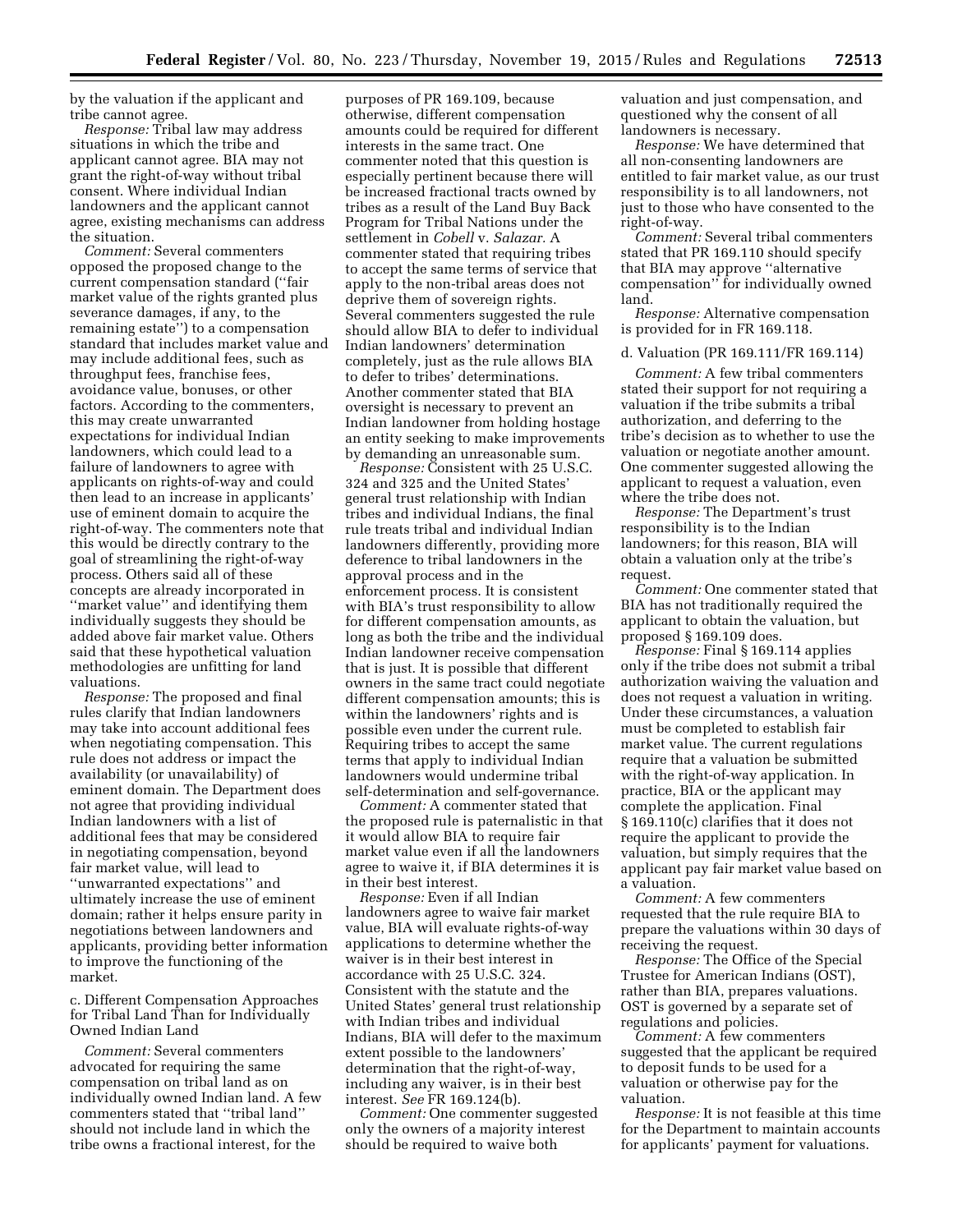*Comment:* Several tribal commenters pointed out that Indian land is often undervalued or appraised at a low market value due to rural location, undeveloped condition, and the lack of a ''real market'' for land in Indian country. These commenters suggested accounting in the valuation of the land with the right-of-way, assuming the right-of-way enhances or will enhance the land's value. One commenter pointed out that even land that has been subject to a right-of-way for a pipeline crossing is appraised as though the use has not been present, imposing an artificial restraint on the compensation owed to landowners.

Other commenters stated that it is a fundamental precept of landowner compensation regimes that fair market value measures the economic impact of the right-of-way on the affected land, rather than compensating for economic benefit enjoyed by the right-of-way grantee. One commenter stated that market value should be based on the value of the land that is the subject of the transaction, and not on speculation regarding the potential future value of the pipeline.

Likewise, tribal commenters supported listing potential adjustments to market value, such as a percentage of gross income, and additional fees, such as throughput fees, severance damages, franchise fees, avoidance value, bonuses, or other factors.

*Response:* The final rule provides flexibility in two ways: (1) By allowing for any type of valuation of fair market value, as long as it meets Uniform Standards of Professional Appraisal Practice (USPAP) standards and Departmental policies; and (2) by listing factors that Indian landowners may wish to consider in negotiating for compensation either by ensuring they are included in the estimate of fair market value or by requesting that they be added. *See* FR 169.114(c). Identifying them individually does not necessarily suggest that they ''should'' be added above fair market value, but instead provides Indian landowners, our trust beneficiaries, with examples for types of fees might be included in compensation. Providing information to landowners improves the fairness of any negotiations.

*Comment:* Several commenters requested changing ''fair market value before any adjustments'' to simply ''fair market value'' in PR 169.110, and deleting the provisions regarding adjustments ''based on a fixed amount, a percentage of the projected income, or some other method'' based on their concern that there is no legal standard on BIA's calculation of payments owed.

*Response:* Final § 169.112(a) deletes reference to ''adjustments'' but includes the list of examples of fees that landowners may wish to seek in compensation negotiations. This provision also clarifies that compensation may be based on a fixed amount or another method. These provisions provide flexibility to negotiate for compensation and a formula for reaching that amount.

*Comment:* A few commenters suggested the valuation should be based on the amount of land encumbered and the extent of encumbrance or acreage disturbed.

*Response:* The amount of land encumbered, extent of the encumbrance, and acreage disturbed are all factors that the landowners may consider in negotiating compensation.

#### e. Who Conducts Valuation

*Comment:* Several tribal commenters opposed the proposal to allow applicants to hire their own appraisers because of concerns that the appraisers would have a conflict of interest and would undervalue the property. Some suggested requiring a separate, independent appraisal, landowner approval of the appraisal, or landowners' own appraisal. One commenter expressed concern that the rule could allow an applicant to provide a valuation if BIA fails to provide one, but that doing so could undermine the landowners' negotiations.

*Response:* The rule requires that the valuation comply with USPAP and Departmental policies to ensure that the valuation meets independent quality standards. For example, the Departmental policies on valuations require that the person conducting the valuation meet certain qualifications and requirements. *See* 602 DM 1.6. Additionally, Departmental policies require anyone who wishes to rely on a third-party appraisal to first consult with the Department (in this case, BIA, who will refer the person to the OST Office of Valuation Services), to select a qualified certified general appraiser, and that OVS make all the appraisal assignment instructions. 602 DM 1.7C. BIA must approve the appraisal.

*Comment:* One tribal commenter stated that if the tribe asks BIA to determine fair market value, the tribe should have the opportunity to choose the appraiser and the valuation method.

*Response:* The tribe is not bound by the valuation conducted by BIA and may choose to obtain its own valuation through a different method.

*Comment:* A few commenters stated that valuations from other Federal agencies should not be accepted because

they could result in an entirely different valuation than would be found by BIA, BIA would not know whether the appraisal is adequate unless it understands the context in which the valuation was conducted, and BIA would possess broad and unchecked discretion in approving or rejecting.

*Response:* BIA will continue to review valuations conducted by other Federal agencies before approving their use to ensure sure the valuations are adequate for the rights-of-way context. If parties disagree with BIA's reliance on a valuation, they may appeal a decision to grant a right-of-way under 25 CFR part 2.

#### f. Method of Valuation

*Comment:* Several commenters stated that the rule should limit valuation methods to standard practices, such as USPAP, to provide a consistent methodology that would better streamline the rule. A few commenters stated that the proposal to allow BIA to rely on any ''other appropriate valuation method'' provides BIA too much discretion, and is too ambiguous and broad to provide guidance or the ability to challenge BIA's determination of ''market value.''

*Response:* The rule allows for market analyses and other valuation methods in order to provide flexibility to the parties to obtain a valuation as quickly as possible and to employ the method they deem appropriate for their negotiations. The rule balances this flexibility with requirements that the chosen method must comply with USPAP and Departmental policies to ensure that the valuation meets independent quality standards and that the person conducting the valuation meet certain qualifications and requirements. *See, e.g.,* 602 DM 1.6.

*Comment:* A commenter suggested the rule should require BIA to disclose to the applicant the valuation method that was used to determine fair market value. Another commenter suggested the rule should require BIA to provide the landowners with a copy of the valuation method within 10 days of receipt of a written request.

*Response:* BIA will notify the applicant of the fair market value established by the valuation and will provide the landowner with the valuation for the purpose of assisting in negotiations.

#### g. Alternative Compensation

*Comment:* A few commenters stated that allowing for alternative valuation methodologies inserts uncertainty into the right-of-way process. One noted that this approach could result in each party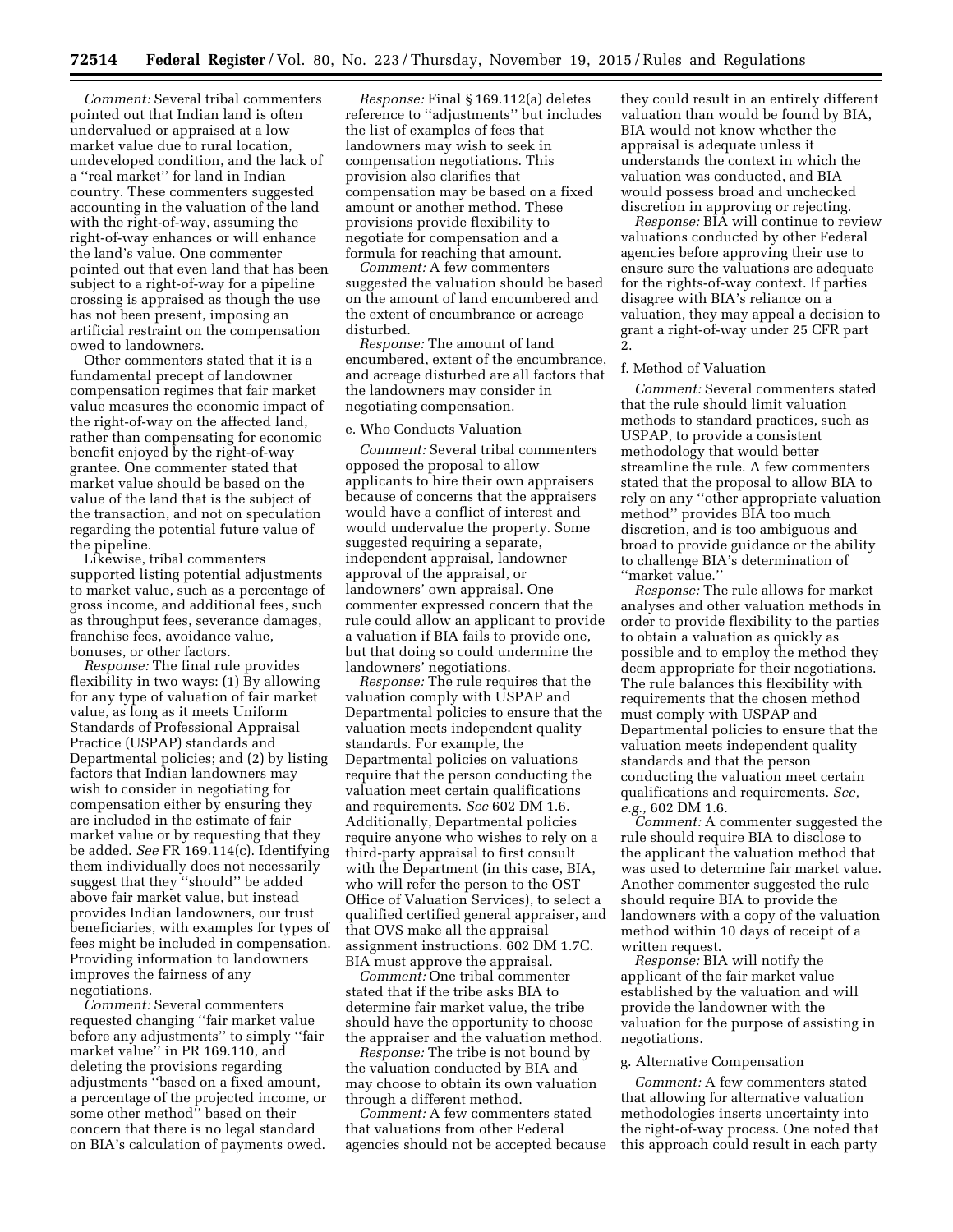completing and submitting valuations that are vastly different, but equally valid under the proposed rule. These commenters advocated for requiring a consistent approach for valuations to determine fair market value to streamline the process, and suggested revisions to state that BIA will only use a valuation in accordance with USPAP standards.

*Response:* The final rule allows for the use of alternative valuation methods as long as they have been prepared in accordance with USPAP (or a valuation method developed by the Secretary under 25 U.S.C. 2214) and complies with Departmental policies regarding appraisals, or has been prepared by another Federal agency. *See*  § 169.114(c). This provision allows Indian landowners more flexibility in negotiating for compensation, while still requiring that the valuation meet USPAP standards and Departmental policies.

*Comment:* One commenter stated that no method of valuation for reservationwide or systemic use should be used until the Department provides prior actual notice to landowners, publication of notice in the **Federal Register**, and in media outlets.

*Response:* The rule allows for reservation-wide valuations if the valuations meet the requirements of § 169.114(c). If landowners disagree with this type of valuation or any valuation that BIA relies upon, the landowners may appeal BIA's decision on the right-of-way under 25 CFR part 2.

#### h. Compensation for Renewals

*Comment:* Some commenters stated that the rule should impose compensation limits for renewals of rights-of-way. The commenters state that rising renewal charges burden all utility customers, including reservation customers, and bear no relation to property values. One commenter stated that in its experience over the last 10 years, its rights-of-way have been assessed based on the appraised fair market value of the Indian lands over which the rights-of-way are located, rather than the value of the right-of-way itself, and that the assessed renewal fees were 10 times the appraised fair market value. Several electric cooperative commenters expressed concern that they will have to renew rights-of-way and will have to pay amounts in excess of fair market value, creating a conflict for members off the reservation.

*Response:* The terms of the existing right-of-way govern renewals. The new rule encourages parties negotiating for a right-of-way to also negotiate terms for a renewal.

# *3. Payment (PR 169.112/FR 169.115)*

*Comment:* A few energy company commenters advocated for lengthening the time frame for requiring payment of the right-of-way from 10 days after the right-of-way is granted to 30 days. These commenters stated that more time may be needed to process significant payments. Other commenters suggested using the grantee's receipt of the grant as the starting point for the time period because the grantee may not even know the right-of-way has been granted before the 10 days expires. A few commenters stated that payment should be made at the time the application is filed. Another stated that payments should not be made until the right-of-way is determined to be valid.

*Response:* The final rule adds that the grant may establish a different payment schedule; this allows the parties to negotiate for a payment schedule that works for their circumstances. *See*  § 169.115(a). This approach retains the default, to strike a balance between those wanting payment at the time the application is filed and those wanting a longer period of time, to ensure prompt payment where a different payment schedule is not negotiated. Rights-ofway go into effect, and are valid, with the BIA's grant. The final rule changes the default due date to be the date of the grant because BIA is bound by the 60 day deadline for issuing a decision on the right-of-way. Once the applicant receives confirmation that BIA has received a complete application, the grantee will have up to 60 days to provide payment.

*Comment:* Several commented on payment structures. A tribal commenter recommended allowing each landowner to select how he or she wishes to receive compensation, whether in lump sum or annual payments or another payment structure. The commenter notes that BIA currently requires all landowners to be paid in the same manner, and that some landowners may prefer different structures. Another tribal commenter stated that the rules will add complexity by allowing different payment structures, adjustments, etc.

*Response:* The rule adds flexibility by allowing for different payment structures, to allow the parties to use the structure that best meets their needs; however, the rule does not allow different payment structures for different landowner interests in the same tract because determining and tracking payments would be overly burdensome.

*Comment:* One commenter opposed the provision prohibiting payments more often than quarterly, stating that tribes with direct pay should be able to set any payment schedule without such a restriction. A commenter stated that an applicant should not be allowed to pay quarterly or even yearly, and rightsof-way should not be treated the same as payments for leases.

*Response:* The final rule retains the possibility for quarterly or yearly payments, to allow landowners the flexibility to negotiate for a frequency of payments that meets their needs. The final rule, at § 169.115(b), limits the frequency of payments to no more frequent than quarterly, but only if the payments are made to BIA. This allows payments made by direct pay to be made more frequently, if appropriate.

#### *4. Direct Pay (PR 169.113/FR 169.116)*

*Comment:* Several energy companies and electric cooperatives objected to allowing for direct pay, saying that it shifts BIA's responsibility to the grantees, and that it may be difficult in practice, could be burdensome to grantees, would slow the payment process, and would be less secure. Two tribal commenters also expressed concern with allowing direct payments to landowners and stated they should go through BIA for better tracking. A few other commenters also expressed concern that direct pay would expose the landowner's revenue to liens and garnishments. One commenter stated that it would require grantees to issue IRS forms to all landowners. One commenter stated that owners throughout the life of the right-of-way may be different, so direct pay authorization should be renewed every five years.

Some commenters supported direct pay and stated that the grantee should have the option of paying BIA instead of directly paying the landowners. A few stated there should be no limit on the number of owners for direct pay and that it should be an option for each landowner. One commenter suggested direct pay should be available to tribes only.

A few commenters asked why the accounts must be ''encumbered.''

*Response:* The final rule corrects a typographical error in the proposed rule, to clarify that direct pay is available only if the account is ''unencumbered'' rather than ''encumbered.'' Otherwise, the final rule retains the provisions for direct pay, making it available to both tribes and individual Indian landowners. The final rule establishes that Indian tribes may choose direct pay, but direct pay is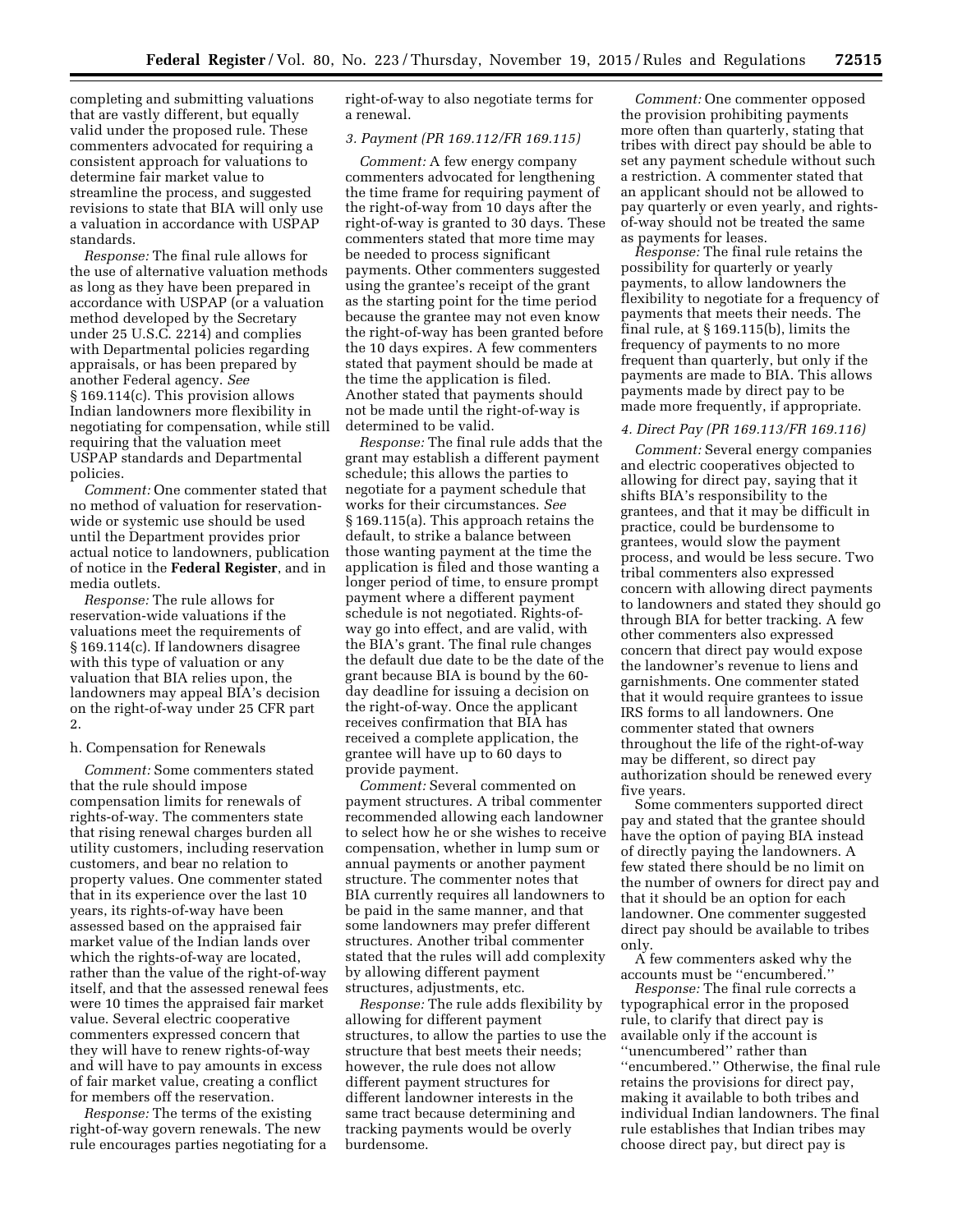available to individual Indian landowners only under limited circumstances, such as circumstances in which there are 10 or fewer owners. This approach promotes selfdetermination and self-governance for tribes and allows some flexibility for individual Indian landowners, while minimizing the burden on grantees.

*Comment:* BIA should be required to assist landowners in the event of nonpayment beyond the issuance of a letter, to better fulfill fiduciary duties.

*Response:* If the grantee does not cure the violation in time, following the notice of violation, BIA may take the enforcement actions in FR 169.405.

# *5. Method of Payment (PR 169.114/FR 169.117)*

*Comment:* A few commenters suggested clarifying that this section applies only where payments are made to BIA, but that tribes may negotiate other methods of payment.

*Response:* The final rule clarifies that § 169.117 applies only where payments are made to BIA and adds that, if payments are made by direct pay, the grant will specify the method.

# *6. Non-Monetary and Varying Types of Compensation (PR 169.115/FR 169.118)*

*Comment:* Several electric cooperatives requested that the service they provide be considered the compensation.

*Response:* The final rule adds an exemption from compensation requirements for utility cooperatives, establishing a presumption that the service or infrastructure the cooperatives provide to their members is ''just'' compensation if it directly benefits the Indian land.

*Comment:* A tribal commenter supported the provisions allowing for non-monetary or other types of compensation, stating that the provisions are important to allow landowners to negotiate. Some commenters opposed allowing alternative forms of compensation because, they claim, it unnecessarily complicates negotiations and payment calculations, and suggests forms that are not appropriate in competitive right-ofway markets. One commenter stated that in-kind compensation should not be allowed for individual landowners because of the potential for abuse.

*Response:* These provisions, as well as other compensation provisions, are intended to increase flexibility for Indian landowners to negotiate for terms that best work for their needs.

*Comment:* A few tribal commenters suggested requiring a tribal authorization, rather than a signed

certification, to establish that it will accept varying types of compensation at PR 169.115.

*Response:* Tribes may choose to provide a tribal authorization (meaning a tribal resolution or other document approved by the tribal governing body), but BIA will require only a certification (meaning a statement signed by the appropriate tribal official or officials). This is intended to reduce any delays that may be associated with passing a tribal authorization.

*Comment:* A few tribal commenters requested clarifying that the types of compensation are examples, rather than a limited list. The commenter also suggested adding ''payments adjusted by a fixed amount and payments tied to an index'' to the list of varying types of compensation available at specific stages of the right-of-way. Another commenter requested clarifying whether access to broadband services would be considered in-kind compensation.

*Response:* The final rule states that the types of compensation include, but are not limited to, the examples listed. The examples listed are not exhaustive and may include payments adjusted by a fixed amount and payments tied to an index. In-kind compensation may include the provision of broadband services.

*Comment:* A commenter requested simplifying this section to read simply that all forms of compensation and varying types of compensation are allowable.

*Response:* While the regulation would be simpler in stating that all forms of compensation and varying types are allowable, the final rule continues to provide examples to assist Indian landowners in identifying potential options.

# *7. Issuance of Invoices (PR 169.116/FR 169.119)*

*Comment:* One commenter stated that BIA should be required to issue invoices.

*Response:* BIA may issue invoices at the request of Indian landowners, but the payment is due at the times specified in the grant, whether there is an invoice or not.

# *8. Compensation Reviews or Adjustments (PR 169.117/FR 169.111 and FR 169.113)*

*Comment:* One commenter stated that the process for review and adjustment of compensation is unclear. A few tribal commenters supported reviews less frequently than every 5 years, especially if the compensation exceeds the fair market value of the right-of-way. Another tribal commenter stated that 5

years is appropriate so that tribes can adjust rent consistent with economic conditions of the time period.

Some commenters stated that no periodic review or adjustment should be required unless the Indian landowners negotiate for such reviews or adjustments. Commenters also requested exceptions to the review requirements when the grant provides for payment greater than market value or the adjustment results in additional compensation to the landowner.

*Response:* The rule provides that tribes may negotiate for reviews and adjustments at any frequency. *See* FR 169.111. For individually owned Indian land, the rule establishes a default requiring reviews every 5 years, but provides several exceptions to allow the parties to avoid the reviews if appropriate. For example, if payment for the right-of-way is in a lump sum, then no review is required. *See* FR 169.113(a). The Department has determined that including a default requirement for compensation reviews and adjustments is necessary, especially in the context of rights-of-way for extended periods, to ensure the trust beneficiaries continue to receive compensation that is just. Even if the Secretary initially determines that the established periodic compensation is just, circumstances and market conditions may change, requiring an adjustment to the compensation.

*Comment:* Several commenters expressed concern that the same project could have different review processes if it crosses both tribal land and individually owned land, frustrating the goal of ''streamlining'' the regulations. These commenters stated that the rule for periodic review and adjustment should be the same for tribal land as for individually owned land.

*Response:* The approaches to tribal land and individually owned Indian land are necessarily different because of the requirements of the statute and because the Department must provide greater deference to tribes in support of tribal self-determination and selfgovernance. Tribal governments may have broader interests than ordinary individual landowners.

*Comment:* One commenter asked why the grantee's consent is not required, but the landowner's consent is required, for an adjustment. A few commenters stated that requiring landowner consent to an adjustment would be burdensome and unnecessary.

*Response:* The statute, at 25 U.S.C. 324, imposes upon Interior no responsibilities to the right-of-way grantee. For this reason, consistent with the statute and the United States'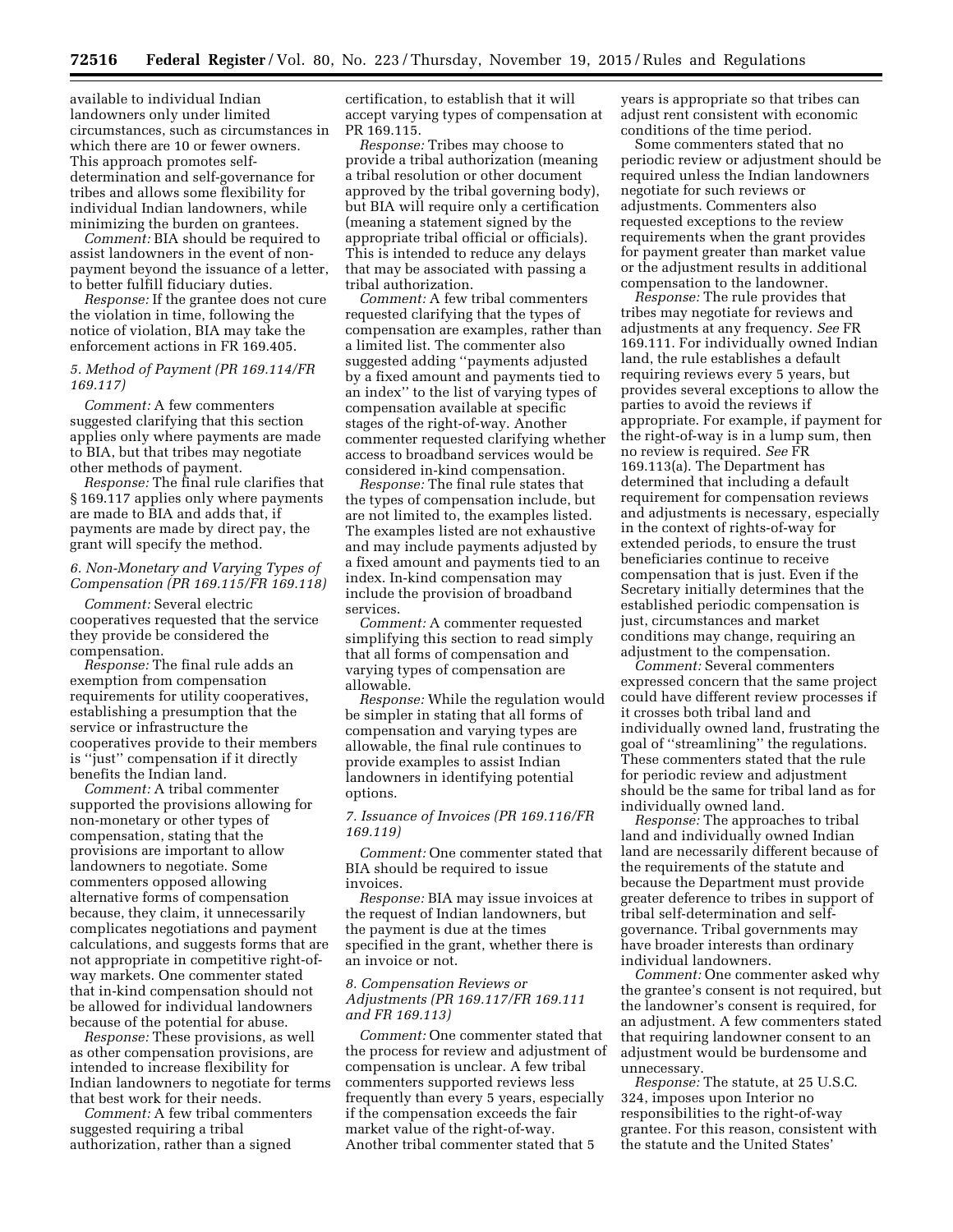general responsibility to Indian tribes and individual Indians, the default rule is that only the landowner's consent is required for adjustments. However, the rule allows the parties to negotiate for the grant to provide an approach different from the default approach for reviews and adjustments, including an approach in which landowner consent would not be required for certain adjustments (*e.g.,* if the adjustment results in increased compensation).

## *9. Other Payments Required (PR 169.118/FR 169.120)*

*Comment:* A commenter suggested qualifying the statement in this section saying the grantee must pay these amounts to the appropriate office by adding ''if applicable'' to address that the grantee will not be in violation of the grant pending any challenge on whether the grantee owes the additional fees.

*Response:* The final rule adds the suggested phrase ''if applicable.'' BIA will consider the status of the challenge of any such payments in determining how to address a violation of the grant under FR 169.404.

*Comment:* A few tribal commenters suggested adding that the tribe may charge additional fees with the application for use of the land. Another tribal commenter suggested clarifying that such fees may include, but are not limited to, tribal taxes and other fees and payments required under tribal law, and excluding charges imposed by the State or political subdivision of a State.

*Response:* The final rule clarifies that fees may also be associated with the application for use of the land at FR 169.120(a). Taxes and fees required under tribal law, and charges imposed by the State or political subdivision of the State are addressed in FR 169.011.

*Comment:* Several commenters stated that grantees should not be required to pay damages associated with the survey, construction, and maintenance of the facility in addition to compensation because the fair market value would account for any damage, and the rightof-way grant includes provisions for reclamation and restoration as a condition negotiated by the parties. The commenter stated that if the ''damages'' refers to those beyond customary and reasonable damages for the authorized activity, the rule should so clarify. A few commenters suggested deleting this section. One stated it raises questions as to what happens if the grantee refuses to pay and who will calculate the damages. Another stated that it could significantly increase the cost of acquiring rights-of-way on Indian land

and may, ultimately, impede further development.

*Response:* Final § 169.120 clarifies that, in addition to or as part of the compensation, the grantee will be required to pay for damages incident to the survey of the right-of-way or incident to the construction or maintenance of the facility for which the right-of-way is granted. The grantee may choose to negotiate this as part of compensation or bonding or alternative form of security. This section affords the parties the flexibility to account for damages in the manner they choose—as part of the base compensation or additional fees—but reinforce that it is the grantee's responsibility to pay for damages.

## *10. Condemnation*

*Comment:* A few commenters requested provisions regarding when Indian land may be condemned for a right-of-way and noted that the current § 169.21, regarding condemnation, was not included in the proposed rule.

*Response:* These regulations implement the Department's statutory authority for granting rights-of-way across Indian land. The current rule's condemnation section required reporting of facts relating to condemnation to BIA, to safeguard the interests of the Indians. The proposed rule deleted this section because it is not directly related to the rights-of-way approval process. The current rule does not provide guidance for condemnation of Indian land. The statutory provisions at 25 U.S.C. 357 govern this process.

# *11. Process for Grant of Right-of-Way*

#### a. Deadlines for BIA Decisions

*Comment:* A few tribal commenters supported the new deadlines for BIA to issue decisions on rights-of-way, stating that they are important to eliminate delays and promote economic development, will help speed the processing of applications, and provide applicants with more predictable timeframes.

A few tribal commenters stated that the option for BIA to extend the timeframe for an additional 30 days should be deleted, because it may become the norm, making the timeframe a 90-day, rather than 60-day, period. Other tribal commenters requested reducing the timeframe to 30 or 20 days, stating that 60 days appears excessive for rights-of-way. A tribal utility authority requested a special expedited path in which the applicant or tribe pays a reasonable fee that would reduce the decision timeframe to 30 days. One commenter requested increasing the

deadline to 120 days following receipt of the complete package, but specifying that only one 30-day extension is permitted. Others stated that the extension period should be shortened.

*Response:* The final rule continues to require a BIA decision on the right-ofway within 60 days, with the option for a 30-day extension. We did not make any changes to the timeline in response to comments because these timelines are intended to be the outer bounds of the time it will take for BIA review of rightsof-way and are intended to cover all rights-of-way, from the simplest to the most complex.

*Comment:* Several tribal commenters requested that rights-of-way be deemed approved if BIA fails to take action within 60 days because existing remedies for inaction can be expensive and time-consuming and may delay critical tribal projects for which rightsof-way are needed. Other commenters, such as the Western Energy Alliance, also requested that applications be deemed approved, but suggested a timeframe of 120 days.

*Response:* The final rule does not incorporate a ''deemed approved'' approach for new rights-of-way because BIA is statutorily required to review and issue a determination of whether to grant rights-of-way over and across Indian land.

*Comment:* Several commenters requested that a fixed deadline be inserted rather than requiring BIA to ''promptly'' notify an applicant whether the application is complete at PR 169.119(b) (FR 169.123(b)). These commenters noted that the timeline for BIA review of the application does not begin until after BIA confirms receipt of the complete application.

*Response:* The final rule retains the term ''promptly'' in order to allow the necessary flexibility for BIA personnel, while conveying that such notification should occur as soon as feasible.

*Comment:* A few tribal commenters requested that the rule require tribal consent be provided before the clock starts for approval of the right-of-way.

*Response:* The rule specifies that the application must include the record of consent. *See* proposed and final § 169.102(b)(5).

b. Process for Granting Right-of-Way (PR 169.119/FR 169.123)

*Comment:* A tribal commenter stated that PR 169.119(a) should include a reference to cultural protection requirements.

*Response:* Final § 169.123(a)(2) adds a reference to cultural protection requirements as well as historic preservation requirements.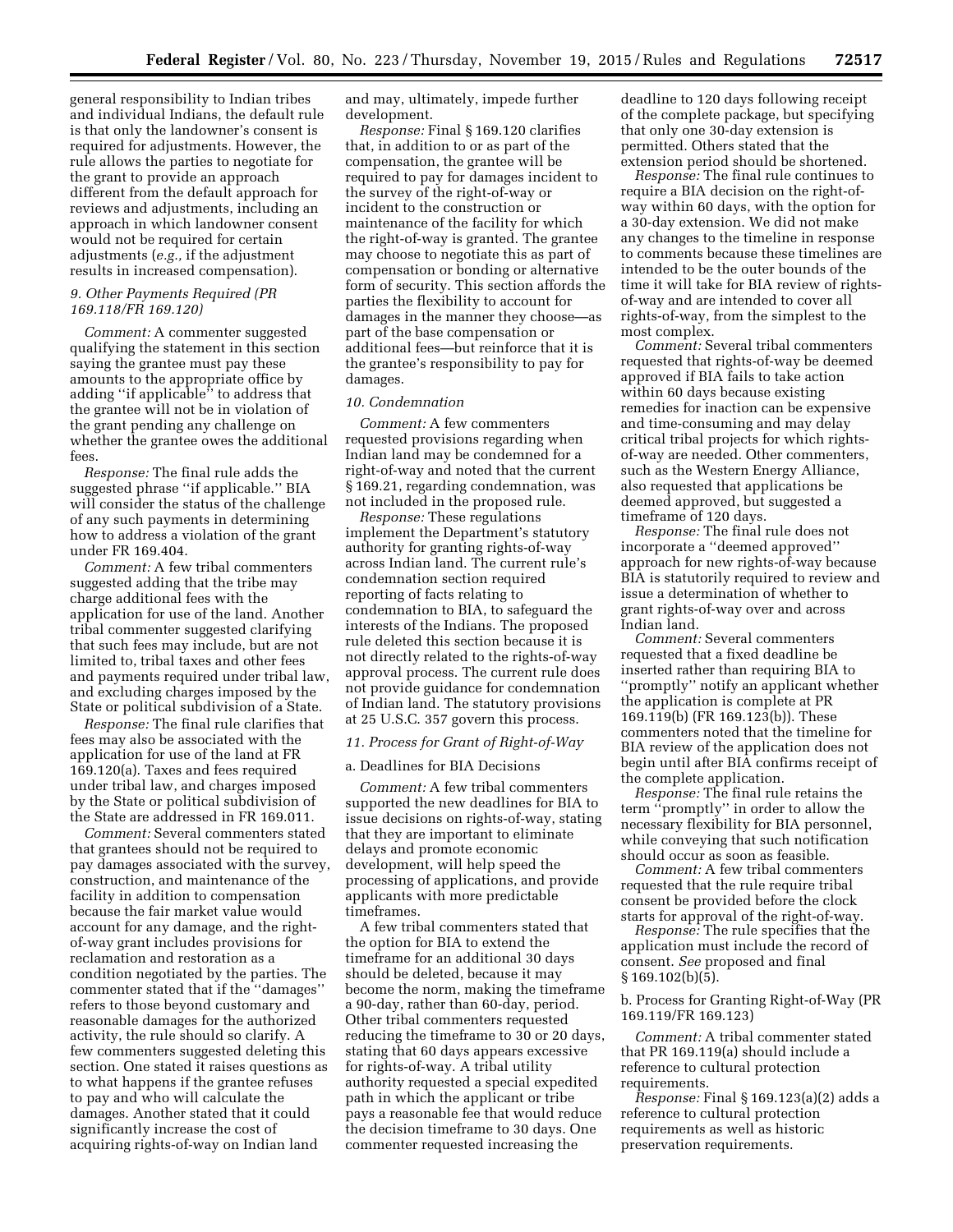*Comment:* A few tribal commenters requested that PR 169.119 require the application package to include a completed tribal application and/or agreement with the tribe. One commenter stated that the applicant should be required to provide the tribe with a copy of the application upon filing.

*Response:* The tribe may require its own application or agreement to determine whether to grant consent. Likewise, the tribe may require a copy of the application as a condition of its consent. Record of consent is a required component of the application under the final rule, so the final rule does not separately require a tribal application.

*Comment:* A commenter requested changes to PR169.119 to delete the provision saying grantees must satisfy tribal ''land use'' measures and mitigation (citing *Brendale* v. *Confederated Yakima Indian Nation,*  492 U.S. 408 (1989)).

*Response:* The final rule retains the provision saying BIA may require modifications or mitigation measures necessary to satisfy tribal land use requirements. The case cited by the commenter is inapplicable because it applies to fee land, whereas these regulations apply to trust or restricted land.

*Comment:* A few commenters requested clarification of PR 169.119(d) regarding who receives copies of grants and of denials. One commenter stated that BIA should be required to provide the grant within 10 days of the request.

*Response:* The final rule addresses a typographical error to clarify that only the denial of an application is automatically provided to all parties. The final rule does not establish a timeframe in which BIA must provide a copy of the grant, though it is expected that BIA will respond within 10 days.

*Comment:* A tribal commenter recommended a process similar to the one contained in the leasing regulations to allow approval timelines to proceed while NEPA compliance processes are underway. Another commenter requested more clarity about how the process for approval is integrated with the schedule for BIA compliance with NEPA and other environmental requirements.

*Response:* Information necessary to facilitate BIA's compliance with NEPA must be included in the application. The final rule does not add the provision set forth in the leasing regulations providing for a formal ''acknowledgment review'' but BIA may provide a review of documentation pending preparation of NEPA documentation and any valuation to

provide greater certainty as to the viability of a right-of-way project pending completion of the application.

c. BIA Decision To Grant a Right-of-Way (PR 169.120/FR 169.124)

*Comment:* A commenter stated that the description of when BIA will grant a right-of-way should be more specific. Another commenter stated that this section has the potential to create problems for applicants because, as a general rule, a right-of-way is in the best interest of the applicant versus the landowner. A commenter stated that this section should give special consideration for rights-of-way for landowners who otherwise would have no viable option for obtaining critical utility service.

*Response:* The section establishing the criteria BIA will consider in determining whether to approve a grant is necessarily general to ensure applicability to all types and circumstances surrounding right-of-way applications. While the right-of-way will likely benefit the applicant because the applicant has some need for the right-of-way, BIA will look to compensation and other factors to determine whether the grant is also in the best interest of the Indian landowner. The final rule provides special consideration if the right-of-way provides utility service, as explained above.

*Comment:* A few commenters stated that the BIA should be required to defer to the tribe's determination fully, rather than ''to the maximum extent.'' One tribe supported the language that BIA will defer to the tribe absent a ''compelling reason'' not to defer, and stated that this is a clear improvement over the existing rule. Other commenters stated that BIA should not restrict itself in denials, and that the language implies that denials are institutionally disfavored. A few commenters suggested listing conditions or events that could serve as a basis for not deferring to Indian landowners' determination that a grant is in their best interest or that could serve as the basis for denial. One tribal commenter suggested a separate provision stating that the deference requirement applies to all aspects of the right-of-way process unless deference clearly violates Federal law.

*Response:* Under this rule, BIA will generally defer to the tribe's determination. The phrase ''to the maximum extent'' is included to allow for those exceedingly rare situations in which BIA cannot accord full deference while meeting its trust responsibility. The language attempts to provide

greater certainty to applicants that, if they comply with legal and regulatory requirements, including obtaining landowner consent, BIA will generally approve the grant (absent a ''compelling reason'' or finding that the grant is not in the best interest of the Indian landowners). Compliance with legal and regulatory requirements is a prerequisite to BIA approval. The final rule does not list conditions or events that could serve as the basis for disapproval because the ''compelling reason'' and ''best interest'' determinations are fact-specific.

*Comment:* A few tribal commenters stated that the rule should require the tribe to concur in a BIA determination regarding an Indian landowner's best interest, because the tribe should determine the best interests of its members.

*Response:* The rule does not require tribal concurrence in BIA's best interest determination for individual Indian landowners. The tribe's relationship with its members is beyond the scope of this regulation.

*Comment:* A commenter requested deletion of the provision in PR 169.120(d) allowing BIA to issue separate grants for one or more tracts traversed by the right-of-way because separate grants would result in cumbersome management, impact bonding requirements, and complicate compliance with other regulatory requirements. This commenter stated that one right-of-way grant should be issued for all tracts traversed by the right-of-way.

*Response:* BIA currently has the discretion to grant either one right-ofway for all of the tracts traversed by the right-of-way, or issue separate grants. This provision merely makes explicit that BIA has this discretion because there may be circumstances in which it would be less burdensome for BIA to issue separate grants.

d. Contents of the Grant (PR 169.121/FR 169.125)

*Comment:* A few tribal landowners suggested requiring the grant to incorporate conditions and restrictions not just in consents, but also in any tribal application and agreement between the tribe and the applicant.

*Response:* The tribe is free to include any conditions it wishes in its consent, which may incorporate conditions and restrictions in its tribal application and agreement.

*Comment:* Several tribal commenters stated that PR 169.121 should clarify that tribal jurisdiction is preserved and that the grant itself should specify that tribal authority is preserved. A commenter stated that the grant should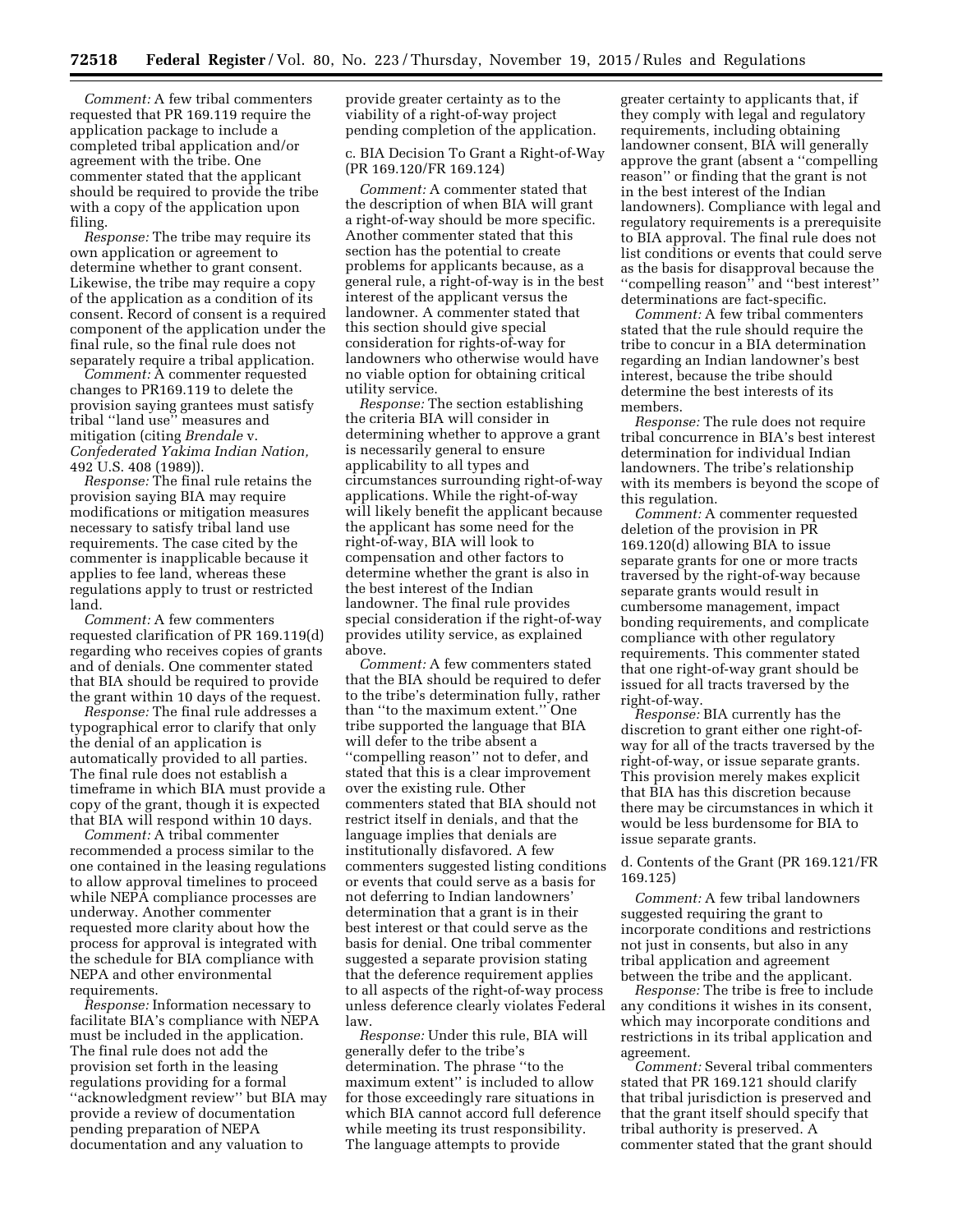include a statement that the tribe will have reasonable access to the subject lands to verify grantee's compliance with any of the tribe's conditions of consent and to protect public health and safety.

*Response:* The final rule includes the suggested provisions at FR 169.125(a) and (c)(1).

*Comment:* A tribal organization suggested the rule should state that the landowners reserve all uses of a rightof-way for any purpose other than the purpose stated in the grant and that the landowners may consent to future grants for those uses if they do not unreasonably interfere with the grantee's authorized use of the right-ofway.

*Response:* The landowner necessarily reserves all uses and rights that it does not convey. The landowner may consent to rights-of-way or agree to leases for such uses that meet the requirements in FR 169.127 or 25 CFR part 162, respectively.

*Comment:* Several commenters stated that the requirement to ''restore'' the land to the original condition at PR  $169.121(b)(3)(iii)$  and  $(ix)$  is difficult, if not impossible, and that reclamation of the land is a more reasonable standard consistent with other regulatory schemes. A tribal commenter stated that it has difficulty obtaining the agreement of grantees to restore. Several commenters stated that the restoration should not be ''as nearly as may be possible'' but instead should require use of ''best efforts.'' Another commenter stated that the provision requiring restoration ''as much as reasonably possible'' should instead read ''as much as possible'' and should be consistent with the earlier provision requiring restoration.

*Response:* The current regulation requires that the applicant stipulate that it will ''restore the lands as nearly as possible to their original condition upon completion of construction the extent compatible with the purpose for which the right-of-way was granted'' and ''that upon revocation or termination of the right-of-way, the applicant shall, so far as is reasonably possible, restore the land to its original condition.'' Current § 169.5(d) and (i). The proposed rule included substantively the same provisions, requiring the grantee to ''restore the land as nearly as may be possible to its original condition, upon the completion of construction, to the extent compatible with the purpose for which the right-of-way was granted,'' and ''restore [the] land to its original condition, as much as reasonably possible, upon revocation or termination of the right-of-way.'' PR

169.121(b)(3)(iii) and (ix). The final rule retains the requirement for restoration as the default but allows the parties to negotiate for reclamation or some variation of the standard for restoration provided in the regulations, if appropriate, in order to address comments that restoration to the land's original condition may not be possible in all circumstances.

*Comment:* An energy company commenter stated that the regulation should allow for abandoning natural gas pipelines in place where doing so would be less expensive and create less risk of damage to resources.

*Response:* As discussed in the prior response, the parties may negotiate for alternatives to restoration of the land to its original condition, if appropriate.

*Comment:* A tribal commenter stated that PR 169.121(b)(3) should state that the grant must require the grantee to perform soil conservation and weed control, and prevention and suppression of fires, as required by current 169.5.

*Response:* The final rule encompasses soil conservation in its requirement to ''not commit waste'' and encompasses weed control, and prevention and suppression of fires in its requirement to ''clear and keep clear'' the land within the right-of-way.

*Comment:* A few tribal commenters requested that the grantee be required to notify the tribe, in addition to BIA, of the grantee's address at all times.

*Response:* The final rule adds at § 169.125 a requirement for the grantee to notify the tribe, for grants on tribal land, of the grantee's address.

*Comment:* Several tribal commenters requested adding a requirement for the grantee to inform BIA and the tribe of any filing of bankruptcy or receivership and require the grantee to demonstrate its financial capacity to carry out the responsibilities under the right-of-way grant.

*Response:* The final rule adds a requirement that the grantee inform the BIA and tribe, for tribal land, if it files for bankruptcy or is placed in receivership. Tribes may also ask for additional documents to demonstrate financial capacity, as a condition of consent.

*Comment:* One commenter stated that the tribe should evaluate and approve any ground-disturbing activity because, in the past, significant events such as oil spills have left landowners with no authority to impose corrective action.

*Response:* The tribe may enact a law requiring tribal approval of any grounddisturbing activity outside of the BIA approval process for rights-of-way.

*Comment:* One commenter noted that PR 169.121, stating that the grantee has

no right to any of the products or resources of the land, may conflict with some existing grants issued under legislation other than 25 U.S.C. 323– 328.

*Response:* The provisions will be included in all new grants issued. If there is an existing grant under legislation other than 25 U.S.C. 323– 328, FR 169.125 will not apply unless and until a new grant is issued.

*Comment:* Tribal commenters stated that PR 169.121 should be expanded to include cultural items and resources and to include a statement requiring activity under the grant to cease if historic properties, archaeological resources, human remains, or other cultural items are encountered.

*Response:* The rule includes a provision to address cultural items and resources. *See* FR 169.125(c)(4). Any archaeological resources, human remains, or other cultural items recovered on Indian land are the property of the Indian landowner or tribe. 43 CFR 7.13; 43 CFR 10.6.

*Comment:* A tribal commenter requested that the rule specify that tribes can initiate enforcement actions for violations of tribal law.

*Response:* The final rule, by clarifying that the tribe retains jurisdiction over the land subject to the right-of-way, indicates that the tribe may initiate enforcement actions for violations of tribal law.

e. Preference for Employment of Tribal Members

*Comment:* Several tribal commenters stated their support for the provision at PR 169.122, allowing grants to include the tribe's preference for employment of tribal workers, as provided by tribal law. One of these commenters noted this affirmation of tribal employment preference laws helps increase tribal employment and eradicate discrimination. A few tribal commenters noted that tribal law may require a preference even if the grant does not specify it, and therefore requested that the regulation note that failure to specifically reference the requirement does not excuse compliance. Another tribal commenter requested identifying specific areas in which the preference is permitted, such as preference in employment, subcontracting and use of the right-of-way.

Several non-tribal commenters stated their objections to this provision as an ''unreasonable interference in hiring practices'' and ''unrelated to easement tasks.'' Others stated their concerns with this provision's interplay with applicable labor laws and agreements (*e.g.,* requirements to use unionized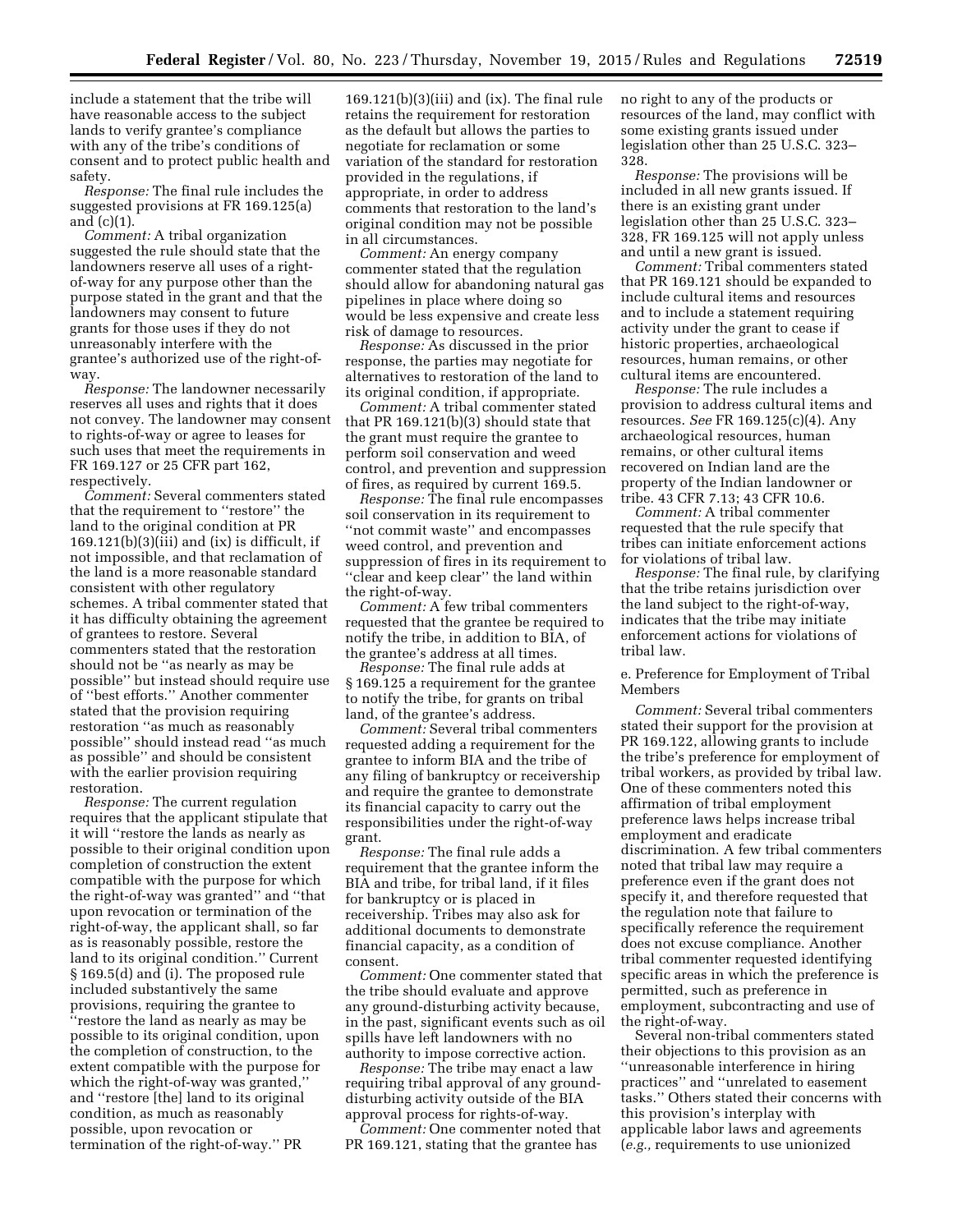labor, contract bidding requirements). Some asked for more specification (*e.g.,*  what percentage would be required, what qualifications are required) and exclusions (*e.g.,* for part-time positions, for grants over tribal land only). A few of these commenters requested edits to allow for preference to Indians generally.

*Response:* Each tribe may establish requirements for employment preferences for tribal members; applicants should refer to tribal law to identify percentages and other information such as Tribal Employment Rights Ordinances. Tribe-specific employment preferences as provided in these regulations are based on political classification, not based on race or national origin. They run to members of a particular federally-recognized tribe or tribes whose trust or restricted lands are at issue and with whom the United States holds a political relationship. These preferences are rationally connected to the fulfillment of the Federal Government's trust relationship with the tribe that holds equitable or restricted title to the land at issue. These preferences also further the United States' political relationship with Indian tribes. Tribes have a sovereign interest in achieving and maintaining economic self-sufficiency, and the Federal Government has an established policy of encouraging tribal self-governance and tribal economic self-sufficiency. A tribespecific preference in accord with tribal law ensures that the economic development of a tribe's land inures to the tribe and its members. Tribal sovereign authority, which carries with it the right to exclude non-members, allows the tribe to regulate economic relationships on its reservation between itself and non-members. See, generally, *Equal Employment Opportunity Commission* v. *Peabody Western Coal Company,* 773 F.3d 977 (9th Cir. 2014) (upholding tribal preferences in leases of coal held in trust for the Navajo Nation and Hopi Tribe, but also citing with approval the use of such preferences in business leases). These regulations implement the established policy of encouraging tribal selfgovernance and tribal economic selfsufficiency by explicitly allowing for tribal employment preferences. If there is a reason that the applicant is not able to comply with tribal laws regarding employment preferences, the applicant may negotiate with the tribe on this matter when negotiating for the tribe's consent.

# *12. Process for Rights of Way Applications Within or Overlapping Existing Rights of Way, or ''Piggybacking'' (PR 169.123/FR 169.127, 169.128)*

*Comment:* Several tribal commenters supported the proposed provision clarifying whether a new right-of-way is required for use within or overlapping an existing right-of-way. Many of these noted that there have historically been many unauthorized uses of rights-ofway, through unlawful ''piggybacking,'' on Indian land. Examples they provided included utilities using a right-of-way established for one utility use (*e.g.,* a water line) for a different utility use (gas pipeline). Some suggested strengthening this section to include criteria allowing piggybacking only where it directly benefits and serves the tribal community. A few suggested allowing only uses specified in the grant, and deleting the allowance for ''uses within the same scope'' as too broad and having the potential to be exploited by grantees. Some of these tribal commenters stated that the default should prohibit piggybacking, unless the Indian landowners choose to include uses within the same scope in a particular grant. Several commenters argued that this provision should be deleted in its entirety.

Those opposed to the provision requiring a new right-of-way stated that it ''immensely and unnecessarily burdens applicants whose rights-of-way would not impede the existing facilities and existing right-of-way, amounts to double and triple charging for the same right-of-way, and should not be required if the new use is permitted by applicable law.

A few tribal commenters stated that the provision should specify that a new right-of-way is required to enlarge or expand the right-of-way, such as when a different type of service will be installed or there is a substantial change in the nature and use, such as replacing a 14kV distribution line with a 69kV transmission line. Commenters disagreed, even in given examples, on whether certain piggybacking should require a new right-of-way. For example, a tribal commenter stated that siting utilities within road and railroad rights-of-way without compensating the landowners for the additional use should be prohibited. In contrast, a city commenter stated that the rule should clarify that utility lines located in a right-of-way established for a road should be considered an incidental use of the right-of-way not requiring consent or compensation where the consumer is using and paying for the utility service.

*Response:* The final rule maintains the proposed requirement that a use not specified or stated within the scope of an existing right-of-way requires new consent and approval for the new use. The language ''within the same scope'' is intended to provide flexibility with regard to uses that are not foreseeable but are comparable (for example, a grant for an underground telephone line that is later used for an underground fiber optic line). Examples of uses that would not be within the same scope are a grant for a railroad being used for telecommunications, a grant for a road being used for utility lines, or a grant for an above-ground electrical wire being used for buried electrical wires. The final rule does not add a review of whether the new use will benefit the landowners because the BIA and the landowners consider this factor when issuing the original grant, so any use within that scope should likewise benefit the landowners. The Department has determined that maintaining this proposed section is important to specify that a right-of-way grant is not carte blanche to do whatever the grantee desires with the land, but rather is a grant for certain uses. Uses outside the scope of those specified uses constitute trespass.

*Comment:* A few tribal commenters suggested clarifying that grantees must obtain an amendment to allow third parties to use the right-of-way, if the right-of-way does not clearly contemplate use by third parties, even if the third party will be using the rightof-way for the purposes stated in the right-of-way.

*Response:* The final rule clarifies that, even when the use is the one specified in the grant or within the same scope, certain procedures must be followed if the grantee wishes to allow a third party unauthorized by the grant to use the right-of-way. The final rule clarifies that the grantee must obtain an assignment to allow someone other than the grantee to use the right-of-way for the use specified or within the same scope of the use specified in the grant.

*Comment:* A commenter stated that this provision is silent on whether additional compensation is required.

*Response:* Where piggybacking requires a new right-of-way, compensation is generally required. Where piggybacking requires an amendment or assignment to the rightof-way, the landowners may demand compensation as a condition of their consent.

*Comment:* A commenter requested that the current 169.05 language requiring that the application identify the ''specific use'' be reinserted.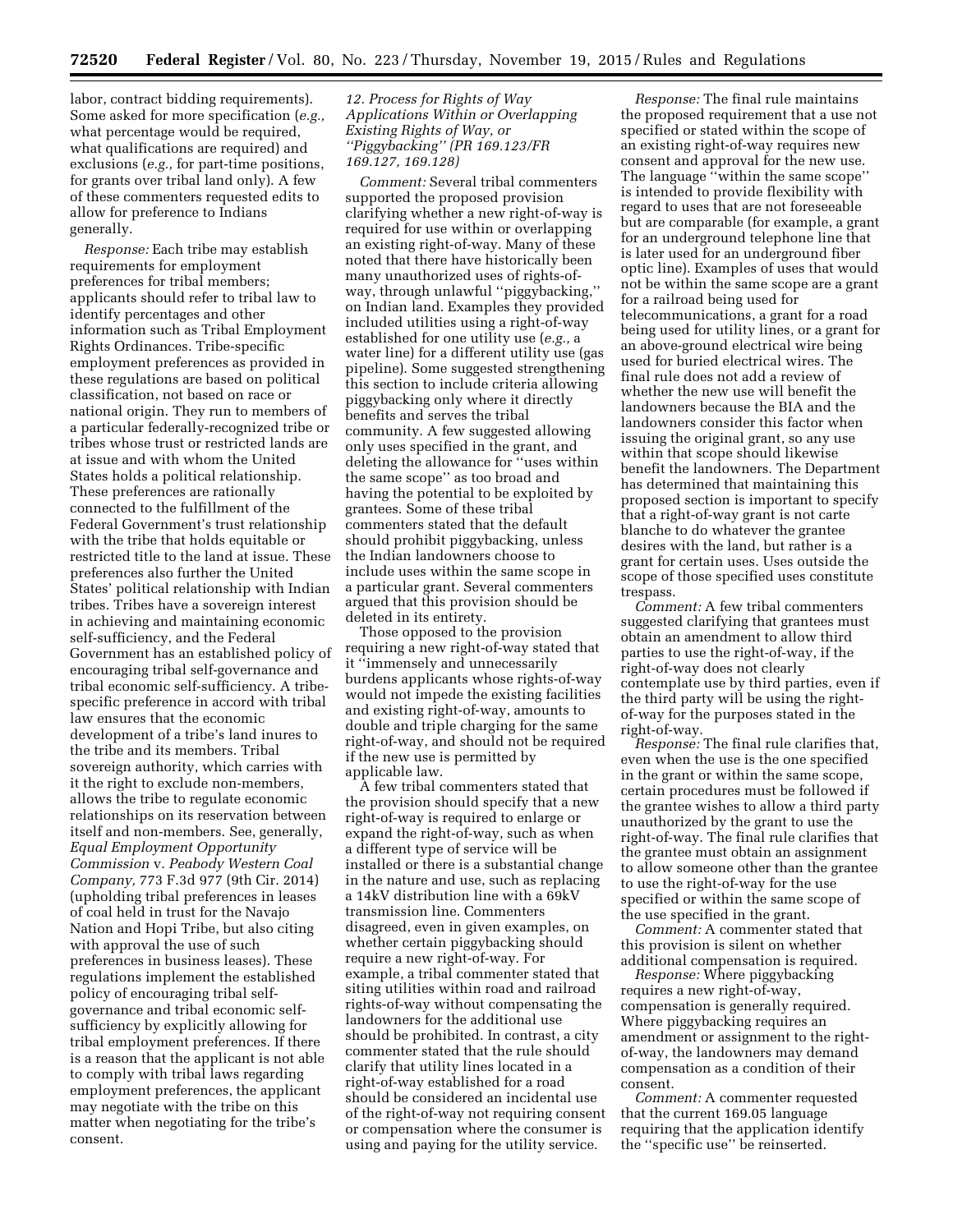*Response:* Final § 169.125 requires that the grant specify the use(s) it is authorizing.

*Comment:* One commenter stated that BIA appears to be trying to sidestep *United States* v. *Oklahoma Gas & Electric,* 318 U.S. 206 (1943). This commenter also questioned whether the phrase ''before the effective date of this part'' is intended to state that the Supreme Court's decision will no longer be applicable.

*Response:* The case cited by this commenter does not apply because it is interpreting statutes other than the 1948 Act (25 U.S.C. 323–328). Those other statutes explicitly referred to State law, which the 1948 Act does not. These regulations rely on and interpret the 1948 Act.

*Comment:* A commenter stated that piggybacking should be disallowed without limitation, regardless of whether it is allowed by State law. Other commenters stated that BIA has for years taken the position that the 1948 Act supersedes the 1901 Act.

*Response:* The final rule does not disallow piggybacking entirely, because there may be circumstances in which piggybacking is in the best interest of the Indian landowners. The provision that the commenters are referring to, with regard to the 1901 Act, is deleted in the final rule because a new grant issued within or overlapping an existing grant would be issued under the 1948 Act, rather than the 1901 Act.

*Comment:* One commenter expressed concern about allowing a new use in a right-of-way for electric transmission systems, and suggested requiring the consent of the current grantee to determine whether the use will interfere with the existing use. A few commenters suggested deleting PR 169.123(b)(2), which would require that the new use not interfere with the existing use or requires the grantee's consent, because if the use is not within the scope of the existing right-of-way, then the existing grantee has no authority to authorize or refuse the use. These commenters claim the right-ofway is not a possessory interest.

*Response:* The final rule requires the grantee's consent at FR 169.128 to ensure that the new use does not interfere with the existing grantee's right-of-way. While the interest in the right-of-way is not a possessory interest, the grantee has the right to use the rightof-way for the specified purpose without interference.

# *13. Location in Application and Grant Differ From Construction Location (PR 169.124/FR 169.129)*

*Comment:* A tribal commenter supported PR 169.124, saying it is a practical and reasonable approach that would have helped past situations in which the tribe attempted to correct an inaccurate legal description. Other commenters stated that the applicant should be required to obtain a new right-of-way grant if there is a change in location.

*Response:* This provision is included in the final rule to address unforeseen circumstances before construction. The commenters' assertion that the applicant should be required to obtain a new right-of-way grant whenever there is a change in location indicates a concern that this section could be abused. For this reason, the final rule adds that the BIA and the tribe, for tribal land, must determine that the change in location is only a minor deviation, and that, if it is not, then the grantee must seek a new or amended right-of-way grant.

*Comment:* One commenter suggested streamlining the process by requiring an amendment rather than an entirely new right-of-way, allowing BIA to consent on behalf of landowners if BIA consented to the initial grant, and allowing for a recalculation of compensation rather than requiring a new valuation.

*Response:* The final rule allows an option for an amendment to the existing right-of-way in appropriate circumstances. Provisions for BIA consent on behalf of landowners are provided in the regulatory sections governing consent. The final rule also allows for a recalculation of compensation with landowner consent.

*Comment:* A tribal commenter stated that any change in location should require landowner consent, and may require additional compensation, a change in bonding, and other conditions. Another tribal commenter stated that a change in location that will require construction outside an approved corridor should require prior tribal consent. A commenter expressed concern about whether the section excuses negligence when a grantee fails to stay within the boundaries identified in the grant and allows potentially major errors to be corrected with landowner consent and other requirements only in BIA's discretion. Other commenters stated that consent should be required only if the change in location is material and significant and that requiring consent to minor changes could bring operations to a standstill if the landowner declines to grant consent.

*Response:* As explained above, the final rule clarifies that this provision applies to minor deviations in location, and that any other changes in location would require a new or amended rightof-way grant. Whether a change in location is a ''minor deviation'' is a matter of judgment. An example of a ''minor deviation'' would be a change in location of a few feet in an expanse of undeveloped land whereas a change in location of a 10 or more feet, or even a few feet, in a highly developed area may not be considered a minor deviation.

*Comment:* A few commenters suggested including a requirement to provide notice to the tribe or to all Indian landowners. Other commenters suggested adding that revisions may also be subject to additional bonding and NEPA compliance requirements.

*Response:* FR 169.129 provides that BIA will work with the tribe, for tribal land, to determine what the change in location requires and adds that additional actions may be necessary to comply with applicable laws.

*Comment:* A few commenters had questions about this section, such as whether grantees must notify BIA even if the survey accounts for the discrepancy in location.

*Response:* If a survey is inaccurate, the grantee must notify the BIA to determine whether the change in location is a minor deviation.

*Comment:* One commenter claimed to have received grants that contain incorrect information in the past, and suggested the rule should provide the grantee the opportunity to review the document before it is officially issued.

*Response:* The final rule does not specify that the grantee may review the document before it is issued, but grantees are welcome to maintain an open line of communication with BIA, and BIA may, in its discretion, provide grantees with the opportunity to review.

#### *14. Bonding (PR 169.103/FR 169.103)*

*Comment:* Several commenters suggested adding flexibility to the bonding provisions to allow for nationwide bonding and self-insurance. Others requested specifically adding an insurance requirement or bonding requirement to cover contaminants and explosives. At least one tribal commenter stated that tribes should have the option to determine whether bonding or insurance is more appropriate to address potential environmental damage. A few commenters opposed the requirement for bonding, stating that the tribal landowner may end up paying the costs, and suggested allowing for a waiver. One commenter supported the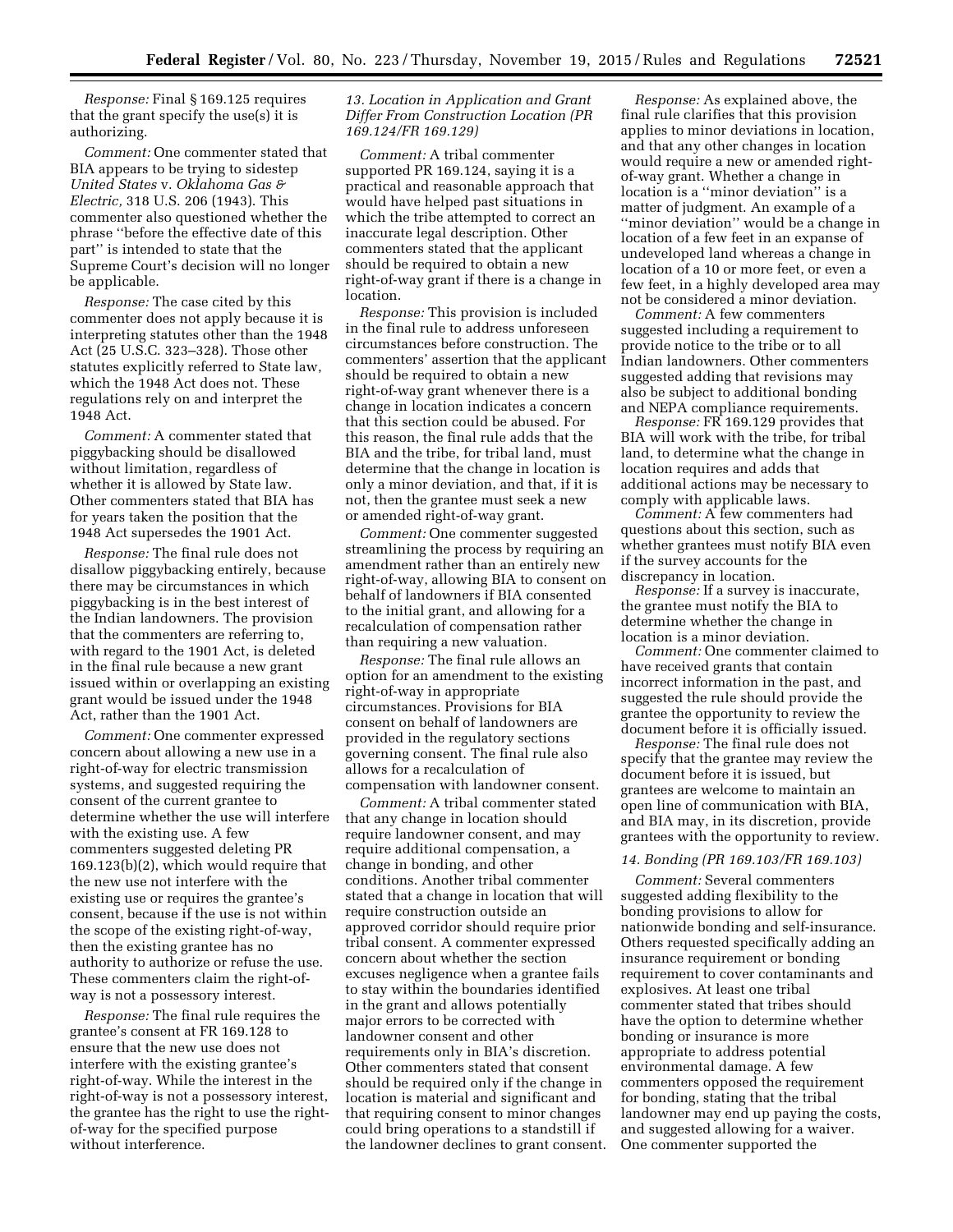provisions allowing for bonding, while others stated that the provisions raise more questions than they answer.

*Response:* The final rule retains the requirement for bonding but adds flexibility allowing for insurance or bonding to cover contaminants and includes a provision allowing for waiver of bonding and security requirements.

*Comment:* A commenter noted that this section requires a surety to provide notice to BIA before cancelling a bond or surety, but does not require notice to the tribe, and stated that the rule should require notice to the tribe.

*Response:* The final rule requires the surety to also provide notice to the tribe for bonds or sureties for rights-of-way on tribal land.

# **Subpart C—Terms, Renewals, Amendments, Assignments, Mortgages**

# *1. Term (Duration)*

*Comment:* Several commenters, including tribal commenters, supported having BIA defer to the tribe on the reasonableness of the term (duration) of the right-of-way. A few tribes suggested that the rule should establish default terms that apply, as in the current part 169, which limits oil and gas pipelines to 20 years and electric power lines to 50 years. Some suggested the default terms should apply whenever the tribe has not determined that a longer term is necessary or the right-of-way use does not provide significant service to the reservation. Commenters supportive of limiting the duration of grants pointed out that economic, technological, environmental, and other factors change what might have been an appropriate term for a right-of-way when originally granted, and limiting the term will ensure a reexamination consistent with tribal rights and interests.

Several commenters suggested different uses for the proposed table showing terms for each right-of-way use. One tribal commenter suggested clarifying that the terms in the table are maximum term lengths, not minimum or recommended term lengths. A tribal commenter suggested adding general criteria for granting terms longer than those specified in the table (*e.g.,*  infrastructure or service benefits to landowners, projects that will benefit all landowners).

*Response:* Tribes are free to rely on the terms provided as guidelines for individually owned Indian land, but the rule does not require those terms; instead, the rule provides that BIA will defer to any term the tribe deems appropriate.

*Comment:* Many commented on the terms proposed for rights-of-way over or across individually owned Indian land, as summarized here:

• Oil and gas pipelines—A few commenters stated that the proposed 20 year term for gas and oil pipelines is appropriate, but most other commenters stated that 20 years is unrealistic and too short, suggesting at least 40 or 50 years.

• Electric distribution lines—Some commenters stated that electric distribution lines should be permitted in perpetuity; one suggested 50 years, and others stated that 50 years is too long.

• Utilities, in general—Commenters who are providers of utilities stated that the grants should be in perpetuity (see discussion below); one suggested commercial utilities should have terms of 40 years. An electric cooperative suggested a 50-year right-of-way for electric cooperatives providing service to the tribe.

• Telecommunications and broadband or fiber optic lines—A commenter suggested the term for telecommunications and fiber optic lines should be commensurate with that of other utilities; another suggested 50 years; others suggested 10 years.

• Railroads—Some commenters stated that terms for railroads and roads should be limited to 75 years, rather than in perpetuity.

• Conservation easements—A tribal commenter stated that conservation easements are usually in perpetuity, even though the table says ''consistent with use.'

• Other—Several commenters stated that most rights-of-way should be limited to 20 years.

*Response:* The final rule recommends a maximum term of 50 years for all rights-of-way other than oil and gas and conservation easements. The final rule retains the recommended maximum duration of 20 years for gas pipelines as a baseline; however, if longer durations are appropriate in certain circumstances, BIA will review the request to determine if the longer duration is in the best interest of the Indian landowners. For conservation easements, the final rule retains the recommendation for duration consistent with use. The Department determined these terms are appropriate as guidelines. The final rule also specifies that there may be circumstances in which a different term may be appropriate, for example, if a Federal agency requires a different term.

*Comment:* Several commenters, including several tribal commenters, stated that the rule should eliminate ''in perpetuity'' terms for rights-of-way on Indian land. These commenters asserted

that allowing a perpetual right-of-way violates the trust responsibility, fails to preserve the ability to change the grant in changed circumstances, fails to account for future generations, is not appropriate in the context of the history of Indian landowners not being fairly compensated for rights-of-way, and erodes tribal jurisdiction. One commenter stated that the maximum term should be the shortest period that provides sufficient certainty and/or opportunity for the grantee to recover costs. One commenter stated that perpetuity may be appropriate if it will forever benefit the landowners.

A few electric cooperatives (*e.g.,* NM Rural Electric Cooperative Association) stated that allowing a grant in perpetuity would reduce the impact of substantial fees that tribes assess on the cooperatives, benefiting all cooperative members, including tribal members, and eliminating the uncertainty in planning for affordable rates by eliminating the prospect of having to renew at prices that have no ceiling. One electric cooperative stated that the line should be in perpetuity if it serves the tribal community, in contrast to transmission lines that go over and across tribal lands.

Likewise, public utilities argued that public utility transmission and distribution lines and appurtenant facilities should have a perpetual term because shorter terms could undermine the utility's ability to provide affordable, essential utility service to the public. The utilities argued that they may be forced to choose a more expensive route, where a perpetual grant is ensured, rather than face the prospect of having to relocate the line at some point in the future when the grant expires. A city commenter stated that the rule should require BIA to grant easements in perpetuity if a professional engineer provides a map certifying certain circumstances, including that that the water and sewer system serve the entire community with the consent of landowners.

One commenter suggested that, instead of allowing ''in perpetuity,'' the grant should state that if the right-ofway is abandoned for its original purpose, then it reverts to the landowners.

*Response:* The final rule does not recommend ''in perpetuity'' for any type of right-of-way because the underlying parcel is trust property for which the Department owes an ongoing trust responsibility that is undermined if the Department abandons the ability forever to review the grant in certain intervals to address changed circumstances. While it is possible that under some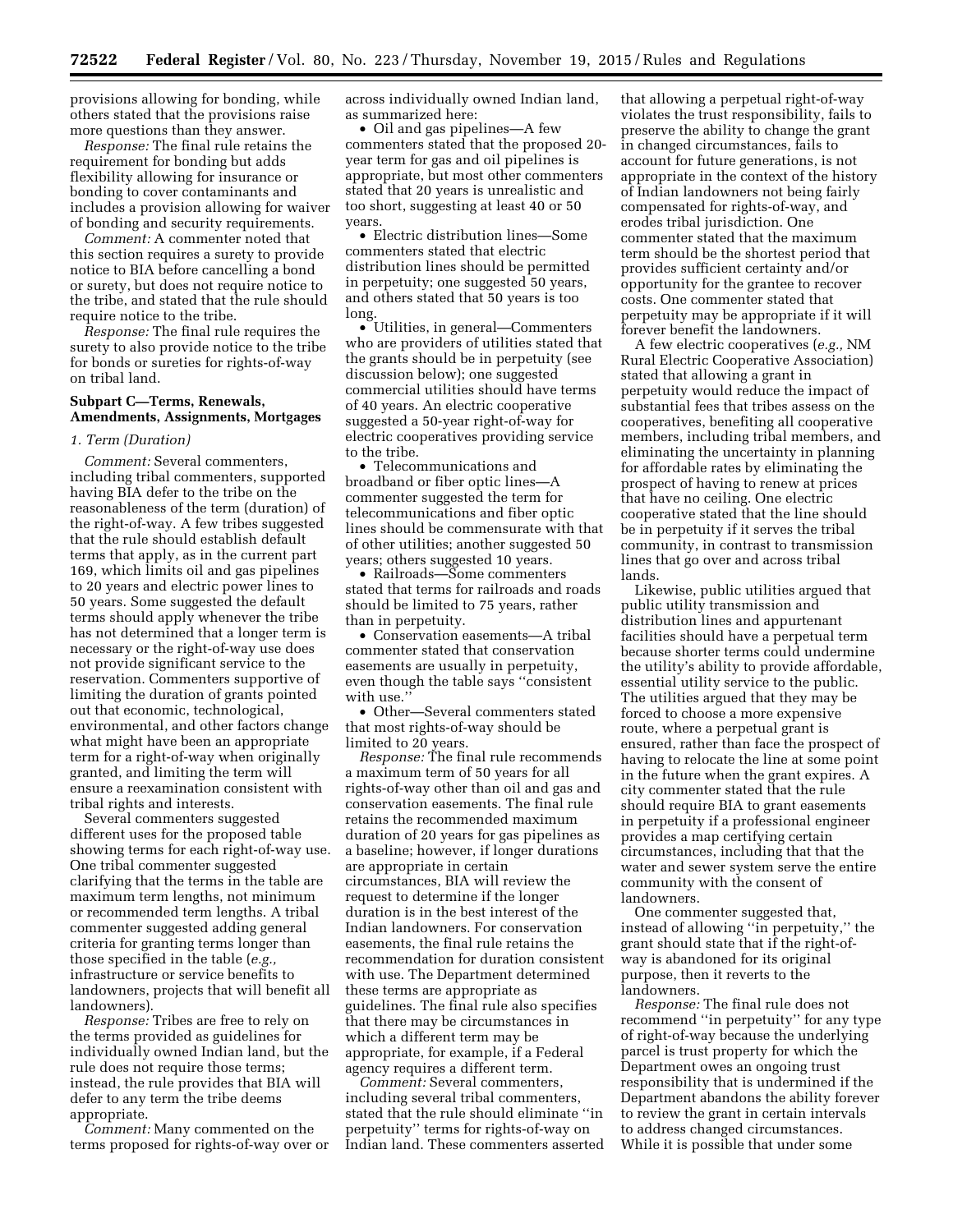circumstances BIA could determine that a perpetual term is in the best interest of the individual Indian landowners, BIA expects those circumstances would be rare.

*Comment:* A commenter stated that the rule should clarify when, how and under what criteria the BIA will decide the overall term of the right-of-way and whether the term complies with applicable legal authorities. Another commenter stated it is unclear how closely the BIA will conform to the table of guidelines when examining terms on individually owned Indian land.

*Response:* The proposed and final rules provide for flexibility in establishing the term (duration) of a right-of-way by providing that BIA will defer to the tribe's determination that a term is reasonable, and by providing guidelines for reasonable terms for individual Indian landowners. *See* FR 169.201.

*Comment:* A power administration commenter noted that it has existing rights-of-way in perpetuity and asked how the grant would be impacted if the new rule requires a shorter term.

*Response:* The rule provides a guideline for determining whether a term is reasonable in light of the purpose of a right-of-way for individually owned Indian land. It does not affect any existing grant terms.

*Comment:* NorthWestern Energy requested treating all natural gas lines as utility gas lines and treating pipelines carrying oil and other petroleum products separately. A few tribal commenters suggested the opposite, clarifying that ''utility gas lines'' mean natural gas lines serving a tribal member or the tribe, and not transmission lines of a natural gas utility company.

*Response:* Proposed and final § 169.201 treat utility gas lines (a term of 50 years) separately from other gas pipelines (with a term of 20 years). Whether a natural gas line is treated as a utility gas line generally depends upon whether it is carrying processed gas ready for use by the consumer or unprocessed gas from the wellhead.

*Comment:* Several commenters requested clarifications on different uses specified in the proposed table of terms.

*Response:* The final rule deletes the table of terms based on specific rightsof-way uses.

*Comment:* A few commenters advocated for applying the same terms to both tribal and individually owned land to provide certainty to enable the applicant to justify the capital investment in the necessary improvements. One urged the Department to rethink the distinction and allow individual landowners the

same latitude to reach agreement on appropriate terms, in the same manner as for a tribal right-of-way, alleviates confusion regarding how terms should be applied to fractionated parcels with both tribal and individual owners, and provides greater flexibility to address specific factual circumstances. A few commenters suggested deleing the table and simply providing that the BIA will defer to the landowners' determination that the term is reasonable. A few commenters stated that BIA should consult with the tribe on what a reasonable term will be for rights-of-way that will cross both individually owned Indian land and tribal land.

*Response:* The final rule explicitly provides that the BIA will consider the duration negotiated by the tribe for tribal land when reviewing rights-ofway that also cross individually owned Indian land (or are located on fractionated land with both tribal and individual ownership). BIA encourages tribes and individual Indian landowners to consult with one another on reasonable terms for rights-of-way affecting both their interests.

#### *2. Holdovers*

*Comment:* A commenter stated that holdovers should be allowed if the landowner consents to the grantee's continued use for a period of less than 7 years and the grantee has submitted an application for a renewal or a new rightof-way. Several commenters suggested adding that a grantee may temporarily maintain the right-of-way pursuant to an agreement with the tribe or majority of landowners during good faith negotiations concerning renewal, and that the grantee will not be considered to be in trespass if it has filed an application for renewal.

*Response:* The final rule addresses holdovers exclusively in FR 169.410, which states that while holdovers are not permitted, BIA will not enforce against holdover grantees if they are engaged in good faith negotiations.

# *3. Renewals (PR 169.201–169.202/FR 169.202)*

*Comment:* Several commenters stated that there is no need for a renewal of a right-of-way, and instead the grantee should be required to submit a new application because conditions may have changed. Several commenters supported the language in PR 169.202 on renewals. Several other commenters opposed the requirement that the original grant allow for renewal and specify any compensation. A commenter stated the current approach, of allowing renewals regardless of

whether the original grant authorizes renewals, should be retained.

*Response:* The final rule allows for renewal where the grant explicitly allows for an automatic renewal or option to renew and certain other conditions are met. *See* FR 169.202.

*Comment:* A few commenters asked whether the terms outlined in § 169.201 include only the initial term or are inclusive of the renewal term.

*Response:* The final rule clarifies that guidelines for maximum terms are intended to apply to the entire duration of the grant, inclusive of the initial term and any renewals.

*Comment:* A commenter stated that the rule should not allow renewal without tribal notice or consultation.

*Response:* The proposed and final rules require landowner consent for renewals, unless the landowners agreed not to require consent for renewals in the original grant as provided for in § 169.202(b). The final rule requires notice to landowners for those circumstances in which the original grant allows for renewals without consent.

*Comment:* One commenter supported provisions allowing the original grant to provide for renewals without landowner consent. A few commenters requested clarification that the original grant must specify that consent is not needed for renewal; otherwise, grantees could argue that silence in the original grant allows for renewal without consent. Several tribal commenters stated that landowner consent should always be required for renewals, rather than allowing the original grant to allow for renewal without consent, because some landowners may be taken advantage of and not realize that they can oppose this type of provision. Another commenter expressed concern about having landowners bind future landowners by allowing for renewals without consent.

*Response:* Final § 169.202(b) specifies that the original grant must explicitly allow for renewal without consent. If the original grant is silent as to whether consent is required for renewals, then consent for the renewal is required.

*Comment:* Several commenters suggested adding a requirement that the grantee demonstrate that the right-ofway was neither abandoned nor in violation of any conditions in the grant. A commenter suggested amending paragraph (a)(1) to add that the grantee must comply with renewal requirements in the grant.

*Response:* The final rule adds a provision requiring that the grantee be in compliance with the grant and regulations as a condition of renewal.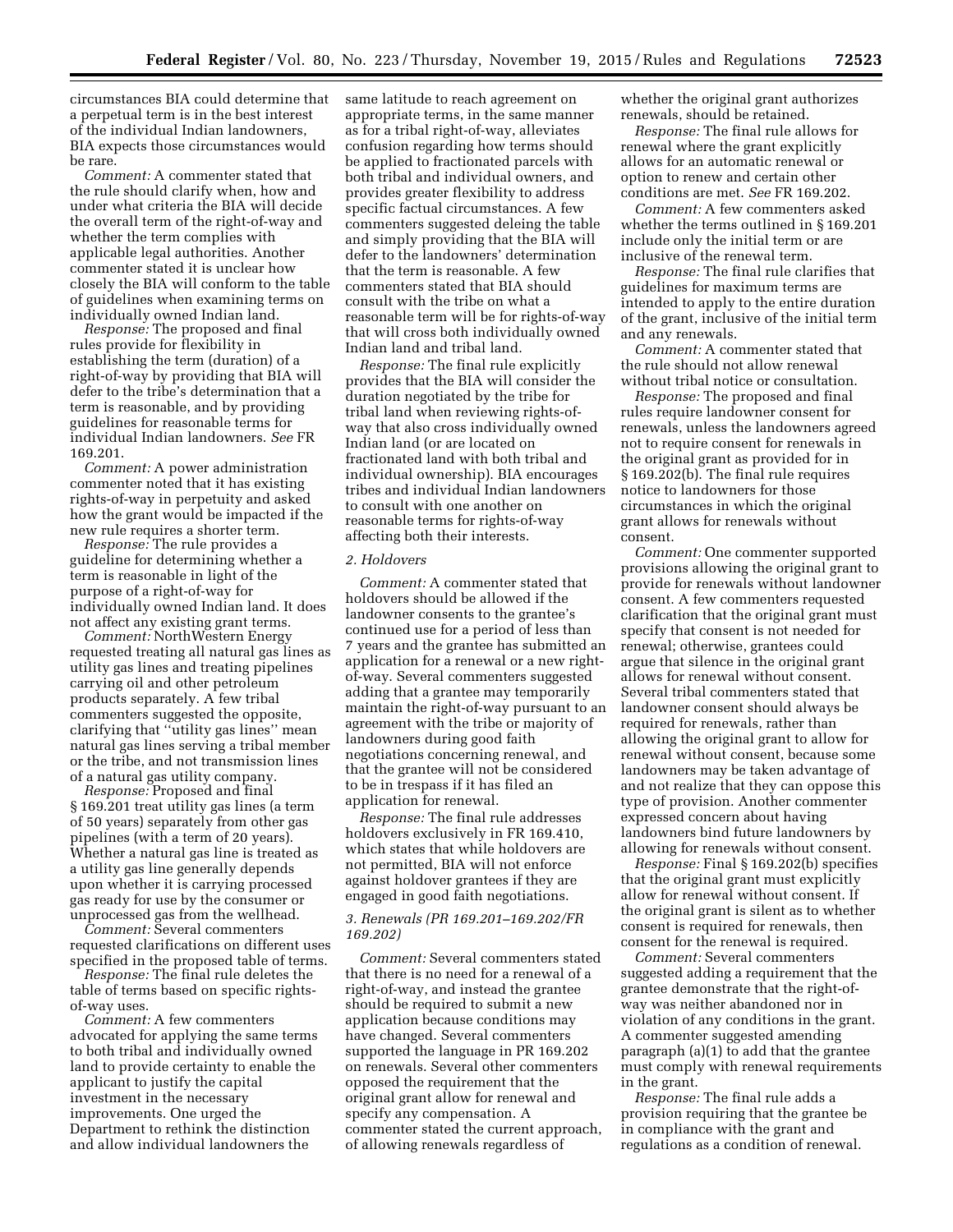*Comment:* We received several comments on whether the renewal should allow for any changes to the original grant's terms. A few commenters stated that the rule should provide flexibility to allow for minor changes to size, type, location, or duration of the right-of-way through an amendment, rather than through an entirely new application. A tribal commenter suggested that renewals should be allowed if there is no ''material change.'' One commenter stated that requiring a new right-of-way application for every change, no matter how small, will lead to inefficiencies and detrimentally affect the modernization of energy infrastructure.

*Response:* The final rule allows for renewals only if there is no change; otherwise, the new right-of-way does not qualify as a ''renewal.'' A grantee seeking to renew may do so and then separately request an amendment if there is a need to change the grant.

*Comment:* A tribal commenter stated that rights-of-way should be renewed only if the renewal includes additional compensation.

*Response:* The final rule requires additional compensation for renewals.

*Comment:* A commenter requested that no map be required for a renewal if there is no material change to the map that was filed with the original application. Another commenter stated that requiring certified surveys for renewals would be a significant cost.

*Response:* The final rule does not require a map or survey if the grantee attests that there is no change.

# *4. Multiple Renewals (PR 169.203/FR 169.203)*

*Comment:* Several commenters stated that this section should clarify that the multiple renewals are subject to the requirements of § 169.202. One tribal commenter suggested deleting this provision because it tends to provide for perpetual easements if the grants are automatically renewed.

*Response:* The final rule clarifies that the provisions of § 169.202 apply to each renewal. To address the concern regarding perpetual easements, the final rule provides that BIA will review the initial term and any renewal terms and determine whether, together, they are reasonable.

*Comment:* A commenter stated that this section should prohibit multiple renewals if the grant prohibits them.

*Response:* The final rule states that renewals must be explicitly authorized in the grant.

*Comment:* A commenter stated that the rule should retain the current § 169.25 for oil and gas pipelines

because the new rule will make renewals, amendments, assignments, and mortgages more difficult and time consuming.

*Response:* Current § 169.25 does not address the process for amendments, assignments, and mortgages for oil and gas pipelines. The Department has determined that establishing procedures for amendments, assignments, and mortgages for new rights-of-way is necessary to protect the landowner's right to obtain value from the trust resource. To the extent it addresses renewals, the current rule allows an initial term of 20 years and specifies a renewal period of 20 years. The Department will defer to tribes for rightof-way terms and renewals on tribal land. For rights-of-way on individually owned Indian land, BIA will use the guideline of 20 years as a maximum for a reasonable term for oil and gas pipelines to ensure a reexamination of the circumstances upon application for a new right-of-way at the end of that 20 year term, rather than an automatic renewal, to ensure protection of the landowner's right to obtain value from the trust resource.

# *5. Amendments*

*Comment:* A commenter stated that amendments should not be required for changes to accommodate a change in the location of permanent improvements to previously unimproved land within the right-of-way corridor, and that, instead, the rule should add that amendments are not required for ''other administrative modifications.'' The commenter states that this term is used in part 150 and in IBIA decisions, establishing precedent.

Other commenters were concerned that allowing corrections to legal descriptions or other technical corrections without meeting consent requirements could encourage grantees to couch significant changes as ''technical corrections.'' These commenters stated that there should be no exceptions to the consent requirements, and that the final clause of § 169.204(a) should be deleted.

A few tribal commenters stated that the prior notification to landowners should be required if BIA will be amending a grant to correct a legal description or make another technical correction without meeting consent requirements.

*Response:* The final rule adopts the suggested terminology and allows BIA to make ''administrative modifications'' upon request without landowner consent. BIA will review each request for an administrative modification and determine whether it is a more

significant change, requiring an amendment with landowner consent and BIA approval. The final rule requires that the grantee notify landowners of the administrative modification, but does not require prior notification because the administrative modification is, by its nature, a technical correction.

For other changes to the grant that are more significant than administrative modifications, the final rule provides that the grantee must obtain landowner consent and BIA approval. Administrative modifications are intended to capture the category of changes that are clerical in nature and do not affect vested property rights or involve questions of due process. The final rule also states that if the change to the grant is material, BIA may require the grantee to obtain a new grant rather than merely amend the existing grant. An example of a material change to a grant would be changing the right-ofway use from a two-lane road to a sixlane highway. BIA will review each amendment request to determine whether it is a material change requiring a new right-of-way.

*Comment:* A commenter expressed concern with using the terms ''permanent improvement'' and ''unimproved land'' in PR 169.204(b) because they are not defined and are not used in the current rule. Another commenter opposed PR 169.204(b) because the grantees obtain rights to use the land encompassed by the right-ofway, and those rights include the right to amend the location of the improvements within the right-of-way without consent or approval. The commenter points out that it would be extremely time consuming and costly to require grantees to again secure consent and approval, adding hurdles. This commenter suggested instead only requiring the grantee to provide notice to BIA, for recording in the LTRO.

*Response:* The provision regarding moving permanent improvements to unimproved land has been deleted and replaced with a new standard for determining whether an amendment is required: whether the change is ''material.'' Nevertheless, amendments are generally required for changing the location of permanent improvements because it is necessary for BIA to know the exact location of permanent improvements for its analysis under the National Environmental Policy Act and the National Historic Preservation Act.

*Comment:* One commenter asked how PR 169.204 works with PR 169.123 (new uses within or overlapping existing grants) where a grantee proposes to adjust its use within the same right of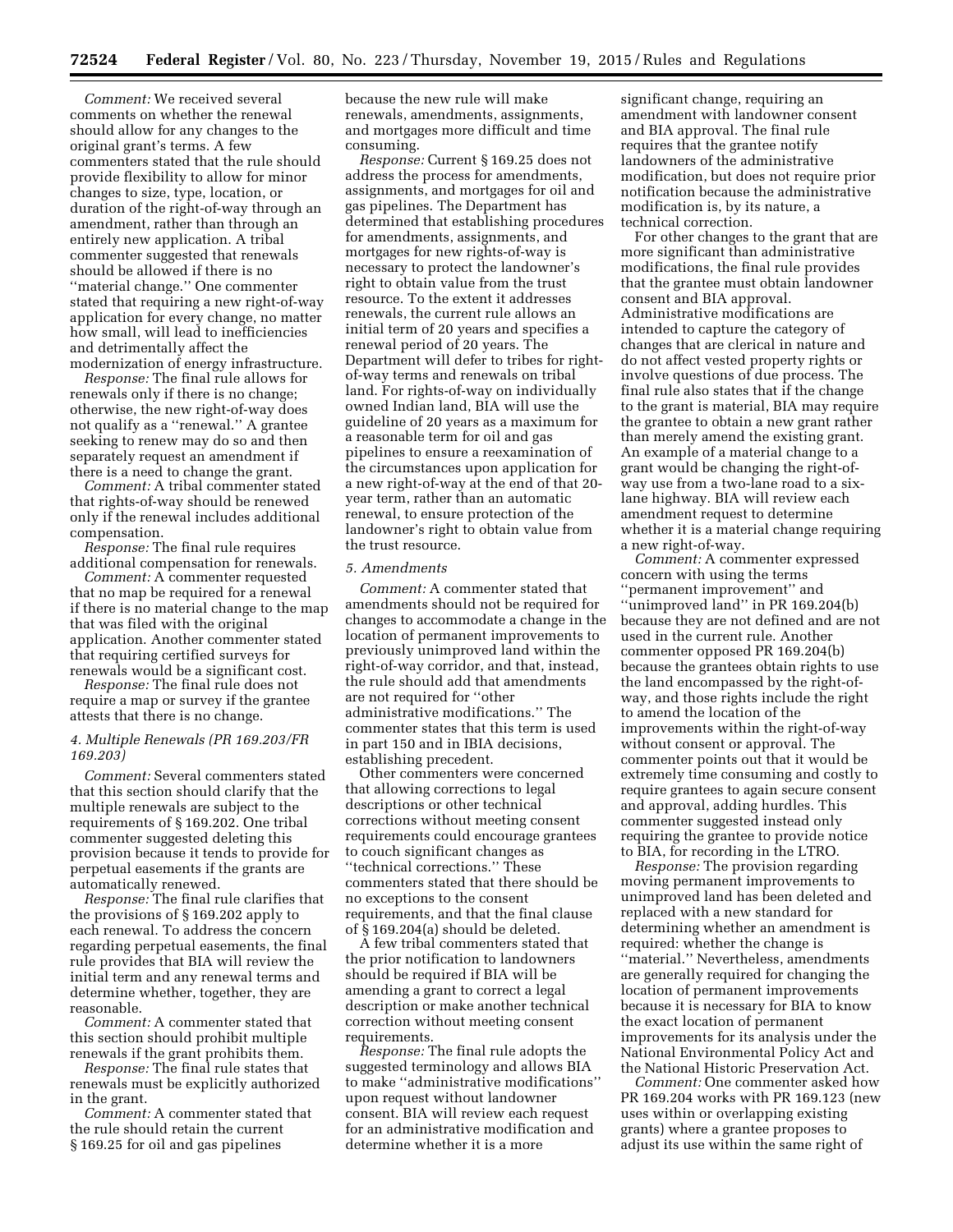way. This commenter stated that the grantee should be able to accomplish a minor change in use without having to request an entirely new right-of-way.

*Response:* The final rule updates PR 169.123 (FR 169.127) to clarify that a grantee that seeks to adjust its use within the same right-of-way may request an amendment of the right-ofway, while a grantee that seeks to use a right-of-way held by another individual or entity must obtain an assignment (if the use is within the same scope) or seek an entirely new right-of-way (if the use is not within the same scope).

*Comment:* A commenter suggested requiring notification of the date of BIA's receipt of a request for amendment and any BIA request for additional review time only to the amendment applicant, and not the landowners.

*Response:* The Department's trust obligation is to the landowners, rather than to the parties in general; therefore, the final rule requires notification to the landowners as well.

*Comment:* A few commenters suggested that an amendment should be deemed approved if BIA fails to take action within the required timeframe. A tribal commenter opposed allowing BIA to extend the timeframe unilaterally for review of amendments, and that the timeframe should instead be tolled if additional information or revision is necessary.

*Response:* The final rule does not allow amendments to be ''deemed approved'' because BIA must review the amendment to determine whether it requires a new right-of-way or triggers other Federal review. The final rule incorporates a process whereby the amendment will be elevated within BIA if BIA fails to take action within the required timeframe. This ensures accountability within BIA on meeting timelines.

*Comment:* A commenter stated that it is unclear when BIA approval of an amendment would not be required, and suggested either clarifying or deleting the phrase ''if our approval is required'' in PR 169.205(a).

*Response:* The provision cited by the commenter is deleted from the final rule. *See* FR 169.205.

*Comment:* A commenter stated that consent in PR 169.206 should refer back to PR 169.107 and PR 169.108, so that if BIA granted consent for the original right-of-way, it may consent for the amendment.

*Response:* The final rule adds the appropriate cross-references. *See* FR 169.206.

*Comment:* A commenter suggested limiting consent of grantee's sureties to only those securities that require consent of the surety for amendments to rights-of-way or similar documents.

*Response:* The final rule does not incorporate this limitation because BIA is not in the business of determining which surety's consent is required. The final rule does, however, clarify that the grantee's surety refers to the surety for the bonds or other security, rather than other sureties.

*Comment:* A commenter sought explanation of what would constitute a ''compelling reason.''

*Response:* The final rule does not define ''compelling reason'' because this phrase is intended to capture factspecific circumstances that may not be foreseeable.

# *6. Assignments*

*Comment:* A few tribal commenters stated that the rule should allow for assignment of rights-of-way to other individuals or entities without BIA approval only where the original grant ''expressly'' allows for assignment. Otherwise, silence in the grant could be construed as allowing for assignments. Several other commenters (Western Energy Alliance, Enterplus Resources Corporation) stated that the rule should provide that rights-of-way are freely assignable without consent or approval, unless the grant states otherwise. One commenter stated that taking away the grantee's ability to sell, assign, or transfer its rights in a right-of-way significantly decreases the value to the grantee, potentially amounting to a ''taking.'' Another commenter stated that the requirements for consent and approval erect new and time-consuming barriers to assignments where none currently exist, undermining the goal of ''streamlining'' the regulations. One commenter stated that, to the extent BIA approval of an assignment is necessary, it should be limited to ensuring the assignee has financial and technical capability to maintain the right-of-way. This commenter stated that the default should be to allow assignments, unless otherwise provided in the grant.

*Response:* The final rule states that landowner consent for assignments is generally required in all cases. This includes tribal consent for assignments of rights-of-way on tribal land. The final rule allows for assignment without BIA approval if the original grant allows for assignment without approval. An assignment is a conveyance of interest in Indian land, so the law generally requires BIA approval. While the current regulations are not clear on the process for assigning rights-of-way, the

final rule establishes a process in the interest of protecting the landowners' interests and in transparency. These requirements are parallel to the leasing regulations at part 162.

*Comment:* A few commenters, including energy companies, suggested clarifying when approval of and consent for an assignment is not required, and suggested that no approval or consent should be required when a grantee is fully acquired by a new entity, the grantee's name changes, the grantee changes as a result of a corporate merger, acquisition, transfer by operation of law, or assignment to affiliated entities or companies.

*Response:* The final rule incorporates the energy companies' suggestion that assignments that are the result of a corporate merger, acquisition, or transfer by operation of law not require consent and approval, because such "assignments" are not actually a conveyance of an interest in the Indian land. Record of these assignments must be submitted to BIA for recording, but no consent or approval is required. All other assignments, including assignments to affiliated entities or companies, require consent and approval (unless exempted under FR 169.207(b)).

*Comment:* A tribal commenter stated that it has been the practice in the energy industry for companies to obtain rights-of-way and then ''flip'' them at a large profit. Several other commenters pointed out that grants are currently freely assignable and stated that free assignability should continue because obtaining consent will be timeconsuming, costly, and will significantly deter acquisition of rightsof-way on Indian land. A commenter stated that rights-of-way are negotiated with the understanding that the grantee may assign rights to other entities or mortgagors, and that the availability of this operational and financial opportunity is partially what makes the process of seeking a right-of-way worthwhile.

*Response:* The final rule provides that a grantee may assign a right-of-way only with consent and approval, unless other conditions apply, including that the grant expressly allows for assignments without further consent or approval. These procedures are necessary for all rights-of-way granted after the effective date of these regulations in order to ensure BIA is aware of authorized users of Indian land. If assignability is important to the grantee, the grantee should negotiate and pay for this right.

*Comment:* One commenter stated that the rule should allow the parties to waive consent to assignments and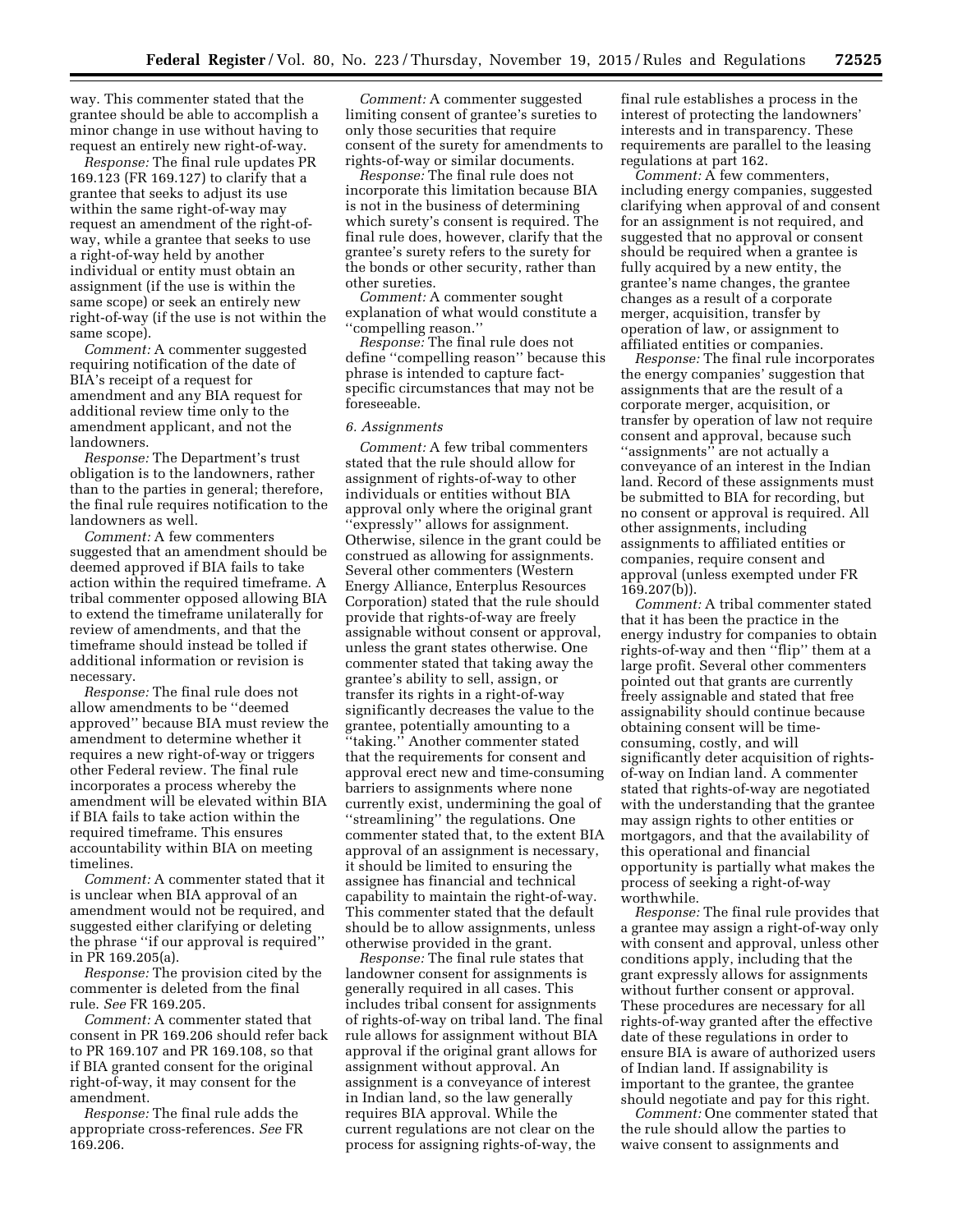mortgages, in addition to waiving BIA approval.

*Response:* The final rule allows the landowners to negotiate for a grant that expressly allows for assignments and mortgages without further consent.

*Comment:* A commenter suggested ensuring BIA is kept informed by providing that if the assignee fails to provide to BIA the assignment with supporting documentation within a month of finalizing the assignment, then the assignment is subject to cancellation.

*Response:* If BIA approval of the assignment is required, BIA will have documentation of the assignment. The final rule adds, for those circumstances in which BIA approval is not required, that the assignee and grantee must provide BIA with the documentation within 30 days of the assignment.

*Comment:* A tribal commenter suggested adding that the assignee must certify that its use of the right-of-way will remain the same as under the original right-of-way.

*Response:* The additional suggested language is unnecessary because the assignee will be bound by the terms of the original grant regardless of whether the grantee provides a certification.

*Comment:* A few commenters suggested requiring notice to landowners of any proposed assignment so they may negotiate an assignment fee.

*Response:* The rule requires consent for assignments in almost all instances; this provides landowners with the opportunity to negotiate for any additional compensation or assignment fee.

*Comment:* A commenter requested reducing the timeframe for BIA approval from 30 days to 20 days. Several tribal commenters stated that an assignment should be ''deemed approved'' if the BIA fails to act within the required timeframe.

*Response:* Assignments may not be deemed approved because they are, as a matter of law, equivalent to a new grant. The final rule retains the time for BIA approval at 30 days because the timeframes are intended to be outer bounds.

*Comment:* A few tribal commenters stated that any assignment that would reduce the coverage of the bond should be a ground for disapproving an assignment. A few other tribal commenters suggested adding that BIA may disapprove an assignment if it determines the assignee is not capable of performing the terms and conditions of the right-of-way.

*Response:* The regulations impose certain requirements for bonding. If the assignee cannot meet those

requirements, that failure could subject the grant to cancellation. The assignee must agree to be bound by the terms of the grant, which would include bonding requirements. BIA has discretion to deny an assignment if it determines that the assignee is not capable of performing the terms and conditions of the right-of-way and if that amounts to a compelling reason to deny the assignment.

# *7. Mortgages*

*Comment:* A few commenters stated that mortgaging of rights-of-way should not be permitted because they are not possessory interests. A tribal commenter stated that mortgaging a right-of-way interest is a new concept. One stated that mortgaging should be authorized only if there is ''compelling empirical evidence'' that such mortgages are necessary for Indian landowners to benefit economically. A few tribal commenters noted that the regulations are silent on issues of default, sale, or foreclosure on approved mortgages and expressed concern about what consequences foreclosure on the rightof-way interest may have on the Indian landowners. This tribal commenter stated that the requirement to obtain landowner consent for a mortgage is impracticable.

Several commenters stated that mortgaging of the rights-of-way should be permitted without consent or BIA approval, unless the grant includes language to the contrary, because this is the current approach and that providing otherwise would be an ''unworkable limitation.'' These commenters state that requiring landowner consent and BIA approval add unnecessary burdens, and that when a grant is issued, it is with the understanding that the grantee may transfer rights to mortgagors and the availability of these operational and financial opportunities is what makes the process of seeking a grant worthwhile. One commenter stated, for example, that public utility mortgaging usually includes all facilities and interests owned by the utility, and this regulation would interfere with such financing. A commenter stated that the consent and approval requirements will ''materially restrict development on Indian lands'' because pipeline companies and others will be unable to obtain the borrowing base mortgages that are standard in the industry for financing and hedging against price volatility. These commenters point out that since the mortgage encumbers only the grantee's interest, and not the interest of the Indian landowner, consent and approval are unnecessary.

*Response:* The mortgage of a right-ofway grant is a mortgage of the grantee's right, it is not mortgaging the underlying Indian land. Mortgages of rights-of-way is not a new concept; such arrangements already exist. If a foreclosure of the mortgage were to occur, then an assignment of the grant would be necessary to reflect the name of the new grantee. While the mortgage does not directly impact the Indian land, it does potentially indirectly impact that land because it represents a conveyance of the interest in the right-of-way grant. As such, it requires BIA approval.

*Comment:* Several tribal commenters recommended that a mortgage be deemed approved if BIA fails to act on the request to mortgage within the timeframe. A tribe stated that this is necessary to prevent avoidable delays from affecting tribal economic development and community planning.

*Response:* The final rule does not incorporate a requirement that mortgages be deemed approved if BIA fails to act within the established timeframes because affirmative BIA approval is often required by mortgagees and lenders even if the regulations were to provide for a deemed approved process.

*Comment:* One tribal commenter stated that this section should refer to tribal laws that may apply to mortgages.

*Response:* The general section at FR 169.009 establishes that tribal law applies.

*Comment:* A commenter stated that consent of ''grantee's sureties'' should be required only where the security document requires the surety to approve a mortgage transaction.

*Response:* The final rule clarifies that BIA must review only whether the sureties for the bonds required for the right-of-way have consented.

*Comment:* A commenter opposed the provision allowing BIA to consider the purpose of the use of the mortgage proceeds in making its decision to approve the mortgage. The commenter stated that it seems far-reaching to require the grantee to disclose this information.

*Response:* The final rule retains this provision to protect the interests of Indian landowners.

*Comment:* A few tribal commenters suggested changing the approval sections to state that BIA may approve a right-of-way unless the listed circumstances exist.

*Response:* The proposed and final rules state that BIA may disapprove the right of way only if the listed circumstances exist in order to provide certainty and predictability to applicants.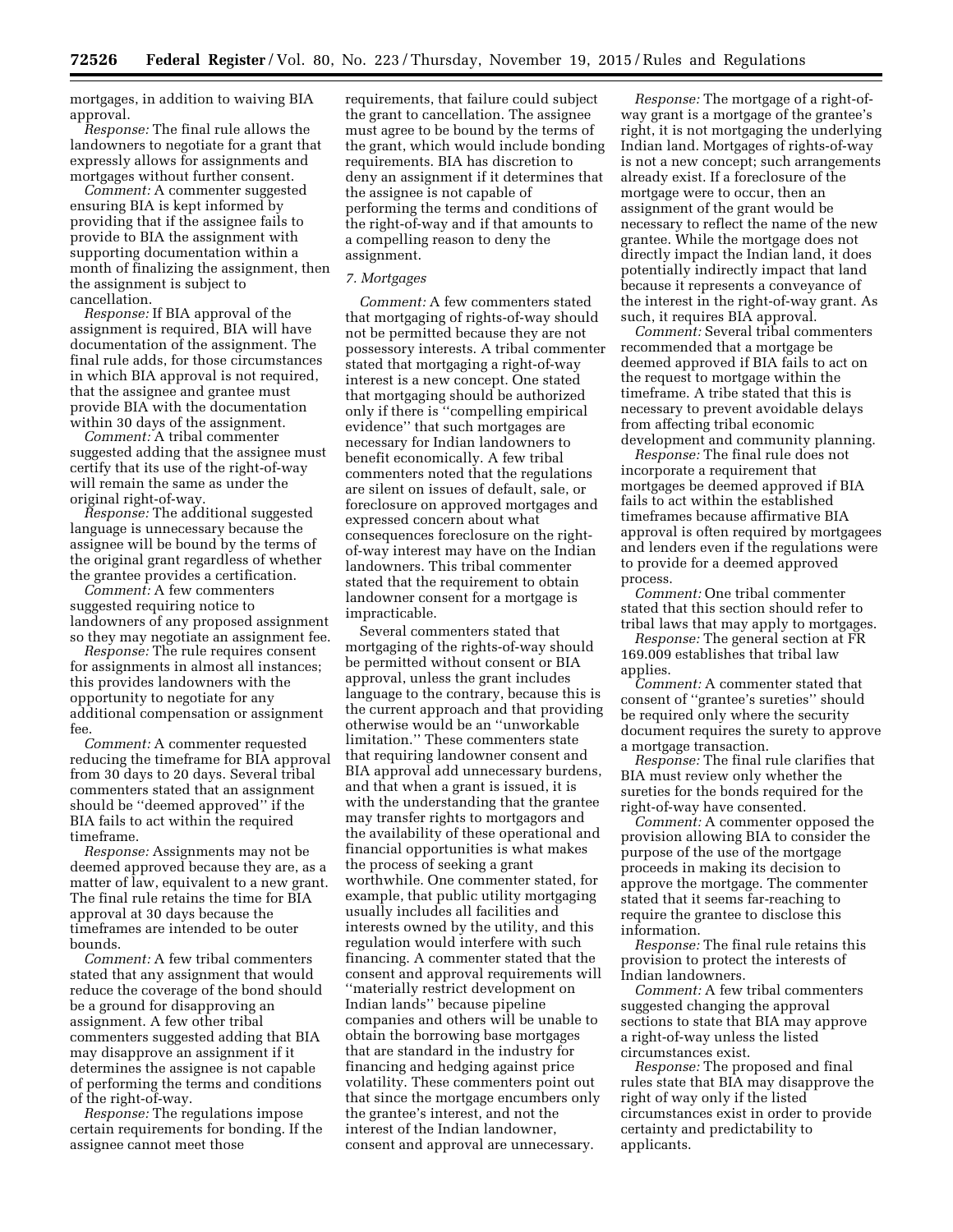*Comment:* A commenter suggested adding to the list of factors for disapproval that the mortgage ''would reduce the coverage of the performance bond or alternative form of security.''

*Response:* The final rule clarifies that the consent of the sureties for the bond is required.

# **Subpart D—Effectiveness**

*Comment:* A few commenters (including the Western Energy Alliance) stated that the right-of-way document should be effective 30 days after the date it is granted rather than immediately and that, if an administrative appeal is filed, the effectiveness of the grant should be stayed because of the potential issues if an immediately effective right-of-way is later determined not to be effective. These commenters stated that the grantee may expend significant capital in improvements in the right-of-way only to learn, years later, that it does not have the right-of-way.

*Response:* The final rule does not adopt the proposed approach, making the grant effective immediately to provide certainty and promote economic productivity of Indian land. Otherwise, frivolous appeals may tie up the land's productivity. Grantees may weigh any potential issues if the grant is later determined not to be effective in their decision on whether to invest while the appeal is pending and whether to file for an injunction.

*Comment:* One commenter stated that the effective date should be the date of execution, with the approval having a retroactive effect.

*Response:* The right-of-way is not effective until BIA grants it.

*Comment:* Several tribal commenters stated that PR 169.302 should allow for recording of a memorandum of right-ofway, rather than the right-of-way grant, where the parties wish to keep the details of the grant confidential.

*Response:* This is a broader issue regarding title records, which is governed by another regulation, 25 CFR 150.11. That provision will continue to govern this issue.

*Comment:* A tribal commenter requested an editorial change because the LTRO does not necessarily possess jurisdiction, requesting instead that the LTRO office be the one ''that administers land transactions for the Indian land which is the subject of the right-of-way.''

*Response:* The terminology generally used refers to LTRO ''jurisdiction'' to refer to the geographical area, rather than to indicate any decision-making authority over the area. *See* 25 CFR 150.4.

*Comment:* A tribal commenter objected to having to record grants in the LTRO for tribal utilities that are not separate entities, because where the tribe itself provides the utility on tribal land, there is no right-of-way involved.

*Response:* The final rule retains the requirement to record grants in the LTRO, even for tribal utilities that are not separate entities, to ensure that there is a record of who is validly on the land.

*Comment:* A tribal commenter stated that the regulations should allow for recordation in tribally operated title record systems. A county commenter stated that rights-of-way should be recorded in the county recorder's office, in addition to the LTRO.

*Response:* Parties may record documents in tribally operated record systems and/or county recorder's offices, but the final rule requires recording in the LTRO because the LTRO is the official record of title for land held in trust or restricted status by the United States.

*Comment:* A commenter requested clarification on the ramifications of failing to record a document in the LTRO. The commenter requested adding to the regulations that BIA's failure or neglect to timely record instruments with the LTRO shall not affect the validity of the grant or other instrument.

*Response:* The right-of-way is effective when granted; recording does not affect the right-of-way grant's validity.

#### *1. Appeal Rights*

*Comment:* Several commenters stated that applicants should have the right to appeal all decisions, and should receive notice of the right to appeal.

*Response:* In response to these comments, the final rule allows applicants to appeal denials of right-ofway grants and right-of-way documents. The leasing regulations limit the opportunity to appeal a denial of a lease to the landowners only, but rights-ofway are fundamentally different in that they could impact a number of landowners across several tracts, and here several commented that right-ofway applicants should be entitled to appeal, so the final rule allows for applicant appeals.

# *2. Compelling BIA Action (PR 169.304/ FR 169.304)*

*Comment:* A commenter requested that the rule impose a timeframe on BIA to notify the applicant of receipt of a complete application, because the timeframes do not begin to run until the application is complete. This commenter also expressed concern about whether BIA, and compacting/

contracting tribes, could meet the timelines. Other commenters requested removing discretionary timeframes for BIA actions, providing no more than 60 or 120 days for BIA to act, and allowing any party to compel action. Several commenters suggested this section would be streamlined by allowing BIA 120 days to act and deeming the document approved if the BIA fails to act within the given timeframe.

*Response:* Based on our past experience, the timelines are reasonable, and provide certainty to applicants as to when a decision will be issued. The final rule does not incorporate a ''deemed approved'' approach for new rights-of-way because BIA is statutorily required to review and issue a determination of whether to grant rights-of-way over and across Indian land.

*Comment:* A tribal utility commenter suggested adding that BIA will be responsible for any losses that accrue due to a delay in approval of a right-ofway.

*Response:* The regulations provide a mechanism to compel BIA action if BIA does not meet the deadline for issuing a decision. Rather than making the agency responsible for losses resulting from a delay, the new rule adds certainty to timelines to allow applicants to better plan and avoid losses associated with timing.

*Comment:* One tribal commenter and a few other commenters suggested adding a ''not to exceed'' timeframe in the BIA Director's order establishing a timeframe for the Regional Director or Superintendent to issue a decision.

*Response:* The final rule does not add a ''not to exceed'' timeframe because the rule maintains the BIA Director's flexibility and discretion to manage priorities.

*Comment:* A few commenters suggested revising paragraph (c) to provide that ''either party'' may file a written notice to compel action, rather than requiring both parties to file a notice.

*Response:* The final rule incorporates this requested change.

*Comment:* A commenter asked for clarification as to whether the BIA Director would be making a decision or merely compelling BIA to make a decision.

*Response:* The rule allows for the BIA Director to do either, as appropriate.

*Comment:* A commenter stated that PR 169.304(g) should be deleted because there is no reason to prevent a party from availing itself of the process in 25 CFR 2.8 to compel action.

*Response:* This rule provides an alternative process intended to supplant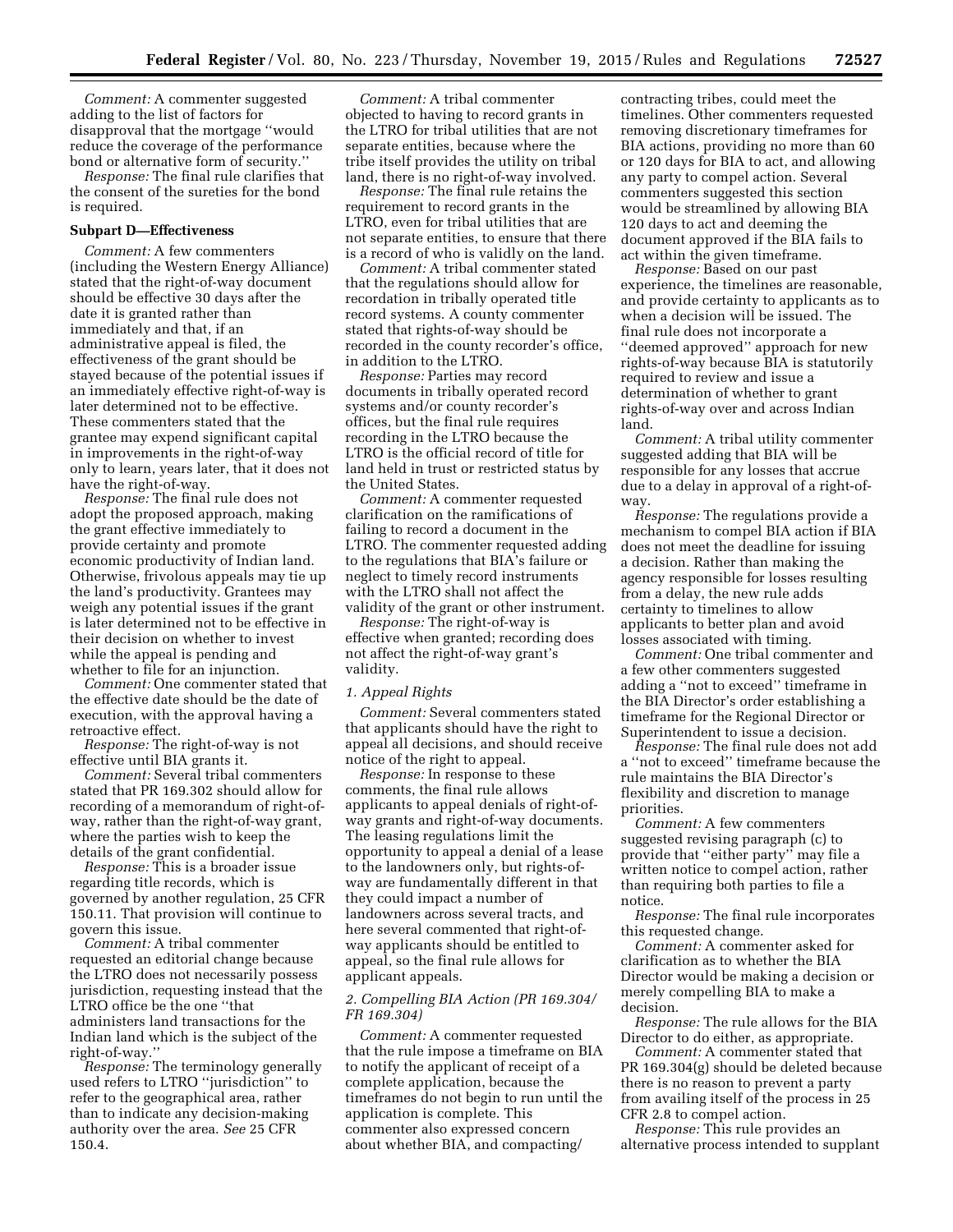25 CFR 2.8 entirely, so a party is not required to submit a § 2.8 demand letter giving the official a certain time period to act before allowing an appeal. We acknowledge that the formal adjudication process before the Interior Board of Indian Appeals may not be the most appropriate or expeditious process when a BIA official fails to meet regulatory deadlines. Our hope is that inserting a supervisory official, the BIA Director, into the process will obviate the need for any further relief; and we may consult with tribes on the Board's role with respect to instances of BIA inaction in the future.

# *3. Appeal Bond*

*Comment:* A commenter stated that the landowners should always be required to post an appeal bond because the right-of-way decision is not stayed, and that the provision stating that a bond is not required if the tribe waives it should be deleted.

*Response:* The final rule does not require landowners to post appeal bonds because the Department's trust obligation is to the landowner. Further, the rule allows for the opportunity for more front-end negotiations, which may result in fewer appeals.

*Comment:* A commenter requested an additional provision establishing a 60 day timeframe for BIA to issue a decision on an appeal of a right-of-way decision, similar to 25 CFR 162.473. *Response:* The final rule adds this

provision at FR 169.412.

# **Subpart E—Compliance and Enforcement**

*Comment:* One tribal commenter stated its strong opposition to deletion of the affidavit of completion requirement, stating that the requirement serves a useful purpose of notifying tribes and BIA when construction work is complete, facilitating tribes' and BIA's ability to inspect the completed right-of-way construction to ensure it complies with the grant.

*Response:* The final rule removes this provision, but tribes are free to negotiate with applicants to require filing notice of completion of construction work for any particular grant and tribal inspection of the completed right-ofway.

*Comment:* A commenter questioned whether multiple sections throughout the regulation that require compliance with tribal law will mean that the grantee is in violation of the grant if it challenges the authority of the tribe's jurisdiction to impose certain laws.

*Response:* The grantee may be in violation of a grant if it challenges the authority of the tribe's jurisdiction to impose certain laws, depending upon the circumstances.

*Comment:* A commenter said that the rule contains unworkable deadlines for a grantee to vacate the property after cancellation of a grant.

*Response:* The order to vacate may be stayed if the grantee files an appeal.

*Comment:* A commenter requested recognition in the rule or preamble that electric transmission system providers have vegetative management obligations under Federal reliability standards that may require them to act outside the right-of-way boundaries to remove vegetation in specific incidences, and that these actions should not be subject to enforcement action for trespass.

*Response:* Reasonable and appropriate actions taken by grantees, such as utility providers, outside the boundaries of the right-of-way to comply with Federal requirements for vegetative management will not be considered trespass.

*Comment:* A commenter suggested deleting ''unauthorized new construction'' and instead stating that any changes in use not permitted in the grant may result in enforcement action.

*Response:* FR 169.401 specifies that any changes in use not permitted in the grant are subject to enforcement.

*Comment:* A tribal commenter requested broadening § 169.401 to apply to the violation of the ''terms and conditions of a right-of-way document'' rather than just a grant.

*Response:* The final rule specifies ''right-of-way document.''

*Comment:* The commenter requested clarification to confirm that the rule does not limit any existing property rights or causes of action.

*Response:* We agree that the rule does not limit any existing property rights or causes of action; moreover, FR 169.413 states that Indian landowners may pursue any available remedies under applicable law.

*Comment:* Several tribal commenters stated that the rule should clarify that the tribe with jurisdiction may investigate non-compliance in the same manner and to the same extent as the BIA, within the tribe's inherent sovereign rights. These commenters stated that the rule should explicitly provide for this right no matter how the noncompliance comes to light (not just upon the complaint of the landowner).

*Response:* The final rule adds that the tribe may investigate compliance consistent with tribal law. The rule does not impose an obligation on the tribe to investigate.

*Comment:* A commenter suggested stating only ''applicable law'' for notice requirements, rather than ''applicable tribal law.''

*Response:* The final rule retains ''tribal law'' for specificity.

*Comment:* A commenter stated that the rule should define the term ''reasonable notice'' for entry onto the right-of-way, particularly for rights-ofway used by the oil and gas industry, because entry without significant advanced notice could pose health and safety risks. Several commenters stated that landowners should always have the right to enter their own land to inspect and protect, without prior notice or approval.

*Response:* Reasonable notice varies based on the circumstances. Landowners generally have the right to enter and inspect and protect without prior notice or approval so long as it is consistent with the terms and the conditions of the grant and does not interfere with grantee's efforts to carry out the purpose of the grant. Nevertheless, we encourage landowners to provide notice prior to entry for safety reasons.

*Comment:* Several tribal commenters suggested adding a definite timeframe, such as 30 days, rather than ''promptly'' for BIA to initiate an investigation when notified of an issue.

*Response:* Because BIA's ability to investigate potential violations varies with the availability of resources, the final rule does not add a specific timeframe.

#### *1. Abandonment*

*Comment:* A tribal commenter stated that an investigation at PR 169.402 does not seem appropriate if the grantee voluntarily relinquishes or abandons his interest.

*Response:* The final rule clarifies that ''abandonment'' includes an act indicating an intent to give up and never regain possession of the right-ofway. Investigation may be appropriate to determine whether an act has occurred demonstrating an intent to give up and never regain possession of the right-of-way.

*Comment:* An electric transmission commenter stated that there are instances in which it needs to acquire rights-of-way but not use them for several years, *e.g.,* in advance of construction or planned use while budgetary or environmental processes are undertaken. The commenter requested allowing the grantee to avoid cancellation for non-use by submitting written notice to the BIA that continued availability is essential and there is no intent to abandon the right-of-way.

*Response:* The grantee and landowner may negotiate such terms in the grant.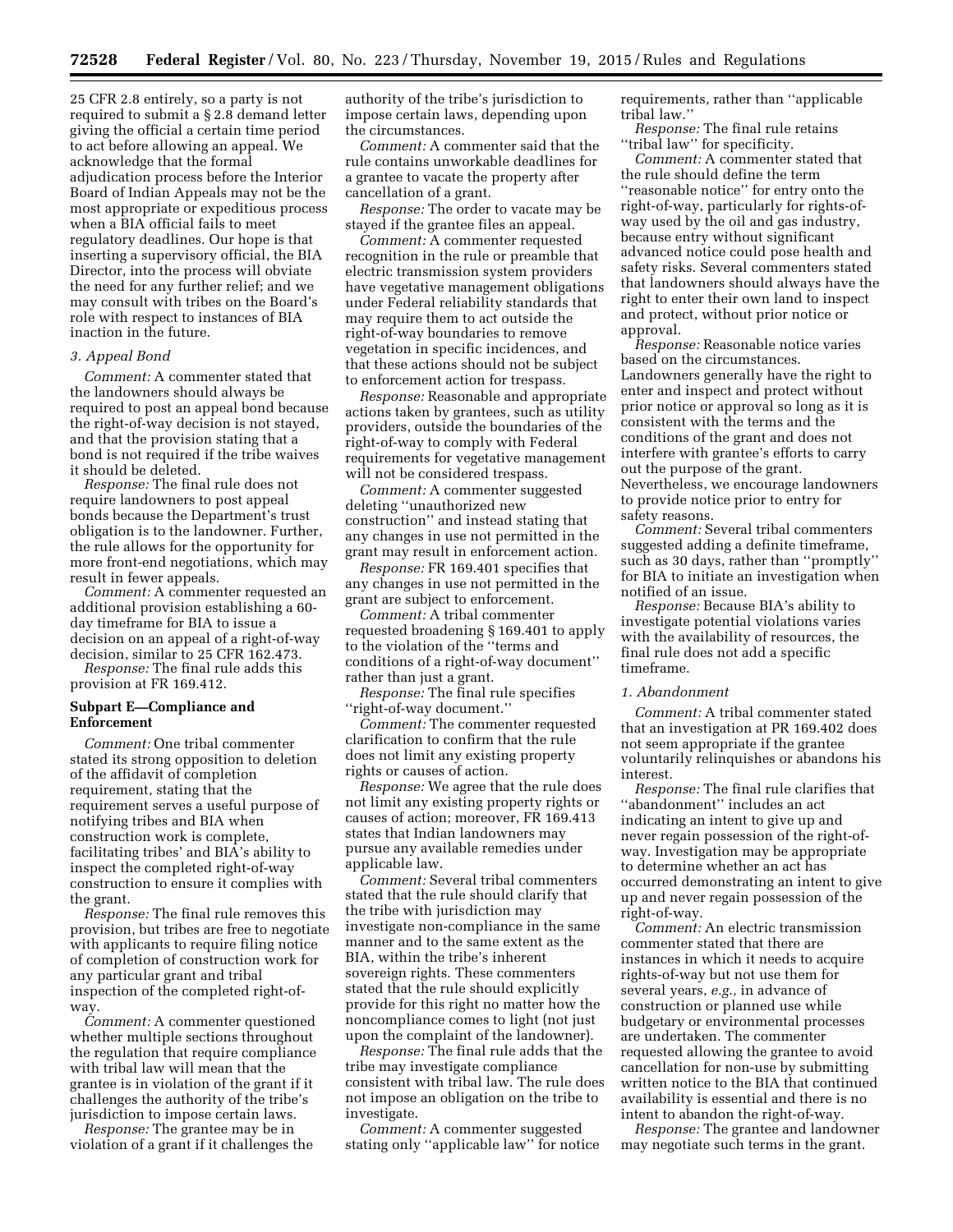# *2. Negotiated Remedies (PR 169.403/FR 169.403)*

*Comment:* A few tribal commenters supported the provision allowing the parties to establish negotiated remedies. One tribal commenter suggested that the rule should allow for negotiated remedies even for pre-existing grants that are silent on the issue.

*Response:* Adding negotiated remedies to a pre-existing grant that is silent on the issue would require an amendment to the grant.

*Comment:* A few commenters expressed concern with PR 169.403(e), which allows violations to be addressed by a tribe or resolved in tribal court but noted that many tribal agreements already incorporate these requirements. A tribal commenter stated strong support for allowing violations and disputes to be resolved by tribal court or through alternative dispute resolution.

*Response:* The rule lists this forum as an option for the grantee and landowners to consider when negotiating a grant.

*Comment:* An energy industry commenter stated that landowners may not legally ''terminate'' a Federal grant because the landowners are not a party to the grant. Likewise, this commenter stated that BIA does not have authority to permit landowners to pursue remedies under tribal law for violations of federally granted interests.

*Response:* The termination is, in essence, a withdrawal of the landowners' continued consent, which is required by statute. Further, because the Secretary grants rights-of-way subject to such conditions as he may prescribe, the Secretary may approve of a grant with a condition allowing a tribe unilaterally to terminate a grant.

*Comment:* A few commenters suggested that the rule provide that the grantee negotiate solely with BIA regarding negotiated remedies, for efficiency and consistency, in situations involving multiple landowners.

*Response:* The remedies are negotiated between the grantee and the landowner because the landowner is the beneficial owner of the land.

*Comment:* A tribal commenter stated that PR 169.403 should add that the BIA will accept the tribal government's decision on enforcement. Several commenters suggested adding that BIA will accept the decision of the other forums unless it violates the trust responsibility. A few commenters questioned how BIA will determine whether to defer to ongoing actions or proceedings.

*Response:* If the parties are addressing a compliance issue in tribal court or

other court of competent jurisdiction, through a tribal governing body or an alternative dispute resolution method, BIA generally will wait for those proceedings to close and defer to the outcome.

*Comment:* Several tribal commenters noted that the negotiated remedies must be stated in the ''tribe's consent,'' but that the phrase is an undefined term, beyond the requirement that it be in the form of a tribal authorization. The tribe notes that the negotiated remedies would be in the tribal right-of-way agreement, rather than in the tribal resolution, and therefore requests clarifying ''right-of-way agreement.''

*Response:* The final rule clarifies that the consent may include a written agreement. *See* FR 169.107.

*Comment:* Several commenters stated that a notification to sureties or mortgagees is a private matter determined by agreement between the party and surety or mortgagee and should not be addressed in the rule.

*Response:* The surety must be notified because it is the holder of the security, which ultimately protects the trust land. The final rule deletes ''mortgagee.''

*Comment:* A tribal commenter requested that PR 169.403(d) clarify that the remedies are in addition to BIA's cancellation remedy by stating ''unless otherwise agreed to by the Indian landowners in their consents.''

*Response:* The right-of-way grant will incorporate any conditions in the consent of the Indian landowners.

# *3. BIA Enforcement (PR 169.404– 169.405/FR 169.404–405)*

*Comment:* A tribal commenter stated that PR169.404 should require consultation with the impacted tribe during the determination of whether there has been a violation and how the violation can be cured. A commenter stated that BIA should be required to consult with the grantee, rather than just the landowners, before taking enforcement actions.

*Response:* The final rule adds that the Department will communicate with the Indian landowners in determining whether a violation occurred. The final rule does not accept the suggestion to require BIA to consult with the grantee because the Department's trust responsibility is to the landowners.

*Comment:* A commenter stated that individual Indian landowners should receive actual, rather than constructive, notice of the violations. A few commenters stated that the compliance and enforcement provisions throughout should require actual notice, rather than constructive notice to individual Indian landowners.

*Response:* The final rule adds that BIA will provide actual notice of cancellations to the landowners. Only the grantee receives notices of violation because the violation may be cured and have no impact on the grant or landowner.

*Comment:* Several tribal commenters requested the inclusion of deadlines for BIA to determine if there has been a violation (within 90 days of initiating the investigation) and to send the notice of violation to the grantee. The commenters stated that BIA should be required to adhere to strict timeframes when notified of right-of-way issues to fulfill its trust responsibility, especially given that right-of-way violations have been a historical and ongoing problem in Indian country. A few commenters stated that the rule should impose concrete requirements for BIA enforcement, rather than affording it latitude and discretion in determining what enforcement actions to take.

*Response:* Timeframes for investigation and enforcement depend upon the nature of the violation. Some violations will take more time to investigate than others; however, the final rule adds a section clarifying that BIA may take emergency action if there is a threat to Indian land.

*Comment:* A commenter requested that PR 169.404 allow grantees 30 days, rather than 10 days, to cure any deficiencies because BIA has always allowed 30 days in the past, 10 days is ''unrealistic,'' and a potential violation in a remote location may require logistical coordination not easily accomplished within 10 days.

*Response:* The grantee may request additional time to cure. *See* FR 169.404(b)(2)(iii).

*Comment:* A tribal commenter stated that the rule should allow tribes to acknowledge and address violations concurrently with BIA in the absence of negotiated remedies.

*Response:* Tribes may pursue any available remedies under tribal law or negotiated remedies.

*Comment:* A few commenters stated that this subpart should address violations by a tribe or individual Indian landowner.

*Response:* The right-of-way grant governs only the grantee's actions; therefore, no enforcement process against landowners is needed.

*Comment:* A commenter suggested deleting PR 169.404(b) stating that the notice of violation may order the grantee to cease operations, because the grantee must first be afforded the opportunity to cure.

*Response:* In certain circumstances, it may be appropriate for the notice of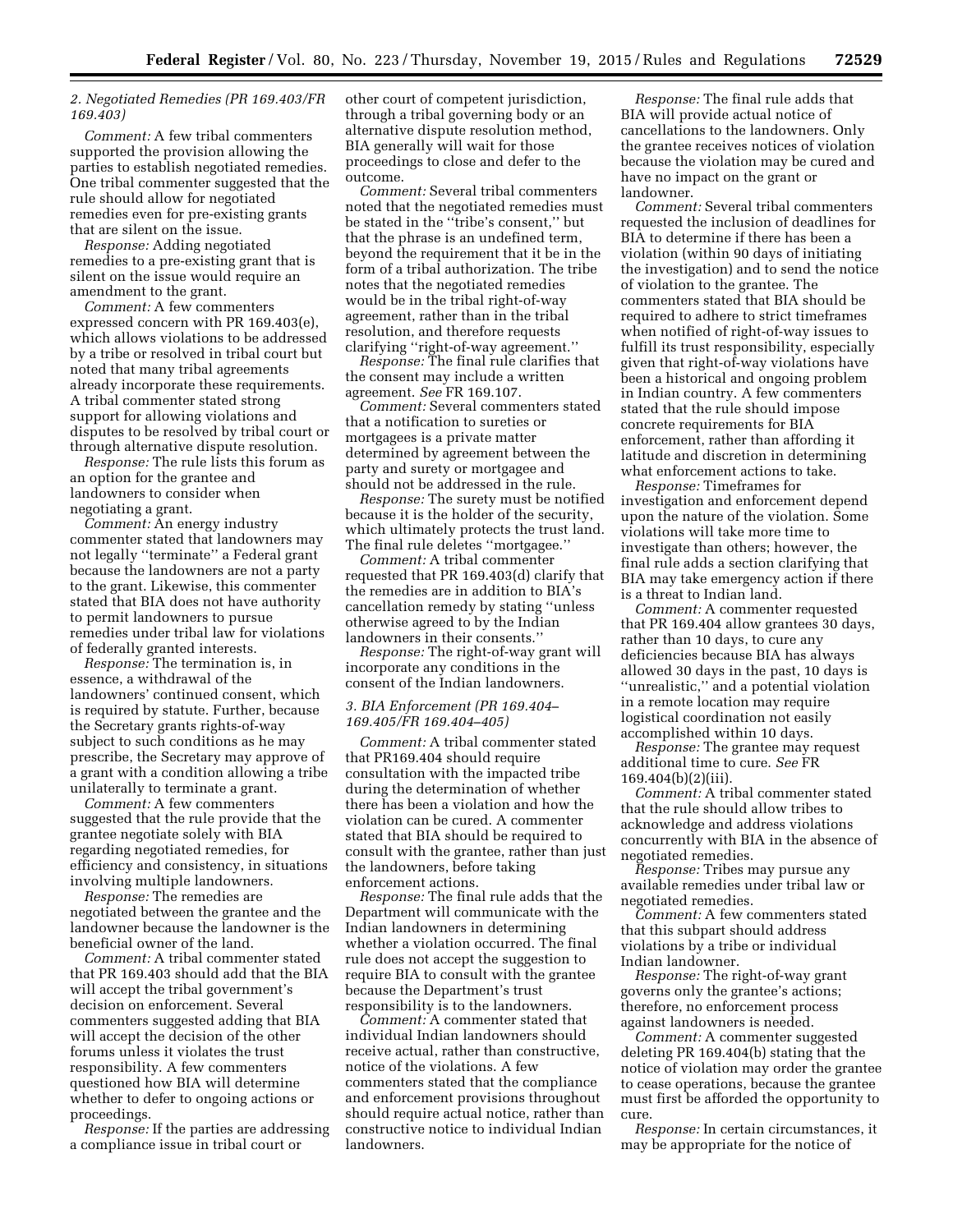violation to require immediate cessation of operations. This provision gives BIA the discretion to determine whether the circumstances warrant immediate cessation, or cessation within another timeframe, as necessary to protect the trust resource. In FR 169.404(b)(2)(i), the notice provides the opportunity to cure.

*Comment:* A few commenters stated that PR 169.405(c)(4) should clarify that the time to vacate the property may be extended to accommodate the removal of infrastructure or instead provide that removal must occur within a ''reasonable time.''

*Response:* The final rule retains 31 days as the default, but provides that parties may include different time periods in the grant and that longer time periods may be provided in extraordinary circumstances.

*Comment:* A commenter pointed out that PR 169.404(d) states that the grantee will be responsible for obligations in the grant until the grant expires, or is terminated, or is canceled, but there may be reclamation obligations that survive the end of the grant. The commenter stated that BIA should clarify that the grantee will be entitled to access the right-of-way to fulfill these ongoing obligations.

*Response:* FR 169.404(d) clarifies that there may be outstanding obligations that survive the end of the grant. FR 169.410 clarifies that the grantee may access the land to perform outstanding obligations.

*Comment:* A tribal commenter suggested revising PR 169.405 to provide that the right-of-way documents negotiated by the tribe and grantee are included in the term ''grant'' for the purpose of establishing the required time period to cure and establish available remedies.

*Response:* The final rule clarifies the definition of ''grant'' to include any changes made by right-of-way documents.

*Comment:* A commenter stated that the interest rate at § 169.406 is ''unusually high.''

*Response:* The interest rate in 169.406 is the rate established by the Department of Treasury under the Debt Collection Act.

# *4. Late Payment Charges (PR 169.407/ FR 169.407)*

*Comment:* One commenter asked whether life tenants are entitled to a portion of the proceeds under PR 169.407.

*Response:* Life tenants are free to negotiate if they wish to be entitled to a portion of the proceeds.

*Comment:* Several commenters requested amending PR 169.407 to provide that only landowners are entitled to late payment proceeds or trespass damages because the grantee may pursue a separate action for damage to personal property if necessary.

*Response:* The final rule deletes ''grantee'' to provide that the landowners will receive proceeds if not specified in the applicable document.

# *5. Cancellation for Non-Use or Abandonment (PR 169.408/FR 169.408)*

*Comment:* A commenter stated that the rules should provide tribes authority to trigger cancellation for abandoned rights-of-way in accordance with selfgovernance.

*Response:* Under FR 169.402(a), the landowner may notify BIA of non-use or an abandonment to trigger investigation and ultimately cancellation.

*Comment:* A commenter stated that this section should require a right-ofway to be automatically terminated, rather than saying ''BIA may cancel'' if it is abandoned. A few tribal commenters stated that the *Brandt*  decision of the U.S. Supreme Court (*Marvin M. Brandt Revocable Trust* v. *U.S.,* 134 S.Ct. 1257 (2014)) requires forfeiture, rather than just forfeiture in the case of abandonment. Several tribal commenters suggested adding that nonuse or abandonment cannot be cured.

*Response:* The final rule retains BIA discretion in cancellation because additional steps are required for due process before the cancellation is effective. The *Brandt* case applies to abandonment of rights-of-way granted through public (not Indian) land under the General Right-of-Way Act of 1875, 43 U.S.C. 934. It is therefore inapplicable to rights-of-way under these regulations.

*Comment:* A commenter suggested adding that cancellation may occur if the grantee fails to respond to the notice. The commenter also stated that the notice should notify the grantee of the right to appeal under part 2, including the right to appeal the appeal bond, if required.

*Response:* The final rule states that failure to correct the basis for the cancellation includes a failure to respond, but adds a provision stating that the cancellation notice will include a notice of right to appeal under part 2. There are no appeals of appeal bonds.

*Comment:* A tribal commenter suggested separating non-use from abandonment in PR 169.408 to clarify the difference between the two processes (*i.e.,* if a grantee expressly abandons the right-of-way, BIA need not give 30 days written notice).

*Response:* The final rule redrafts this section to distinguish between

abandonment and non-use of the rightof-way and sets forth different processes for each.

*Comment:* A commenter questioned why 30 days is permitted to respond to a notice of non-use, while only 10 days is permitted for response to a notice of violation.

*Response;* The response period for notices of violation is 10 business days (FR 169.404), but is followed up with a cancellation letter (FR 169.405) that provides that cancellation will not be effective for 31 days. The 30-day period in the case of non-use or abandonment is immediately prior to cancellation.

*Comment:* A few tribal commenters stated that a 2-year non-use period is excessive, and suggested 6 months instead.

*Response:* The 2-year period affords sufficient time to establish that there is, in fact, non-use rather than a seasonal fluctuation in activity.

*Comment:* A commenter requested explicitly describing unauthorized uses to include piggybacking, overburdening, holdovers, and other unallowable uses that qualify as trespass.

*Response:* The final rule clarifies what piggybacking is unallowable, including overburdening (*see* FR 169.217), and when holdovers will be subject to enforcement for trespass (*see* FR 169.410). The definition of ''trespass'' addresses all remaining situations.

*Comment:* A tribal commenter requested a mandatory mechanism for grantees to return roads or highways to a tribal landowner upon the written request of the tribe.

*Response:* The final rule provides that the grant may address the disposition of permanent improvements the grantee constructs; this allows the Indian landowners and applicant to negotiate as to how permanent improvements should be handled.

# *6. BIA Enforcement Against Holdovers (PR 169.410/FR 169.410)*

*Comment:* A commenter stated that because its existing right-of-way grants are silent on the extension of the easement by holdover, the rule increases the risk that holdover grantees will be deemed to be in trespass, even where they are engaged in negotiations with the Indian landowners. Several commenters suggested stating that the grantee will not be considered to be in trespass while BIA is considering its application for a right-of-way, when the decision is on appeal, or the grantee has notified BIA that they are engaged in good faith negotiations. One commenter stated that, under 5 U.S.C. 558(c), the rule must allow for a holdover period while a renewal application is under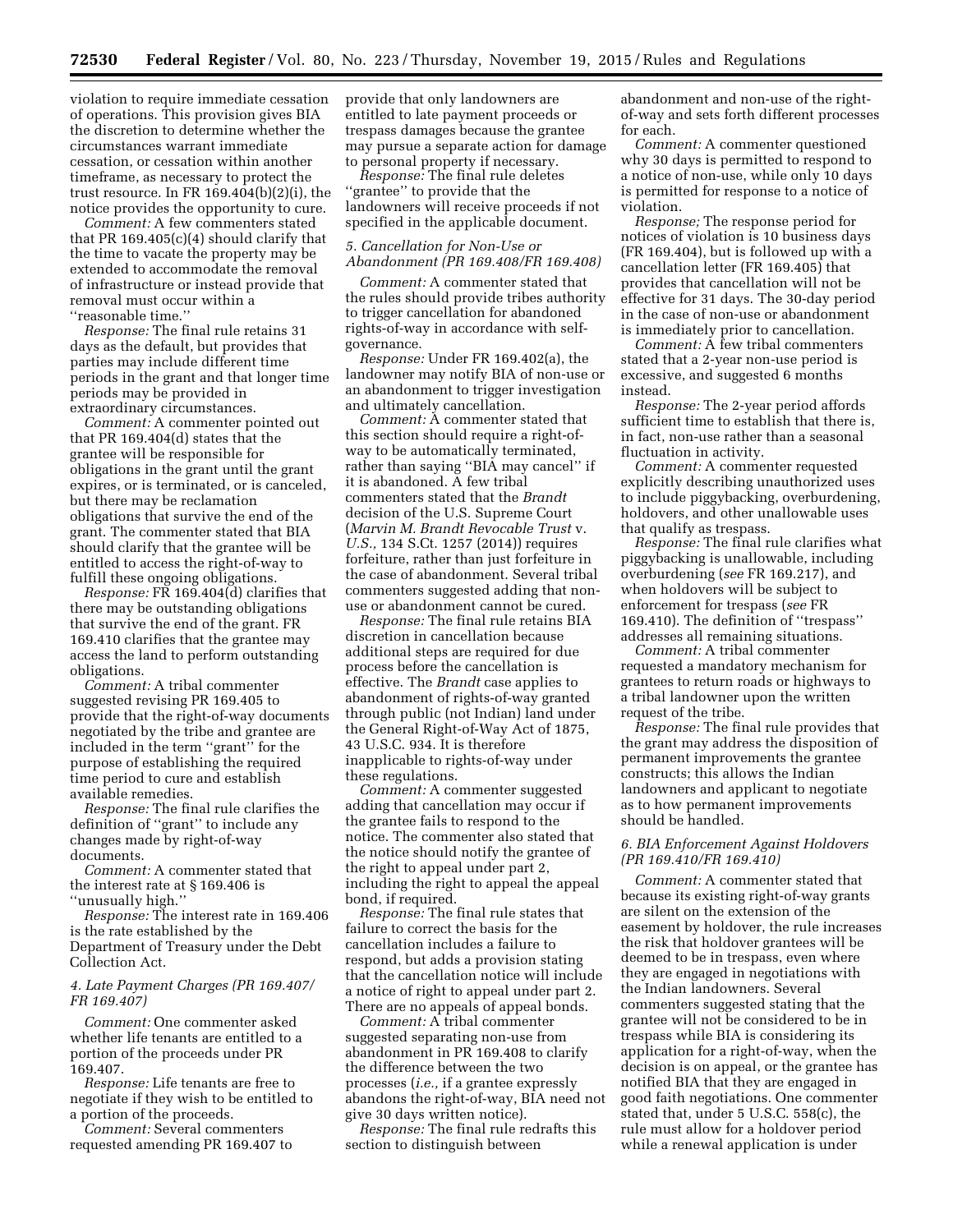consideration by BIA. A tribal commenter suggested clarifying that grantees who are unauthorized holdovers are trespassers.

*Response:* The final rule states that while holdovers are not permitted, BIA will not enforce against holdover grantees if the parties notify BIA that they are in good faith negotiation. To ensure that the parties do not take advantage of that negotiation time to extend what would have otherwise been a more limited term, the negotiation time during which the grant is held over is counted against any new grant term.

*Comment:* A tribal commenter stated that it may be more helpful to clearly define what happens if a grantee remains in possession after expiration of a right-of-way term and clarify that the renewal will be effective on the approval date and will not relate back to the date of expiration.

*Response:* The grant is effective when BIA issues it, and the effective date does not relate back, but if a grant is ultimately renewed, then BIA generally will not pursue trespass for the time of negotiations.

#### *7. Trespass (PR 169.412/FR 169.413)*

*Comment:* A commenter requested that only willful trespass be subject to enforcement action and that BIA consult with the grantee and landowners prior to initiating enforcement actions for any accidental or incidental trespass.

*Response:* The proposed rule and final rule definition of ''trespass'' is consistent with the definition of trespass on Indian land in leasing, forestry, and agricultural contexts. See *e.g.,* 25 CFR 166.801. No compelling reason exists to differentiate between intentional and unintentional trespass in the right-of-way context.

*Comment:* A commenter requested clarification on whether the available remedies under applicable law referred to in PR 169.413 (trespass) are in addition to the remedies in PR 169.403 (negotiated remedies).

*Response:* The provision at FR 169.413 addresses the absence of a grant, so there is no document in which negotiated remedies would be set out.

*Comment:* A tribal commenter requested that the rule acknowledge that tribal governments may enforce tribal laws against trespass and collect damages, and that BIA will assist the tribal governments in enforcing the law.

*Response:* The final rule adds to 169.413 ''including applicable tribal law'' in response to this comment.

*Comment:* A commenter requested clarifying that one who refuses to obtain a right-of-way but uses the Indian land is in trespass.

*Response:* The provision at FR 169.413 addresses situations in which someone refuses to obtain a right-ofway.

*Comment:* A tribal commenter requested that the rule provide for BIA involvement in resolving disputes between tribes and applicants that have been occupying tribal land without authorization. The commenter stated that methods of determining past amounts due are often an insurmountable sticking point without BIA involvement.

*Response:* BIA will offer technical assistance to an Indian landowner upon request.

*Comment:* A commenter asked whether the rule could enforce a prohibition against ground-disturbing activities that disturb cultural sites.

*Response:* FR 169.125(c)(4) provides that if historic properties, archaeological resources, human remains, or other cultural items not previously reported are encountered during the course of any activity associated with this grant, all activity in the immediate vicinity of the properties, resources, remains, or items will cease and the grantee will contact BIA and the tribe with jurisdiction over the land to determine how to proceed and appropriate disposition.

*Comment:* A commenter stated that the regulations should protect tribes who oppose energy development chemicals being used in the right-ofway. Another suggested clarifying that trespass may include pollution or environmental spills.

*Response:* FR 169.125(c)(6) provides for indemnification. Pollution and environmental spills are violations of the grant and any applicable law. Pollution or environmental spills may constitute trespass if the pollutants or contaminants enter other Indian land not covered by the right-of-way grant.

# **Subpart F—Service Line Agreements (PR Subpart F (169.501–169.504)/Final Subpart B (169.51–169.57))**

*Comment:* Several commenters suggested changes to the definition of ''service line.'' Several electric cooperative commenters strongly disagreed with deleting the language restricting service lines to a certain voltage because of their concern that it would consolidate local electric distribution cooperatives with electric transmission power providers. Some suggested retaining the current limits of 14.5 kv and 34.5 kv and many in the electric industry suggested a limitation to 100 kV. One tribal commenter also opposed deleting the voltage limitation because of a concern that it creates a

loophole and makes enforcement more difficult.

While some suggested a more limited definition, several suggested an expansive definition that would apply to any distribution facilities on the reservation that provide service only to customers on the reservation, or any facility connected to a main line or other line necessary for providing utility service to customers. One suggested it be defined as uses that are not a ''general expansion of the system by the provider.'' Many of these comments were aimed at providing relief to tribal members requesting utility services and/ or to non-profit, member-owned distribution cooperatives that provide utility service to tribal members. One commenter asserted that the definition of ''service line'' should include distribution lines, so that utilities would not be required to pay Indian landowners for rights-of-way and State utility commissions would not be required to allocate right-of-way costs associated with local distribution.

Many commenters requested more clarification on what qualifies as a distribution line requiring a right-of-way and what qualifies as a service line. Some stated that if a line is an extension of service to a certain property, it should be considered a service line, regardless of whether it is a water line, sanitary and storm sewer line, electric line or telecommunication line. A few commenters suggested deleting the word ''home'' to clarify that utility service may also be provided to nonresidential buildings, while another suggested limiting to those lines that provide service to an individual building.

*Response:* The final rule clarifies the definition of service line in a new subpart B, which is relocated from proposed subpart F with changes. The final rule moves the provisions regarding service line agreements from subpart F to subpart B to reflect that sequentially, the determination of whether a service line agreement or right-of-way is appropriate occurs earlier. The current definition of ''service line'' includes a restriction of 13.5 kV and 34.5 kV, depending on the type of power line. The proposed definition would have eliminated the voltage restriction, in order to base the definition instead on the purpose of the line (used only for supplying owners or authorized occupants or users of land with telephone, water, electricity, gas, internet service, or other home utility service). *See* proposed § 169.002. The final rule reinserts the kV restriction to ensure that service line agreements are not used for power lines for which a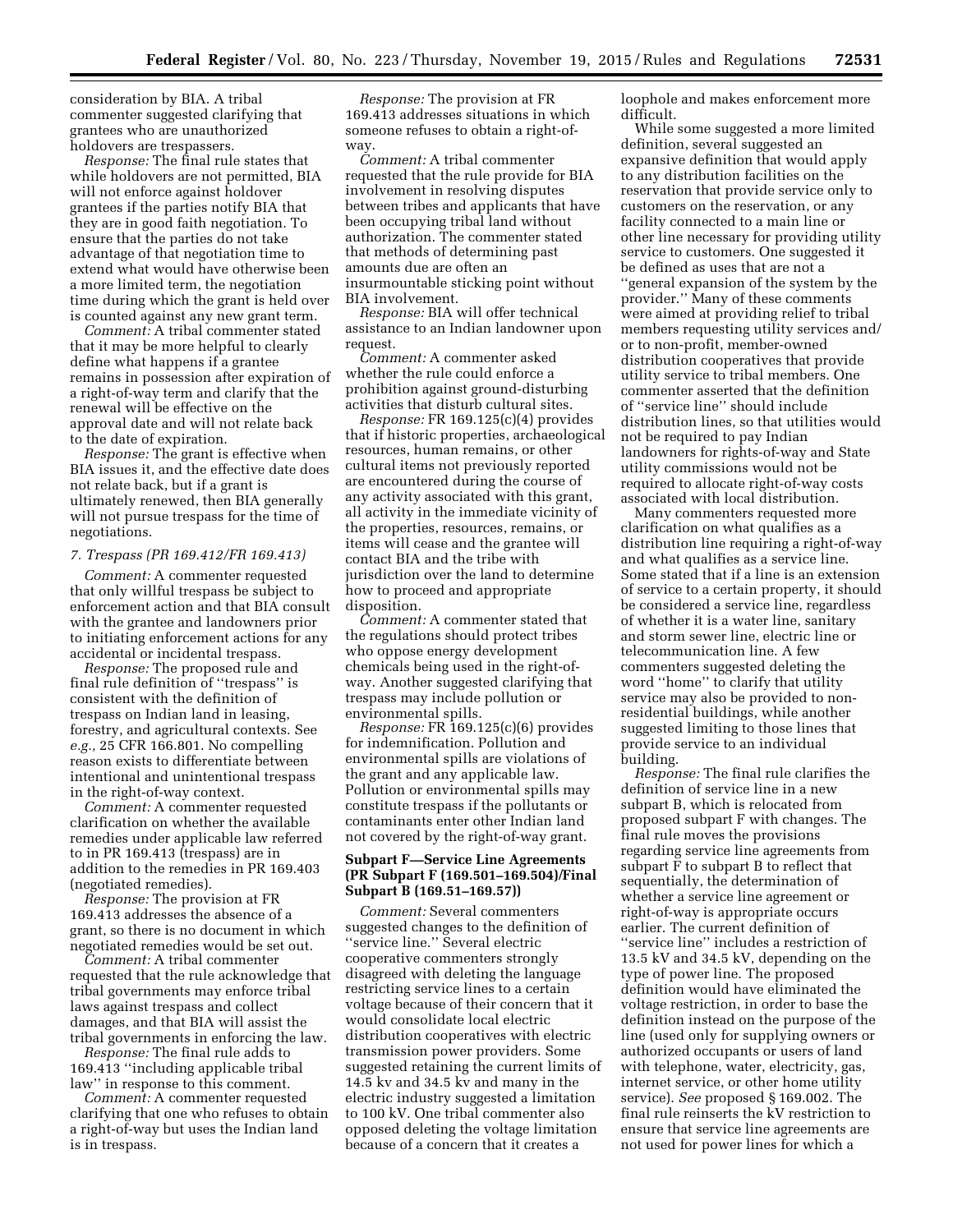right-of-way grant would be more appropriate. The expansive definitions suggested by commenters are not appropriate because excluding nearly all lines from the requirement for just compensation would undermine Congress's intent. The final rule adopts a narrow interpretation of ''service line'' to restrict ''service lines'' to those lines that directly provide utility service to a house, business, or other structure, rather than lines that are distribution lines, from which single service lines may branch off. Once a service line serves multiple structures, it exceeds its scope, and becomes a distribution line for the purposes of the right-of-way regulations. The final rule does not incorporate the suggested language about general expansion of the system, because each service line itself could be considered an expansion of the system. To provide relief to those in need of electric service and those providing electric service, the rule instead provides a new, streamlined separate process for non-profit electric cooperatives and tribal utilities. An extension of service to a certain property would be a service line as long as the extension of service is from a main line, transmission line, or distribution line to a single property. This is consistent with past practice and the 2006 BIA Right-of-Way Handbook.

*Comment:* Several tribal commenters stated that the rule should remove the requirement to record service line agreements with the LTRO because it imposes additional burdens, and instead require that they be filed with BIA. A tribal commenter stated that the recordation requirement is counterintuitive to the purpose of service line agreements, intended to be simple agreements between a single utility provider and an authorized occupant.

*Response:* The LTRO is the official title of record for Indian land and recording in the LTRO is necessary to provide notice of activities on the land. This is consistent with past practice and mirrors guidance provided in the 2006 Handbook.

*Comment:* Several electric cooperatives stated that prohibiting a service line from being extended from an existing service line, resulting in the need to obtain a new right-of-way, has on numerous occasions, created hardship for families who cannot construct a home nearby family members because they cannot bring power to the home without a new rightof-way.

*Response:* The final rule is consistent with the BIA Handbook. A service line can serve only one structure. A new

service line could be constructed branching from a right-of-way without requiring a new right-of-way if the new service line serves one structure. If more than one structure is served by a service line, then a right-of-way is required.

*Comment:* Several electric cooperatives stated that they should be exempt from provisions requiring consent for service lines.

*Response:* A service line agreement is executed by the owner(s) or authorized user(s) and the applicant; this is sufficient to show consent.

*Comment:* One commenter stated that service lines may serve an entire customer base, rather than just individuals.

*Response:* A customer base that is located in one building or structure may be served by a single service line, subject to the voltage limitations.

*Comment:* A commenter stated that requiring compensation for placement of service lines needed to provide utilities is not appropriate.

*Response:* The proposed and final rules do not require compensation but the owners or authorized users may negotiate for compensation as part of the service line agreement or agree that the service itself is compensation.

*Comment:* A commenter stated that service lines should expressly include rights-of-way among the authorized users, *e.g.,* a right-of-way for a pipeline requiring electric service for cathodic protection units through a simple electric distribution line. That line should not require a full right-of-way application.

*Response:* See the discussion on 'piggybacking," above.

*Comment:* A tribal commenter requested more specification on service line agreements and their allowable duration, how they must state the dimensions of the service line, whether sub-agreements are possible, what maintenance requirements are necessary, etc.

*Response:* The landowners (or authorized occupants or users) may negotiate these items in the service line agreement.

*Comment:* A commenter stated that the term ''applicant'' is misplaced because usually the tribe will request the agreement.

*Response:* The final rule replaces the term ''applicant'' with ''utility provider.''

*Comment:* A tribal commenter noted that many utility service lines have been constructed without agreements, and suggested the rule add language to require noncompliant utilities and other entities to enter into agreements with the tribal landowners.

*Response:* Unauthorized users or occupants of Indian land are encouraged to enter into agreements with landowners as they are otherwise subject to enforcement for trespass.

*Comment:* Several commenters stated that public utilities should be considered service lines because they are best able to provide affordable electrical and utility service to landowners under the service line agreement rather than the more onerous right-of-way procedures.

*Response:* The final rule allows utility cooperatives certain advantages (see above), but requires that they undergo the process for obtaining a right-of-way if they do not otherwise meet the definition of a ''service line.''

*Comment:* One tribal commenter requested clarification that a right-ofway is not required or allowed for service lines.

*Response:* The proposed and final rules clarify the requirements for service lines.

# **III. Procedural Requirements**

# *A. Regulatory Planning and Review (E.O. 12866 and 13563)*

Executive Order (E.O.) 12866 provides that the Office of Information and Regulatory Affairs (OIRA) at the Office of Management and Budget (OMB) will review all significant rules. OIRA has determined that this rule is significant because it may raise novel legal or policy issues arising out of legal mandates, the President's priorities, or the principles set forth in E.O. 12866.

E.O. 13563 reaffirms the principles of E.O. 12866 while calling for improvements in the nation's regulatory system to promote predictability, to reduce uncertainty, and to use the best, most innovative, and least burdensome tools for achieving regulatory ends. The E.O. directs agencies to consider regulatory approaches that reduce burdens and maintain flexibility and freedom of choice for the public where these approaches are relevant, feasible, and consistent with regulatory objectives. E.O. 13563 emphasizes further that regulations must be based on the best available science and that the rulemaking process must allow for public participation and an open exchange of ideas. We have developed this rule in a manner consistent with these requirements. This rule is also part of the Department's commitment under the Executive Order to reduce the number and burden of regulations and provide greater notice and clarity to the public.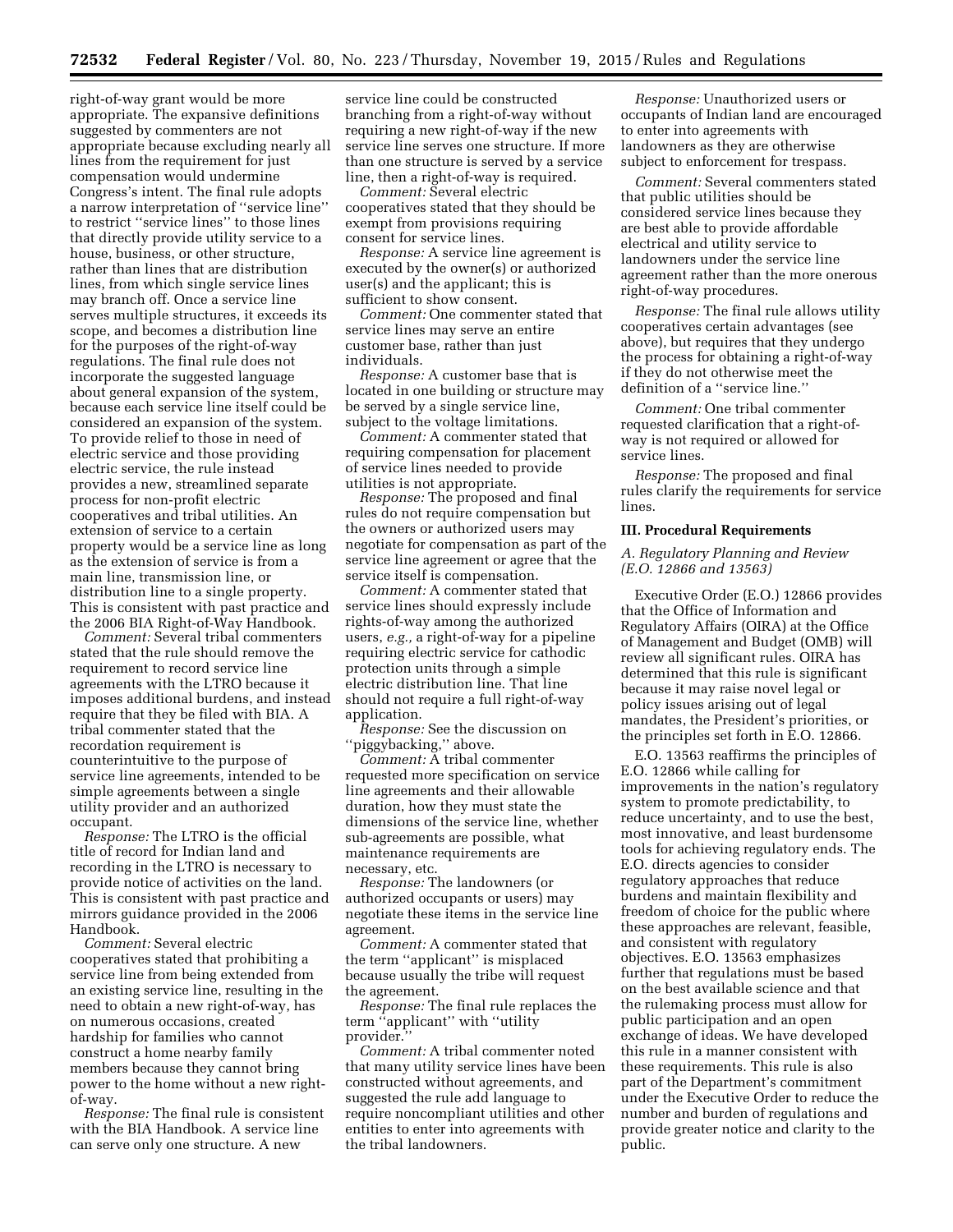# *B. Regulatory Flexibility Act*

The Department of the Interior certifies that this rule will not have a significant economic effect on a substantial number of small entities under the Regulatory Flexibility Act (5 U.S.C. 601 *et seq.*). There is no defined universe of small entities that may be affected by this rule because there are a myriad of reasons why an entity may seek a right-of-way over or across Indian land; however, we received comments on the proposed rule from the following entities, so we considered that some may qualify as small entities: State and local governments, electric cooperatives, gas and oil companies and associations, pipeline companies, power and water utilities, telecommunications companies and railroad companies. It is possible that some of these are small entities and that have or may seek a right-of-way over or across Indian land for a variety of purposes, but this rule does not impose any requirements in obtaining or complying with a right-of-way that would have a significant economic effect on those entities. This rule clarifies the processes and requirements for landowner consent and BIA approval and, to the extent the rule imposes requirements that were not explicitly required before, the rule allows the parties to negotiate otherwise in the grant. For example, many grants allow assignments without landowner consent or BIA approval. The final rule establishes, as a default, that consent and approval are required, but allows parties to agree otherwise and state otherwise in the right-of-way grant. (Additionally, the final rule includes a blanket exemption for assignments that are the result of a corporate merger, acquisition, or transfer by operation of law.) Further, the rule minimizes BIA interference with the market by providing that BIA will defer to tribes' negotiated compensation values, allowing more flexibility in allowing for non-monetary compensation, eliminating the need for BIA approval of surveys, and requiring only filing of service line agreements. The rule also relaxes requirements for utility cooperatives, some of which may qualify as small entities, to encourage them to develop Indian land; for example, by providing for waivers of compensation requirements and bonding requirements under certain conditions.

# *C. Small Business Regulatory Enforcement Fairness Act*

This rule is not a major rule under 5 U.S.C. 804(2), the Small Business Regulatory Enforcement Fairness Act. It

will not result in the expenditure by State, local, or tribal governments, in the aggregate, or by the private sector of \$100 million or more in any one year. The rule's requirements will not result in a major increase in costs or prices for consumers, individual industries, Federal, State, or local government agencies, or geographic regions. Nor will this rule have significant adverse effects on competition, employment, investment, productivity, innovation, or the ability of the U.S.-based enterprises to compete with foreign-based enterprises because the rule is limited to rights-of-way on Indian land.

# *D. Unfunded Mandates Reform Act*

This rule does not impose an unfunded mandate on State, local, or tribal governments or the private sector of more than \$100 million per year. The rule does not have a significant or unique effect on State, local, or tribal governments or the private sector. A statement containing the information required by the Unfunded Mandates Reform Act (2 U.S.C. 1531 *et seq.*) is not required.

## *E. Takings (E.O. 12630)*

Under the criteria in Executive Order 12630, this rule does not affect individual property rights protected by the Fifth Amendment nor does it involves a compensable ''taking.'' A takings implication assessment is therefore not required.

# *F. Federalism (E.O. 13132)*

Under the criteria in Executive Order 13132, this rule has no substantial direct effect on the States, on the relationship between the national government and the States, or on the distribution of power and responsibilities among the various levels of government. This rule only concerns BIA's grant of rights-ofway on Indian land.

# *G. Civil Justice Reform (E.O. 12988)*

This rule complies with the requirements of Executive Order 12988. Specifically, this rule has been reviewed to eliminate errors and ambiguity and written to minimize litigation; and is written in clear language and contains clear legal standards.

# *H. Consultation With Indian Tribes (E.O. 13175)*

In accordance with the President's memorandum of April 29, 1994, ''Government-to-Government Relations with Native American Tribal Governments,'' Executive Order 13175 (59 FR 22951, November 6, 2000), and 512 DM 2, we have evaluated the potential effects on federally recognized

Indian tribes and Indian trust assets. During the public comment period on the proposed rule from June to November 2014, we held several consultation sessions with federally recognized Indian tribes and received written input from 70 tribes. We have considered and addressed this tribal input in development of the final rule.

## *I. Paperwork Reduction Act*

The Paperwork Reduction Act (PRA), 44 U.S.C. 3501 *et seq.,* prohibits a Federal agency from conducting or sponsoring a collection of information that requires OMB approval, unless such approval has been obtained and the collection request displays a currently valid OMB control number. Nor is any person required to respond to an information collection request that has not complied with the PRA. In accordance with 44 U.S.C. 3507(d), BIA submitted the information collection and recordkeeping requirements of the proposed rule to OMB for review and approval and provided the public with the opportunity to submit comments on the information collection. BIA received no comments addressing the information collection requirements and made no revisions to those provisions in the final rule, but did add a new information collection requirement (filing past assignments) in response to comments. OMB has reviewed and approved the information collections in the final rule, which are described below.

*OMB Control Number:* 1076–0181. *Title:* 25 CFR 169, Rights-of-Way on Indian Land.

*Brief Description of Collection:* This information collection requires applicants for, and recipients of, rightof-way grants to cross Indian land to submit information to the Bureau of Indian Affairs.

*Type of Review:* Existing collection in use without OMB control number.

*Respondents:* Individuals and entities. *Number of Respondents:* 1,550 on average (each year).

*Number of Annual Responses (On Average):* 2,200 (for applications); 50 (for responses to notices of violation); 50 (for responses to trespass notices of violations); 1,000 (for filing service line agreements); and 1,000 (for filing past assignments).

*Frequency of Response:* On occasion. *Estimated Time per Response:* 1 hour (for applications); 0.5 hours (for responses to notices of violation); 0.5 hours (for responses to trespass notices of violations); 0.25 hours (for filing service line agreements); and 0.25 hours (for filing past assignments).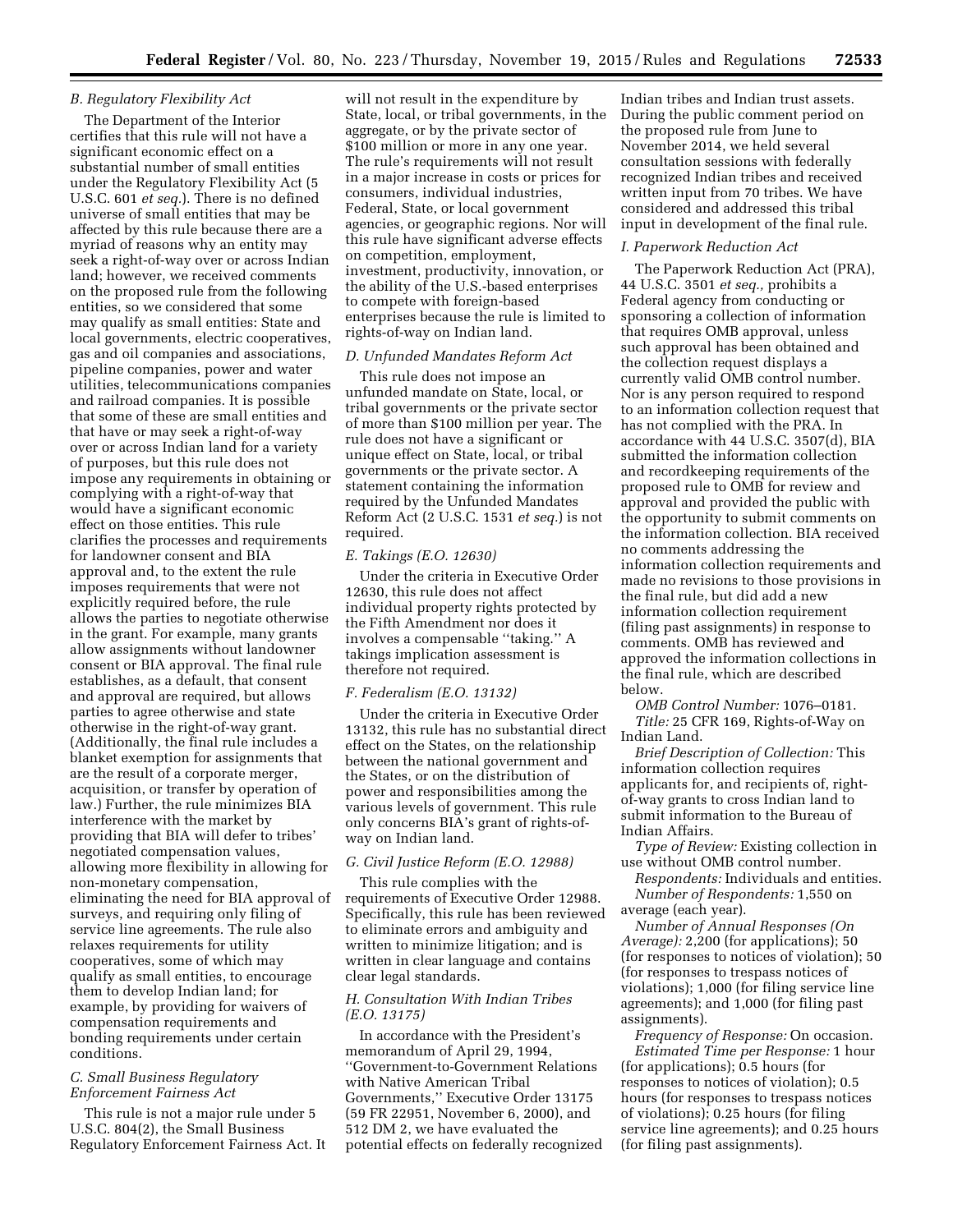*Estimated Total Annual Hour Burden:*  169.13 May decisions under this part be 2,750 hours.

*Estimated Total Non-Hour Cost:*  \$2,200,000.

#### *J. National Environmental Policy Act*

This rule does not constitute a major Federal action significantly affecting the quality of the human environment because these are ''regulations . . . whose environmental effects are too broad, speculative, or conjectural to lend themselves to meaningful analysis and will later be subject to the NEPA process, either collectively or case-bycase.'' 43 CFR 46.210(j). No extraordinary circumstances exist that would require greater NEPA review. This rule does not require BIA approval of any new types of major Federal actions, nor does it eliminate BIA approval of any types of major Federal actions.

# *K. Effects on the Energy Supply (E.O. 13211)*

This rule is not a significant energy action under the definition in Executive Order 13211. A Statement of Energy Effects is not required.

#### **List of Subjects in 25 CFR Part 169**

Indians-lands, Reporting and recordkeeping requirements, Rights-ofway.

■ For the reasons stated in the preamble, the Department of the Interior, Bureau of Indian Affairs, revises 25 CFR part 169 to read as follows:

# **PART 169—RIGHTS-OF-WAY OVER INDIAN LAND**

#### **Subpart A—Purpose, Definitions, General Provisions**

Sec.

- 169.1 What is the purpose of this part?
- 169.2 What terms do  $\overline{I}$  need to know?<br>169.3 To what land does this part appr
- To what land does this part apply?
- 169.4 When do I need a right-of-way to authorize possession over or across Indian land?
- 169.5 What types of rights-of-way does this part cover?
- 169.6 What statutory authority will BIA use to act on requests for rights-of-way under this part?
- 169.7 Does this part apply to right-of-way grants submitted for approval before December 21, 2015?
- 169.8 May tribes administer this part on BIA's behalf?
- 169.9 What laws apply to rights-of-way approved under this part?
- 169.10 What is the effect of a right-of-way on a tribe's jurisdiction over the underlying parcel?
- 169.11 What taxes apply to rights-of-way approved under this part?
- 169.12 How does BIA provide notice to the parties to a right-of-way?
- appealed?
- 169.14 How does the Paperwork Reduction Act affect this part?

# **Subpart B—Service Line Agreements**

- 169.51 Is a right-of-way required for service lines?
- 169.52 What is a service line agreement?<br>169.53 What should a service line
- What should a service line agreement address?
- 169.54 What are the consent requirements for service line agreements?
- 169.55 Is a valuation required for service line agreements?
- 169.56 Must I file service line agreements with the BIA?

# **Subpart C—Obtaining a Right-of-Way**

#### **Application**

- 169.101 How do I obtain a right-of-way across tribal or individually owned Indian land or BIA land?
- 169.102 What must an application for a right-of-way include?
- 169.103 What bonds, insurance, or other security must accompany the application?
- 169.104 What is the release process for a bond or alternate form of security?
- 169.105 What requirements for due diligence must a right-of-way grant include?

#### **Consent Requirements**

- 169.106 How does an applicant identify and contact individual Indian landowners to negotiate a right-of-way?
- 169.107 Must I obtain tribal or individual Indian landowner consent for a right-ofway across Indian land?
- 169.108 Who is authorized to consent to a right-of-way?
- 169.109 Whose consent do I need for a right-of-way when there is a life estate on the tract?

#### **Compensation Requirements**

- 169.110 How much monetary compensation must be paid for a rightof-way over or across tribal land?
- 169.111 Must a right-of-way grant for tribal land provide for compensation reviews or adjustments?
- 169.112 How much monetary compensation must be paid for a rightof-way over or across individually owned Indian land?
- 169.113 Must a right-of-way grant for individually owned Indian land provide for compensation reviews or adjustments?
- 169.114 How will BIA determine fair market value for a right-of-way?
- 169.115 When are monetary compensation payments due under a right-of-way?
- 169.116 Must a right-of-way specify who receives monetary compensation payments?
- 169.117 What form of monetary compensation is acceptable under a right-of-way?
- 169.118 May the right-of-way provide for non-monetary or varying types of compensation?
- 169.119 Will BIA notify a grantee when a payment is due for a right-of-way?
- 169.120 What other types of payments are required for a right-of-way?
- 169.121 How will compensation be distributed among the life tenants and owners of the remainder interests?
- 169.122 Who does the grantee pay if there is a life estate on the tract?

# **Grants of Rights-of-Way**

- 169.123 What is the process for BIA to grant a right-of-way?
- 169.124 How will BIA determine whether to grant a right-of-way?
- 169.125 What will the grant of right-of-way contain?
- 169.126 May a right-of-way contain a preference consistent with tribal law for employment of tribal members?
- 169.127 Is a new right-of-way grant required for a new use within or overlapping an existing right-of-way?
- 169.128 When will BIA grant a right-ofway for a new use within or overlapping an existing right-of-way?
- 169.129 What is required if the location described in the original application and grant differs from the construction location?
- 169.130 Must a right-of-way grant address ownership of permanent improvements?

# **Subpart D—Duration, Renewals, Amendments, Assignments, Mortgages**

#### **Duration & Renewals**

- 169.201 How long may the duration of a right-of-way grant be?
- 169.202 Under what circumstances will a grant of right-of-way be renewed?
- 169.203 May a right-of-way be renewed multiple times?

#### **Amendments**

- 169.204 May a grantee amend a right-ofway?
- 169.205 What is the approval process for an amendment of a right-of-way?
- 169.206 How will BIA decide whether to approve an amendment of a right-ofway?

#### **Assignments**

- 169.207 May a grantee assign a right-ofway?
- 169.208 What is the approval process for an assignment of a right-of-way?
- 169.209 How will BIA decide whether to approve an assignment of a right-of-way?

#### **Mortgages**

- 169.210 May a grantee mortgage a right-ofway?
- 169.211 What is the approval process for a mortgage of a right-of-way?
- 169.212 How will BIA decide whether to approve a mortgage of a right-of-way?

# **Subpart E—Effectiveness**

- 169.301 When will a right-of-way document be effective?
- 169.302 Must a right-of-way be recorded? 169.303 What happens if BIA denies a
- right-of-way document? 169.304 What happens if BIA does not
- meet a deadline for issuing a decision on a right-of-way document?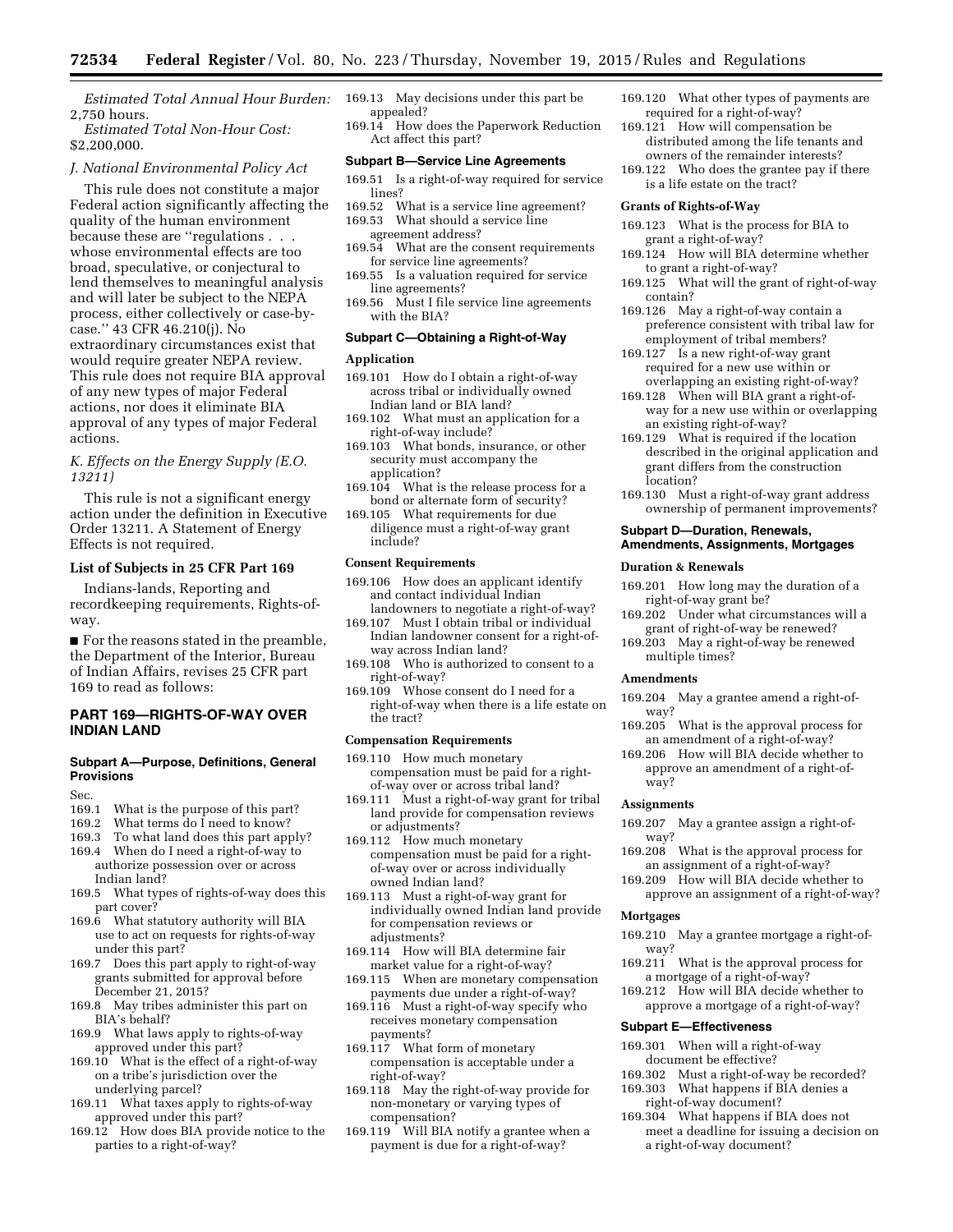169.305 Will BIA require an appeal bond for an appeal of a decision on a right-ofway document?

#### **Subpart F—Compliance and Enforcement**

- 169.401 What is the purpose and scope of this subpart?
- 169.402 Who may investigate compliance with a right-of-way?
- 169.403 May a right-of-way provide for negotiated remedies?
- 169.404 What will BIA do about a violation of a right-of-way grant?
- 169.405 What will BIA do if the grantee does not cure a violation of a right-ofway grant on time?
- 169.406 Will late payment charges, penalties, or special fees apply to delinquent payments due under a rightof-way grant?
- 169.407 How will payment rights relating to a right-of-way grant be allocated?
- 169.408 What is the process for cancelling a right-of-way for non-use or abandonment?
- 169.409 When will a cancellation of a right-of-way grant be effective?
- 169.410 What will BIA do if a grantee remains in possession after a right-ofway expires or is terminated or cancelled?
- 169.411 Will BIA appeal bond regulations apply to cancellation decisions involving right-of-way grants?
- 169.412 When will BIA issue a decision on an appeal from a right-of-way decision?
- 169.413 What if an individual or entity takes possession of or uses Indian land or BIA land without a right-of-way or other proper authorization?
- 169.414 May BIA take emergency action if Indian land is threatened?
- 169.415 How will BIA conduct compliance and enforcement when there is a life estate on the tract?

**Authority:** 5 U.S.C. 301; 25 U.S.C. 323– 328; 25 U.S.C. 2201 *et seq.* 

# **Subpart A—Purpose, Definitions, General Provisions**

# **§ 169.1 What is the purpose of this part?**

(a) This part is intended to streamline the procedures and conditions under which BIA will consider a request to approve (*i.e.,* grant) rights-of-way over and across tribal lands, individually owned Indian lands, and BIA lands, by providing for the use of the broad authority under 25 U.S.C. 323–328, rather than the limited authorities under other statutes. This part is also intended to support tribal self-determination and self-governance by acknowledging and incorporating tribal law and policies in processing a request for a right-of-way across tribal lands and defer to the maximum extent possible to Indian landowner decisions regarding their Indian land.

(b) This part specifies:

(1) Conditions and authorities under which we will consider a request to

approve rights-of-way over or across Indian land;

(2) How to obtain a right-of-way;

(3) Terms and conditions required in rights-of-way;

- (4) How we administer and enforce rights-of-ways;
- (5) How to renew, amend, assign, and mortgage rights-of-way; and

(6) Whether rights-of-way are required for service line agreements.

(c) This part does not cover rights-ofway over or across tribal lands within a reservation for the purpose of Federal Power Act projects, such as constructing, operating, or maintaining dams, water conduits, reservoirs, powerhouses, transmission lines, or other works which must constitute a part of any project for which a license is required by the Federal Power Act.

(1) The Federal Power Act provides that any license that must be issued to use tribal lands within a reservation must be subject to and contain such conditions as the Secretary deems necessary for the adequate protection and utilization of such lands (16 U.S.C. 797(e)).

(2) In the case of tribal lands belonging to a tribe organized under the Indian Reorganization Act of 1934 (25 U.S.C. 476), the Federal Power Act requires that annual charges for the use of such tribal lands under any license issued by the Federal Energy Regulatory Commission must be subject to the approval of the tribe  $(16 \text{ U.S.C. } 803 \text{ (e)}).$ 

(d) This part does not apply to grants of rights-of-way on tribal land under a special act of Congress specifically authorizing rights-of-way on tribal land without our approval.

#### **§ 169.2 What terms do I need to know?**

The following terms apply to this part:

*Abandonment* means the grantee has affirmatively relinquished a right-of-way (as opposed to relinquishing through non-use) either by notifying the BIA of the abandonment or by performing an act indicating an intent to give up and never regain possession of the right-ofway.

*Assignment* means an agreement between a grantee and an assignee, whereby the assignee acquires all or part of the grantee's rights, and assumes all of the grantee's obligations under a grant.

*Avigation hazard easement* means the right, acquired by government through purchase or condemnation from the owner of land adjacent to an airport, to the use of the air space above a specific height for the flight of aircraft.

*BIA* means the Secretary of the Interior or the Bureau of Indian Affairs within the Department of the Interior and any tribe acting on behalf of the Secretary or BIA under § 169.008.

*BIA land* means any tract, or interest therein, in which the surface estate is owned and administered by the BIA, not including Indian land.

*Cancellation* means BIA action to end a right-of-way grant.

*Compensation* means something bargained for that is fair and reasonable under the circumstances of the agreement.

*Consent* means written authorization by an Indian landowner to a specified action.

*Easement* means an interest, consisting of the right to use or control, for a specific limited purpose, land owned by another person, or an area above or below it, while title remains vested in the landowner.

*Encumbered account* means a trust account where some portion of the proceeds are obligated to another party.

*Fair market value* means the amount of compensation that a right-of-way would most probably command in an open and competitive market.

*Fractional interest* means an undivided interest in Indian land owned as tenancy in common by individual Indian or tribal landowners and/or fee owners.

*Grant* means the formal transfer of a right-of-way interest by the Secretary's approval or the document evidencing the formal transfer, including any changes made by a right-of-way document.

*Grantee* means a person or entity to whom the Secretary grants a right-ofway or to whom the right-of-way has been assigned once the assignment is effective.

*Immediate family* means, in the absence of a definition under applicable tribal law, a spouse, brother, sister, aunt, uncle, niece, nephew, first cousin, lineal ancestor, lineal descendant, or member of the household.

*Indian* means:

(1) Any person who is a member of any Indian tribe, is eligible to become a member of any Indian tribe, or is an owner as of October 27, 2004, of a trust or restricted interest in land;

(2) Any person meeting the definition of Indian under the Indian Reorganization Act (25 U.S.C. 479) and the regulations promulgated thereunder; and

(3) With respect to the inheritance and ownership of trust or restricted land in the State of California under 25 U.S.C. 2206, any person described in paragraph (1) or (2) of this definition or any person who owns a trust or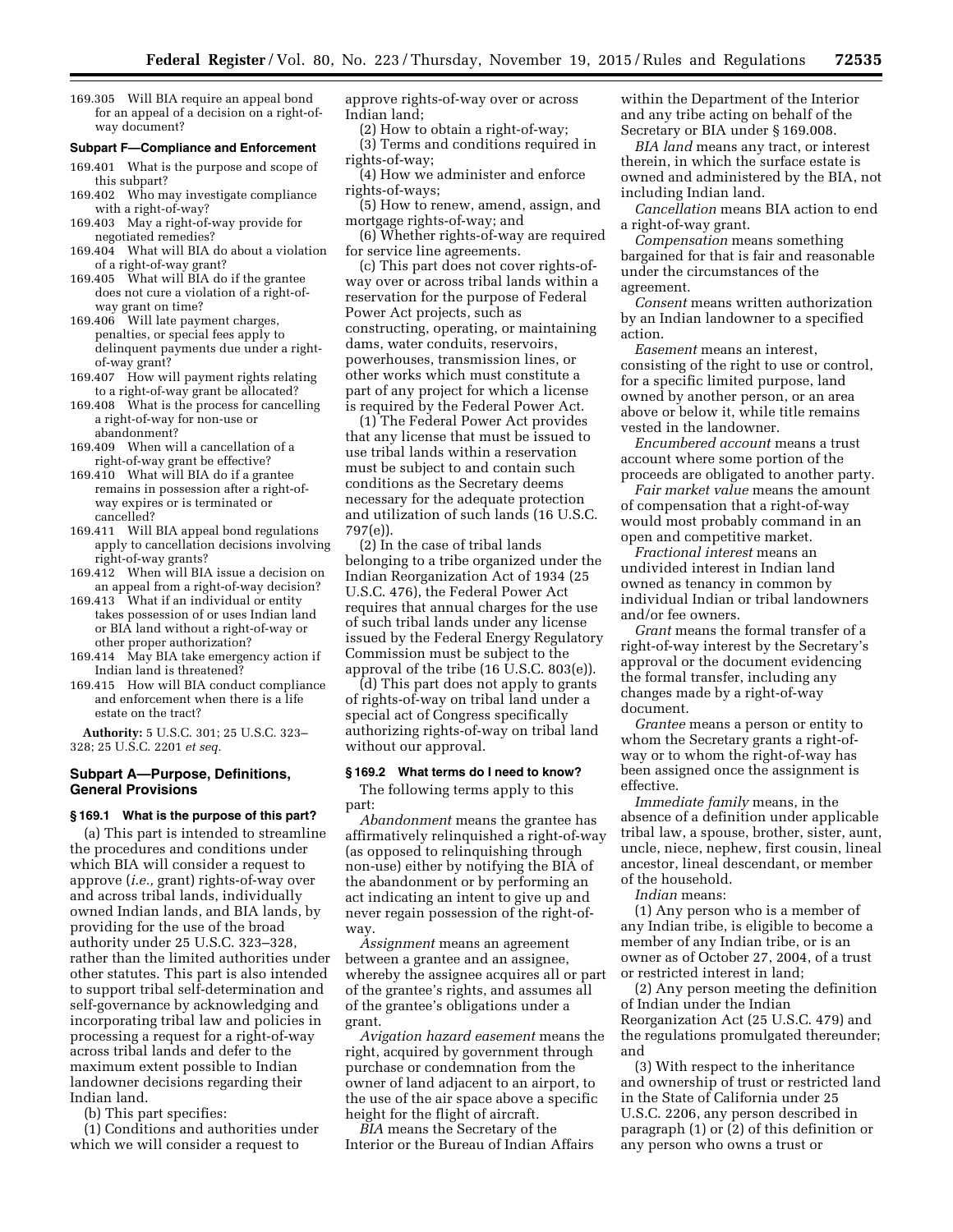restricted interest in a parcel of such land in that State.

*Indian land* means individually owned Indian land and/or tribal land.

*Indian landowner* means a tribe or individual Indian who owns an interest in Indian land.

*Indian tribe* or *tribe* means an Indian tribe under section 102 of the Federally Recognized Indian Tribe List Act of 1994 (25 U.S.C. 479a).

*Individually owned Indian land*  means any tract in which the surface estate, or an undivided interest in the surface estate, is owned by one or more individual Indians in trust or restricted status.

*In-kind compensation* means payment is in goods or services rather than money.

*Life estate* means an interest in property held only for the duration of a designated person(s)' life. A life estate may be created by a conveyance document or by operation of law.

*LTRO* means the Land Titles and Records Office of BIA.

*Map of definite location* means a survey plat signed by a professional surveyor or engineer showing the location, size, and extent of the right-ofway and other related parcels, with respect to each affected parcel of individually owned land, tribal land, or BIA land and with reference to the public surveys under 25 U.S.C. 176, 43 U.S.C. 2 and 1764, and showing existing facilities adjacent to the proposed project.

*Permanent improvement* means pipelines, roads, structures, and other infrastructure attached to the land subject to the right-of-way.

*Right-of-way* means an easement or a legal right to go over or across tribal land, individually owned Indian land, or BIA land for a specific purpose, including but not limited to building and operating a line or road. This term may also refer to the land subject to the grant of right-of-way; however, in all cases, title to the land remains vested in the landowner. This term does not include service lines.

*Right-of-way document* means a rightof-way grant, renewal, amendment, assignment, or mortgage of a right-ofway.

*Secretary* means the Secretary of the Interior or an authorized representative. *Termination* means action by Indian

landowners to end a right-of-way.

*Trespass* means any unauthorized occupancy, use of, or action on tribal or individually owned Indian land or BIA land.

*Tribal authorization* means a duly adopted tribal resolution, tribal ordinance, or other appropriate tribal document authorizing the specified action.

*Tribal land* means any tract in which the surface estate, or an undivided interest in the surface estate, is owned by one or more tribes in trust or restricted status. The term also includes the surface estate of lands held in trust for a tribe but reserved for BIA administrative purposes and includes the surface estate of lands held in trust for an Indian corporation chartered under section 17 of the Indian Reorganization Act of 1934 (25 U.S.C. 477).

*Tribal utility* means a utility owned by one or more tribes that is established for the purpose of providing utility service, and that is certified by the tribe to meet the following requirements:

(1) The combined Indian tribe ownership constitutes not less than 51 percent of the utility;

(2) The Indian tribes, together, receive at least a majority of the earnings; and

(3) The management and daily business operations of the utility are controlled by one or more representatives of the tribe.

*Trust account* means a tribal account or Individual Indian Money (IIM) account for trust funds maintained by the Secretary.

*Trust or restricted status* means: (1) That the United States holds title to the tract or interest in trust for the

benefit of one or more tribes and/or individual Indians; or

(2) That one or more tribes and/or individual Indians holds title to the tract or interest, but can alienate or encumber it only with the approval of the United States because of limitations in the conveyance instrument under Federal law or limitations in Federal law.

*Uniform Standards of Professional Appraisal Practice (USPAP)* means the standards promulgated by the Appraisal Standards Board of the Appraisal Foundation to establish requirements and procedures for professional real property appraisal practice.

*Us/we/our* means the BIA.

*Utility cooperative* means a cooperative that provides public utilities to its members and either reinvests profits for infrastructure or distributes profits to members of the cooperative.

#### **§ 169.3 To what land does this part apply?**

(a) This part applies to Indian land and BIA land.

(b) We will not take any action on a right-of-way across fee land or collect compensation on behalf of fee interest owners. We will not condition our grant of a right-of-way across Indian land or BIA land on the applicant having obtained a right-of-way from the owners of any fee interests. The applicant will be responsible for negotiating directly with and making any payments directly to the owners of any fee interests that may exist in the property on which the right-of-way is granted.

(c) We will not include the fee interests in a tract in calculating the applicable percentage of interests required for consent to a right-of-way.

#### **§ 169.4 When do I need a right-of-way to authorize possession over or across Indian land?**

(a) You need an approved right-ofway under this part before crossing Indian land if you meet one of the criteria in the following table:

| If you are $\ldots$                                                                                                                                                        | then you must obtain a right-of-way under this part                                                                                                                                                                                                                                                                                                                                           |
|----------------------------------------------------------------------------------------------------------------------------------------------------------------------------|-----------------------------------------------------------------------------------------------------------------------------------------------------------------------------------------------------------------------------------------------------------------------------------------------------------------------------------------------------------------------------------------------|
| (1) A person or legal entity (including a Federal, State, or local govern-<br>mental entity) who is not an owner of the Indian land.                                       | from us, with the consent of the owners of the majority interest in the<br>land, and the tribe for tribal land, before crossing the land or any<br>portion thereof.                                                                                                                                                                                                                           |
| (2) An individual Indian landowner who owns a fractional interest in the<br>land (even if the individual Indian landowner owns a majority of the<br>fractional interests). | from us, with the consent of the owners of other trust and restricted in-<br>terests in the land, totaling at least a majority interest in the tract,<br>and with the consent of the tribe for tribal land. You do not need to<br>obtain a right-of-way from us if all of the owners (including the tribe,<br>for tribal land) have given you permission to cross without a right-of-<br>way. |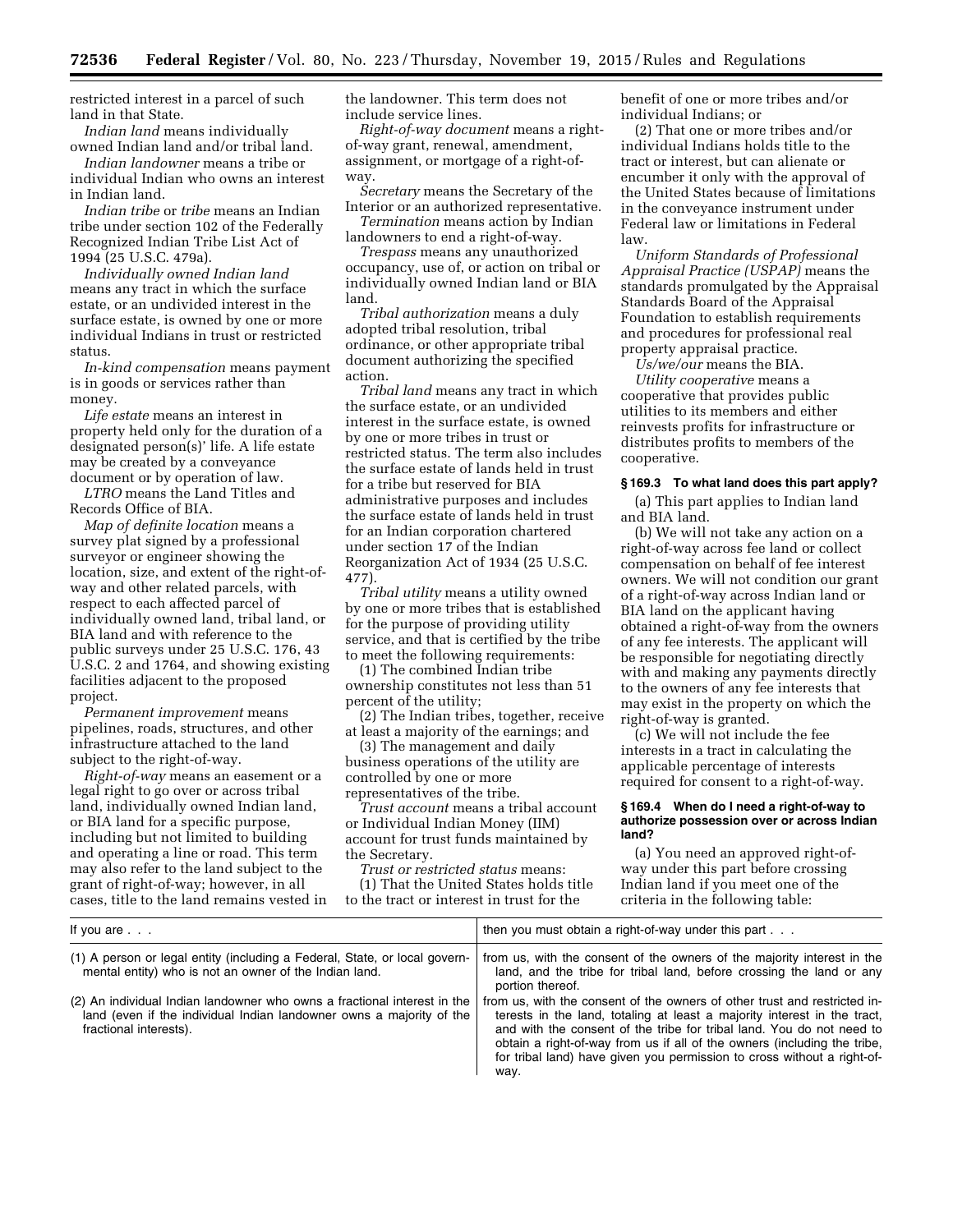| If you are $\ldots$                                                                                                                                                                                                                                                                                          | then you must obtain a right-of-way under this part                                                                                                                                                                                               |
|--------------------------------------------------------------------------------------------------------------------------------------------------------------------------------------------------------------------------------------------------------------------------------------------------------------|---------------------------------------------------------------------------------------------------------------------------------------------------------------------------------------------------------------------------------------------------|
| (3) An Indian tribe, agency or instrumentality of the tribe, or an inde-<br>pendent legal entity wholly owned and operated by the tribe who<br>owns only a fractional interest in the land (even if the tribe, agency,<br>instrumentality or legal entity owns a majority of the fractional inter-<br>ests). | from us, with the consent of the owners of other trust and restricted in-<br>terests in the land, totaling at least a majority interest in the tract, un-<br>less all of the owners have given you permission to cross without a<br>right-of-way. |

(b) You do not need a right-of-way to cross Indian land if:

(i) A lease under 25 CFR part 162, 211, 212, or 225 or permit under 25 CFR part 166;

(1) You are an Indian landowner who owns 100 percent of the trust or restricted interests in the land; or

(2) You are authorized by:

(ii) A tribal land assignment or similar instrument authorizing use of the tribal land without Secretarial approval; or

(iii) Other, tribe-specific authority authorizing use of the tribal land without Secretarial approval; or

(iv) Another land use agreement not subject to this part (*e.g.,* under 25 CFR part 84); or

(3) You meet any of the criteria in the following table:

| You do not need a right-of-way if you are                                                                                                                                                                            | but the following conditions apply                                                                                                                                                                                                                           |
|----------------------------------------------------------------------------------------------------------------------------------------------------------------------------------------------------------------------|--------------------------------------------------------------------------------------------------------------------------------------------------------------------------------------------------------------------------------------------------------------|
| (i) A parent or guardian of a minor child who owns 100 percent of the<br>trust or restricted interests in the land.                                                                                                  | We may require you to provide evidence of a direct benefit to the<br>minor child and when the child is no longer a minor, you must obtain<br>a right-of-way to authorize continued possession.                                                               |
| (ii) Authorized by a service line agreement to cross the land<br>(iii) An independent legal entity wholly owned and operated by the tribe<br>that owns 100 percent of the trust or restricted interests in the land. | You must file the agreement with us under §169.56.<br>The tribal governing body must pass a tribal authorization authorizing<br>access without BIA approval and including a legal description, and<br>you must submit both documents to BIA for our records. |
|                                                                                                                                                                                                                      | You must comply with the requirements of the applicable law.                                                                                                                                                                                                 |

# **§ 169.5 What types of rights-of-way does this part cover?**

(a) This part covers rights-of-way over and across Indian or BIA land, for uses including but not limited to the following:

(1) Railroads;

(2) Public roads and highways;

(3) Access roads;

(4) Service roads and trails, even where they are appurtenant to any other right-of-way purpose;

(5) Public and community water lines (including pumping stations and appurtenant facilities);

(6) Public sanitary and storm sewer lines (including sewage disposal and treatment plant lines);

(7) Water control and use projects (including but not limited to, flowage easements, irrigation ditches and canals, and water treatment plant lines);

(8) Oil and gas pipelines (including pump stations, meter stations, and other appurtenant facilities);

(9) Electric transmission and distribution systems (including lines, poles, towers, telecommunication, protection, measurement and data acquisition equipment, other items necessary to operate and maintain the system, and appurtenant facilities);

(10) Telecommunications, broadband, fiber optic lines;

(11) Avigation hazard easements;

(12) Conservation easements not covered by 25 CFR part 84, Encumbrances of Tribal Land—Contract Approvals, or 25 CFR part 162, Leases and Permits; or

(13) Any other new use for which a right-of-way is appropriate but which is unforeseeable as of the effective date of these regulations.

(b) Each of the uses listed above includes the right to access the right-ofway to manage vegetation, inspect, maintain and repair equipment, and conduct other activities that are necessary to maintain the right-of-way use.

#### **§ 169.6 What statutory authority will BIA use to act on requests for rights-of-way under this part?**

BIA will act on requests for rights-ofway using the authority in 25 U.S.C. 323–328, and relying on supplementary authority such as 25 U.S.C. 2218, where appropriate.

#### **§ 169.7 Does this part apply to right-of-way grants submitted for approval before December 21, 2015?**

(a) If your right-of-way grant is issued on or after December 21, 2015, this part applies.

(b) If we granted your right-of-way before December 21, 2015, the procedural provisions of this part apply except that if the procedural provisions of this part conflict with the explicit provisions of the right-of-way grant or statute authorizing the right-of-way document, then the provisions of the right-of-way grant or authorizing statute apply instead. Non-procedural provisions of this part do not apply.

(c) If you submitted an application for a right-of-way but we did not grant the

right-of-way before December 21, 2015, then:

(1) You may choose to withdraw the document and resubmit after December 21, 2015, in which case this part will apply to that document; or

(2) You may choose to proceed without withdrawing, in which case:

(i) We will review the application under the regulations in effect at the time of your submission; and

(ii) Once we grant the right-of-way, the procedural provisions of this part apply except that if the procedural provisions of this part conflict with the explicit provisions of the right-of-way grant or statute authorizing the right-ofway document, then the provisions of the right-of-way grant or authorizing statute apply instead. Non-procedural provisions of this part do not apply.

(d) For any assignments completed before December 21, 2015, the current assignee must, by April 18, 2016, provide BIA with documentation of any past assignments or notify BIA that it needs an extension and explain the reason for the extension.

(e) To the maximum extent possible, BIA will interpret any ambiguous language in the right-of-way document or statute to be consistent with these regulations.

# **§ 169.8 May tribes administer this part on BIA's behalf?**

A tribe or tribal organization may contract or compact under the Indian Self-Determination and Education Assistance Act (25 U.S.C. 450f *et seq.*)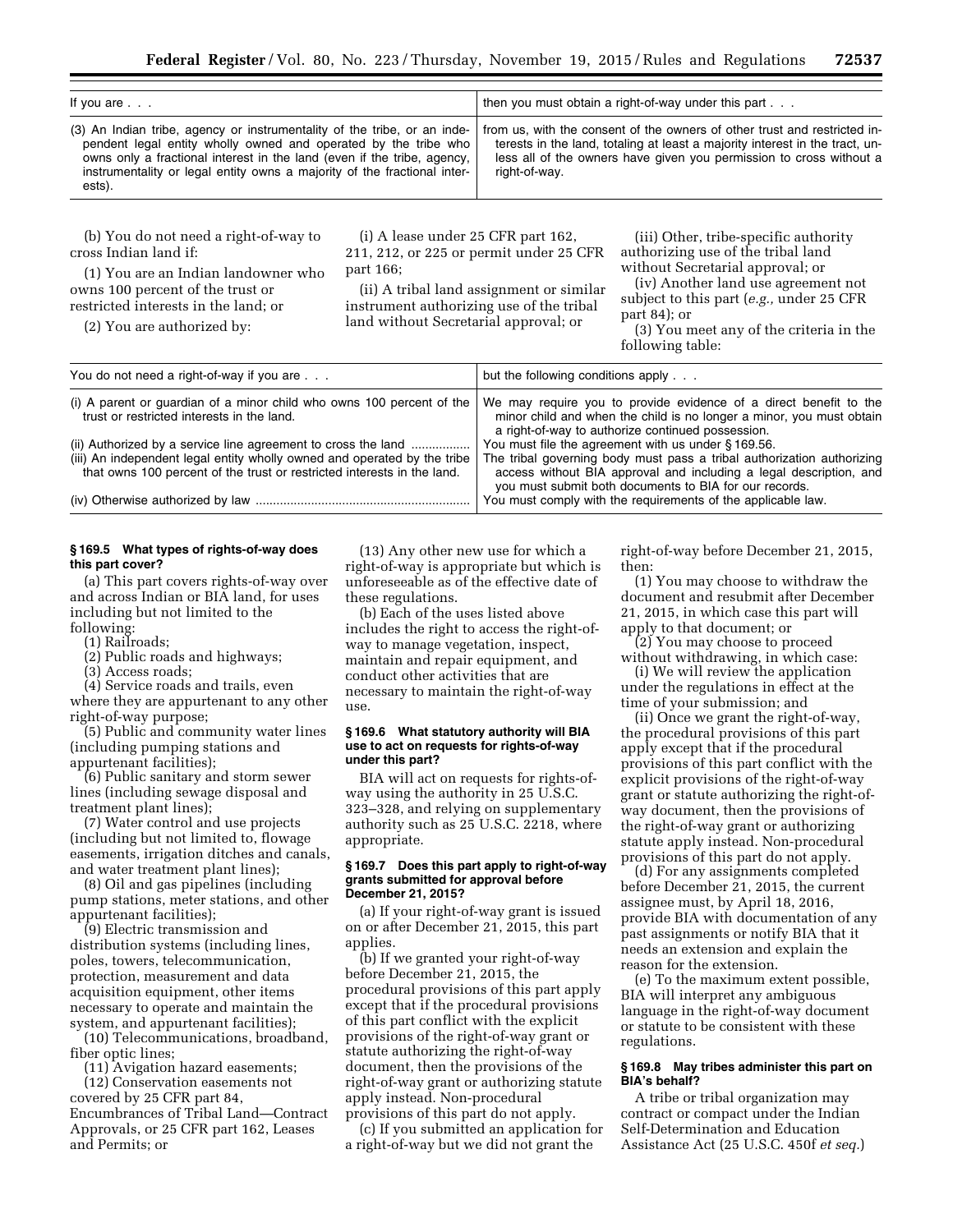to administer on BIA's behalf any portion of this part that is not a grant, approval, or disapproval of a right-ofway document, waiver of a requirement for right-of-way grant or approval (including but not limited to waivers of fair market value and valuation), cancellation of a right-of-way, or an appeal. Applicants may inquire at either the BIA office or the tribal office to determine whether the tribe has compacted or contracted to administer realty functions.

# **§ 169.9 What laws apply to rights-of-way approved under this part?**

In addition to the regulations in this part, rights-of-way approved under this part:

(a) Are subject to all applicable Federal laws;

(b) Are subject to tribal law; except to the extent that those tribal laws are inconsistent with applicable Federal law; and

(c) Are generally not subject to State law or the law of a political subdivision thereof.

# **§ 169.10 What is the effect of a right-ofway on a tribe's jurisdiction over the underlying parcel?**

A right-of-way is a non-possessory interest in land, and title does not pass to the grantee. The Secretary's grant of a right-of-way will clarify that it does not diminish to any extent:

(a) The Indian tribe's jurisdiction over the land subject to, and any person or activity within, the right-of-way;

(b) The power of the Indian tribe to tax the land, any improvements on the land, or any person or activity within, the right-of-way;

(c) The Indian tribe's authority to enforce tribal law of general or particular application on the land subject to and within the right-of-way, as if there were no grant of right-of-way;

(d) The Indian tribe's inherent sovereign power to exercise civil jurisdiction over non-members on Indian land; or

(e) The character of the land subject to the right-of-way as Indian country under 18 U.S.C. 1151.

# **§ 169.11 What taxes apply to rights-of-way approved under this part?**

(a) Subject only to applicable Federal law:

(1) Permanent improvements in a right-of-way, without regard to ownership of those improvements, are not subject to any fee, tax, assessment, levy, or other charge imposed by any State or political subdivision of a State;

(2) Activities under a right-of-way grant are not subject to any fee, tax, assessment, levy, or other charge (*e.g.,* 

business use, privilege, public utility, excise, gross revenue taxes) imposed by any State or political subdivision of a State; and

(3) The right-of-way interest is not subject to any fee, tax, assessment, levy, or other charge imposed by any State or political subdivision of a State.

(b) Improvements, activities, and right-of-way interests may be subject to taxation by the Indian tribe with jurisdiction.

# **§ 169.12 How does BIA provide notice to the parties to a right-of-way?**

When this part requires BIA to notify the parties of our intent to grant a rightof-way under § 169.107(b) or our determination to approve or disapprove a right-of-way document, and to provide any right of appeal:

(a) For rights-of-way over or across tribal land, we will notify the applicant and the tribe by first class U.S. mail or, upon request, electronic mail; and

(b) For rights-of-way over or across individually owned Indian land, we will notify the applicant and individual Indian landowners by first class U.S. mail or, upon request, electronic mail. If the individually owned land is located within a tribe's jurisdiction, we will also notify the tribe by first class U.S. mail or, upon request, electronic mail.

# **§ 169.13 May decisions under this part be appealed?**

(a) Appeals from BIA decisions under this part may be taken under part 2 of this chapter, except our decision to disapprove a right-of-way grant or any other right-of-way document may be appealed only by the applicant or an Indian landowner of the tract over or across which the right-of-way was proposed.

(b) For purposes of appeals from BIA decisions under this part, ''interested party'' is defined as any person whose land is subject to the right-of-way or located adjacent to or in close proximity to the right-of-way whose own direct economic interest is adversely affected by an action or decision.

# **§ 169.14 How does the Paperwork Reduction Act affect this part?**

The collections of information in this part have been approved by the Office of Management and Budget under 44 U.S.C. 3501 *et seq.* and assigned OMB Control Number 1076–0181. Response is required to obtain a benefit. A Federal agency may not conduct or sponsor, and you are not required to respond to, a collection of information unless it displays a currently valid OMB Control Number.

#### **Subpart B—Service Line Agreements**

#### **§ 169.51 Is a right-of-way required for service lines?**

Service lines generally branch off from facilities for which a right-of-way must be obtained. A service line is a utility line running from a main line, transmission line, or distribution line that is used only for supplying telephone, water, electricity, gas, internet service, or other utility service to a house, business, or other structure. In the case of a power line, a service line is limited to a voltage of 14.5 kv or less, or a voltage of 34.5 kv or less if serving irrigation pumps and commercial and industrial uses. To obtain access to Indian land for service lines, the rightof-way grantee must file a service line agreement meeting the requirements of this subpart with BIA.

#### **§ 169.52 What is a service line agreement?**

Service line agreements are agreements signed by a utility provider and landowners for the purpose of providing limited access to supply the owners (or authorized occupants or users) of one tract of tribal or individually owned Indian land with utilities for use by such owners (or occupants or users) on the premises.

#### **§ 169.53 What should a service line agreement address?**

A service line agreement should address what utility services the provider will supply, to whom, and other appropriate details. The service line agreement should also address the mitigation of any damages incurred during construction and the restoration (or reclamation, if agreed to by the owners or authorized occupants or users) of the premises at the termination of the agreement.

#### **§ 169.54 What are the consent requirements for service line agreements?**

(a) Before the utility provider may begin any work to construct service lines across tribal land, the utility provider and the tribe (or the legally authorized occupants or users of the tribal land and upon request, the tribe) must execute a service line agreement.

(b) Before the utility provider may begin any work to construct service lines across individually owned land, the utility provider and the owners (or the legally authorized occupants or users) must execute a service line agreement.

# **§ 169.55 Is a valuation required for service line agreements?**

We do not require a valuation for service line agreements.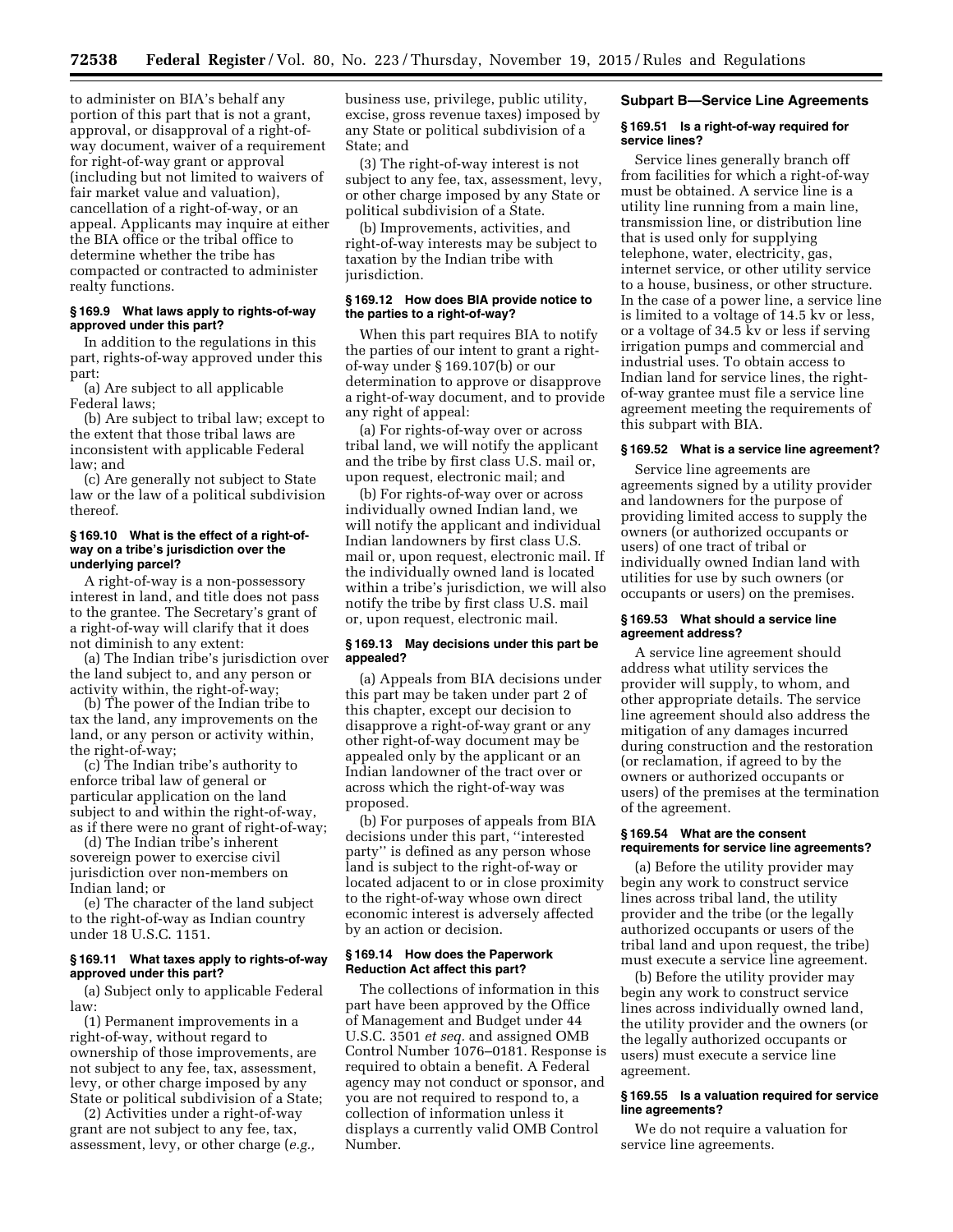# **§ 169.56 Must I file service line agreements with the BIA?**

The parties must file an executed copy of service line agreements, together with a plat or diagram, with us within 30 days after the date of execution for recording in the LTRO. The plat or diagram must show the boundary of the ownership parcel and point of connection of the service line with the distribution line. When the plat or diagram is placed on a separate sheet it must include the signatures of the parties.

# **Subpart C—Obtaining a Right-of-Way**

#### **Application**

# **§ 169.101 How do I obtain a right-of-way across tribal or individually owned Indian land or BIA land?**

(a) To obtain a right-of-way across tribal or individually owned Indian land or BIA land, you must submit a complete application to the BIA office with jurisdiction over the land covered by the right-of-way.

(b) If you must obtain access to Indian land to prepare information required by the application (*e.g.,* to survey), you must obtain the consent of the Indian landowners, but our approval to access is not required. Upon written request, we will provide you with the names, addresses, and percentage of ownership of individual Indian landowners, to allow you to obtain the landowners' consent to survey.

(c) If the BIA will be granting the right-of-way across Indian land under § 169.107(b), then the BIA may grant permission to access the land.

#### **§ 169.102 What must an application for a right-of-way include?**

(a) An application for a right-of-way must identify:

(1) The applicant;

(2) The tract(s) or parcel(s) affected by the right-of-way;

(3) The general location of the rightof-way;

(4) The purpose of the right-of-way; (5) The duration of the right-of-way: and

(6) The ownership of permanent improvements associated with the rightof-way and the responsibility for constructing, operating, maintaining, and managing permanent improvements under § 169.105.

(b) The following must be submitted with the application:

(1) An accurate legal description of the right-of-way, its boundaries, and parcels associated with the right-of-way;

(2) A map of definite location of the right-of-way (this requirement does not apply to easements covering the entire tract of land);

(3) Bond(s), insurance, and/or other security meeting the requirements of § 169.103;

(4) Record that notice of the right-ofway was provided to all Indian landowners;

(5) Record of consent for the right-ofway meeting the requirements of § 169.107, or a statement requesting a right-of-way without consent under § 169.107(b);

(6) If applicable, a valuation meeting the requirements of § 169.114;

(7) If the applicant is a corporation, limited liability company, partnership, joint venture, or other legal entity, except a tribal entity, information such as organizational documents, certificates, filing records, and resolutions, demonstrating that:

(i) The representative has authority to execute the application; (ii) The right-of-way will be

enforceable against the applicant; and

(iii) The legal entity is in good standing and authorized to conduct business in the jurisdiction where the land is located;

(8) Environmental and archaeological reports, surveys, and site assessments, as needed to facilitate compliance with applicable Federal and tribal environmental and land use requirements; and

(9) A statement from the appropriate tribal authority that the proposed use is in conformance with applicable tribal law, if required by the tribe.

(c) There is no standard application form.

# **§ 169.103 What bonds, insurance, or other security must accompany the application?**

(a) You must include payment of bonds, insurance, or alternative forms of security with your application for a right-of-way in amounts that cover:

(1) The highest annual rental specified in the grant, unless compensation is a one-time payment;

(2) The estimated damages resulting from the construction of any permanent improvements;

(3) The estimated damages and remediation costs from any potential release of contaminants, explosives, hazardous material or waste;

(4) The operation and maintenance charges for any land located within an irrigation project;

(5) The restoration of the premises to their condition at the start of the rightof-way or reclamation to some other specified condition if agreed to by the landowners.

(b) The bond or other security must be deposited with us and made payable only to us, and may not be modified without our approval, except for tribal

land in which case the bond or security may be deposited with and made payable to the tribe, and may not be modified without the approval of the tribe. Any insurance must identify both the Indian landowners and the United States as additional insured parties.

(c) The grant will specify the conditions under which we may adjust the bond, insurance, or security requirements to reflect changing conditions, including consultation with the tribal landowner for tribal land before the adjustment.

(d) We may require that the surety provide any supporting documents needed to show that the bond, insurance, or alternative form of security will be enforceable, and that the surety will be able to perform the guaranteed obligations.

(e) The bond, insurance, or other security instrument must require the surety to provide notice to us, and the tribe for tribal land, at least 60 days before canceling a bond, insurance, or other security. This will allow us to notify the grantee of its obligation to provide a substitute bond, insurance, or other security before the cancellation date. Failure to provide a substitute bond, insurance or security is a violation of the right-of-way.

(f) We may waive the requirement for a bond, insurance, or alternative form of security:

(1) For individually owned Indian land, if the Indian landowners of the majority of the interests request it and we determine, in writing, that a waiver is in the Indian landowners' best interest considering the purpose of and risks associated with the right-of-way, or if the grantee is a utility cooperative and is providing a direct benefit to the Indian land or is a tribal utility.

(2) For tribal land, deferring, to the maximum extent possible, to the tribe's determination that a waiver of a bond, insurance or alternative form of security is in its best interest.

(g) We will accept a bond only in one of the following forms:

(1) Certificates of deposit issued by a federally insured financial institution authorized to do business in the United States;

(2) Irrevocable letters of credit issued by a federally insured financial institution authorized to do business in the United States;

(3) Negotiable Treasury securities; or

(4) Surety bonds issued by a company approved by the U.S. Department of the Treasury.

(h) We may accept an alternative form of security approved by us that provides adequate protection for the Indian landowners and us, including but not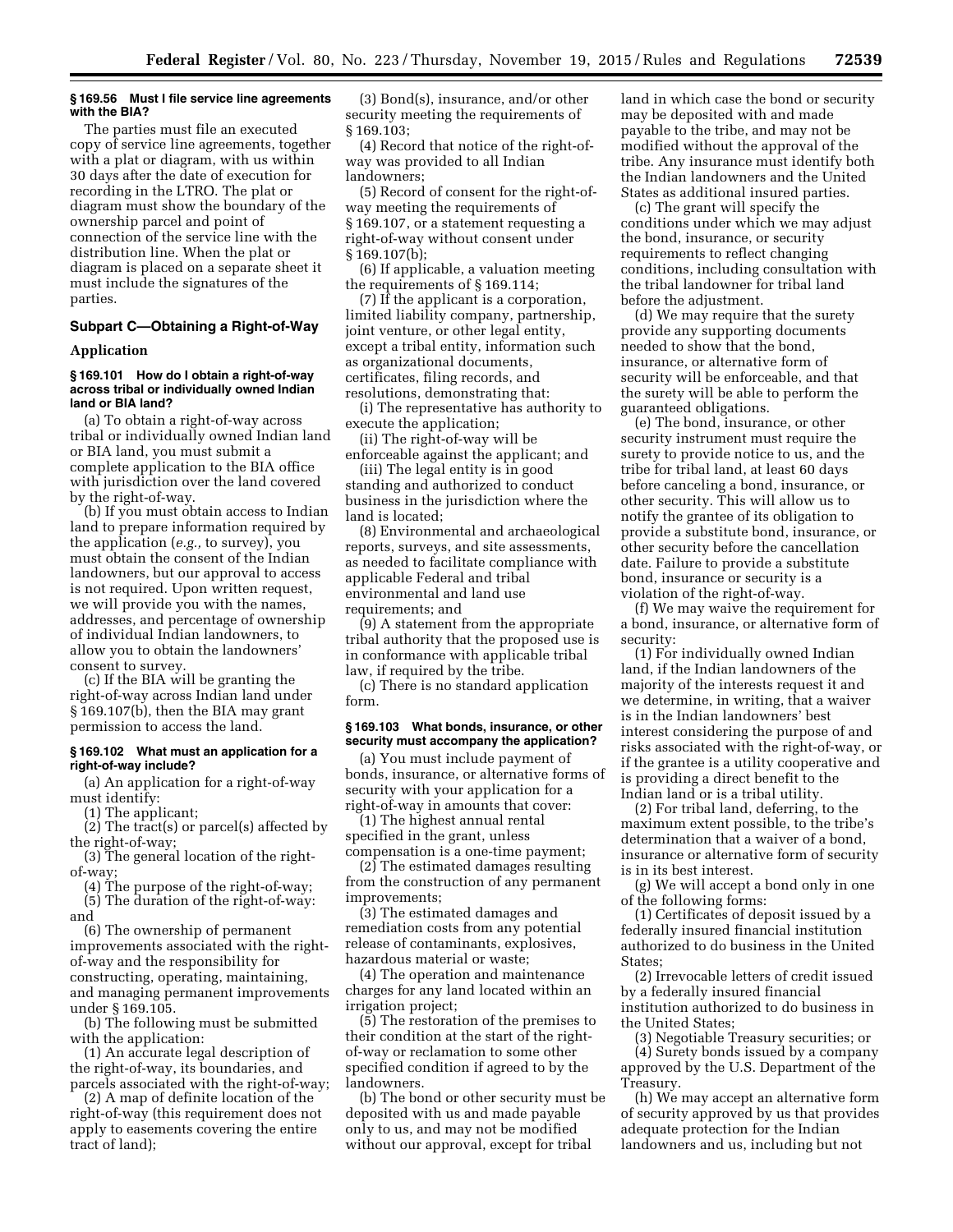limited to an escrow agreement or an assigned savings account.

(i) All forms of bonds or alternative security must, if applicable:

(1) State on their face that BIA approval is required for redemption;

(2) Be accompanied by a statement granting full authority to BIA to make an immediate claim upon or sell them if the grantee violates the terms of the right-of-way grant;

(3) Be irrevocable during the term of the bond or alternative security; and

(4) Be automatically renewable during the term of the right-of-way.

(j) We will not accept cash bonds.

#### **§ 169.104 What is the release process for a bond or alternative form of security?**

Upon satisfaction of the requirements for which the bond was security, or upon expiration, termination, or cancellation of the right-of-way, the grantee may ask BIA in writing to release all or part of the bond or alternative form of security and release the grantee from the obligation to maintain insurance. Upon receiving the grantee's request, BIA will:

(a) Confirm with the tribe, for tribal land or, where feasible, with the Indian landowners for individually owned Indian land, that the grantee has complied with all applicable grant obligations; and

(b) Release all or part of the bond or alternative form of security to the grantee, unless we determine that the bond or security must be redeemed to fulfill the contractual obligations.

# **§ 169.105 What requirements for due diligence must a right-of-way grant include?**

(a) If permanent improvements are to be constructed, the right-of-way grant must include due diligence requirements that require the grantee to complete construction of any permanent improvements within the schedule specified in the right-of-way grant or general schedule of construction, and a process for changing the schedule by mutual consent of the parties. If construction does not occur, or is not expected to be completed, within the time period specified in the grant, the grantee must provide the Indian landowners and BIA with an explanation of good cause as to the nature of any delay, the anticipated date of construction of facilities, and evidence of progress toward commencement of construction.

(b) Failure of the grantee to comply with the due diligence requirements of the grant is a violation of the grant and may lead to cancellation of the right-ofway under § 169.405 or § 169.408.

(c) BIA may waive the requirements in this section if we determine, in

writing, that a waiver is in the best interest of the Indian landowners.

#### **Consent Requirements**

#### **§ 169.106 How does an applicant identify and contact individual Indian landowners to negotiate a right-of-way?**

(a) Applicants may submit a written request to us to obtain the following information. The request must specify that it is for the purpose of negotiating a right-of-way:

(1) Names and addresses of the individual Indian landowners or their representatives;

(2) Information on the location of the parcel; and

(3) The percentage of undivided interest owned by each individual Indian landowner.

(b) We may assist applicants in contacting the individual Indian landowners or their representatives for the purpose of negotiating a right-ofway, upon request.

(c) We will attempt to assist individual Indian landowners in rightof-way negotiations, upon their request.

#### **§ 169.107 Must I obtain tribal or individual Indian landowner consent for a right-of-way across Indian land?**

(a) For a right-of-way across tribal land, the applicant must obtain tribal consent, in the form of a tribal authorization and a written agreement with the tribe, if the tribe so requires, to a grant of right-of-way across tribal land. The consent document may impose restrictions or conditions; any restrictions or conditions automatically become conditions and restrictions in the grant.

(b) For a right-of-way across individually owned Indian land, the applicant must notify all individual Indian landowners and, except as provided in paragraph (b)(1) of this section, must obtain written consent from the owners of the majority interest in each tract affected by the grant of right-of-way.

(1) We may issue the grant of right-ofway without the consent of any of the individual Indian owners if all of the following conditions are met:

(i) The owners of interests in the land are so numerous that it would be impracticable to obtain consent as defined in paragraph (c) of this section;

(ii) We determine the grant will cause no substantial injury to the land or any landowner, based on factors including, but not limited to, the reasonableness of the term of the grant, the amount of acreage involved in the grant, the disturbance to land that will result from the grant, the type of activity to be conducted under the grant, the potential for environmental or safety impacts resulting from the grant, and any objections raised by landowners;

(iii) We determine that all of the landowners will be adequately compensated for consideration and any damages that may arise from a grant of right-of-way; and

(iv) We provide notice of our intent to issue the grant of right-of-way to all of the owners at least 60 days prior to the date of the grant using the procedures in § 169.12, and provide landowners with 30 days to object.

(2) For the purposes of this section, the owners of interests in the land are so numerous that it would be impracticable to obtain consent, if there are 50 or more co-owners of undivided trust or restricted interests.

(3) Successors are bound by consent granted by their predecessors-ininterest.

(c) We will determine the number of owners of, and undivided interests in, a fractionated tract of Indian land, for the purposes of calculating the requisite consent based on our records on the date on which the application is submitted to us.

# **§ 169.108 Who is authorized to consent to a right-of-way?**

(a) Indian tribes, adult Indian landowners, and emancipated minors, may consent to a right-of-way over or across their land, including undivided interests in fractionated tracts.

(b) The following individuals or entities may consent on behalf of an individual Indian landowner:

(1) An adult with legal custody acting on behalf of his or her minor children;

(2) A guardian, conservator, or other fiduciary appointed by a court of competent jurisdiction to act on behalf of an individual Indian landowner;

(3) Any person who is authorized to practice before the Department of the Interior under 43 CFR 1.3(b) and has been retained by the Indian landowner for this purpose;

(4) BIA, under the circumstances in paragraph (c) of this section; or

(5) An adult or legal entity who has been given a written power of attorney that:

(i) Meets all of the formal requirements of any applicable law under § 169.9;

(ii) Identifies the attorney-in-fact; and (iii) Describes the scope of the powers granted, to include granting rights-ofway on land or generally conveying or encumbering interests in Indian land, and any limits on those powers.

(c) BIA may give written consent to a right-of-way on behalf of an individual Indian landowner, as long as we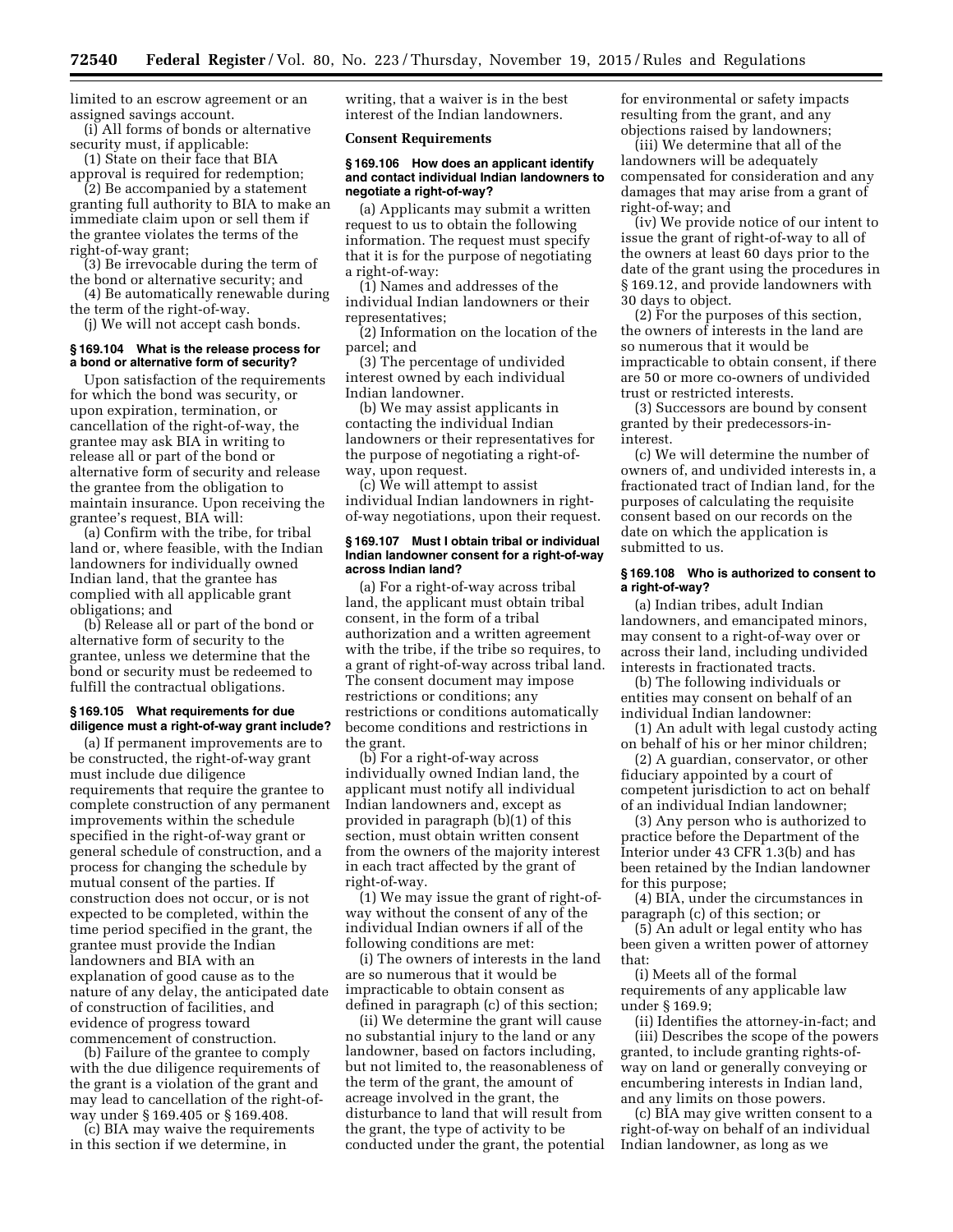determine that the grant will cause no substantial injury to the land or any landowner, based on factors including, but not limited to, the amount of acreage involved in the grant, the disturbance to land that will result from the grant, the type of activity to be conducted under the grant, the potential for environmental or safety impacts resulting from the grant, and any objections raised by landowners. BIA's consent must be counted in the majority interest under § 169.107, on behalf of:

(1) An individual Indian landowner, if the owner is deceased, and the heirs to, or devisees of, the interest of the deceased owner have not been determined;

(2) An individual Indian landowner whose whereabouts are unknown to us, after we make a reasonable attempt to locate the individual;

(3) An individual Indian landowner who is found to be non compos mentis or determined to be an adult in need of assistance who does not have a guardian duly appointed by a court of competent jurisdiction, or an individual under legal disability as defined in part 115 of this chapter;

(4) An individual Indian landowner who is an orphaned minor and who does not have a guardian duly appointed by a court of competent jurisdiction; and

(5) An individual Indian landowner who has given us a written power of attorney to consent to a right-of-way over or across their land.

#### **§ 169.109 Whose consent do I need for a right-of-way when there is a life estate on the tract?**

If there is a life estate on the tract that would be subject to the right-of-way, the applicant must get the consent of both the life tenant and the owners of the majority of the remainder interest known at the time of the application.

#### **Compensation Requirements**

#### **§ 169.110 How much monetary compensation must be paid for a right-ofway over or across tribal land?**

(a) A right-of-way over or across tribal land may allow for any payment amount negotiated by the tribe, and we will defer to the tribe and not require a valuation if the tribe submits a tribal authorization expressly stating that it:

(1) Has agreed upon compensation satisfactory to the tribe;

(2) Waives valuation; and

(3) Has determined that accepting such agreed-upon compensation and waiving valuation is in its best interest.

(b) The tribe may request, in writing, that we determine fair market value, in which case we will use a valuation in

accordance with § 169.114. After providing the tribe with the fair market value, we will defer to a tribe's decision to allow for any compensation negotiated by the tribe.

(c) If the conditions in paragraph (a) or (b) of this section are not met, we will require that the grantee pay fair market value based on a valuation in accordance with § 169.114.

#### **§ 169.111 Must a right-of-way grant for tribal land provide for compensation reviews or adjustments?**

For a right-of-way grant over or across tribal land, no periodic review of the adequacy of compensation or adjustment is required, unless the tribe negotiates for reviews or adjustments.

#### **§ 169.112 How much monetary compensation must be paid for a right-ofway over or across individually owned Indian land?**

(a) A right-of-way over or across individually owned Indian land must require compensation of not less than fair market value, unless paragraph (b) or (c) of this section permit a lesser amount. Compensation may also include additional fees, including but not limited to throughput fees, severance damages, franchise fees, avoidance value, bonuses, or other factors. Compensation may be based on a fixed amount, a percentage of the projected income, or some other method. The grant must establish how the fixed amount, percentage, or combination will be calculated and the frequency at which the payments will be made.

(b) We may approve a right-of-way over or across individually owned Indian land that provides for nominal compensation, or compensation less than a fair market value, if:

(1) The grantee is a utility cooperative and is providing a direct benefit to the Indian land; or

(2) The grantee is a tribal utility; or (3) The individual Indian landowners execute a written waiver of the right to

receive fair market value and we determine it is in the individual Indian landowners' best interest, based on factors including, but not limited to:

(i) The grantee is a member of the immediate family, as defined in § 169.2, of an individual Indian landowner;

(ii) The grantee is a co-owner in the affected tract; (iii) A special relationship or

circumstances exist that we believe warrant approval of the right-of-way; or

(iv) We have waived the requirement for a valuation under paragraph (d) of this section.

(c) We will require a valuation to determine fair market value, unless:

(1) 100 percent of the individual Indian landowners submit to us a written request to waive the valuation requirement; or

(2) We waive the requirement under paragraph (d) of this section.

(d) The grant must provide that the non-consenting individual Indian landowners, and those on whose behalf we have consented under § 169.108(c), or granted the right-of-way without consent under § 169.107(b), receive fair market value, as determined by a valuation, unless:

(1) The grantee is a utility cooperative and is providing a direct benefit to the Indian land; or

(2) The grantee is a tribal utility; or (3) We waive the requirement because the tribe or grantee will construct infrastructure improvements benefitting the individual Indian landowners, and we determine in writing that the waiver is in the best interest of all the landowners.

## **§ 169.113 Must a right-of-way grant for individually owned Indian land provide for compensation reviews or adjustments?**

(a) For a right-of-way grant of individually owned Indian land, a review of the adequacy of compensation must occur at least every fifth year, in the manner specified in the grant unless:

- (1) Payment is a one-time lump sum;
- (2) The term of the right-of-way grant is 5 years or less;

(3) The grant provides for automatic adjustments; or

(4) We determine it is in the best interest of the Indian landowners not to require a review or automatic adjustment based on circumstances including, but not limited to, the following:

(i) The right-of-way grant provides for payment of less than fair market value;

(ii) The right-of-way grant provides for most or all of the compensation to be paid during the first 5 years of the grant term or before the date the review would be conducted; or

(iii) The right-of-way grant provides for graduated rent or non-monetary or varying types of compensation.

- (b) The grant must specify:
- (1) When adjustments take effect;
- (2) Who can make adjustments;

(3) What the adjustments are based on; and

(4) How to resolve disputes arising from the adjustments.

(c) When a review results in the need for adjustment of compensation, the Indian landowners must consent to the adjustment in accordance with § 169.107, unless the grant provides otherwise.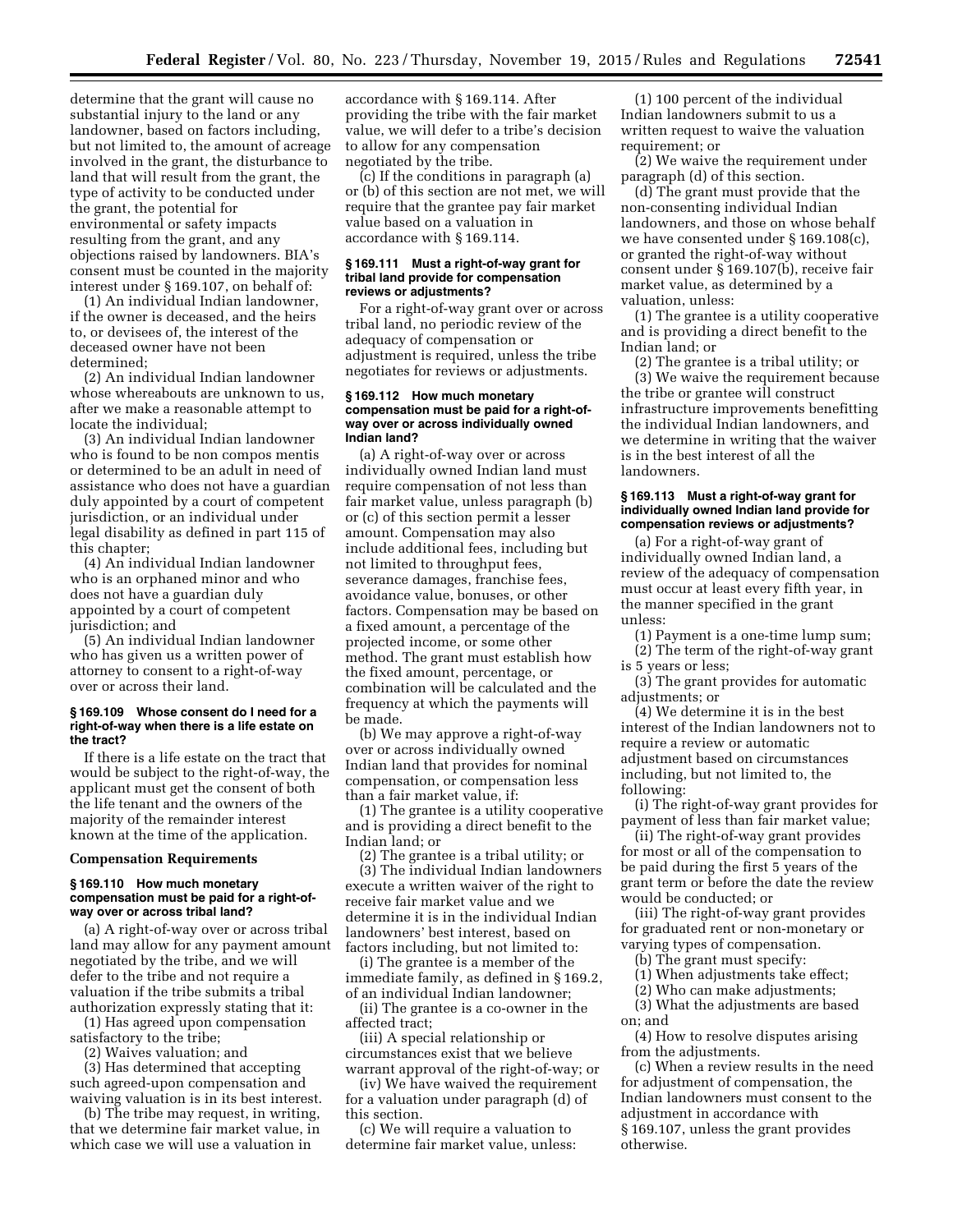# **§ 169.114 How will BIA determine fair market value for a right-of-way?**

(a) We will use a market analysis, appraisal, or other appropriate valuation method to determine the fair market value before we grant a right-of-way over or across individually owned Indian land. We will also use a market analysis, appraisal, or other appropriate valuation method to determine, at the request of the tribe, the fair market value of tribal land.

(b) We will either:

(1) Prepare, or have prepared, a market analysis, appraisal, or other appropriate valuation method; or

(2) Approve use of a market analysis, appraisal, or other appropriate valuation method from the Indian landowners or grantee.

(c) We will use or approve use of a market analysis, appraisal, or other appropriate valuation method only if it:

(1) Has been prepared in accordance with USPAP or a valuation method developed by the Secretary under 25 U.S.C. 2214 and complies with Departmental policies regarding appraisals, including third-party appraisals; or

(2) Has been prepared by another Federal agency.

# **§ 169.115 When are monetary compensation payments due under a rightof-way?**

Compensation for a right-of-way may be a one-time, lump sum payment, or may be paid in increments (for example, annually).

(a) If compensation is a one-time, lump sum payment, the grantee must make the payment by the date we grant the right-of-way, unless stated otherwise in the grant.

(b) If compensation is to be paid in increments, the right-of-way grant must specify the dates on which all payments are due. Payments are due at the time specified in the grant, regardless of whether the grantee receives an advance billing or other notice that a payment is due. Increments may not be more frequent than quarterly if payments are made to us on the Indian landowners' behalf.

#### **§ 169.116 Must a right-of-way specify who receives monetary compensation payments?**

(a) A right-of-way grant must specify whether the grantee will make payments directly to the Indian landowners (direct pay) or to us on their behalf.

(b) The grantee may make payments directly to the tribe if the tribe so chooses. The grantee may make payments directly to the Indian landowners if:

(1) The Indian landowners' trust accounts are unencumbered accounts;

(2) There are 10 or fewer beneficial owners; and

(3) One hundred percent of the beneficial owners (including those on whose behalf we have consented) agree to receive payment directly from the grantee at the start of the right-of-way.

(c) If the right-of-way document provides that the grantee will directly pay the Indian landowners, then:

(1) The right-of-way document must include provisions for proof of payment upon our request.

(2) When we consent on behalf of an Indian landowner, the grantee must make payment to us on behalf of that landowner.

(3) The grantee must send direct payments to the parties and addresses specified in the right-of-way, unless the grantee receives notice of a change of ownership or address.

(4) Unless the right-of-way document provides otherwise, payments may not be made payable directly to anyone other than the Indian landowners.

(5) Direct payments must continue through the duration of the right-of-way, except that:

(i) The grantee must make all Indian landowners' payments to us if 100 percent of the Indian landowners agree to suspend direct pay and provide us with documentation of their agreement; and

(ii) The grantee must make an individual Indian landowner's payment to us if that individual Indian landowner dies, is declared non compos mentis, owes a debt resulting in an encumbered account, or his or her whereabouts become unknown.

#### **§ 169.117 What form of monetary compensation is acceptable under a rightof-way?**

(a) If payments are made to us on behalf of the Indian landowners, our preferred method of payment is electronic funds transfer payments. We will also accept:

- (1) Money orders;
- (2) Personal checks;
- (3) Certified checks; or
- (4) Cashier's checks.

(b) We will not accept cash or foreign currency.

(c) We will accept third-party checks only from financial institutions or Federal agencies.

(d) The grant of right-of-way will specify the payment method if payments are made by direct pay.

#### **§ 169.118 May the right-of-way provide for non-monetary or varying types of compensation?**

(a) A right-of-way grant may provide for alternative forms of compensation

and varying types of compensation, subject to the conditions in paragraphs (b) and (c) of this section:

(1) Alternative forms of compensation may include but are not limited to, inkind consideration and payments based on throughput or percentage of income; or

(2) Varying types of compensation may include but are not limited to different types of payments at specific stages during the life of the right-of-way grant, such as fixed annual payments during construction, payments based on income during an operational period, and bonuses.

(b) For tribal land, we will defer to the tribe's determination that the compensation under paragraph (a) of this section is in its best interest, if the tribe submits a signed certification or tribal authorization stating that it has determined the alternative form of compensation or varying type of compensation to be in its best interest.

(c) For individually owned land, we may grant a right-of-way that provides for an alternative form of compensation or varying type of compensation if we determine that it is in the best interest of the Indian landowners.

# **§ 169.119 Will BIA notify a grantee when a payment is due for a right-of-way?**

Upon request of the Indian landowners, we may issue invoices to a grantee in advance of the dates on which payments are due under the right-of-way. The grantee's obligation to make these payments in a timely manner will not be excused if invoices are not issued, delivered, or received.

# **§ 169.120 What other types of payments are required for a right-of-way?**

(a) The grantee may be required to pay additional fees, taxes, and assessments associated with the application for use of the land or use of the land, as determined by entities having jurisdiction, except as provided in § 169.11. The grantee must pay these amounts to the appropriate office, as applicable.

(b) In addition to, or as part of, the compensation for a right-of-way under §§ 169.110 and 169.112 and the payments provided for in paragraph (a) of this section, the applicant for a rightof-way will be required to pay for all damages to the land, such as those incident to the construction or maintenance of the facility for which the right-of-way is granted.

#### **§ 169.121 How will compensation be distributed among the life tenants and owners of the remainder interests?**

If a will created the life estate and specifies how the compensation will be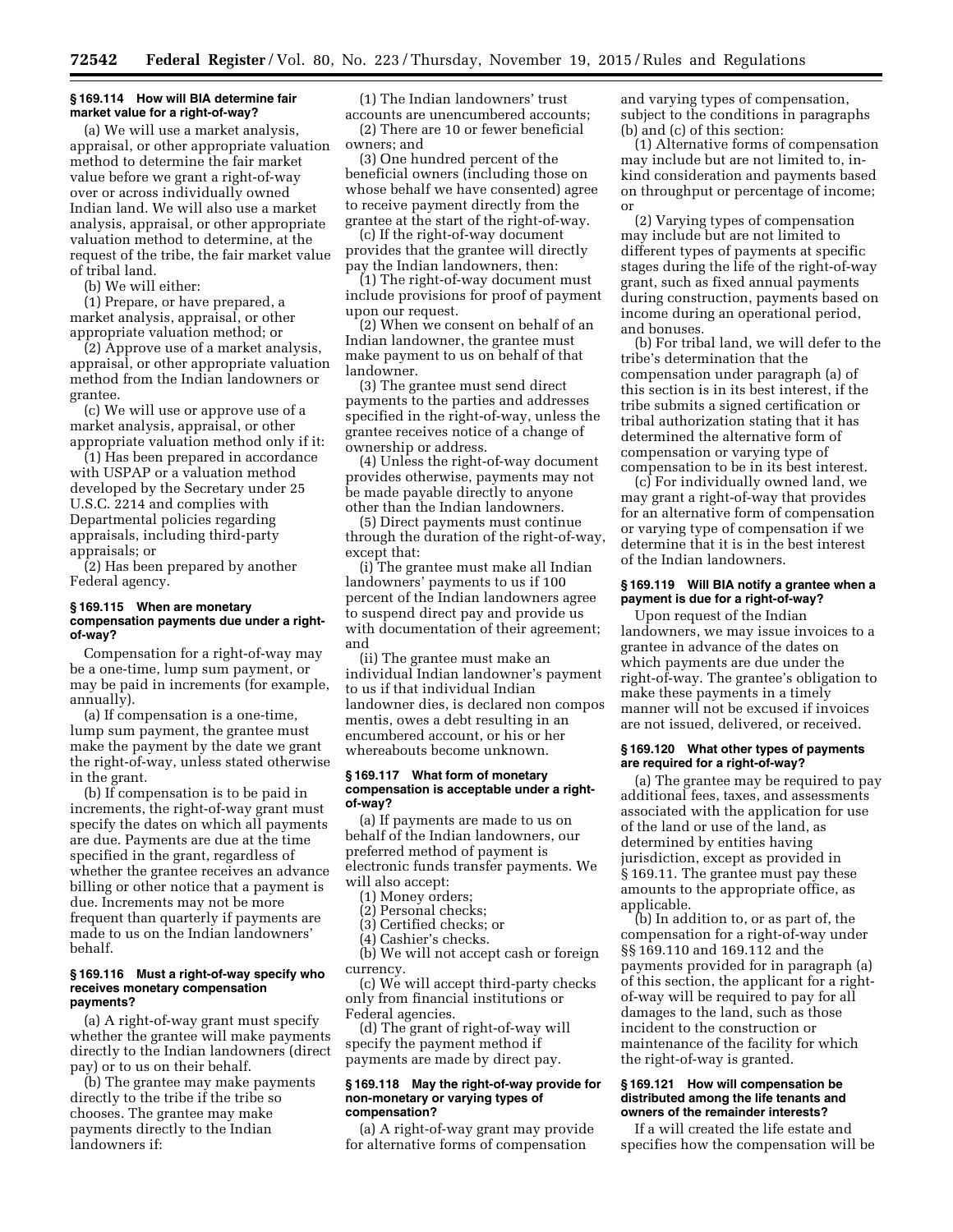distributed among the life tenants and owners of the remainder interests, those terms will establish the distribution. Otherwise:

(a) The owners of the remainder interests and the life tenant may enter into a right-of-way or other written agreement approved by the Secretary providing for the distribution of rent monies under the right-of-way; or

(b) If the owners of the remainder interests and life tenant did not enter into an agreement for distribution, the life tenant will receive payment in accordance with the distribution and calculation scheme set forth in part 179 of this chapter.

# **§ 169.122 Who does the grantee pay if there is a life estate on the tract?**

The grantee must pay compensation directly to the life tenant under the terms of the right-of-way unless the whereabouts of the life tenant are unknown, in which case we may collect compensation on behalf of the life tenant.

#### **Grants of Rights-of-Way**

# **§ 169.123 What is the process for BIA to grant a right-of-way?**

(a) Before we grant a right-of-way, we must determine that the right-of-way is in the best interest of the Indian landowners. In making that determination, we will:

(1) Review the right-of-way application and supporting documents;

(2) Identify potential environmental impacts and adverse impacts, and ensure compliance with all applicable Federal environmental, land use, historic preservation, and cultural resource laws and ordinances; and

(3) Require any modifications or mitigation measures necessary to satisfy any requirements including any other Federal or tribal land use requirements.

(b) Upon receiving a right-of-way application, we will promptly notify the applicant whether the package is complete. A complete package includes all of the information and supporting documents required under this subpart, including but not limited to, an accurate legal description for each affected tract, documentation of landowner consent, NEPA review documentation and valuation documentation, where applicable.

(1) If the right-of-way application package is not complete, our letter will identify the missing information or documents required for a complete package. If we do not respond to the submission of an application package, the parties may take action under § 169.304.

(2) If the right-of-way application package is complete, we will notify the applicant of the date of our receipt of the complete package. Within 60 days of our receipt of a complete package, we will grant or deny the right-of-way, return the package for revision, or inform the applicant in writing that we need additional review time. If we inform the applicant in writing that we need additional time, then:

(i) Our letter informing the applicant that we need additional review time must identify our initial concerns and invite the applicant to respond within 15 days of the date of the letter; and

(ii) We will issue a written determination granting or denying the right-of-way within 30 days from sending the letter informing the applicant that we need additional time.

(c) If we do not meet the deadlines in this section, then the applicant may take appropriate action under § 169.304.

(d) We will provide any right-of-way denial and the basis for the determination, along with notification of any appeal rights under part 2 of this chapter to the parties to the right-ofway. If the right-of-way is granted, we will provide a copy of the right-of-way to the tribal landowner and, upon written request, make copies available to the individual Indian landowners, and provide notice under § 169.12.

# **§ 169.124 How will BIA determine whether to grant a right-of-way?**

Our decision to grant or deny a rightof-way will be in writing.

(a) We will grant a right-of-way unless:

(1) The requirements of this subpart have not been met, such as if the required landowner consent has not been obtained under § 169.107; or

(2) We find a compelling reason to withhold the grant in order to protect the best interests of the Indian landowners.

(b) We will defer, to the maximum extent possible, to the Indian landowners' determination that the right-of-way is in their best interest. (c) We may not unreasonably

withhold our grant of a right-of-way.

(d) We may grant one right-of-way for all of the tracts traversed by the rightof-way, or we may issue separate grants for one or more tracts traversed by the right-of-way.

# **§ 169.125 What will the grant of right-ofway contain?**

(a) The grant will incorporate the conditions or restrictions set out in the Indian landowners' consents.

(b) The grant will address:

(1) The use(s) the grant is authorizing;

(2) Whether assignment of the rightof-way is permitted and, if so, whether additional consent is required for the assignment and whether any additional compensation is owed to the landowners;

(3) Whether mortgaging of the rightof-way is permitted and, if so, whether additional consent is required for the mortgage and whether any additional compensation is owed to the landowners; and

(4) Ownership of permanent

improvements under § 169.130. (c) The grant will state that:

(1) The tribe maintains its existing jurisdiction over the land, activities, and persons within the right-of-way under § 169.10 and reserves the right of the tribe to reasonable access to the lands subject to the grant to determine grantee's compliance with consent conditions or to protect public health and safety;

(2) The grantee has no right to any of the products or resources of the land, including but not limited to, timber, forage, mineral, and animal resources, unless otherwise provided for in the grant;

(3) BIA may treat any provision of a grant that violates Federal law as a violation of the grant; and

(4) If historic properties, archeological resources, human remains, or other cultural items not previously reported are encountered during the course of any activity associated with this grant, all activity in the immediate vicinity of the properties, resources, remains, or items will cease and the grantee will contact BIA and the tribe with jurisdiction over the land to determine how to proceed and appropriate disposition.

(5) The grantee must:

(i) Construct and maintain improvements within the right-of-way in a professional manner consistent with industry standards;

(ii) Pay promptly all damages and compensation, in addition to bond or alternative form of security made pursuant to § 169.103, determined by the BIA to be due the landowners and authorized users and occupants of land as a result of the granting, construction, and maintenance of the right-of-way;

(iii) Restore the land as nearly as may be possible to its original condition, upon the completion of construction, to the extent compatible with the purpose for which the right-of-way was granted, or reclaim the land if agreed to by the landowners;

(iv) Clear and keep clear the land within the right-of-way, to the extent compatible with the purpose of the right-of-way, and dispose of all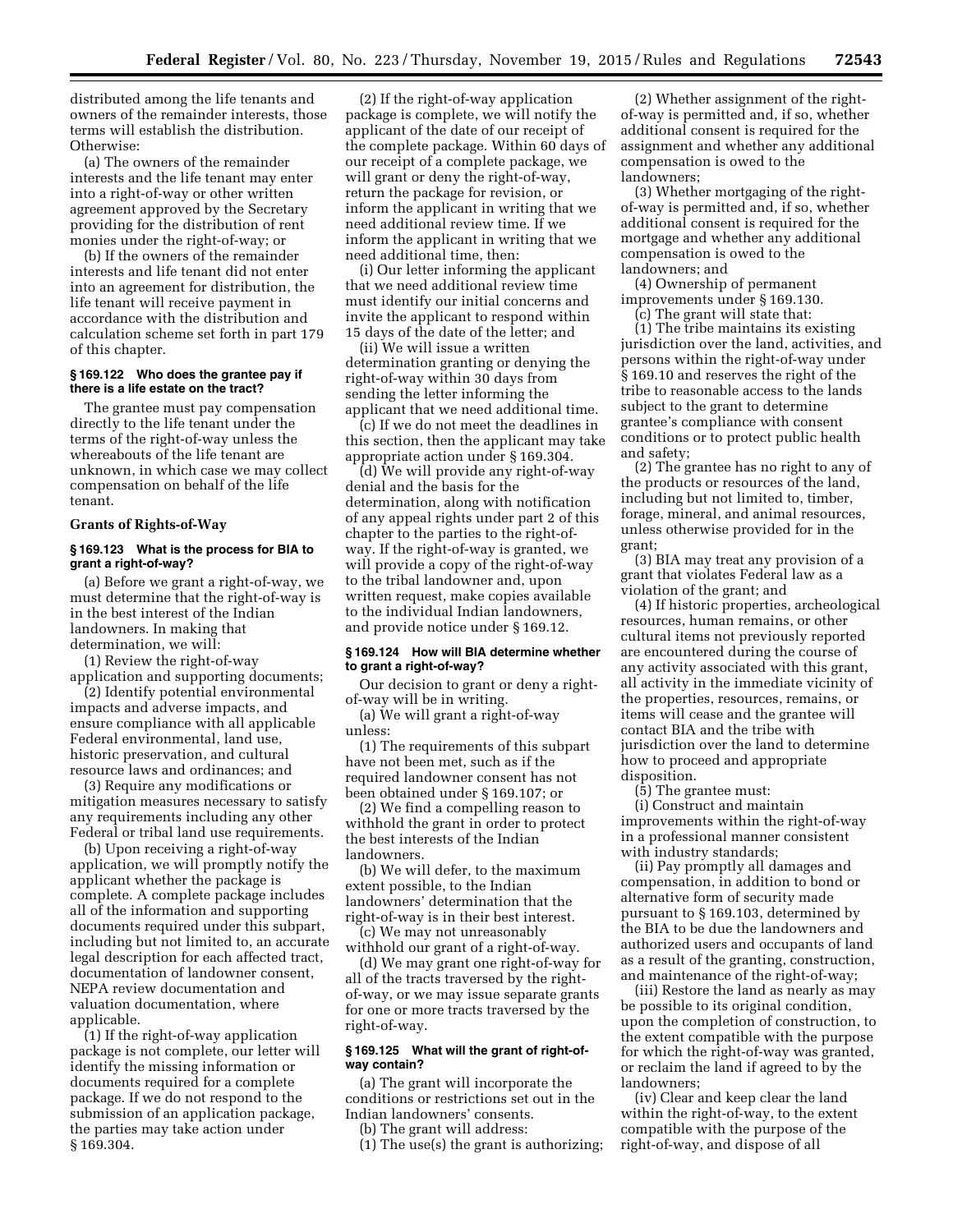vegetative and other material cut, uprooted, or otherwise accumulated during the construction and maintenance of the project;

(v) Comply with all applicable laws and obtain all required permits;

(vi) Not commit waste;

(vii) Operate, repair and maintain improvements consistent with the rightof-way grant;

(viii) Build and maintain necessary and suitable crossings for all roads and trails that intersect the improvements constructed, maintained, or operated under the right-of-way;

(ix) Restore the land to its original condition, to the maximum extent reasonably possible, upon cancellation or termination of the right-of-way, or reclaim the land if agreed to by the landowners;

(x) At all times keep the BIA, and the tribe for tribal land, informed of the grantee's address;

(xi) Refrain from interfering with the landowner's use of the land, provided that the landowner's use of the land is not inconsistent with the right-of-way;

(xii) Comply with due diligence requirements under § 169.105; and

(xiii) Notify the BIA, and the tribe for tribal land, if it files for bankruptcy or is placed in receivership.

(6) Unless the grantee would be prohibited by law from doing so, the grantee must also:

(i) Hold the United States and the Indian landowners harmless from any loss, liability, or damages resulting from the applicant's use or occupation of the premises; and

(ii) Indemnify the United States and the Indian landowners against all liabilities or costs relating to the use, handling, treatment, removal, storage, transportation, or disposal of hazardous materials, or release or discharge of any hazardous material from the premises that occurs during the term of the grant, regardless of fault, with the exception that the applicant is not required to indemnify the Indian landowners for liability or cost arising from the Indian landowners' negligence or willful misconduct.

(d) The grant must attach or include by reference maps of definite location.

#### **§ 169.126 May a right-of-way contain a preference consistent with tribal law for employment of tribal members?**

A grant of right-of-way over or across Indian land may include a provision, consistent with tribal law, requiring the grantee to give a preference to qualified tribal members, based on their political affiliation with the tribe.

#### **§ 169.127 Is a new right-of-way grant required for a new use within or overlapping an existing right-of-way?**

(a) If you are the grantee, you may use all or a portion of an existing right-ofway for a use not specified in the original grant of the existing right-ofway only if it is within the same scope of the use specified in the original grant of the existing right-of-way.

(1) If you propose to use all or a portion of an existing right-of-way for a use not specified in the original grant of the existing right-of-way and not within the same scope of the use specified in the original grant of the existing rightof-way, and the new use will not require any ground disturbance, you must request an amendment to the existing right-of-way grant.

(2) If you propose to use all or a portion of an existing right-of-way for a use not specified in the original grant of the existing right-of-way and not within the same scope of the use specified in the original grant of the existing rightof-way, and the new use requires ground disturbance, you must request a new right-of-way.

(b) If you are not the grantee:

(1) You may use all or a portion of an existing right-of-way for a use specified in the original grant of the existing rightof-way or a use within the same scope of the use specified in the original grant of the existing right-of-way if the grantee obtains an assignment to authorize the new user; or

(2) You may use all or a portion of an existing right-of-way for a use not specified in the original grant of the existing right-of-way and not within the same scope of use specified in the original grant of the existing right-ofway if you request a new right-of-way within or overlapping the existing rightof-way for the new use.

(c) An example of a use within the same scope is a right-of-way for underground telephone line being used for an underground fiber optic line, and an example of a use that is not within the same scope is a right-of-way for a pipeline being used for a road or railroad.

#### **§ 169.128 When will BIA grant a right-ofway for a new use within or overlapping an existing right-of-way?**

We may grant a new right-of-way within or overlapping an existing rightof-way if it meets the following conditions:

(a) The applicant follows the procedures and requirements in this part to obtain a new right-of-way.

(b) The new right-of-way does not interfere with the use or purpose of the existing right-of-way and the applicant

has obtained the consent of the existing right-of-way grantee. The existing rightof-way grantee may not unreasonably withhold consent.

#### **§ 169.129 What is required if the location described in the original application and grant differs from the construction location?**

(a) If engineering or other complications prevented construction within the location identified in the original application and grant, and required a minor deviation from the location identified in the original application and grant, then we and the tribe, for tribal land, will determine whether the change in location requires one or more of the following:

(1) An amended map of definite location;

(2) Landowner consent;

(3) A valuation or, with landowner consent, a recalculation of compensation;

(4) Additional compensation or security; or

(5) Other actions required to comply with applicable laws.

(b) If BIA and the tribe, for tribal land, determine it is not a minor deviation in location, we may require a new right-ofway grant or amendment to the right-ofway grant.

(c) If we grant a right-of-way for the new route or location, the applicant must execute instruments to extinguish, or amend, as appropriate, the right-ofway at the original location identified in the application.

(d) We will transmit the instruments to extinguish or amend the right-of-way to the LTRO for recording.

#### **§ 169.130 Must a right-of-way grant address ownership of permanent improvements?**

(a) A right-of-way grant must specify who will own any permanent improvements the grantee constructs during the grant term and may specify under what conditions, if any, permanent improvements the grantee constructs may be conveyed to the Indian landowners during the grant term. In addition, the grant may indicate whether each specific permanent improvement the grantee constructs will:

(1) Remain on the premises, upon the expiration, cancellation, or termination of the grant, in a condition satisfactory to the Indian landowners, and become the property of the Indian landowners;

(2) Be removed within a time period specified in the grant, at the grantee's expense, with the premises to be restored as closely as possible to their condition before construction of the permanent improvements; or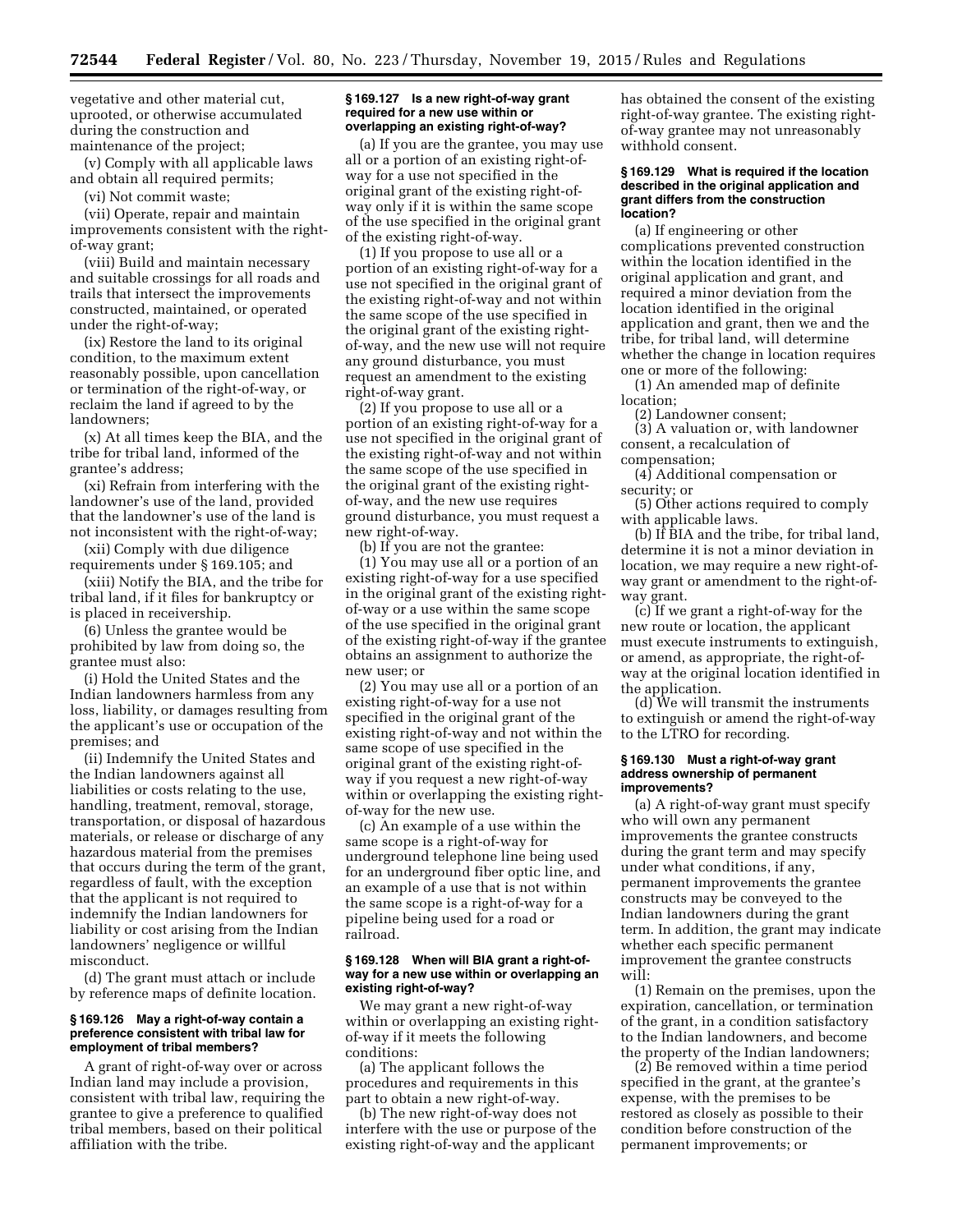(3) Be disposed of by other specified means.

(b) A grant that requires the grantee to remove the permanent improvements must also provide the Indian landowners with an option to take possession of and title to the permanent improvements if the improvements are not removed within the specified time period.

# **Subpart D—Duration, Renewals, Amendments, Assignments, Mortgages**

# **Duration & Renewals**

# **§ 169.201 How long may the duration of a right-of-way grant be?**

(a) All rights-of-way granted under this part are limited to the time periods stated in the grant.

(b) For tribal land, we will defer to the tribe's determination that the right-ofway term is reasonable.

(c) For individually owned Indian land, we will review the right-of-way duration to ensure that it is reasonable, given the purpose of the right-of-way. We will generally consider a maximum duration of 20 years to be reasonable for the initial term for rights-of-way for oil and gas purposes and a maximum of 50 years, inclusive of the initial term and any renewals, to be reasonable for rights-of-way for all other purposes. We will consider a duration consistent with use to be reasonable for rights-of-way for conservation easements. We will consider durations different from these guidelines if a different duration would benefit the Indian landowners, is required by another Federal agency, or the tribe has negotiated for a different duration and the right-of-way crosses tribal land.

# **§ 169.202 Under what circumstances will a grant of right-of-way be renewed?**

A renewal is an extension of term of an existing right-of-way without any other change.

(a) The grantee may request a renewal of an existing right-of-way grant and we will renew the grant as long as:

(1) The initial term and renewal terms, together, do not exceed the maximum term determined to be reasonable under § 169.201;

(2) The existing right-of-way grant explicitly allows for automatic renewal or an option to renew and specifies compensation owed to the landowners upon renewal or how compensation will be determined;

(3) The grantee provides us with a signed affidavit that there is no change in size, type, or location, of the right-ofway

(4) The initial term has not yet ended;

(5) No uncured violation exists regarding the regulations in this part or the grant's conditions or restrictions; and

(6) The grantee provides confirmation that landowner consent has been obtained, or if consent is not required because the original right-of-way grant explicitly allows for renewal without the owners' consent, the grantee provides notice to the landowners of the renewal.

(b) We will record any renewal of a right-of-way grant in the LTRO.

(c) If the proposed renewal involves any change to the original grant or the original grant was silent as to renewals, the grantee must reapply for a new right-of-way, in accordance with § 169.101, and we will handle the application for renewal as an original application for a right-of-way.

# **§ 169.203 May a right-of-way be renewed multiple times?**

There is no prohibition on renewing a right-of-way multiple times, unless the grant expressly prohibits multiple renewals, and subject to the duration limitations for individually owned land in § 169.201. The provisions of § 169.202 apply to each renewal.

# **Amendments**

#### **§ 169.204 May a grantee amend a right-ofway?**

(a) An amendment is required to change any provisions of a right-of-way grant. If the change is a material change to the grant, we may require application for a new right-of-way instead.

(b) A grantee may request that we amend a right-of-way to make an administrative modification (*i.e.,* a modification that is clerical in nature, for example to correct the legal description) without meeting consent requirements, as long as the grantee provides landowners with written notice. For all other amendments, the grantee must meet the consent requirements in § 169.107 and obtain our approval.

#### **§ 169.205 What is the approval process for an amendment of a right-of-way?**

(a) When we receive an amendment for our approval, we will notify the grantee of the date we receive it. We have 30 days from receipt of the executed amendment, proof of required consents, and required documentation (including but not limited to a corrected legal description, if any, and NEPA compliance) to approve or disapprove the amendment. Our determination whether to approve the amendment will be in writing and will state the basis for our approval or disapproval.

(b) If we need additional time to review, our letter informing the parties that we need additional time for review must identify our initial concerns and invite the parties to respond within 15 days of the date of the letter. We have 30 days from sending the letter informing the parties that we need additional time to approve or disapprove the amendment.

(c) If we do not meet the deadline in paragraph (a) of this section, or paragraph (b) of this section if applicable, the grantee or Indian landowners may take appropriate action under § 169.304.

# **§ 169.206 How will BIA decide whether to approve an amendment of a right-of-way?**

(a) We may disapprove a request for an amendment of a right-of-way only if at least one of the following is true:

(1) The Indian landowners have not consented to the amendment under § 169.107 and we have not consented on their behalf under § 169.108;

(2) The grantee's sureties for the bonds or alternative securities have not consented;

(3) The grantee is in violation of the right-of-way grant;

(4) The requirements of this subpart have not been met; or

(5) We find a compelling reason to withhold approval in order to protect the best interests of the Indian landowners.

(b) We will defer, to the maximum extent possible, to the Indian landowners' determination that the amendment is in their best interest.

(c) We may not unreasonably withhold approval of an amendment.

#### **Assignments**

#### **§ 169.207 May a grantee assign a right-ofway?**

(a) A grantee may assign a right-ofway by:

(1) Meeting the consent requirements in § 169.107, unless the grant expressly allows for assignments without further consent; and

(2) Either obtaining our approval, or meeting the conditions in paragraph (b) of this section.

(b) A grantee may assign a right-ofway without BIA approval only if:

(1) The original right-of-way grant expressly allows for assignment without BIA approval; and

(2) The assignee and grantee provide a copy of the assignment and supporting documentation to BIA for recording in the LTRO within 30 days of the assignment.

(c) Assignments that are the result of a corporate merger, acquisition, or transfer by operation of law are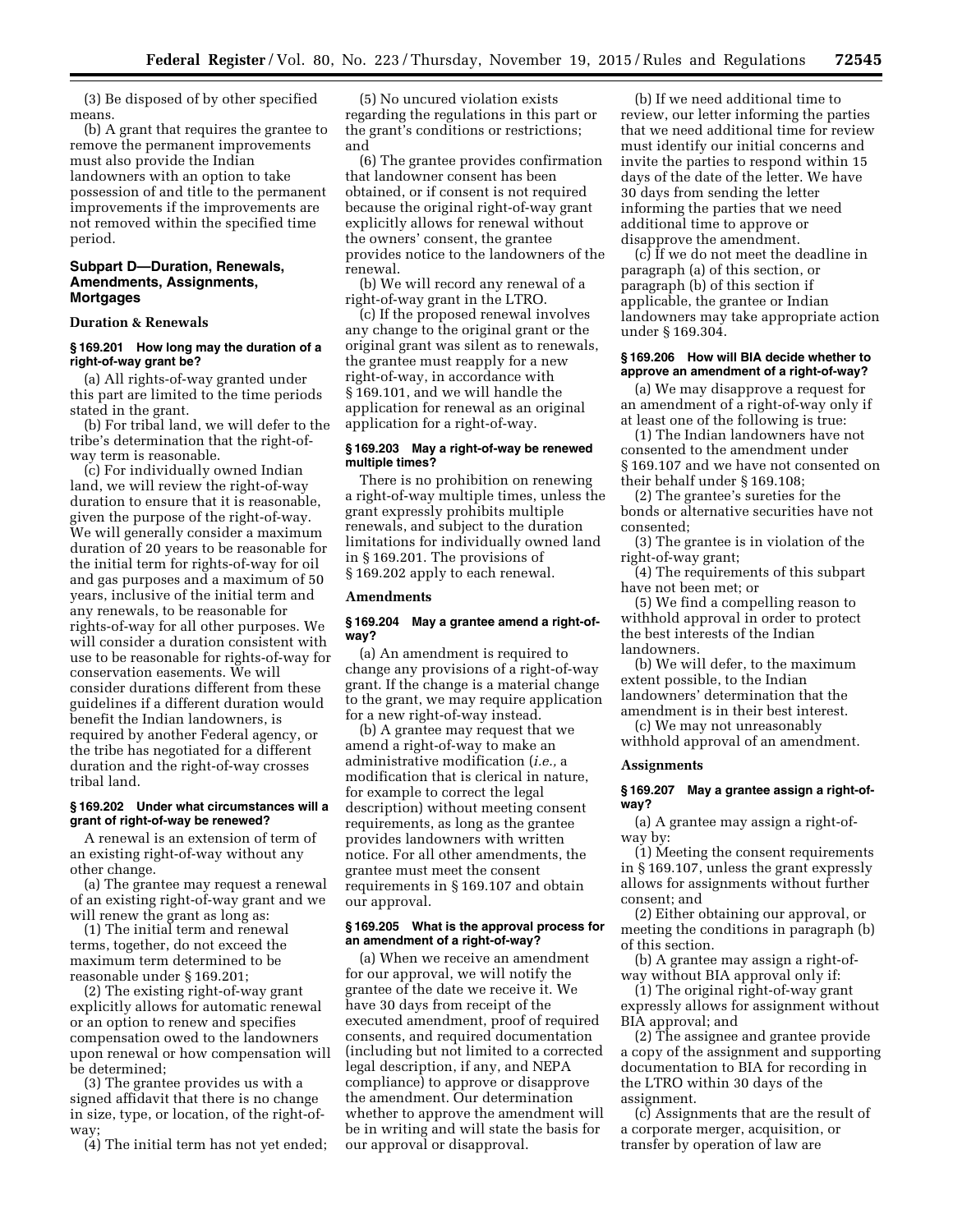excluded from these requirements, except for the requirement to provide a copy of the assignment and supporting documentation to BIA for recording in the LTRO within 30 days and to the tribe for tribal land.

# **§ 169.208 What is the approval process for an assignment of a right-of-way?**

(a) When we receive an assignment for our approval, we will notify the grantee of the date we receive it. If our approval is required, we have 30 days from receipt of the executed assignment, proof of any required consents, and any required documentation to approve or disapprove the assignment. Our determination whether to approve the assignment will be in writing and will state the basis for our approval or disapproval.

(b) If we do not meet the deadline in this section, the grantee or Indian landowners may take appropriate action under § 169.304.

# **§ 169.209 How will BIA decide whether to approve an assignment of a right-of-way?**

(a) We may disapprove an assignment of a right-of-way only if at least one of the following is true:

- (1) The Indian landowners have not consented to the assignment under § 169.107 and their consent is required;
- (2) Sufficient bonding and/or

insurance are not in place;

(3) The grantee is in violation of the right-of-way grant;

(4) The assignee does not agree to be bound by the terms of the right-of-way grant;

(5) The requirements of this subpart have not been met; or

(6) We find a compelling reason to withhold approval in order to protect the best interests of the Indian landowners.

(b) We will defer, to the maximum extent possible, to the Indian landowners' determination that the assignment is in their best interest.

(c) We may not unreasonably withhold approval of an assignment.

# **Mortgages**

# **§ 169.210 May a grantee mortgage a rightof-way?**

A grantee may mortgage a right-ofway, if the grant expressly allows mortgaging. The grantee must meet the consent requirements in § 169.107, unless the grant expressly allows for mortgaging without consent, and must obtain our approval for the mortgage.

# **§ 169.211 What is the approval process for a mortgage of a right-of-way?**

(a) When we receive a right-of-way mortgage for our approval, we will

notify the grantee of the date we receive it. We have 30 days from receipt of the executed mortgage, proof of required consents, and required documentation to approve or disapprove the mortgage. Our determination whether to approve the mortgage will be in writing and will state the basis for our approval or disapproval.

(b) If we do not meet the deadline in this section, the grantee or Indian landowners may take appropriate action under § 169.304.

# **§ 169.212 How will BIA decide whether to approve a mortgage of a right-of-way?**

(a) We may disapprove a right-of-way mortgage only if at least one of the following is true:

(1) The Indian landowners have not consented;

(2) The grantee's sureties for the bonds have not consented;

(3) The requirements of this subpart have not been met; or

(4) We find a compelling reason to withhold approval in order to protect the best interests of the Indian landowners.

(b) In making the finding required by paragraph (a)(4) of this section, we may consider whether:

(1) The mortgage proceeds would be used for purposes unrelated to the rightof-way purpose; and

(2) The mortgage is limited to the right-of-way.

 $\sim$  (c) We will defer, to the maximum extent possible, to the Indian landowners' determination that the mortgage is in their best interest.

(d) We may not unreasonably withhold approval of a right-of-way mortgage.

# **Subpart E—Effectiveness**

## **§ 169.301 When will a right-of-way document be effective?**

(a) A right-of-way document will be effective on the date we approve the right-of-way document, even if an appeal is filed under part 2 of this chapter.

(b) The right-of-way document may specify a date on which the grantee's obligations are triggered. Such date may be before or after the approval date under paragraph (a) of this section.

# **§ 169.302 Must a right-of-way be recorded?**

(a) Any right-of-way document must be recorded in our LTRO with jurisdiction over the affected Indian land.

(1) We will record the right-of-way document immediately following our approval or granting.

(2) In the case of assignments that do not require our approval under

§ 169.207(b), the parties must provide us with a copy of the assignment and we will record the assignment in the LTRO with jurisdiction over the affected Indian land.

(b) The tribe must record right-of-way documents for the following types of rights-of-way in the LTRO with jurisdiction over the affected Indian lands, even though BIA approval is not required:

(1) Grants on tribal land for a tribal utility under § 169.4;

(2) Grants on tribal land under a special act of Congress authorizing grants without our approval under certain conditions.

# **§ 169.303 What happens if BIA denies a right-of-way document?**

If we deny the right-of-way grant, renewal, amendment, assignment, or mortgage, we will notify the parties immediately and advise the landowners and the applicant of their right to appeal the decision under part 2 of this chapter.

#### **§ 169.304 What happens if BIA does not meet a deadline for issuing a decision on a right-of-way document?**

(a) If a Superintendent does not meet a deadline for granting or denying a right-of-way, renewal, amendment, assignment, or mortgage, the parties may file a written notice to compel action with the appropriate Regional Director.

(b) The Regional Director has 15 days from receiving the notice to:

(1) Grant or deny the right-of-way; or

(2) Order the Superintendent to grant or deny the right-of-way within the time set out in the order.

(c) Either party may file a written notice to compel action with the BIA Director if:

(1) The Regional Director does not meet the deadline in paragraph (b) of this section;

(2) The Superintendent does not grant or deny the right-of-way within the time set by the Regional Director under paragraph (b)(2) of this section; or

(3) The initial decision on the rightof-way, renewal, amendment, assignment, or mortgage is with the Regional Director, and he or she does not meet the deadline for such decision.

(d) The BIA Director has 15 days from receiving the notice to:

(1) Grant or deny the right-of-way; or (2) Order the Regional Director or

Superintendent to grant or deny the right-of-way within the time set out in the order.

(e) If the Regional Director or Superintendent does not grant or deny the right-of-way within the time set out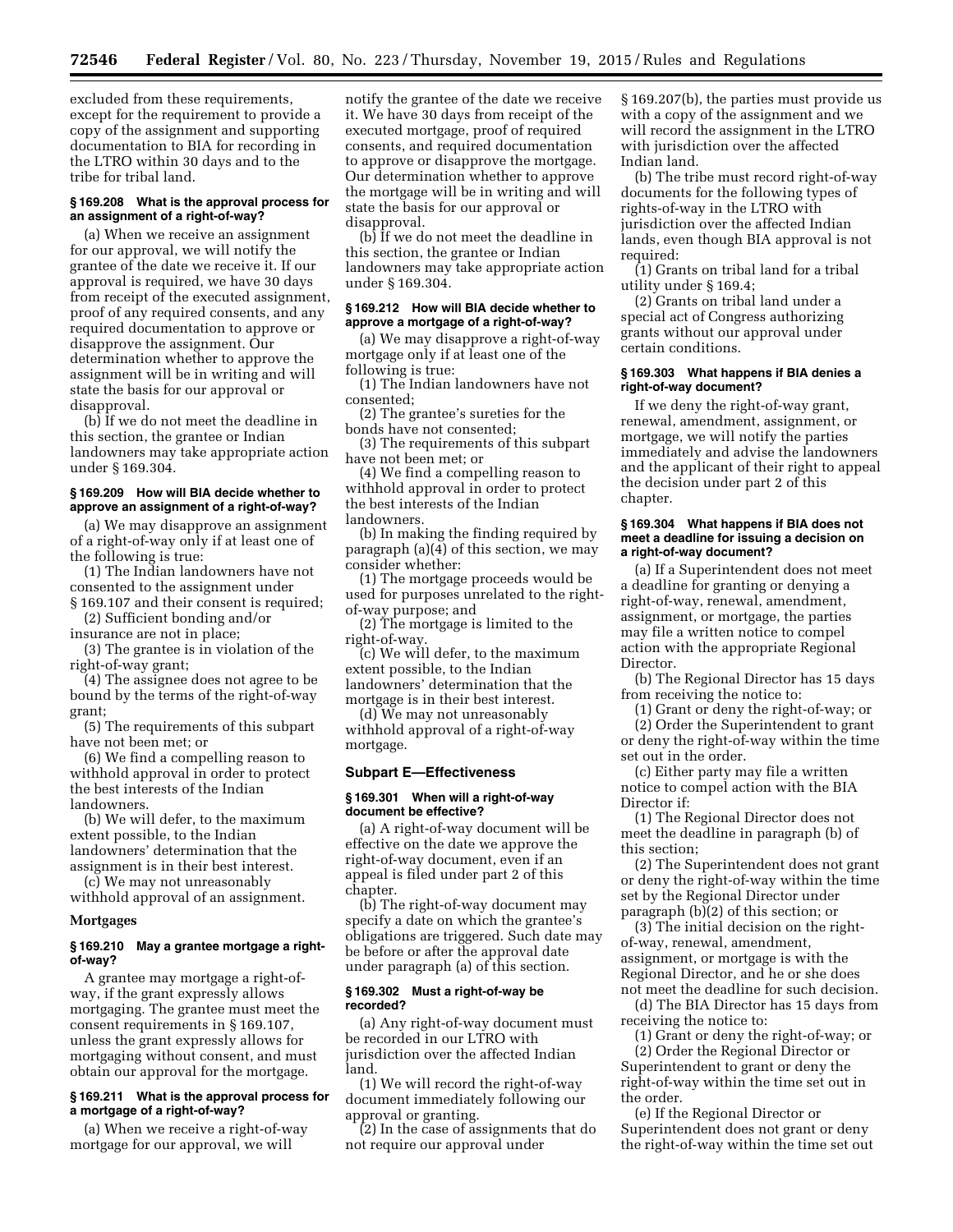in the order under paragraph (d)(2) of this section, then the BIA Director must issue a decision within 15 days from the expiration of the time set out in the order.

(f) The parties may file an appeal from our inaction to the Interior Board of Indian Appeals if the BIA Director does not meet the deadline in paragraph (d) or (e) of this section.

(g) The provisions of 25 CFR 2.8 do not apply to the inaction of BIA officials with respect to a granting or denying a right-of-way, renewal, amendment, assignment, or mortgage under this subpart.

# **§ 169.305 Will BIA require an appeal bond for an appeal of a decision on a right-of-way document?**

(a) If a party appeals our decision on a right-of-way document, then the official to whom the appeal is made may require the appellant to post an appeal bond in accordance with part 2 of this chapter. We will not require an appeal bond if the tribe is a party to the appeal and requests a waiver of the appeal bond.

(b) The appellant may not appeal the appeal bond decision. The appellant may, however, request that the official to whom the appeal is made reconsider the bond decision, based on extraordinary circumstances. Any reconsideration decision is final for the Department.

# **Subpart F—Compliance and Enforcement**

# **§ 169.401 What is the purpose and scope of this subpart?**

This subpart describes the procedures we use to address compliance and enforcement related to rights-of-way on Indian land. Any abandonment, nonuse, or violation of the right-of-way grant or right-of-way document, including but not limited to encroachments beyond the defined boundaries, accidental, willful, and/or incidental trespass, unauthorized new construction, changes in use not permitted in the grant, and late or insufficient payment may result in enforcement actions including, but not limited to, cancellation of the grant.

# **§ 169.402 Who may investigate compliance with a right-of-way?**

(a) BIA may investigate compliance with a right-of-way.

(1) If an Indian landowner notifies us that a specific abandonment, non-use, or violation has occurred, we will promptly initiate an appropriate investigation.

(2) We may enter the Indian land subject to a right-of-way at any

reasonable time, upon reasonable notice, and consistent with any notice requirements under applicable tribal law and applicable grant documents, to protect the interests of the Indian landowners and to determine if the grantee is in compliance with the requirements of the right-of-way.

(b) The tribe with jurisdiction may investigate compliance consistent with tribal law.

#### **§ 169.403 May a right-of-way provide for negotiated remedies?**

(a) The tribe and the grantee on tribal land may negotiate remedies for a violation, abandonment, or non-use. The negotiated remedies must be stated in the tribe's consent to the right-of-way grant, which BIA will then incorporate into the grant itself. The negotiated remedies may include, but are not limited to, the power to terminate the right-of-way grant. If the negotiated remedies provide one or both parties with the power to terminate the grant:

(1) BIA approval of the termination is not required;

(2) The termination is effective without BIA cancellation; and

(3) The tribe must provide us with written notice of the termination so that we may record it in the LTRO.

(b) The Indian landowners and the grantee to a right-of-way grant on individually owned Indian land may negotiate remedies, so long as the consent also specifies the manner in which those remedies may be exercised by or on behalf of the Indian landowners of the majority interest under § 169.107. If the negotiated remedies provide one or both parties with the power to terminate the grant:

(1) BIA concurrence with the termination is required to ensure that the Indian landowners of the applicable percentage of interests have consented; and

(2) BIA will record the termination in the LTRO.

(c) The parties must notify any surety of any violation that may result in termination and the termination of a right-of-way.

(d) Negotiated remedies may apply in addition to, or instead of, the cancellation remedy available to us, as specified in the right-of-way grant. The landowners may request our assistance in enforcing negotiated remedies.

(e) A right-of-way grant may provide that violations will be addressed by a tribe, and that disputes will be resolved by a tribal court, any other court of competent jurisdiction, or by a tribal governing body in the absence of a tribal court, or through an alternative dispute resolution method. We may not be

bound by decisions made in such forums, but we will defer to ongoing actions or proceedings, as appropriate, in deciding whether to exercise any of the remedies available to us.

# **§ 169.404 What will BIA do about a violation of a right-of-way grant?**

(a) In the absence of actions or proceedings described in § 169.403 (negotiated remedies), or if it is not appropriate for us to defer to the actions or proceedings, we will follow the procedures in paragraphs (b) and (c) of this section. We will consult with the tribe for tribal land or, where feasible, communicate with Indian landowners for individually owned Indian land, and determine whether a violation has occurred.

(b) If we determine there has been a violation of the conditions of a grant, other than a violation of payment provisions covered by paragraph (c) of this section, we will promptly send the grantee a written notice of violation.

(1) We will send a copy of the notice of violation to the tribe for tribal land, or provide constructive notice to Indian landowners for individually owned Indian land.

(2) The notice of violation will advise the grantee that, within 10 business days of the receipt of a notice of violation, the grantee must:

(i) Cure the violation and notify us, and the tribe for tribal land, in writing that the violation has been cured;

(ii) Dispute our determination that a violation has occurred; or

(iii) Request additional time to cure the violation.

(3) The notice of violation may order the grantee to cease operations under the right-of-way grant.

(c) A grantee's failure to pay compensation in the time and manner required by a right-of-way grant is a violation, and we will issue a notice of violation in accordance with this paragraph.

(1) We will send the grantees a written notice of violation promptly following the date on which the payment was due.

(2) We will send a copy of the notice of violation to the tribe for tribal land, or provide constructive notice to the Indian landowners for individually owned Indian land.

(3) The notice of violation will require the grantee to provide adequate proof of payment.

(d) The grantee will continue to be responsible for the obligations in the grant until the grant expires, or is terminated or cancelled, as well as any reclamation or other obligations that survive the end of the grant.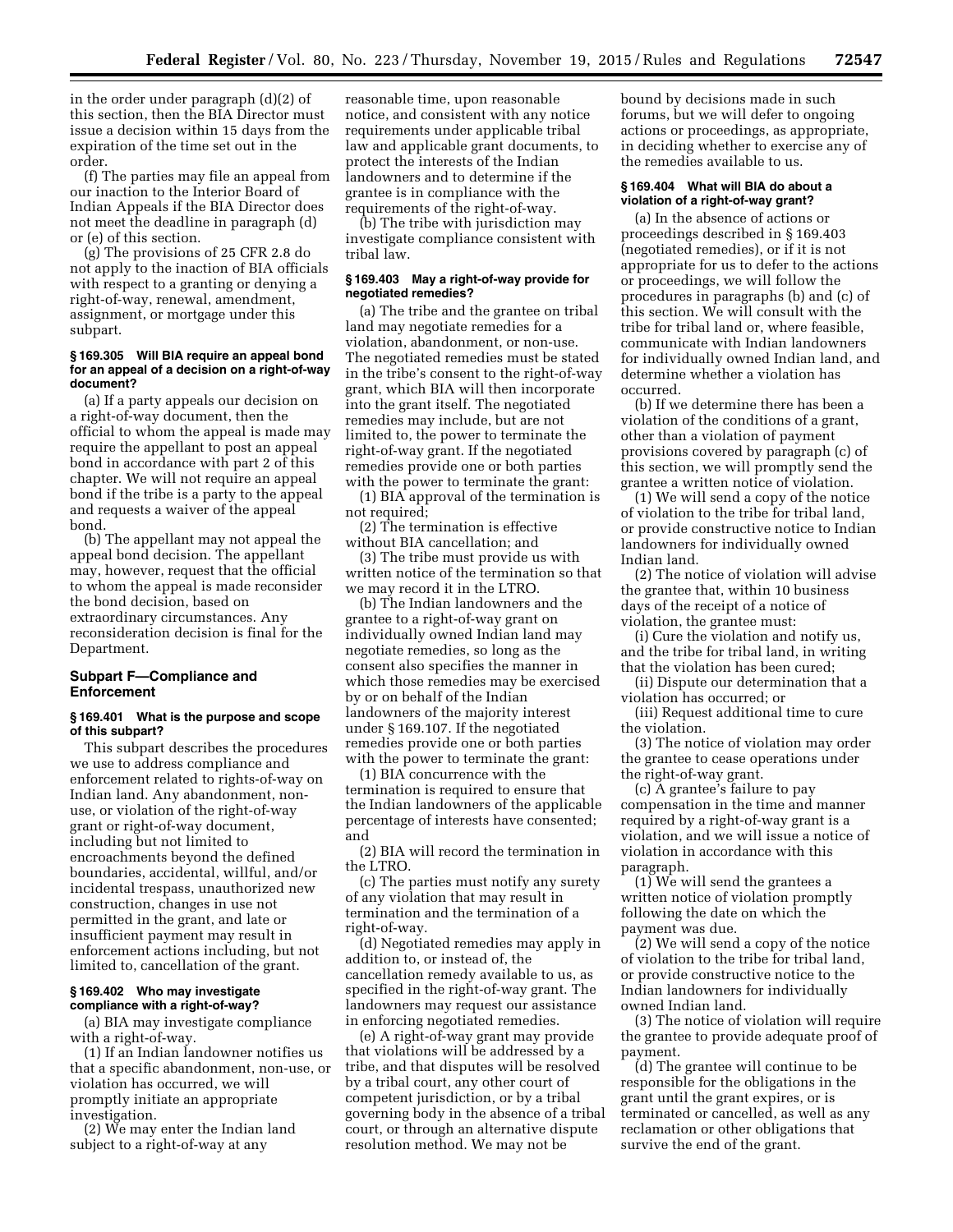#### **§ 169.405 What will BIA do if the grantee does not cure a violation of a right-of-way grant on time?**

(a) If the grantee does not cure a violation of a right-of-way grant within the required time period, or provide adequate proof of payment as required in the notice of violation, we will consult with the tribe for tribal land or, where feasible, communicate with Indian landowners for individually owned Indian land, and determine whether:

(1) We should cancel the grant;

(2) The Indian landowners wish to invoke any remedies available to them under the grant;

(3) We should invoke other remedies available under the grant or applicable law, including collection on any available bond or, for failure to pay compensation, referral of the debt to the Department of the Treasury for collection; or

(4) The grantee should be granted additional time in which to cure the violation.

(b) Following consultation with the tribe for tribal land or, where feasible, communication with Indian landowners for individually owned Indian land, we may take action to recover unpaid compensation and any associated late payment charges.

(1) We need not cancel the grant or give any further notice to the grantee before taking action to recover unpaid compensation.

(2) We may take action to recover any unpaid compensation even though we cancel the grant.

(c) If we decide to cancel the grant, we will send the grantee a cancellation letter by certified mail, return receipt requested, within 5 business days of our decision. We will send a copy of the cancellation letter to the tribe for tribal land, and will provide Indian landowners for individually owned Indian land with actual notice of the cancellation. The cancellation letter will:

(1) Explain the grounds for cancellation;

(2) If applicable, notify the grantee of the amount of any unpaid compensation or late payment charges due under the grant;

(3) Notify the grantee of the grantee's right to appeal under part 2 of this chapter, including the possibility that the official to whom the appeal is made may require the grantee to post an appeal bond;

(4) Order the grantee to vacate the property within the timeframe reflected in the termination terms of the grant, or within 31 days of the date of receipt of the cancellation letter, or within such

longer period of time in extraordinary circumstances considering the protection of trust resources and the best interest of the Indian landowners, if an appeal is not filed by that time; and

(5) Order the grantee to take any other action BIA deems necessary to protect the Indian land.

(d) We may invoke any other remedies available to us under the grant, including collecting on any available bond, and the Indian landowners may pursue any available remedies under tribal law.

(e) We will issue an appropriate instrument cancelling the right-of-way and transmit it to the LTRO pursuant to 25 CFR part 150 for recording and filing.

# **§ 169.406 Will late payment charges, penalties, or special fees apply to delinquent payments due under a right-ofway grant?**

(a) Late payment charges and penalties will apply as specified in the grant. The failure to pay these amounts will be treated as a violation.

(b) We may assess the following special fees to cover administrative costs incurred by the United States in the collection of the debt, if compensation is not paid in the time and manner required, in addition to the late payment charges that must be paid to the Indian landowners under the grant:

| The grantee will pay                | For $\ldots$                                                                         |
|-------------------------------------|--------------------------------------------------------------------------------------|
| $(1)$ \$50.00                       | Any dishonored<br>check.                                                             |
| $(2)$ \$15.00                       | Processing of each<br>notice or demand<br>letter.                                    |
| (3) 18 percent of bal-<br>ance due. | Treasury processing<br>following referral for<br>collection of delin-<br>quent debt. |

# **§ 169.407 How will payment rights relating to a right-of-way grant be allocated?**

The right-of-way grant may allocate rights to payment for any proceeds, trespass damages, condemnation awards, settlement funds, and other payments between the Indian landowners and the grantee. If not specified in the grant, applicable policy, order, award, judgment, or other document, the Indian landowners will be entitled to receive these payments.

## **§ 169.408 What is the process for cancelling a right-of-way for non-use or abandonment?**

(a) We may cancel, in whole or in part, any rights-of-way granted under this part 30 days after mailing written notice to the grantee at its latest address, for a nonuse of the right-of-way for a

consecutive 2-year period for the purpose for which it was granted. If the grantee fails to correct the basis for cancellation by the 30th day after we mailed the notice, we will issue an appropriate instrument cancelling the right-of-way and transmit it to the LTRO pursuant to part 150 of this chapter for recording and filing.

(b) We may cancel, in whole or in part, any rights-of-way granted under this part immediately upon abandonment of the right-of-way by the grantee. We will issue an appropriate instrument cancelling the right-of-way and transmit it to the LTRO pursuant to part 150 of this chapter for recording and filing.

(c) The cancellation notice will notify the grantee of the grantee's right to appeal under part 2 of this chapter, including the possibility of that the official to whom the appeal is made will require the grantee to post an appeal bond.

# **§ 169.409 When will a cancellation of a right-of-way grant be effective?**

(a) A cancellation involving a right-ofway grant will not be effective until 31 days after the grantee receives a cancellation letter from us, or 41 days from the date we mailed the letter, whichever is earlier.

(b) The cancellation decision will not be effective if an appeal is filed unless the cancellation is made immediately effective under part 2 of this chapter. When a cancellation decision is not immediately effective, the grantee must continue to pay compensation and comply with the other terms of the grant.

# **§ 169.410 What will BIA do if a grantee remains in possession after a right-of-way expires or is terminated or cancelled?**

If a grantee remains in possession after the expiration, termination, or cancellation of a right-of-way, and is not accessing the land to perform reclamation or other remaining grant obligations, we may treat the unauthorized possession as a trespass under applicable law and will communicate with the Indian landowners in making the determination whether to treat the unauthorized possession as a trespass. Unless the parties have notified us in writing that they are engaged in good faith negotiations to renew or obtain a new right-of-way, we may take action to recover possession on behalf of the Indian landowners, and pursue any additional remedies available under applicable law, such as a forcible entry and detainer action. The holdover time will be charged against the new term.